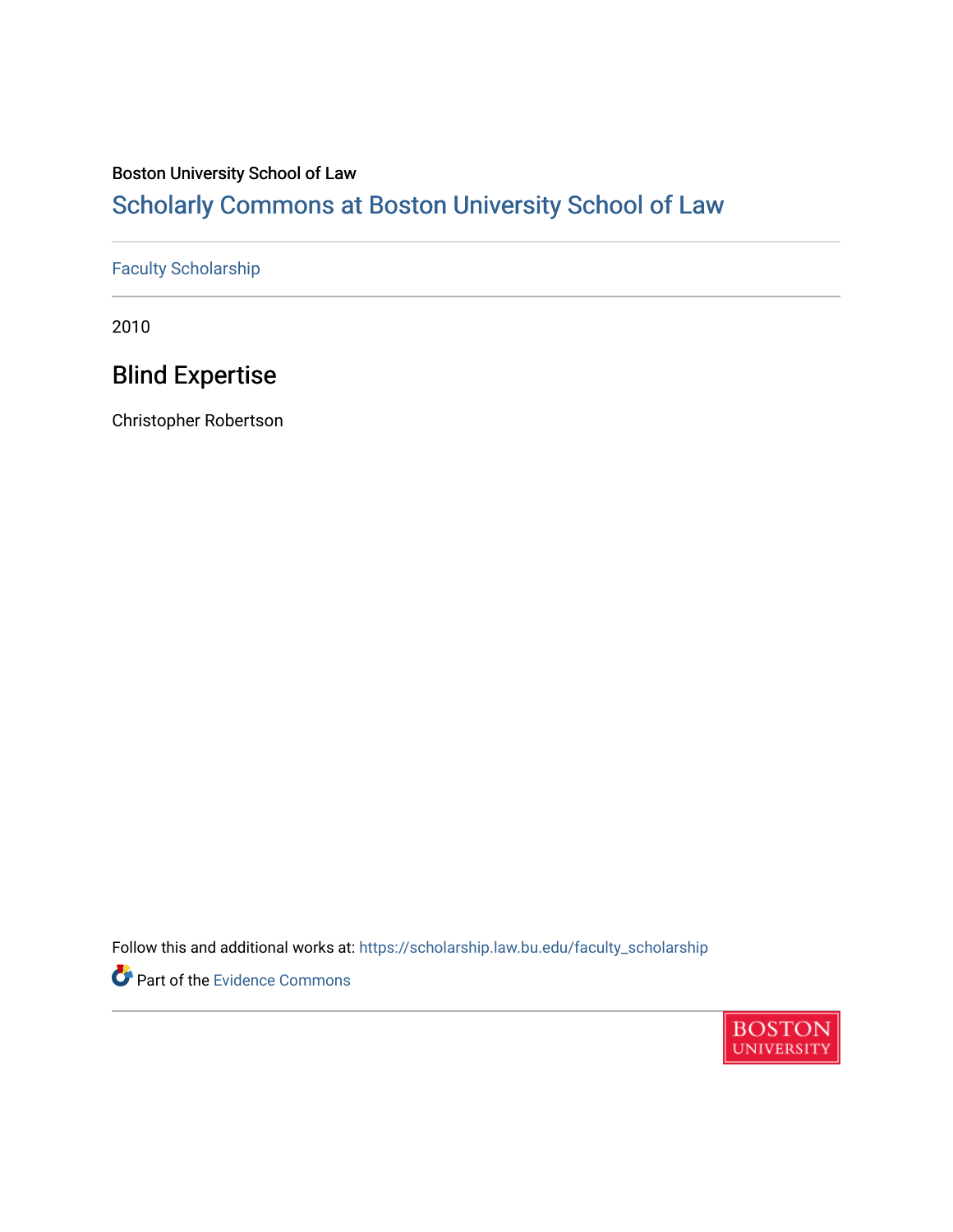# BLIND EXPERTISE

# CHRISTOPHER TARVER ROBERTSON\*

*The United States spends many billions of dollars on its system of civil litigation, and expert witnesses appear in a huge portion of cases. Yet litigants select and retain expert witnesses in ways that create the appearance of biased hired guns on both sides of every case, thereby depriving factfinders of a clear view of the facts. As a result, factfinders too often arrive at the wrong conclusions, thus undermining the deterrence and compensation functions of litigation. Court-appointment of experts has been widely proposed as a solution, yet it raises legitimate concerns about accuracy and has failed to gain traction in the American adversarial system.*

*Drawing on the notion of blind research from the sciences and on the concept of the veil of ignorance from political theory, this Article offers a novel and feasible reform that will make it rational for self-interested litigants to present unbiased experts to factfinders. The idea is to use an intermediary to select qualified experts who will render litigation opinions without knowledge of which party is asking. The result will be greater accuracy of both expert opinions and litigation outcomes compared to both the status quo and litigation with court-appointed experts. A game theory analysis shows that the current attorney work-product protections make this "blind expert" procedure a low-cost and no-risk rational strategy for litigants. This Article argues that blind expertise is a worthwhile reform for the system of medical malpractice liability in particular and may have wider application wherever laypersons must rely upon the advice of potentially biased experts.*

|  | B. Litigants' Failure To Provide Reliable Signals  184 |       |
|--|--------------------------------------------------------|-------|
|  |                                                        | -184  |
|  |                                                        | - 185 |
|  |                                                        |       |
|  | C. Disclosure, Professionalism, and Exclusion  189     |       |
|  | 1. Mandated Disclosures and Cross-Examination  189     |       |

<sup>\*</sup> Copyright © 2010 by Christopher Tarver Robertson, J.D., Ph.D., Academic Fellow and Lecturer on Law, Petrie-Flom Center for Health Law Policy, Biotechnology, and Bioethics, Harvard Law School. The author thanks those who have provided comments, including Sid Backstrom, Edward Cheng, I. Glenn Cohen, Vincent Chiao, Drew Dawson, Einer Elhauge, Stavros Gadinis, D. James Greiner, Allison Hoffman, Aaron Kesselheim, Adam Kolber, Kristin Madison, Anup Malani, Abigail Moncrieff, Tom McCaffery, Jamie Robertson, Ben Roin, Anthony Roisman, David Rosenberg, D. Michael Risinger, William Sage, Matthew Samberg, J.P. Sevilla, Ganesh Sitaraman, Lawrence Solum, Gregory Schwartz, Mark Stein, Benjamin M. Stoll, Melissa Wasserman, and the participants in the Health Law Workshop at Harvard Law School and the faculty workshops at several law schools. Anil Somani consulted on mathematical issues, and Nicholas Perros provided research assistance. Errors are my own, and my thanks do not imply that any of these commentators endorse my proposed reforms.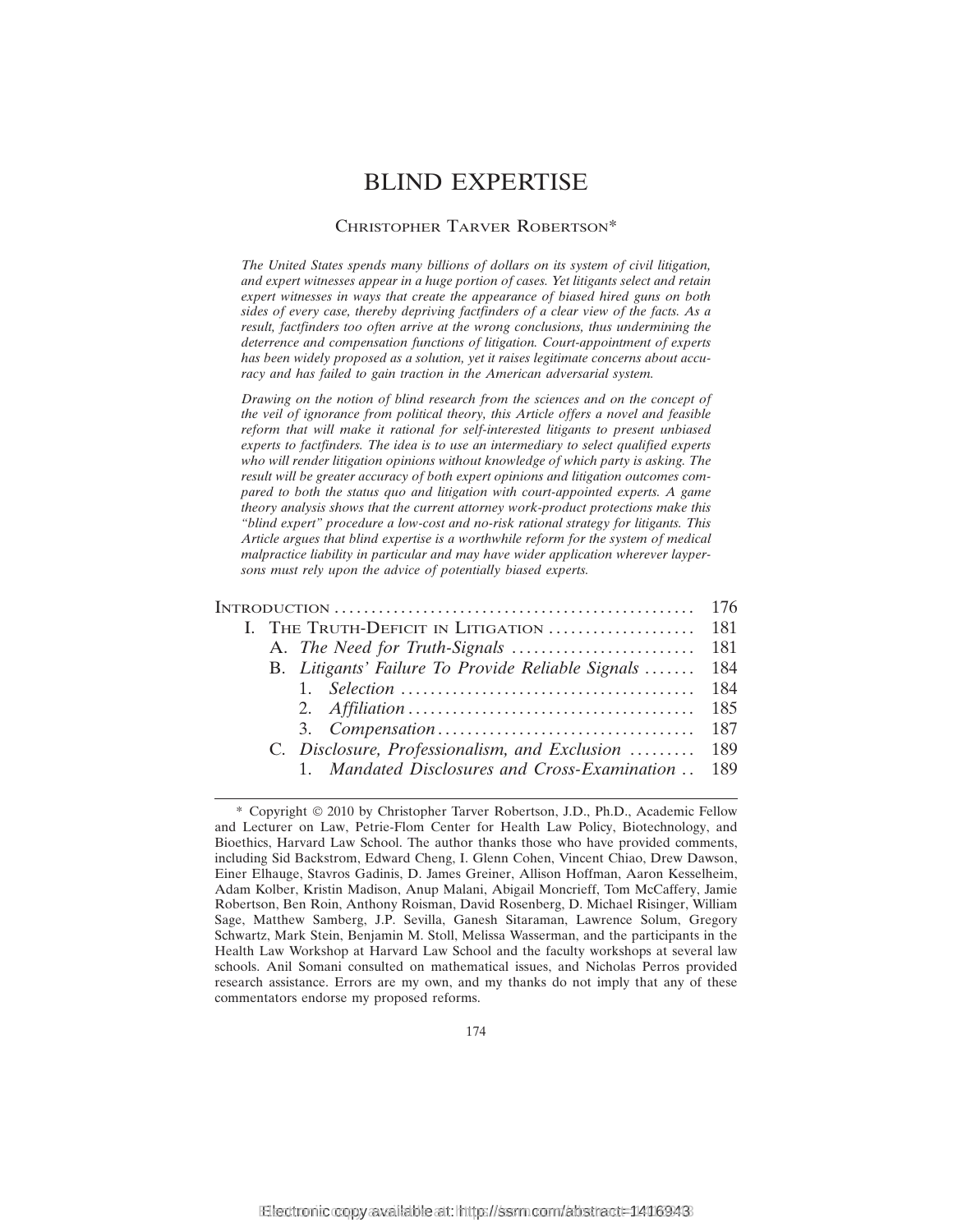|  | April 2010] |  |
|--|-------------|--|
|  |             |  |

|      | 2.                                                   | 193 |  |  |
|------|------------------------------------------------------|-----|--|--|
|      | 3.                                                   | 196 |  |  |
|      | The Unfulfilled Promise of Court-Appointment<br>D.   | 198 |  |  |
| П.   |                                                      | 201 |  |  |
|      | The Concept of Blinding in Justice and Science<br>A. | 202 |  |  |
|      | Operationalizing the Blind in Litigation<br>B.       | 206 |  |  |
|      | The Roles of the Intermediary and the Expert<br>1.   | 206 |  |  |
|      | 2.                                                   | 209 |  |  |
|      | The Role of the Court<br>3.                          | 213 |  |  |
|      | The Blind Procedure as Truth-Signal<br>$C_{\cdot}$   | 214 |  |  |
|      | Accuracy of Blind Experts<br>1.                      | 215 |  |  |
|      | A Mathematical Illustration<br>2.                    | 216 |  |  |
| III. | <b>BLIND EXPERTISE IN MEDICAL MALPRACTICE</b>        |     |  |  |
|      |                                                      |     |  |  |
|      | A. Modeling the Potential Impact of the Blind        | 219 |  |  |
|      |                                                      | 220 |  |  |
|      | Special Issues with Expert Accuracy in Med-Mal<br>В. | 224 |  |  |
|      | The Absence of Doctrinal Error<br>1.                 | 224 |  |  |
|      | $2_{1}$                                              | 225 |  |  |
|      | The Blind Procedure as Med-Mal Reform<br>C.          | 228 |  |  |
| IV.  | STRATEGY FOR RATIONAL LITIGANTS                      | 230 |  |  |
|      | A. Costs and Benefits for Litigants                  | 230 |  |  |
|      | Costs of the Blind Procedure<br>1.                   | 231 |  |  |
|      | The Benefits of Added Credibility<br>2.              | 231 |  |  |
|      | The Value of the Truth-Revealing Function<br>3.      | 233 |  |  |
|      | B.                                                   | 234 |  |  |
|      | The Blind Procedure as a Prisoner's Dilemma<br>1.    | 235 |  |  |
|      | Collusion and Optimism<br>2.                         | 236 |  |  |
|      | 3.                                                   | 238 |  |  |
|      | C.                                                   | 238 |  |  |
| V.   | COMPARISONS, LOGISTICS, TRUTH, AND PROGRESS          | 241 |  |  |
|      | The Case for Reform over Court-Appointment and<br>А. |     |  |  |
|      |                                                      | 241 |  |  |
|      | 1.                                                   | 242 |  |  |
|      | Comparison with Court-Appointment<br>2.              | 242 |  |  |
|      | 3.<br>Comparison with Daubert                        | 244 |  |  |
|      | В.                                                   | 247 |  |  |
|      | Logistics of Blinds and Fees<br>C.                   | 249 |  |  |
|      | The Robustness of the Blinds<br>1.                   | 249 |  |  |
|      | 2.                                                   | 251 |  |  |
|      | Institutional Progress and Future Research<br>D.     | 252 |  |  |
|      |                                                      | 253 |  |  |
|      |                                                      | 254 |  |  |
|      |                                                      |     |  |  |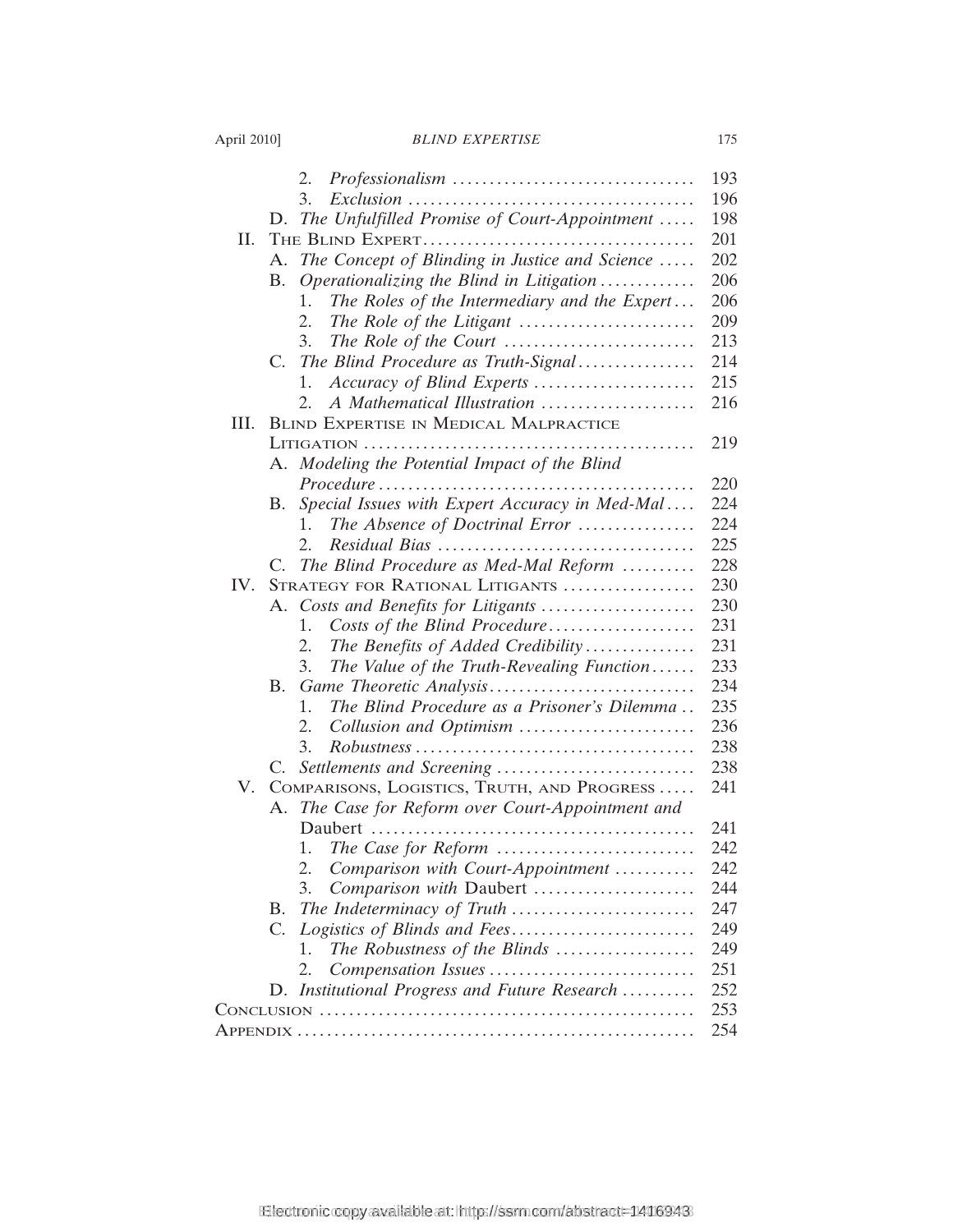# **INTRODUCTION**

No one will deny that the law should in some way effectively use expert knowledge wherever it will aid in settling disputes. The only question is as to how it can do so best.

—Learned Hand1

As long as the reason of man continues fallible, and he is at liberty to exercise it, different opinions will be formed. As long as the connection subsists between his reason and his self-love, his opinions and his passions will have a reciprocal influence on each other; and the former will be objects to which the latter will attach themselves.

—The Federalist<sup>2</sup>

The United States invests hundreds of billions of dollars in its system of civil litigation in an effort to redistribute wealth from those who act wrongfully to those who have been injured.<sup>3</sup> At its core, the litigation system has a sorting function, deciding in which cases to force such wealth transfers and in which cases to leave the parties as they are. Sometimes the system gets this choice right, and sometimes it fails. Such errors in litigation outcomes can harm blameless parties, fail to compensate deserving victims, and provide poor guidance for settlement negotiations in other cases. Thus, the fundamental question is: How can this expensive sorting procedure become more accurate and more efficient?

Litigants, attorneys, judges, and jurors are thought to be the main players in the civil litigation system. However, expert witnesses are also required in the vast majority of civil trials.4 The expert witnesses are the ones who tell the factfinder whether a mistake has been made in medical treatment, whether a plaintiff is really injured, whether a

4 *See* Samuel R. Gross, *Expert Evidence*, 1991 WIS. L. REV. 1113, 1119 (stating that experts testified in 86% of civil trials in sample of California cases from 1985 and 1986). This Article focuses only on the civil context, but its concepts may be adaptable to the criminal and regulatory contexts as well.

<sup>1</sup> Learned Hand, *Historical and Practical Considerations Regarding Expert Testimony*, 15 HARV. L. REV. 40, 40 (1901).

<sup>2</sup> THE FEDERALIST NO. 10, at 41 (James Madison) (Terence Ball ed., 2003).

<sup>3</sup> *See* LAWRENCE J. MCQUILLAN ET AL., PAC. RESEARCH INST., JACKPOT JUSTICE: THE TRUE COST OF AMERICA'S TORT SYSTEM xii–xiii (2007), *available at* http://liberty .pacificresearch.org/doclib/20070327\_Jackpot\_Justice.pdf (estimating total cost, including social costs, of civil litigation at \$865 billion, or 2.2% of GDP, in 2006); TOWERS PERRIN, 2008 UPDATE ON U.S. TORT COST TRENDS 3 (2008), http://www.towersperrin.com/tp/ getwebcachedoc?webc=USA/2008/200811/2008\_tort\_costs\_trends.pdf (showing that U.S. tort system cost \$252 billion in 2007). *But see* Ross Eisenbrey, *Tort Costs and the Economy: Myths, Exaggerations, and Propaganda* (Econ. Policy Inst., Briefing Paper No. 174, 2006), *available at* http://www.epi.org/publications/entry/bp174/ (criticizing Towers Perrin study); Economist's View: The Cost of the Tort System, http://economistsview.blogspot.com/2007/ 06/cost-of-tort-system.html (Mar. 27, 2007, 12:15 EST) (criticizing McQuillan study).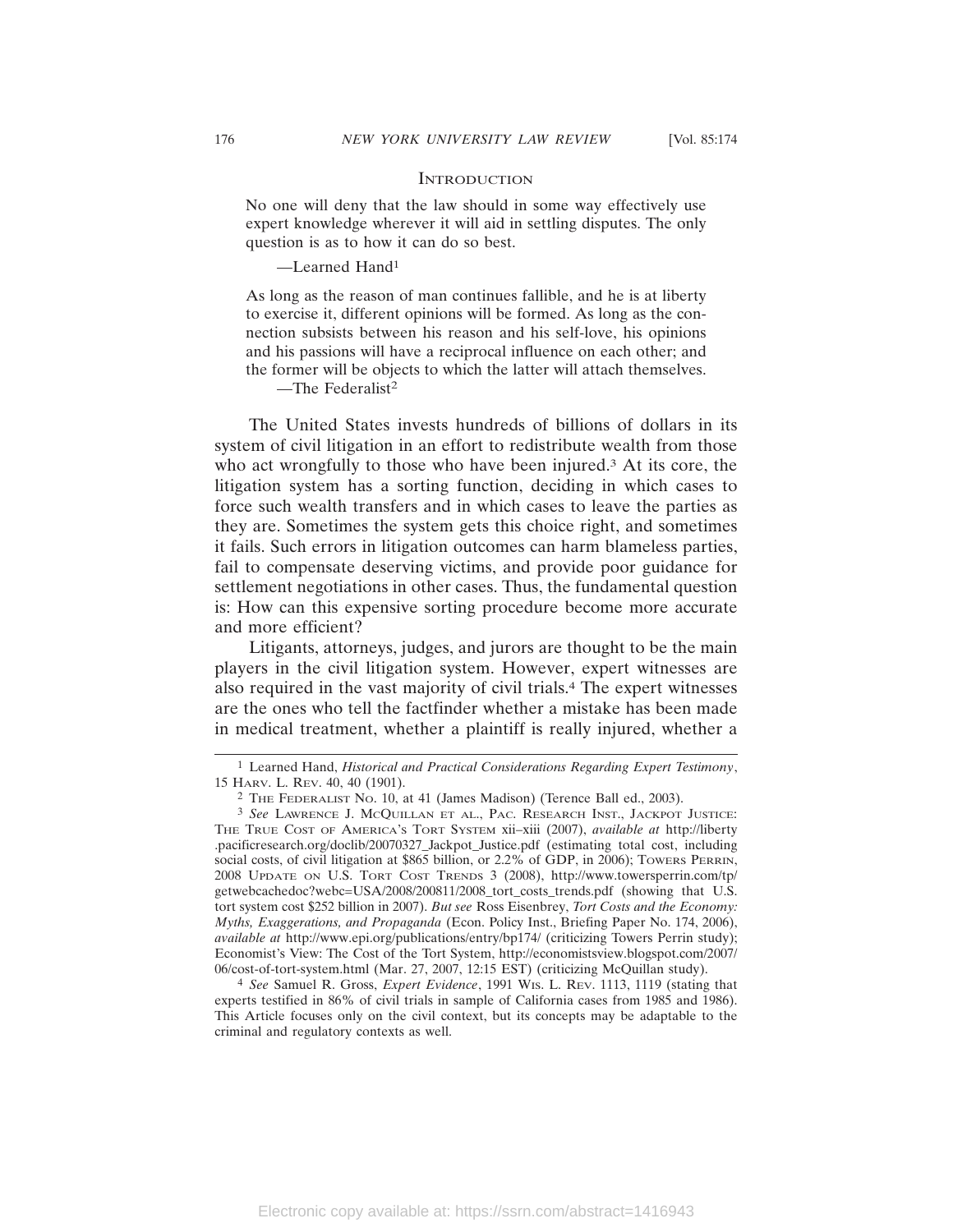drug is unreasonably dangerous, or whether a patent claim covers a disputed medical product.5 As such, expert witnesses are unique among the players in litigation because they purport to know the answers to the scientific and technical questions at the core of each case. For that reason, expert witnesses are paid tens of thousands of dollars to reveal these facts to the factfinders.

In almost every case, the factfinder sees a "battle of the experts," each selected by, affiliated with, compensated by, and apparently biased toward a particular party. This structure reduces both the perceived and actual accuracy of the fact-finding process. Assuming there are real facts of the matter underlying each case, it is analytically true that this procedure drives the accuracy of litigation experts down to a bare fifty percent on questions that are binary. Thus, there can be little doubt that the judges and jurors who rely upon these experts receive poor guidance in resolving cases. As one scholar recently concluded: "The legal system and the scientific method . . . co-exist in a way that is really hard on truth."6

This problem not only undermines deterrence and compensation but also threatens the American jury system. The civil jury is considered "a basic and fundamental feature of our system of federal jurisprudence" and one that "should be jealously guarded by the courts."7 Nonetheless, scholars credibly argue that litigation outcomes now lack legitimacy because the present system gives the laypeople who serve on juries such slight epistemic warrant for their judgments, which purport to resolve highly technical disputes between scientists.8 This conflict shapes debates over policy reform—as some scholars tell us that "the United States [is] embroiled in its third major medical malpractice crisis in the past thirty years."9 The jury is a handy scapegoat for

<sup>5</sup> *Id.* at 1119 ("Half of the experts in our data were medical doctors, and an additional 9% were other medical professionals . . . ."); Adam Liptak, *Experts Hired To Shed Light Can Leave U.S. Courts in Dark*, N.Y. TIMES, Aug. 12, 2008, at A1 (reporting that medical and mental health experts were used in 42% of civil trials that used experts).

<sup>6</sup> Adam Liptak, *From One Footnote, a Debate Over the Tangles of Law, Science and Money*, N.Y. TIMES, Nov. 25, 2008, at A16 (quoting Professor William R. Freudenburg). 7 Jacob v. New York City, 315 U.S. 752, 752–53 (1942).

<sup>8</sup> *See generally* Scott Brewer, *Scientific Expert Testimony and Intellectual Due Process*, *in* THE PHILOSOPHY OF EXPERTISE 111 (Evan Selinger & Robert P. Crease eds., 2006) (arguing that factfinders lack necessary scientific expertise, which leads to arbitrary and illegitimate judgments).

<sup>9</sup> William M. Sage & Rogan Kersh, *Introduction* to MEDICAL MALPRACTICE AND THE U.S. HEALTH CARE SYSTEM 1, 1 (William M. Sage & Rogan Kersh eds., 2006); *see also* Press Release, The White House, President Bush Calls for Medical Liability Reform (Jan. 26, 2004), *available at* http://georgewbush-whitehouse.archives.gov/news/releases/2004/01/ print/20040126-3.html (calling for medical malpractice reforms). *But see generally* NEIL VIDMAR, MEDICAL MALPRACTICE AND THE AMERICAN JURY (1997) (arguing that juries are competent and that medical malpractice liability system is generally sound).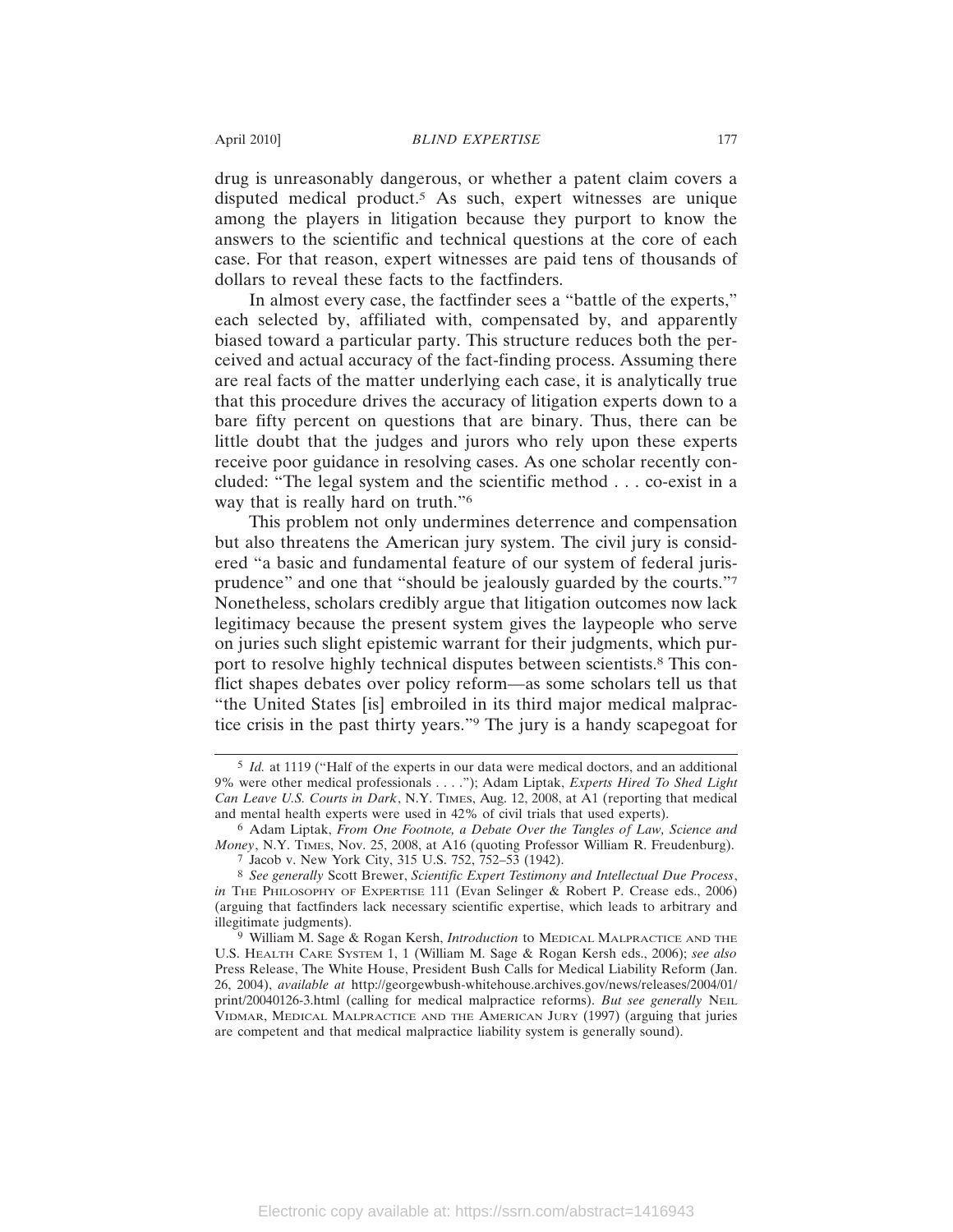this crisis.10 As long as it is positioned between hired-gun experts, the system of lay juries may be caught in the crossfire.

More profoundly, the way courts use experts contributes to public perceptions of science and truth. If every serious legal dispute devolves into a battle of hired-gun experts, the public may come to believe that "there is no objectively correct scientific truth, only partisan witnesses and the lawyers who retain them."11 This brand of relativism, compounded by the mass media's reflexive notion that there are two equally valid sides to every story, could make it difficult to make informed and intelligent policy choices about a wide variety of questions, from climate change and school curricula to vaccinations and stem-cell research. Accordingly, the U.S. legal system needs a healthy and critical relationship with science and expertise.

Part I of this Article discusses the fundamental differences between the two prevailing systems of litigation. On one hand is the adversarial system used in the United States, where self-interested litigants invest in powerful statements of their own cases by searching for favorable experts and rebutting the witnesses offered by their adversaries. On the other hand is the inquisitorial system used in much of the rest of the world, in which the courts themselves appoint experts.12 The inquisitorial system avoids certain biases, but it puts the evidenceproduction function in the hands of judges who have little incentive for thoroughness or error-correction.

In the United States, scholars have long pushed toward a more inquisitorial system for expertise, and these arguments have led to an explicit provision in Federal Rule of Evidence 706 allowing judges to appoint neutral experts.13 Yet Rule 706 has failed to change practice, since it pushes against the deeply ingrained norms, roles, and incentive structures of the adversarial status quo.

<sup>10</sup> *See, e.g.*, VIDMAR, *supra* note 9, at 3–6 (reviewing criticism of juries by American Medical Association and others); Peter Huber, *Safety and the Second Best: The Hazards of Public Risk Management in the Courts*, 85 COLUM. L. REV. 277, 319–20, 332–33 (1985) (arguing that juries are institutionally unable to make risk choices and that decisions should be made by regulatory agencies); Kimberly A. Moore, *Judges, Juries, and Patent Cases—An Empirical Peek Inside the Black Box*, 99 MICH. L. REV. 365, 370 (2000) ("[P]opular perceptions of juror incompetence and bias have caused commentators to argue that the role of the jury in patent litigation should be severely limited, and many alternatives have been proposed.").

<sup>11</sup> BRUCE D. SALES & DANIEL W. SHUMAN, EXPERTS IN COURT 144 (2005); *see also* John H. Langbein, *The German Advantage in Civil Procedure*, 52 U. CHI. L. REV. 823, 835–36 (1985) (describing "systematic distrust and devaluation of expertise" by American people).

<sup>12</sup> *See* Langbein, *supra* note 11, at 836–41 (using German procedural law to illustrate Continental approach to experts).

<sup>13</sup> FED. R. EVID. 706 ("The court . . . may appoint expert witnesses of its own selection.").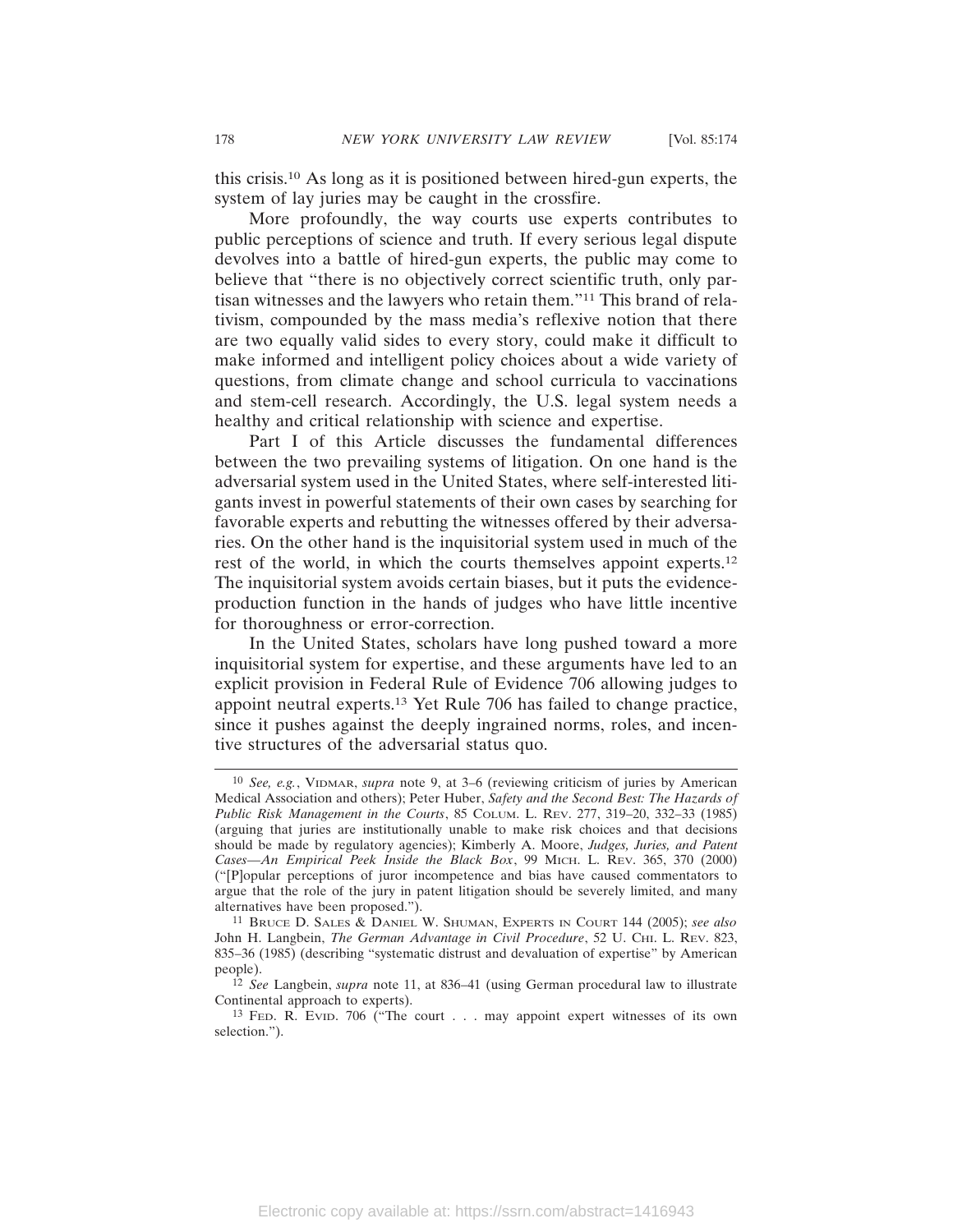The dilemma remains unresolved. To date, the litigation system has not yet found a way to provide factfinders with reliable and unbiased expert signals while still leaving the development of cases in the hands of the self-interested litigants.

Part II shows how the dichotomy between the adversarial and inquisitorial systems can be bridged through a privately ordered solution to the public problem of inaccurate litigation outcomes and inflated costs. We need not sacrifice objectivity to preserve the best parts of the adversarial system. A method is available—one inspired by the idea that "justice is blind," by the Rawlsian "veil of ignorance,"14 and by the gold standard of scientific research: the doubleblind, randomized study.

A similar blind procedure can be employed in civil litigation. A litigant would request and pay for an expert evaluation of her case, and an accredited intermediary, interposed between the litigant and the expert, would perform a double-blinding function.

First, the intermediary would blind the litigant by selecting a qualified expert in a way that prevents the litigant from handpicking a favorable expert. Such mechanisms could include creating a pool of prequalified experts and randomly selecting one for each requesting litigant or having an agent of the intermediary handpick an expert without knowing the identity of the sponsor. Second, the intermediary would blind the expert, so the expert would render her opinions without knowledge of who is sponsoring the research or which outcome the sponsor prefers. The intermediary would assemble a dossier of the predicate facts of the case and send it and the litigation question to the chosen expert. The intermediary would compensate the expert regardless of the substance of her opinions. Though this procedure cannot guarantee truth, it does eliminate the litigant-induced selection, compensation, and affiliation biases that degrade the accuracy of litigation witnesses under the status quo. Nonetheless, the blind procedure is driven not by high-minded altruism but rather by each litigant's desire to win his case through the use of a more credible expert.

Importantly, the blind procedure leaves the strategic choices in the hands of litigants who have incentives to win, and the procedure allows litigants to decide whether to disclose a blind expert's opinion to the factfinder only *after* the litigant learns of the substance of that opinion. If a blind opinion is unfavorable, the litigant would be permitted to hide it (and the fact that he used the blind procedure at all) as attorney work-product. If an opinion is favorable and a litigant chooses to designate the expert for testimony, then waiver doctrine

<sup>14</sup> JOHN RAWLS, A THEORY OF JUSTICE 11 (1971).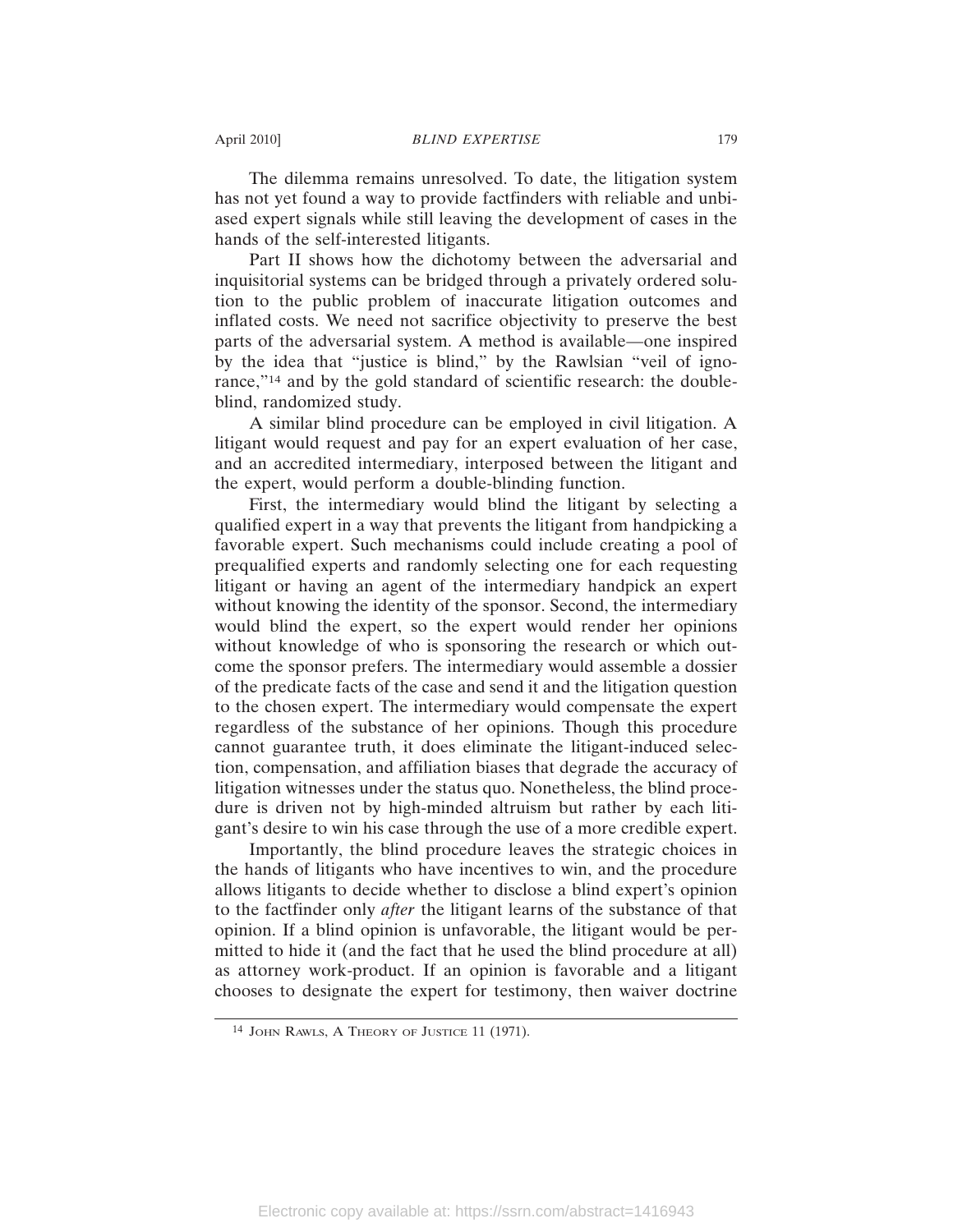would also require him to disclose all other blind opinions, which thereby prevents an iterative selection bias.

Part II also shows that even with such disclosure discretion, individual blind experts who testify would be more reliable than individual court-appointed experts and even more reliable than individual experts outside the litigation context. When both litigants in a case try the procedure, *two* experts will independently render opinions on the same case, and the procedure sends a signal to factfinders only when the two blind experts agree and one litigant discloses his favorable expert to the jury. An erroneous signal from a blind expert is thus exponentially less likely than from a single court-appointed expert. If, on the other hand, the two blind experts disagree, the jury will see neither or both of them and will thus be left in the same situation as the status quo. Thus, for truth, the blind procedure has little downside.

Part III shows that in the context of medical malpractice litigation, the use of the blind procedure can dramatically reduce erroneous litigation outcomes by resolving the epistemic deadlock that juries are currently stuck in, when given only hired-gun experts. The blind expert will instead tend to guide factfinders to the truth. Blind experts will have this salutary function even if one assumes that there will be a residual allegiance bias amongst physicians, since the *adversarial* use of the procedure tends to cancel erroneous opinions. Because the blind procedure promises to efficiently improve the accuracy of outcomes, it is a more attractive solution than other efforts for medical malpractice reform, such as arbitrary caps on damages or complicated alternative systems of adjudication.

Part IV argues that blind experts will be a rational and dominant strategy for litigants. Status quo disclosure rules allow each litigant to try the procedure without risk of an adverse opinion hurting their cases. Thus, after paying the transaction costs, the procedure can only help the litigant—by increasing his odds of winning the case if it goes to trial—unlike the double-edged sword of court-appointed experts. This logic sets up a prisoner's dilemma in which both litigants will try the procedure. Blind experts will also be a powerful tool for determining which cases to file in the first place and will help litigants settle more cases, saving litigation costs.

Part V argues that the blind procedure will be an efficient reform to civil litigation, even accounting for its costs, and may make *Daubert* screening nearly obsolete. This Part also addresses counterarguments, including concerns about indeterminate truth, logistics, and the limits of institutional progress. The Appendix offers a mathematical analysis.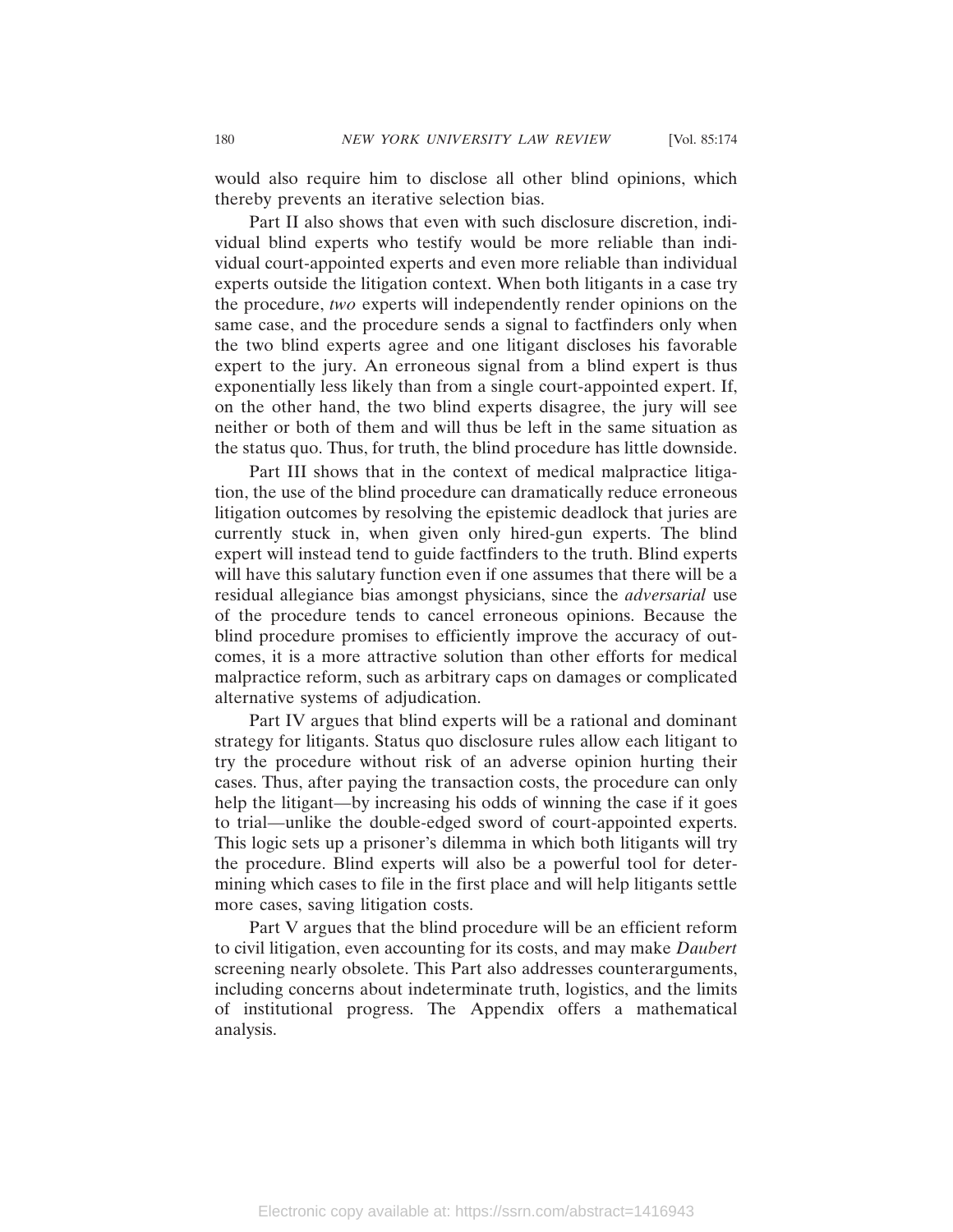This Article concludes that, at least in medical malpractice litigation—and likely in other contexts—the blind expert should become the new gold standard for expertise. Because it exploits longstanding adversarial norms and incentive structures—rather than trying to rebuild the American legal system from scratch—the blind expert is also a particularly pragmatic reform.

# I

# THE TRUTH-DEFICIT IN LITIGATION

This Part lays out the problem. First, it explains why factfinders need help finding the scientific and technical truths that are key questions in most cases and shows why and how litigants' seemingly biased experts fail to provide useful truth-signals to factfinders. It then argues that the traditional solutions of mandated disclosure, expert professionalism, and exclusion under *Daubert v. Merrell Dow Pharmaceuticals, Inc.*<sup>15</sup> are of limited benefit. The Part concludes by arguing that the potential solution of court-appointed expert witnesses is problematic and rarely used.

# *A. The Need for Truth-Signals*

Both the procedure and substance of the American legal system are predicated on the assumption that, in any given case, there really is a fact of the matter. The elaborate procedures and evidentiary rules are designed "to the end that the truth may be ascertained and proceedings justly determined."16 The function of the substantive law is to delineate which behaviors shall incur liability and which shall not. If the distinction had no basis in reality, the law would be for naught.

Although talk of "truth" can seem slippery, for present purposes let us adopt the common sense working presumptions of the legal system—for example, some plaintiffs really are injured (and others are not) and some defendants really did cause those injuries (and others did not).17 Truth obtains when allegations are backed up by the real facts on the ground. Still, we need not assert that such truths are always simple, uncontestable, completely shorn from value judgments, or even directly observable in the world. Moreover, we can concede

<sup>15</sup> 509 U.S. 579, 589 (1993) (holding that trial judge can exclude expert testimony for lack of reliability).

<sup>16</sup> FED. R. EVID. 102.

<sup>17</sup> Whether a given doctor did or did not "meet the standard of care" is a different sort of fact (one might call it a "social fact"), but the legal system still presumes that it is a question of fact and that the physician either did or did not meet that standard. *See infra* text accompanying notes 210–11 (discussing standard of care in medical malpractice litigation).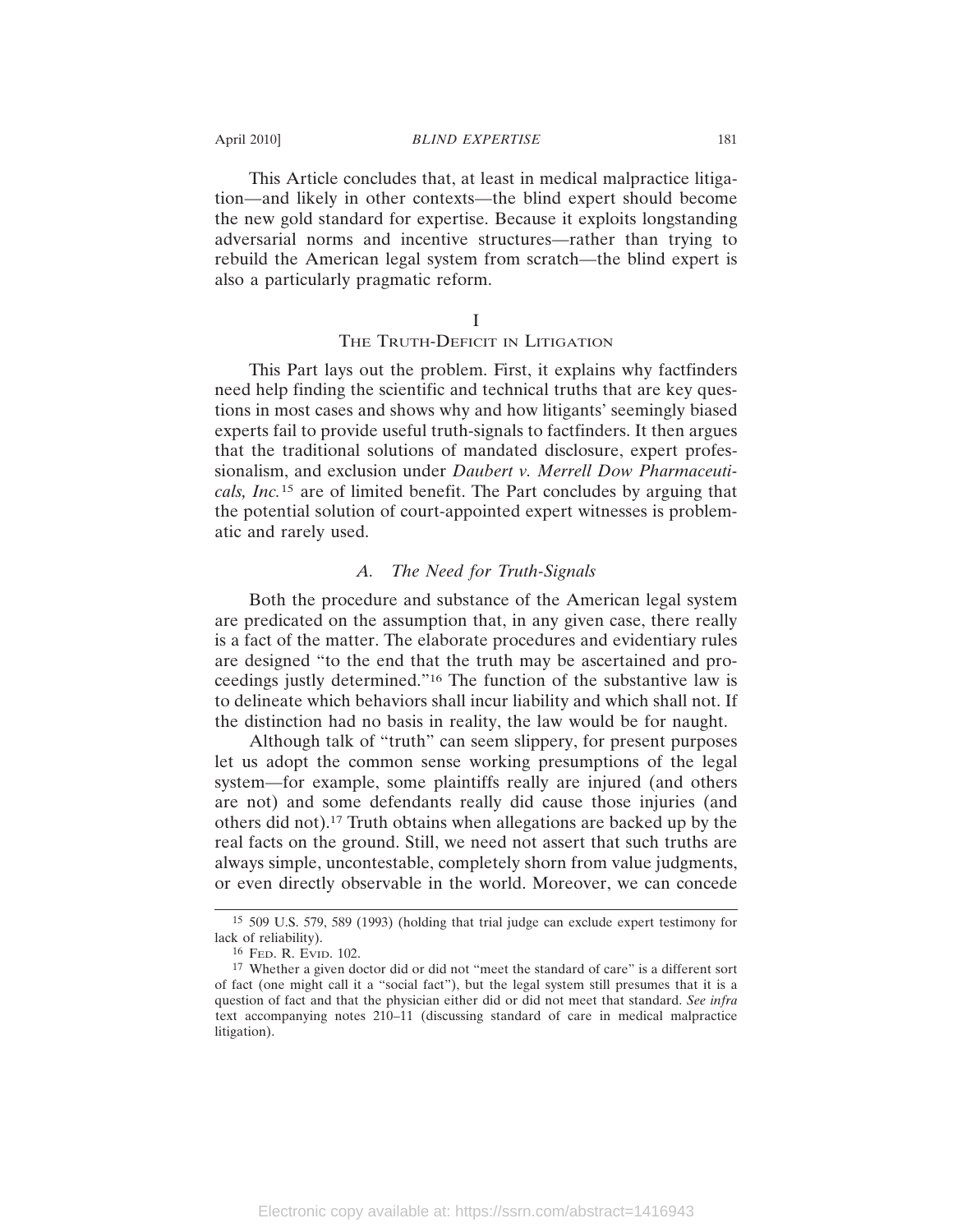that in *some* situations, the law may be wrong in its presupposition that there is an exogenous truth to be found.18 Rather than wading into the philosophical debates about competing notions of truth, however, this Article instead contributes to the debates about procedure, evidence, and expertise.19

It goes without saying that outcome accuracy is an important concept in litigation. Some suppose that the truth has intrinsic value for the legal system, just as it does in the sciences.20 A reasonable degree of accuracy is also arguably necessary to make adjudication morally binding and legitimate.<sup>21</sup> Aside from any such intrinsic value, however, the legal system's truth-seeking function clearly has instrumental value. The substantive law exists to serve deterrence, compensation, and sometimes punishment; and the achievement of these purposes demands accuracy.

In particular, inaccuracy in litigation outcomes undermines deterrence by imposing liability on some reasonable conduct and by failing to impose liability on some unreasonable conduct.22 The first problem incentivizes potential defendants to use costly measures to avoid liability, such as "defensive medicine," rather than simply practicing reasonably.<sup>23</sup> On the other hand, in 2000, the Institute of Medicine

20 *See* Haack, *supra* note 19, at 986 ("[T]ruth is surely *relevant* to legal proceedings, for we want, not simply resolutions, but *just* resolutions; and substantial justice requires factual truth."). *But see* Daniel E. Koshland, Jr., Editorial, *Scientific Evidence in Court*, 266 SCI-ENCE 1787 (1994) (arguing that truth-seeking function is not central to law).

21 *See* Brewer, *supra* note 8, at 112–13 (arguing that factfinders' lack of necessary scientific expertise results in arbitrary and illegitimate judgments); Lawrence B. Solum, *Procedural Justice*, 78 S. CAL. L. REV. 181, 190 (2004) (arguing that inaccurate outcomes can undermine legitimacy of judgments).

<sup>18</sup> Part V.B *infra* explores this complication in some detail.

<sup>19</sup> To the extent that a definition is necessary, let us adopt a long-run, pragmatic notion of truth, such as that offered by Charles S. Peirce: "The opinion which is fated to be ultimately agreed to by all who investigate, is what we mean by the truth . . . ." Charles Sanders Peirce, *How To Make Our Ideas Clear*, *in* PRAGMATISM OLD AND NEW: SELECTED WRITINGS 127, 147 (Susan Haack & Robert Lane eds., 2006) (citation omitted); *see also* Susan Haack, *Of Truth, in Science and in Law*, 73 BROOK. L. REV. 985, 987–88 (2008) (offering "account of truth in the sciences" that "combine[s] a full acknowledgment of the fallibility and incompleteness of the scientific enterprise with a robustly objective conception of truth").

<sup>22</sup> *Compare* Louis Kaplow, *The Value of Accuracy in Adjudication: An Economic Analysis*, 23 J. LEGAL STUD. 307, 309–10 (1994) (arguing that it may be costly to improve accuracy but "greater accuracy is valuable only to the extent it involves dimensions about which individuals are informed at the time they act"), *with* Daniel R. Ortiz, *Neoactuarialism: Comment on Kaplow*, 23 J. LEGAL STUD. 403, 409 (1994) (arguing that accuracy can have value independent of one particular case by encouraging future actors to pursue more information).

<sup>23</sup> The actual amount of defensive medicine (and the costs thereof) is a subject of intense debate amongst empiricists. Part of the debate turns on a semantic question of what counts as defensive medicine. *See* David Klingman et al., *Measuring Defensive*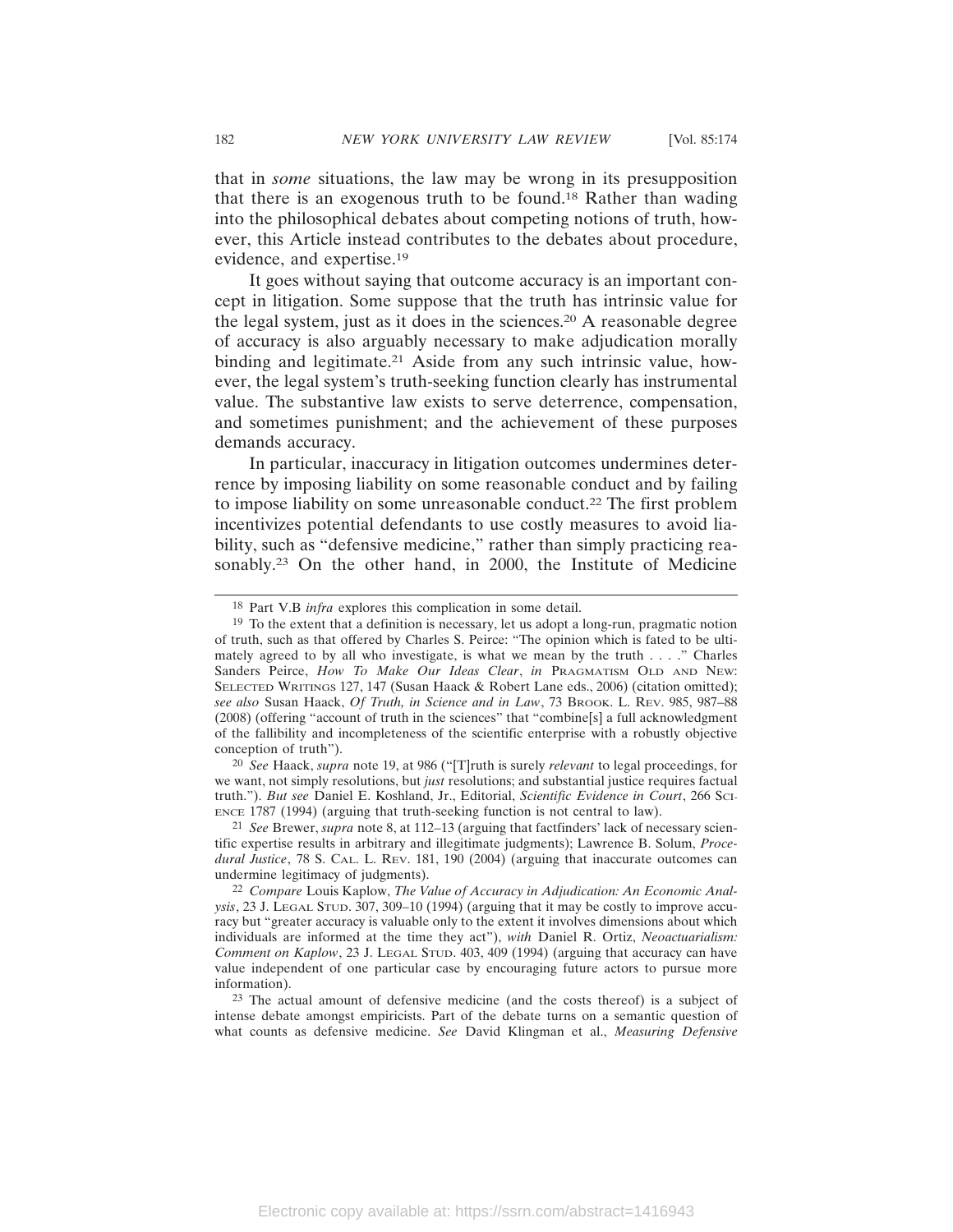concluded that between 44,000 and 98,000 patients die every year in hospitals as the result of medical errors, ones that the medical malpractice liability system failed to deter.24 Inaccuracy in resolving cases also fails to incentivize plaintiffs to file only meritorious suits in the first place, since even bad cases have some probability of being compensated. Moreover, to the extent that inaccuracy causes litigation outcomes to be less predictable, insurance costs go up. There are likely similar stories to be told in other areas of litigation.

Now, consider *how* this truth-seeking function is operationalized. In our legal system, "factfinders"—juries, judges, and, increasingly, arbitrators—decide whether to impose liability in each case, and we conduct trials to assist them in "the determination of truth."25

In the adversarial system, each of the litigants brings evidence to the factfinder in a dynamic that can be conceived of as a signaling game.26 The word "signal" is appropriate because the factfinder is passive and alienated from the facts; it only experiences the truth as mediated by the images, words, and other evidence that the litigants and judge decide to provide. The factfinder decides which version of the case is most plausible and which judgment is most warranted by the signals it has received.

The vast majority (potentially upwards of 85%) of trials involve expert witnesses,<sup>27</sup> whose testimony is essential for resolving the scientific or technical disputes at the core of the case. The very idea of "expertise" is that, compared to laymen like juries and judges, some people are better equipped through "knowledge, skill, experience, training, or education"28 to perceive the truth in their specialized domains.29

Outside the litigation setting, we laypersons really do expect experts to converge on the truth, and we rely upon them accordingly.

27 *See supra* note 4.

28 FED. R. EVID. 702.

29 *Cf.* Brewer, *supra* note 8, at 115 (describing this relationship as "practical epistemic deference").

*Medicine Using Clinical Scenario Surveys*, 21 J. HEALTH POL. POL'Y & L. 185, 187–90 (1996) (describing four different types of practices that might be termed "defensive medicine").

<sup>24</sup> COMM. ON QUALITY OF HEALTH CARE IN AM., INST. OF MED., TO ERR IS HUMAN 1 (Linda T. Kohn et al. eds., 2000) [hereinafter IOM REPORT].

<sup>25</sup> Tehan v. United States, 382 U.S. 406, 416 (1966) (describing determination of truth as purpose of trials).

<sup>26</sup> *See* Roger G. Koppl et al., *Epistemics for Forensics*, 5 EPISTEME 141, 145 (2008) (describing experts as senders and juries as receivers of messages). The sense of "signal" that I use is distinct from, and somewhat broader than, the way the term is used in the economics literature. For a review of the meaning of signals in economics, see generally Michael Spence, *Signaling in Retrospect and the Informational Structure of Markets*, 92 AM. ECON. REV. 434 (2002).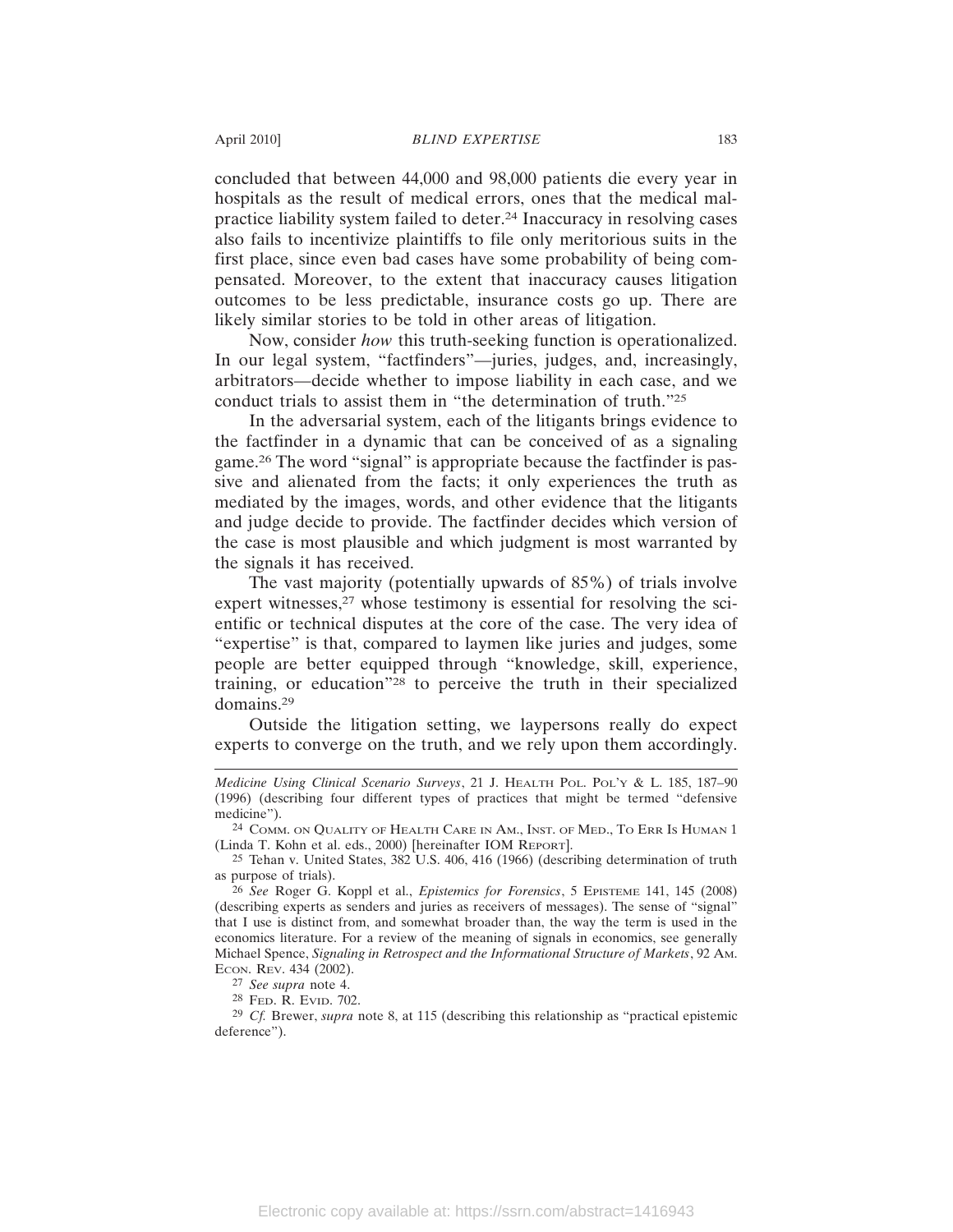We expect that if we randomly selected and consulted one or more qualified experts, they would be correct more often than not and more often than we laypersons would be. That is why we rely upon them to cure our diseases, protect our drinking water, and design our airplanes. This assumption—that unbiased experts will tend to converge on the truth more often than those lacking expertise—is a central assumption of the modern world, a central assumption of the legal system, and a central assumption of this Article.30

#### *B. Litigants' Failure To Provide Reliable Signals*

Despite the legal system's aspiration toward truth, litigants often fail to provide truth-signals to factfinders. Instead, litigants reduce the accuracy of their expert witnesses to that of coin-flippers. Through selection, affiliation, and compensation biases, litigants make experts *more favorable* but *less accurate* compared to their base rates of accuracy in the real world. I consider each bias in turn.

## *1. Selection*

First, with only slight hyperbole, Judge Jack Weinstein has observed, "An expert can be found to testify to the truth of almost any factual theory, no matter how frivolous."31 Indeed, each litigant can shop around for favorable expert opinions.32 Litigants use many devices to cherry-pick experts including litigation history, word-ofmouth, and published papers. If a handpicked expert turns out to be unfavorable, the litigant simply picks again.

Thus, in litigation, there tends to be one expert on each side of almost every technical issue, but in the real world, qualified experts are rarely so evenly split. As one jurist has noted, "Apart from any question of dishonesty, the adversarial system is . . . calculated to bring forward unrepresentative opinions in cases where a range of

<sup>30</sup> For example, we expect that if we consulted all the qualified experts about a given question—say whether a certain medical procedure should be performed in a given context—and asked them to score the case from zero (definitely should not) to five (definitely should), a (perhaps truncated) bell curve would emerge, with a peak around the "true" answer. Nonetheless, it is worth noting that there is no quick way to prove this assumption empirically, since we have no access to highly technical truths except through experts. The proof must be longitudinal and pragmatic, comparing the success of laypersons with and without experts.

<sup>31</sup> Jack B. Weinstein, *Improving Expert Testimony*, 20 U. RICH. L. REV. 473, 482 (1986).

<sup>32</sup> *See* David E. Bernstein, *Expert Witnesses, Adversarial Bias, and the (Partial) Failure of the* Daubert *Revolution*, 93 IOWA L. REV. 451, 455 (2008) (distinguishing ordinary witnesses from expert witnesses on basis that "attorneys can shop from an almost unlimited pool of expert witnesses").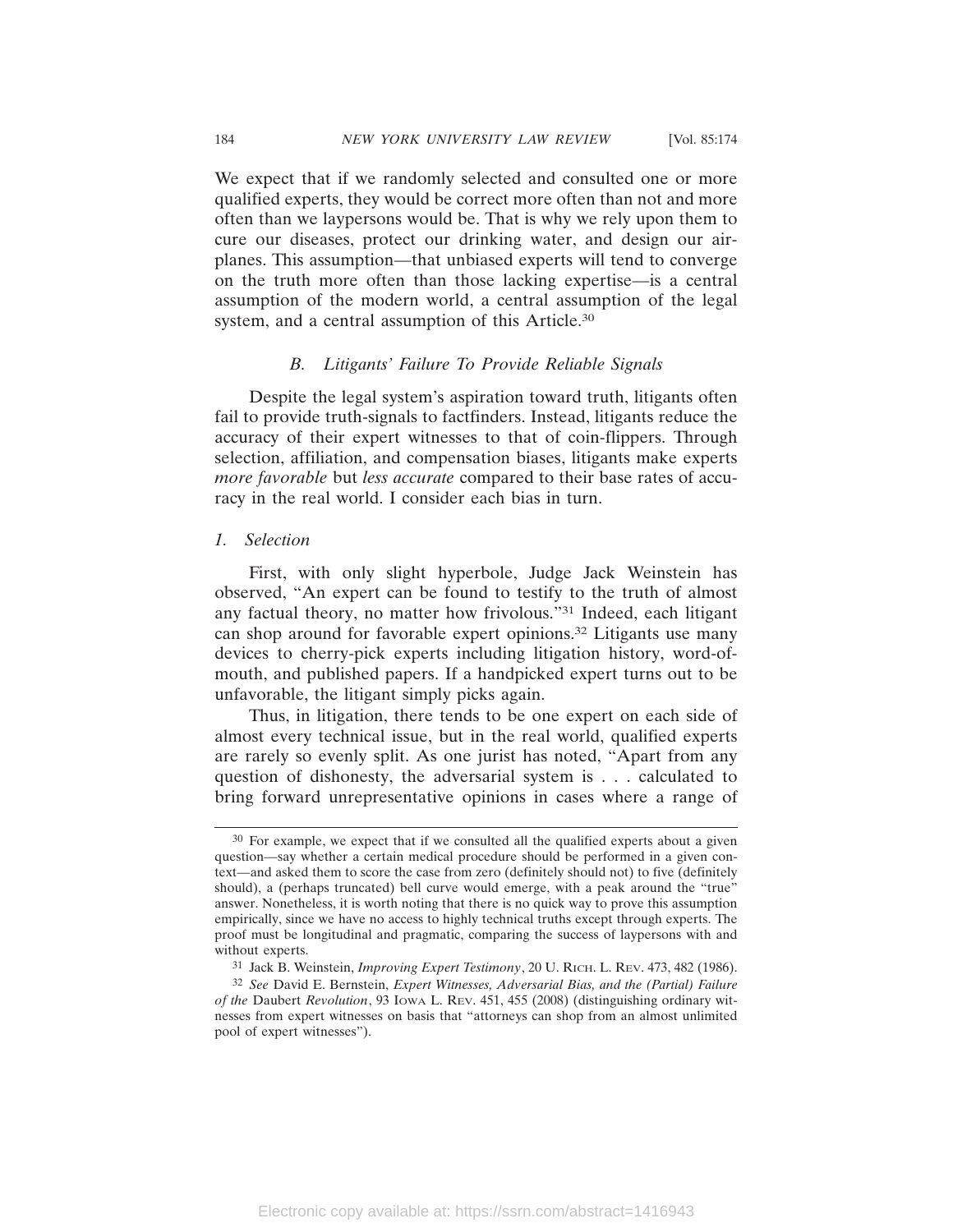opinions exists."33 Of course, this selection strategy depends on the pool of qualified experts in a given field containing at least one who is willing to render a favorable opinion for the litigant. But once that expert is found and retained, he is transformed from being perhaps 1 in 1000 outside the courtroom to 1 in 2 inside the courtroom. This problem of unrepresentative observations is called selection bias.

# *2. Affiliation*

Affiliation bias arises when the expert interacts with the litigant before and during the process of rendering her opinions. The litigant's attorney talks with the potential expert, buys her meals, suggests hypotheses, provides data and even scientific literature, proposes methods and criteria, coaches her on language to use, and even edits her final report.<sup>34</sup> A litigant prepares an expert witness, "push[ing] [her] to identify with the lawyers on her side and to become a partisan member of the litigation team."35

John Langbein has explained that "those of us who serve as expert witnesses are known as 'saxophones[,]' . . . a musical instrument on which the lawyer sounds the desired notes."36 This is not the worst of the epithets.37 Courts sometimes note extreme situations in which an expert has altogether "cast aside his scholar's mantle and [become] a shill" for the party that retained him.<sup>38</sup> But these situations are not outliers in an otherwise healthy system: In one study, both federal judges and attorneys cited "experts abandon[ing] objectivity and becom[ing] advocates for the side that hired them" as the most frequent problem with expert testimony.39

Lawyers routinely exploit various psychological heuristics to bias their experts. One such heuristic is the anchor-and-adjust tactic, in which a person faced with a question starts not with a blank slate, but instead with an initial value or hypothesis that biases later, betterinformed estimates.40 A hypothesis suggested by a litigant—for

<sup>33</sup> *Id.* at 454 n.11 (quoting Justice H.D. Sperling of Supreme Court of New South Wales).

<sup>34</sup> *See* Gross, *supra* note 4, at 1139 (discussing cooperative relationship developed between attorneys and experts while preparing testimony).

<sup>35</sup> *Id.*

<sup>36</sup> Langbein, *supra* note 11, at 835.

<sup>37</sup> *See* Gross, *supra* note 4, at 1115 (reporting derogatory sentiments of both lawyers and other professionals toward expert witnesses).

<sup>38</sup> Mid-State Fertilizer Co. v. Exch. Nat'l Bank of Chi., 877 F.2d 1333, 1340 (7th Cir. 1989) (Easterbrook, J.).

<sup>39</sup> MOLLY TREADWAY JOHNSON ET AL., FED. JUDICIAL CTR., EXPERT TESTIMONY IN FEDERAL CIVIL TRIALS: A PRELIMINARY ANALYSIS 6 tbl.2 (2000).

<sup>40</sup> *See generally* Gretchen B. Chapman & Eric J. Johnson, *Incorporating the Irrelevant: Anchors in Judgments of Belief and Value*, *in* HEURISTICS AND BIASES: THE PSYCHOLOGY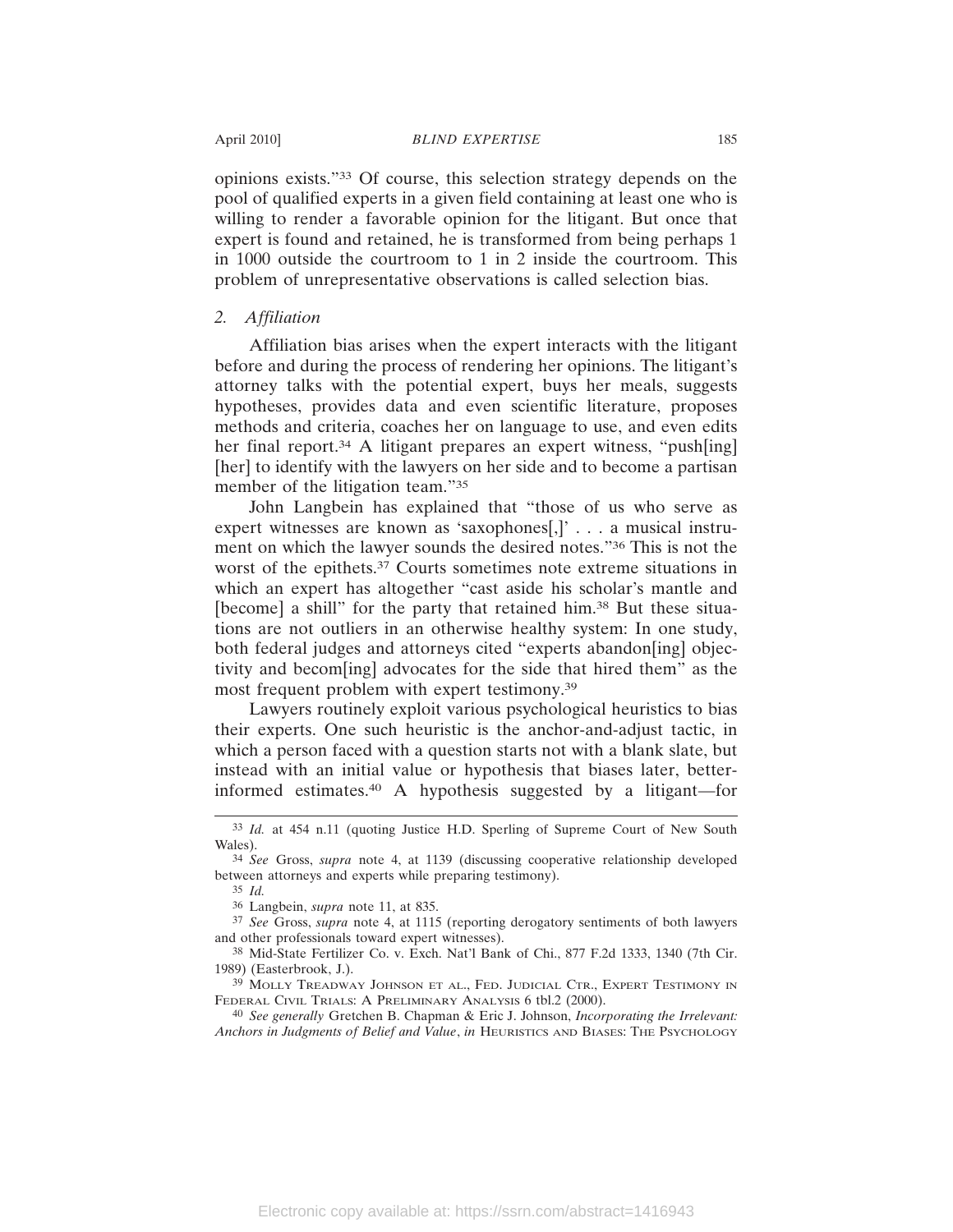example, a low value for damages—then becomes a "cognitive anchor" for the expert. Even if people have contrary observations, they often fail to sufficiently adjust away from the anchor. Experts, like people in general, are susceptible to this bias. In one empirical study of the anchoring heuristic, "a student from a totally unrelated field gave an estimate about how large the solution to a problem should be to an expert faced with deciding the problem."41 Even "[t]his information, received from a low-credibility source, was still sufficient to create an anchor impacting the estimates made by the experts."42

Similar phenomena, called "observer effects," have been extensively documented in the field of forensic science, in experiments ranging from visual hair comparison to handwriting and fingerprint identification.43 In each area, when scientists were given extraneous information such as a preferred outcome, the effect of that information outweighed the effect of contrary technical information.44

Similarly, "confirmatory bias" causes experts to "ignore information that does not support their hypotheses, interpret ambiguous information as supporting their hypotheses, or . . . not consider whether information supports alternative hypotheses."45 Indeed, scholars have documented the problem of people tending to "see what they expect to see" across many fields of expertise, from astronomy and economics to medicine and dispute resolution.46

42 Risinger, *supra* note 41, at 18.

44 *Id.*

OF INTUITIVE JUDGMENT 120, 120–21 (Thomas Gilovich, Dale Griffin & Daniel Kahneman eds., 2002) (reviewing studies confirming anchoring effect); Amos Tversky & Daniel Kahneman, *Judgment Under Uncertainty: Heuristics and Biases*, 185 SCIENCE 1124, 1128-30 (1974) (describing research on anchoring effect).

<sup>41</sup> D. Michael Risinger et al., *The* Daubert*/*Kumho *Implications of Observer Effects in Forensic Science: Hidden Problems of Expectation and Suggestion*, 90 CAL. L. REV. 1, 18 (2002) (describing work by Birte Englich and Thomas Mussweiler); *see also* Birte Englich et al., *Playing Dice with Criminal Sentences: The Influence of Irrelevant Anchors on Experts' Judicial Decision Making*, 32 PERSONALITY & SOC. PSYCHOL. BULL. 188, 197 (2006) (concluding that "influence of irrelevant anchors on sentencing decisions did not depend on judges' experience and expertise").

<sup>43</sup> *See generally* D. Michael Risinger, *The NAS/NRC Report on Forensic Science: A Glass Nine-Tenths Full (This Is About the Other Tenth)*, 50 JURIMETRICS J. 21 (2009) (forthcoming 2010) (manuscript at 7–11), *available at* http://ssrn.com/abstract=1437276 (summarizing work in this field).

<sup>45</sup> HOWARD N. GARB, STUDYING THE CLINICIAN 183, 182–97 (1998) (discussing various cognitive heuristics, biases, and knowledge structures of clinicians).

<sup>46</sup> *See, e.g.*, Jane Campbell Moriarty & Michael J. Saks, *Forensic Science: Grand Goals, Tragic Flaws, and Judicial Gatekeeping*, 44 JUDGES' J. 16, 27 (2005) (reviewing this evidence); *see also* Troyen A. Brennan, *Helping Courts with Toxic Torts: Some Proposals Regarding Alternative Methods for Presenting and Assessing Scientific Evidence in Common Law Courts*, 51 U. PITT. L. REV. 1, 4 (1989) ("Judges fear that juries can be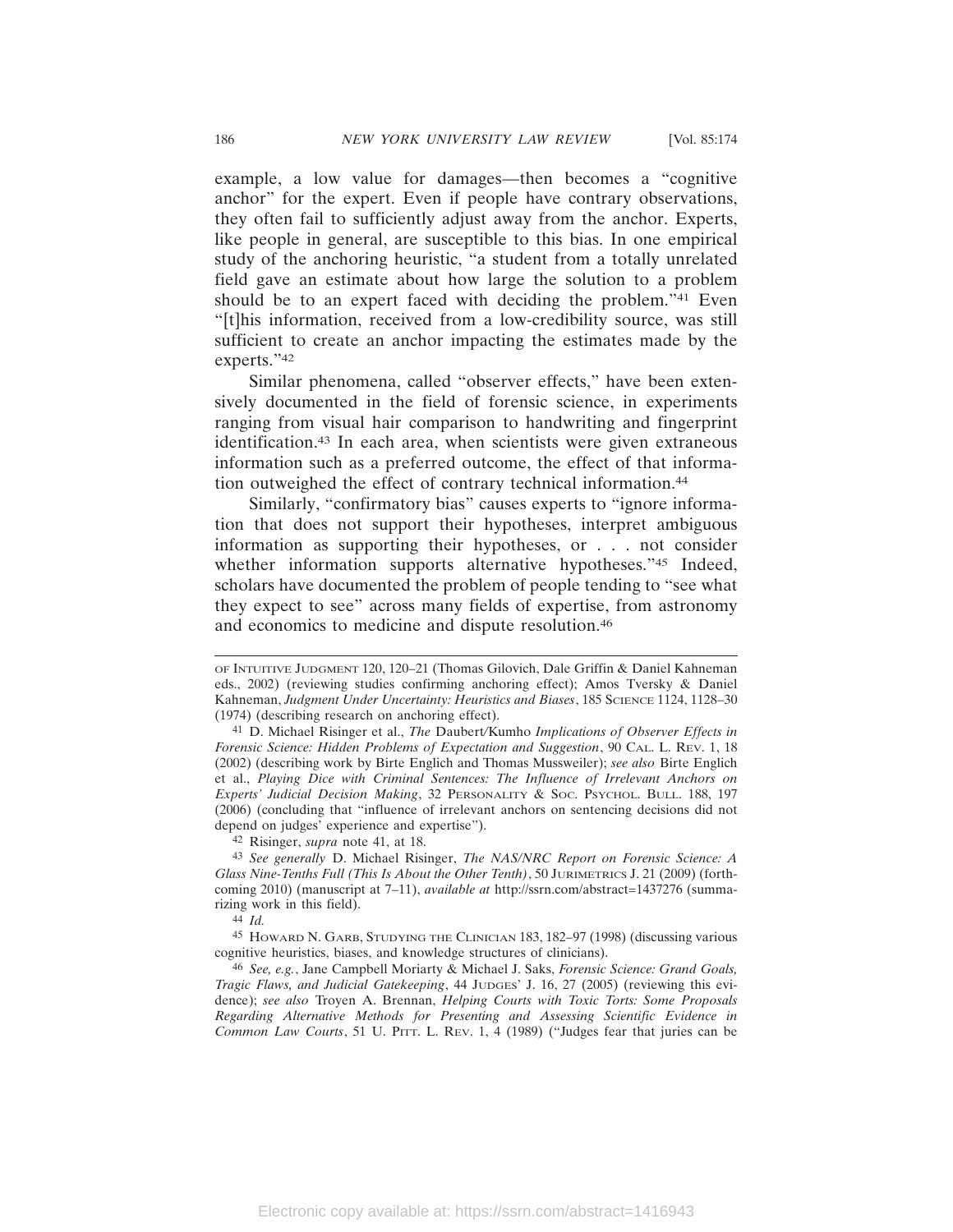In one well-known study, researchers assigned subjects as negotiators in a dispute, asked the subjects to assess the "fair" value of the case they were assigned, and incentivized the subjects for accuracy.47 One group of subjects was asked to make this value assessment before being assigned to a side; the other made the value assessment after being assigned.48 The affiliation skewed the assessments of fairness made by those assigned to a side, even though they had incentives for accuracy.49 Of course, in the real world, expert witnesses are not incentivized for accuracy, so the problem is exacerbated.

#### *3. Compensation*

A third vector that degrades truth-signals is compensation bias. Writing about expert witnesses in 1901, Learned Hand had already concluded that "[e]nough has been said elsewhere as to the natural bias of one called in such matters to represent a single side and liberally paid to defend it."50 Upton Sinclair put the general principle more colorfully: "It is difficult to get a man to understand something, when his salary depends upon his not understanding it!"<sup>51</sup>

Unsurprisingly, empirical research has shown that contingent fee arrangements create bias.52 Of course, expert witnesses' fees are not blatantly contingent; litigants instead pay experts on an hourly basis.53 Nonetheless, this fee structure induces experts toward favorable opin-

misled by highly paid experts who will find at least some support in the voluminous scientific literature for any position, even when that position is repudiated by the majority of scientists."); Kenton K. Yee, *Dueling Experts and Imperfect Verification*, 28 INT'L REV. L. & ECON. 246, 246 (2008) ("Given [economics experts'] freedom to cherry pick from a continuum of choices within a broad gray line, it is easy for experts to proffer partisan testimony without being dishonest.").

<sup>47</sup> Linda Babcock et al., *Biased Judgments of Fairness in Bargaining*, 85 AM. ECON. REV. 1337, 1338–39 (1995).

<sup>48</sup> *Id.* at 1339.

<sup>49</sup> *Id.* at 1340.

<sup>50</sup> Hand, *supra* note 1, at 53; *see also* Abinger v. Ashton, (1873) 17 L.R.Eq. 358, 373–74 (U.K.) (describing distrust of expert evidence because of natural bias of expert toward employer).

<sup>51</sup> UPTON SINCLAIR, I, CANDIDATE FOR GOVERNOR: AND HOW I GOT LICKED 109 (Univ. Cal. Press 1994) (1935).

<sup>52</sup> *See, e.g.*, Daylian M. Cain et al., *The Dirt on Coming Clean: Perverse Effects of Disclosing Conflicts of Interest*, 34 J. LEGAL STUD. 1, 9, 14 (2005) (describing biasing effect of incentives when expert is paid according to value of factfinder's estimates). The Cain et al. study is discussed in greater detail in text accompanying notes 72 to 77 *infra*.

<sup>53</sup> Still, some experts provide free or reduced-cost initial consultations ("you only pay if you like what I say"). *See, e.g.*, MedWitness, Ltd., Fees, http://www.medwitness.com/fees .html (last visited Oct. 8, 2008). This is similar to a contingency fee arrangement in that the expert is only hired (and is therefore only paid) if he gives a favorable opinion.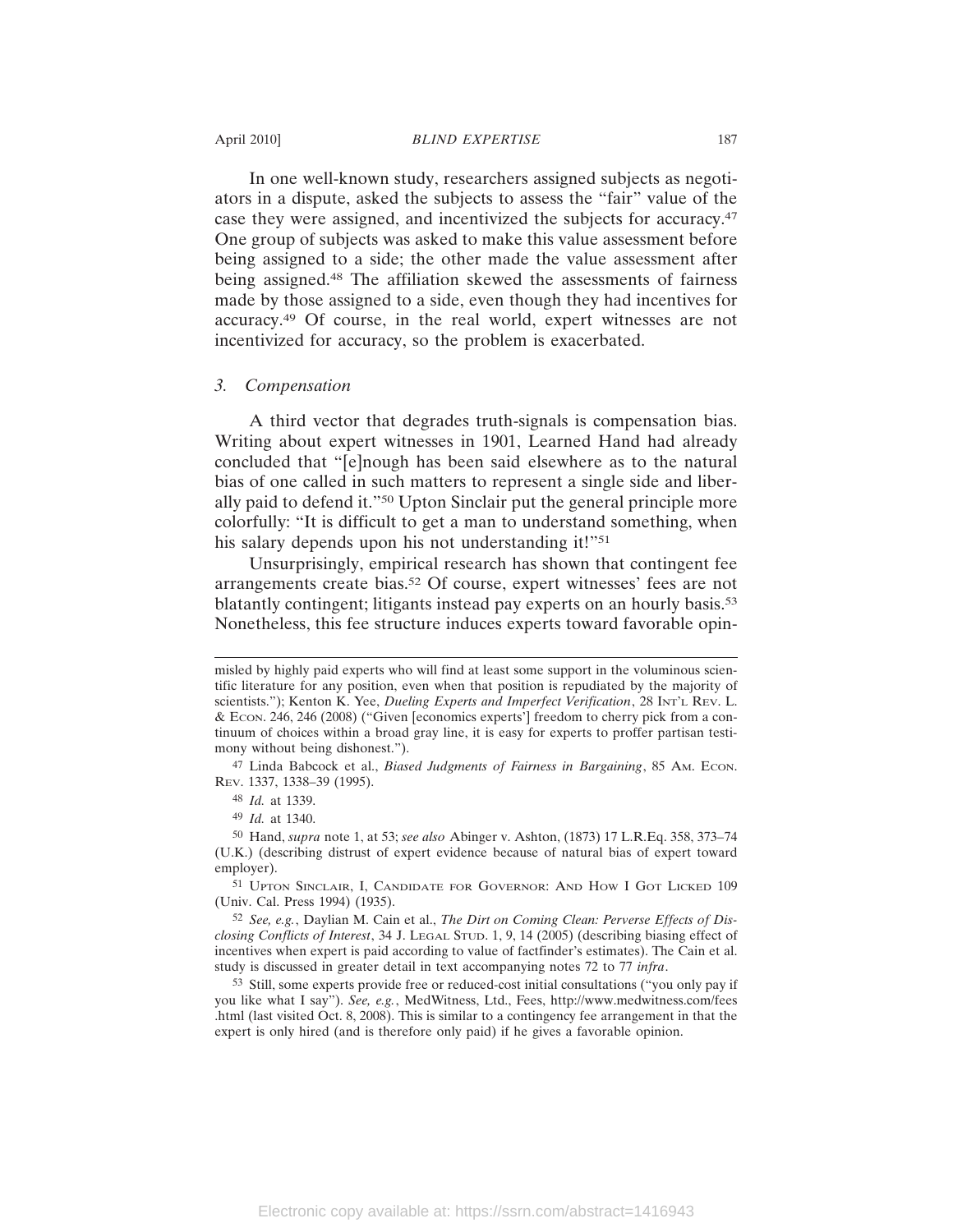ions since anything else would result in termination from the given case and may preclude future work.54

The biasing effect of compensation is also present in sponsored medical research. Scholars conclude that "[n]umerous systematic reviews and meta-analyses indicate that industry-funded studies are more likely than other studies to favor novel interventions."55 It is not usually the case that compensation bias causes experts to fabricate favorable opinions from whole cloth,<sup>56</sup> but it can nudge them to shade their views and "draw more favorable qualitative conclusions"57 from their findings than they otherwise would.

In the litigation context, experimental studies have shown that witnesses interviewed by partisan attorneys prior to testifying tend to deliver more biased testimony than those interviewed by nonpartisan attorneys.58 Indeed, experiments suggest that the opinions of mental health experts in criminal cases are significantly biased in the direction of the side that requested their opinions.59 One controversial study documented the problem of litigant-induced bias by comparing the opinions rendered by radiologists retained by plaintiffs' attorneys in asbestos cases to opinions rendered by a panel of "independent" radiologists.60 The plaintiffs' experts found physiological abnormalities 95.9% of the time, while "independent" reviewers found abnormalities only  $4.5\%$  of the time.<sup>61</sup>

56 *But see In re* Silica Prods. Liab. Litig., 398 F. Supp. 2d 563, 635 (S.D. Tex. 2005) (describing litigation diagnoses that were "manufactured for money").

57 Rose et al., *supra* note 55, at 1.

58 *See, e.g.*, Blair H. Sheppard & Neil Vidmar, *Adversary Pretrial Procedures and Testimonial Evidence: Effects of Lawyer's Role and Machiavellianism*, 39 J. PERSONALITY & SOC. PSYCHOL. 320, 325 (1980) (finding that witnesses interviewed by defense attorneys, though not plaintiff attorneys, presented more biased testimony than witnesses interviewed by nonpartisan attorneys).

59 Randy K. Otto, *Bias and Expert Testimony of Mental Health Professionals in Adversarial Proceedings: A Preliminary Investigation*, 7 BEHAV. SCI. & L. 267, 271 (1989).

60 Joseph N. Gitlin et al., *Comparison of "B" Readers' Interpretations of Chest Radiographs for Asbestos Related Changes*, 11 ACAD. RADIOLOGY 843, 843 (2004). I put "independent" in scare quotes because the study authors admit that the research was done on behalf of defense attorneys. *Id.* at 844; *see also* L. Christine Oliver et al., Letter to the Editor, 11 ACAD. RADIOLOGY 1397, 1397 (2004) (arguing that among other problems, "the study was done at the behest of attorneys for defendants in asbestos litigation").

61 Gitlin et al., *supra* note 60, at 855.

<sup>54</sup> *See* Leslie I. Boden & David Ozonoff, *Litigation-Generated Science: Why Should We Care?*, 116 ENVTL. HEALTH PERSP. 117, 118 (2008) ("Often it is not just the lump sum . . . that is the economic incentive. Future business or continued employment may be even more powerful.").

<sup>55</sup> Susannah L. Rose et al., *Relationships Between Authorship Contributions and Authors' Industry Financial Ties Among Oncology Clinical Trials*, 27 J. CLINICAL ONCOLOGY (forthcoming 2010) (manuscript at 1), *available at* http://jco.ascopubs.org/cgi/ reprint/JCO.2008.21.6606v1.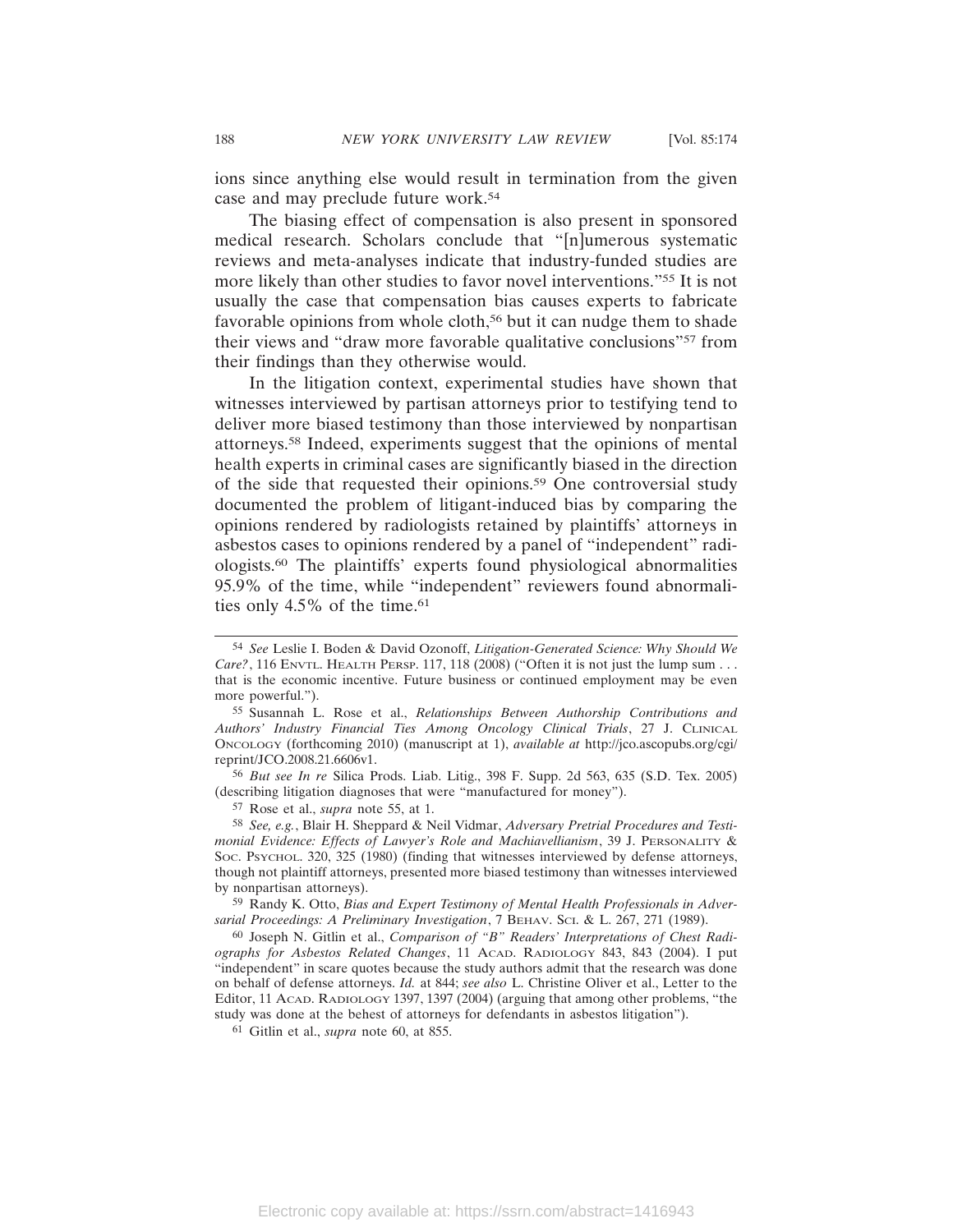#### April 2010] *BLIND EXPERTISE* 189

# *C. Disclosure, Professionalism, and Exclusion*

When selection, affiliation, and compensation biases are put together, the predictable result in litigation is that each side retains a favorable expert witness. Rather than seeing a sample of expert opinions that cluster around the truth, as in the real world, in litigation the factfinder sees only two opposite extremes of expert opinion.62 Analytically, then, expert witnesses are correct in their bottom-line opinions only half the time,<sup>63</sup> and thus are not particularly helpful to the factfinder—at least not as simple signals of the bottom-line truth.

Perhaps this is not such a dire problem. The status quo legal system forces parties to disclose certain ways in which they have influenced their experts, and allows adversaries to cross-examine experts to reveal biases. The system also relies on the experts' own professionalism to keep them honest, and it allows judges to exclude the most biased experts. This Section, however, describes the limits of these approaches.

# *1. Mandated Disclosures and Cross-Examination*

The United States Supreme Court says that the adversarial "system is premised on the well-tested principle that truth—as well as fairness—is 'best discovered by powerful statements on both sides of the question.'"64 The factfinder is supposed "to separate the wheat from the chaff" of expert testimony.65 Lawyers help by firing up the "greatest legal engine ever invented for the discovery of truth" cross-examination.66

Because "[s]unlight is said to be the best of disinfectants," the litigants' mandated disclosures of money and influence are central to this system.<sup>67</sup> Federal Rule of Civil Procedure  $26(a)(2)$  requires that parties disclose for each testifying expert "a statement of the compen-

<sup>62</sup> *See supra* note 30 (describing bell curve of expert opinions).

<sup>63</sup> Although intended to be somewhat hyperbolic, this claim is analytically true in cases in which each expert's testimony can be reduced to a binary (*p* or *not-p*) claim, only one of which is true. Although there may be complexity and nuance, in the end the testimony either supports the plaintiff or it does not. The 50% claim further requires the assumption that the number of experts that each side brings to trial is uncorrelated with whether that side is arguing for the truth.

<sup>64</sup> Penson v. Ohio, 488 U.S. 75, 84 (1988) (quoting Irving R. Kaufman, *Does the Judge Have a Right to Qualified Counsel?*, 61 A.B.A. J. 569, 569 (1975)); *see also* United States v. Cronic, 466 U.S. 648, 656 (1984) (describing "crucible of meaningful adversarial testing").

<sup>65</sup> Barefoot v. Estelle, 463 U.S. 880, 901 n.7 (1983). This notion that it is the jury's job to sort wheat from chaff is qualified by FEDERAL RULE OF EVIDENCE 702 and the holding of *Daubert v. Merrell Dow Pharmaceuticals., Inc.*, 509 U.S. 579 (1993). *Daubert* is discussed in detail in Part I.C.3 *infra*.

<sup>66</sup> California v. Green, 399 U.S. 149, 158 (1970) (citations omitted).

<sup>67</sup> LOUIS D. BRANDEIS, OTHER PEOPLE'S MONEY 92 (2d ed. 1932).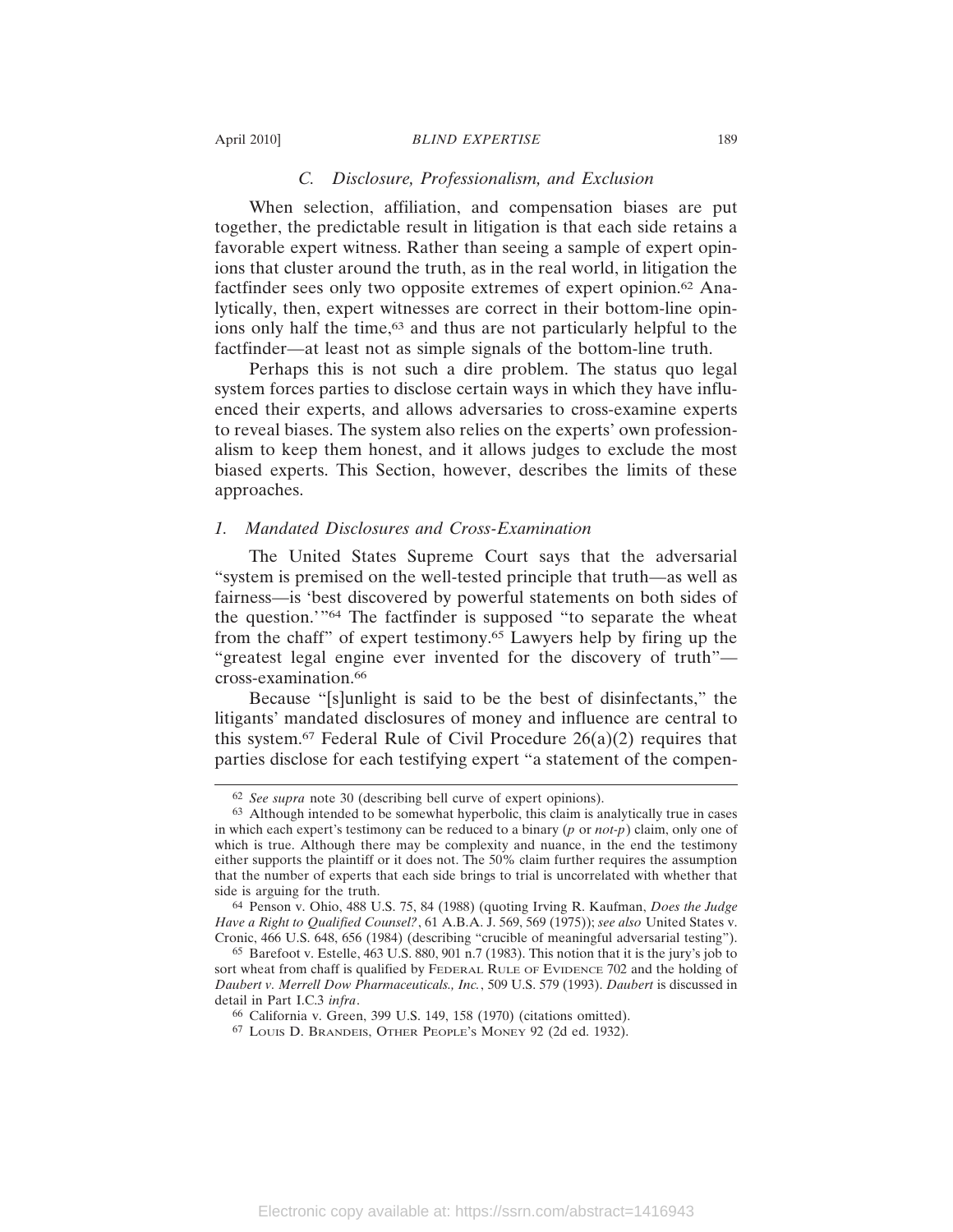sation to be paid for the study and testimony in the case"<sup>68</sup> and disclose all materials that the expert considered in forming his opinions.69 With such knowledge, the factfinder can weigh the testimony accordingly.70 This provision mirrors other areas of the law where disclosure of potential sources of bias is a strong norm.71

But empirical research suggests that disclosure does not ameliorate the bias problem, and may even make it worse. In an experimental setting, Daylian Cain and colleagues created an estimation task, incentivized subjects for accuracy, and provided subjects with "experts" who had better information.72 Some of the experts had incentives to provide biased advice, and others had incentives to provide accurate advice. Unsurprisingly, the laypersons who relied upon experts with conflicting interests performed significantly worse than the others.73 The researchers also tested the factfinders' decisions with and without mandated disclosure of the experts' conflicted interests.74 Counterintuitively, in the regime *with* disclosure of conflicted interests, the factfinders were actually *less* accurate than in the regime of undisclosed conflicts.75 Under a regime of mandated disclosure, the biased experts actually provided *worse* advice, perhaps because the disclosure made experts feel a sense of "moral license."76 Even with disclosure, the factfinders failed to discount the experts' opinions suf-

70 *See* Ronald J. Allen & Joseph S. Miller, *The Common Law Theory of Experts: Deference or Education?*, 87 NW. U. L. REV. 1131, 1145 (1993) ("Bias is a 'problem' . . . only if . . . the fact finder will not accurately perceive the bias and adequately account for it." (citation omitted)).

<sup>68</sup> FED. R. CIV. P. 26(a)(2)(B)(vi).

<sup>69</sup> FED. R. CIV. P. 26(a)(2)(B)(ii); *see also* Reg'l Airport Auth. v. LFG, LLC, 460 F.3d  $697, 713-17$  (6th Cir. 2006) (holding that FED. R. Civ. P. 26(a)(2) requires disclosure of all information provided to testifying experts, including attorney work product). *But see infra* text accompanying note 79 (noting efforts to change Federal Rules to prevent such disclosures).

<sup>71</sup> *See, e.g.*, Ethics in Government Act of 1978, Pub. L. No. 95-521, §§ 101–309, 92 Stat. 1824, 1824–61 (codified as amended in scattered sections of U.S. Code) (requiring government employees to disclose finances); Investment Advisers Act of 1940 § 206, 54 Stat. 789, 852 (1940) (codified as amended at 15 U.S.C. § 80b-6 (2006)) (requiring investment adviser who is acting as principal in transaction with client or acting on behalf of person other than client to disclose this fact to customer); Kevin Freking, *Drug Maker To Disclose Pay to Doctors*, HOUSTON CHRON., Sept. 24, 2008, at 5 (reporting that several states require drugmakers to disclose their payments to doctors).

<sup>72</sup> Cain et al., *supra* note 52, at 9–10.

<sup>73</sup> *Id.* at 14.

<sup>74</sup> *Id.* at 10.

<sup>75</sup> *Id.* at 14, 16 tbl.6. This finding was statistically significant once the researchers adjusted for the factfinders' systematic biases for low estimates.

<sup>76</sup> *See id.* at 6–7, 22 (explaining that disclosure may give experts strategic reasons and "moral license" to exaggerate).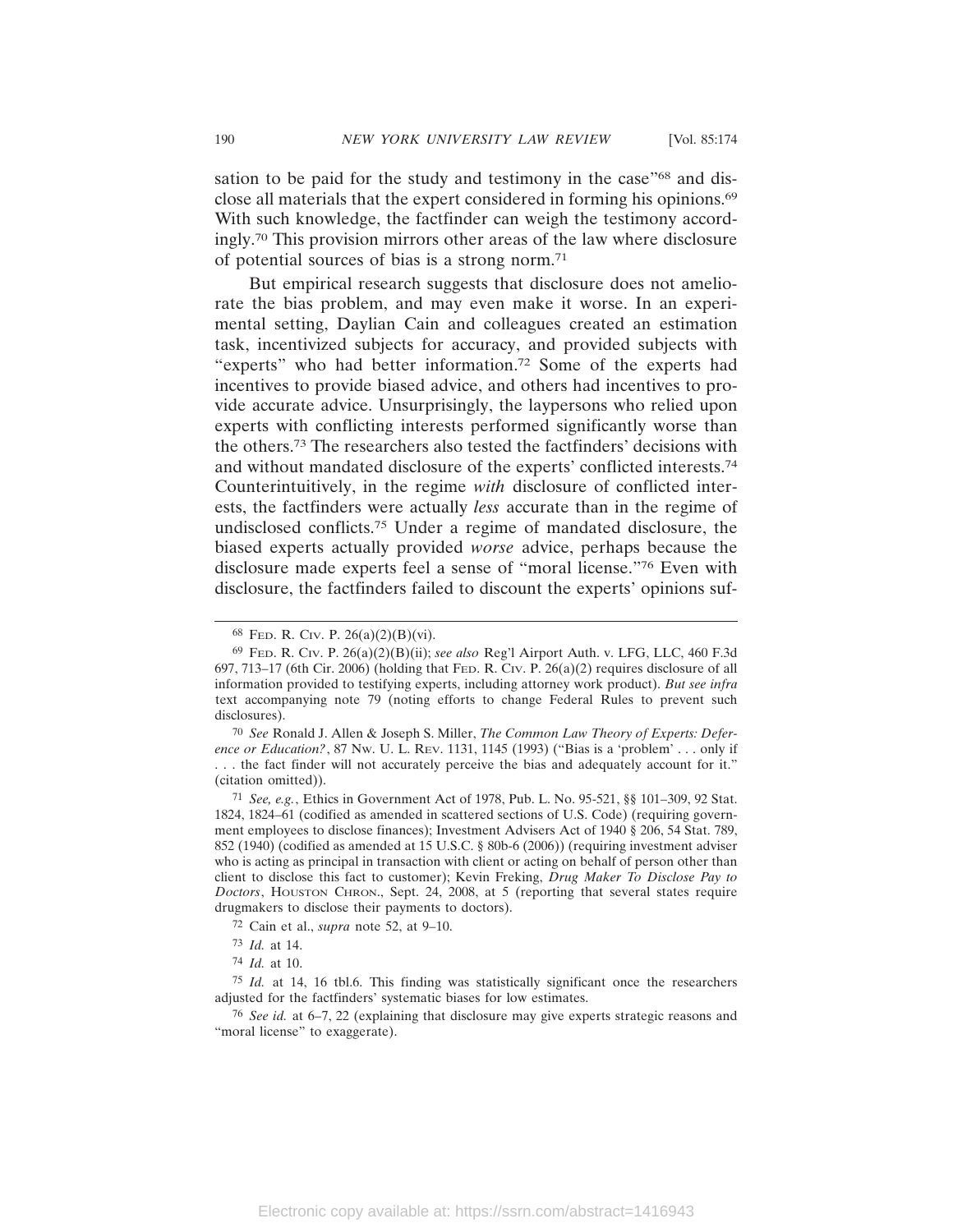ficiently.77 In short, mandated disclosure worsened the accuracy of outcomes.

In the adversarial litigation setting with opposing biased experts, one might hope for better results.78 However, both sides hand-select, prepare, and pay favorable experts to testify, and the disclosures of payments and interactions offer little or no signal as to which side is right. Indeed, in recognition of this point, rulemakers are now expanding attorney work-product protections to prevent discovery into the litigants' efforts to influence the views of their expert witnesses.79 Without such information, factfinders are apparently supposed to assume that the experts on both sides are approximately equally biased by their interactions with the litigants.

In such a situation, when a factfinder lacks a clear fact-signal, it might be tempting to split the difference.<sup>80</sup> Yet offsetting disclosures of biases (or assumptions about equal biases) do not reliably reveal the truth. If the task were to estimate the value of coins in a jar, and one partisan expert said "\$50" and the other partisan expert said "\$100," a factfinder might reasonably believe that the true value is around \$75. However, this tactic breaks down whenever one expert is more honest than the other. Indeed, the tactic punishes such honesty.

<sup>77</sup> *Id.* at 6.

<sup>78</sup> For an example of a study showing that adversarial settings improve outcomes, see Cheryl Boudreau & Mathew D. McCubbins, *Nothing But the Truth? Experiments on Adversarial Competition, Expert Testimony, and Decision Making*, 5 J. EMPIRICAL LEGAL STUD. 751 (2008). Boudreau and McCubbins argue that their findings show that "contrary to critics of our adversarial system, competition between experts, by itself, induces truth telling and improves decision making." *Id.* at 785. However, the Boudreau and McCubbins study has limited external validity for assessing the American litigation system. Unlike the real litigation setting, where jurors hear from experts who *always disagree* on the bottomline questions of the case, in the Boudreau and McCubbins study, mock jurors were offered two competing experts who *either agreed or disagreed*. *Id.* at 759. This was in part because Boudreau and McCubbins's experiment contained institutional constraints—such as monetary penalties—to deter experts from lying, *id.* at 761, unlike the real world where "[i]t is virtually impossible to prosecute an expert witness for perjury." Sears v. Rutishauser, 466 N.E.2d 210, 212 (Ill. 1984). Boudreau and McCubbins note these limits, writing that "competition [between experts], by itself, tends not to help [factfinders] . . . . However, the additional institutions . . . help [factfinders] achieve large improvements in their decisions . . . ." Boudreau & McCubbins, *supra*, at 775.

<sup>79</sup> *See* REPORT OF THE JUDICIAL CONFERENCE COMMITTEE ON RULES OF PRACTICE AND PROCEDURE 10–12 (2009), *available at* http://www.uscourts.gov/rules/Reports/ Combined\_ST\_Report\_Sept\_2009.pdf (proposing reform to Rule 26 that would apply work-product protection to all communications between litigants and their trial experts, in part because litigants already often agree to stipulate that there will be no such discovery, perhaps assuming that it will be zero-sum game).

<sup>80</sup> *See* Yee, *supra* note 46, at 246, 255 (showing that when factfinders cannot reliably distinguish good evidence from bad evidence in cases with dueling experts, differencesplitting may be rational solution for factfinder).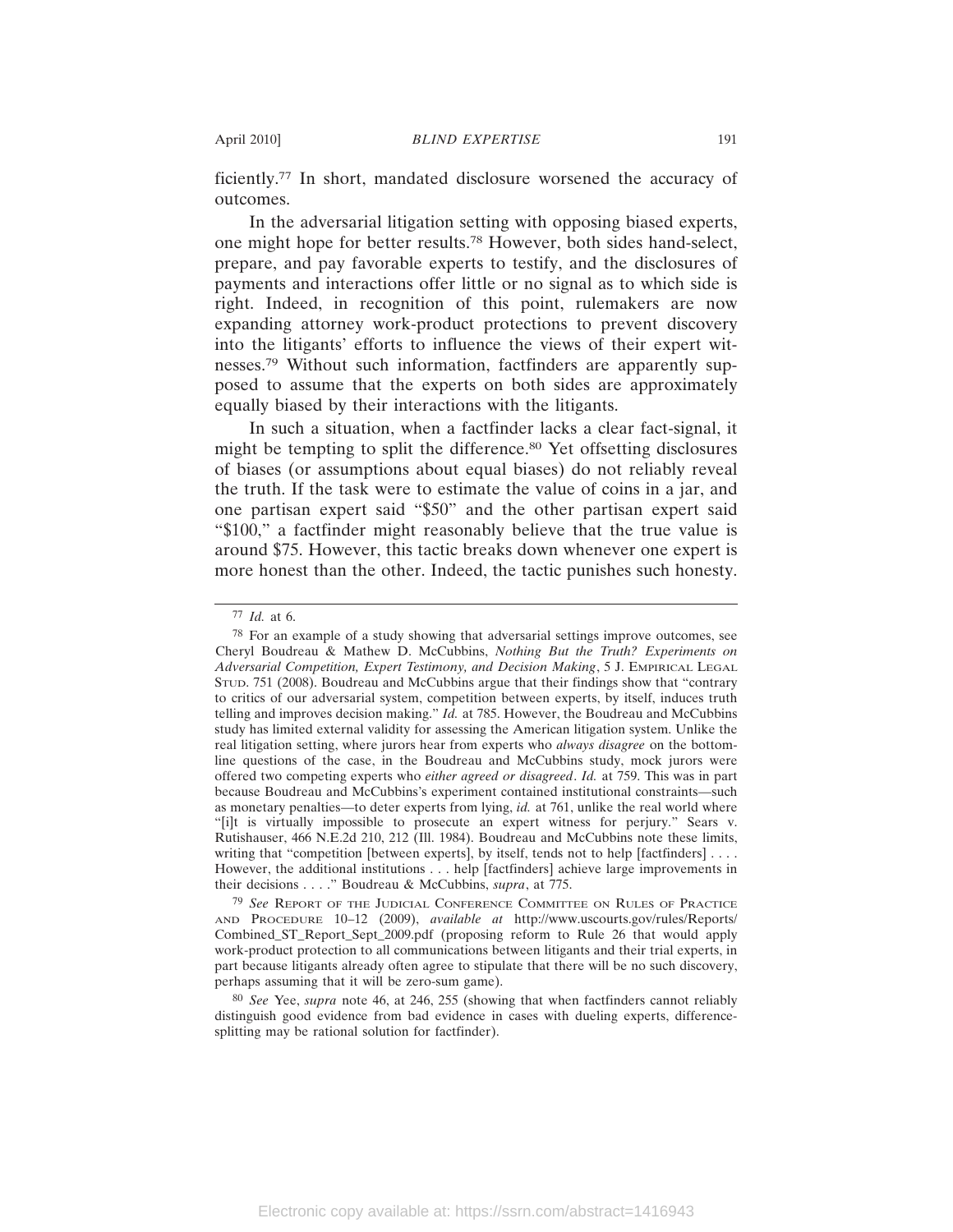This will be especially problematic when the true value is near a natural limit, such as zero (e.g., no liability).

When unable to split the difference, the factfinder may throw up its hands and suppose that, as one judge recently said, "[t]he two sides have canceled each other out."<sup>81</sup> Or the factfinder may attempt to weigh the substantive merits of the highly technical testimony and decide the technical issue itself. "But," as Learned Hand asked, "how can the jury judge between two [expert] statements each founded upon an experience confessedly foreign in kind to their own? It is just because they are incompetent for such a task that the expert is necessary at all."<sup>82</sup> Scholars debate the jury's capacity for making such judgments, which likely varies by context.83

Facing this impasse, factfinders may also resort to more-or-less irrelevant proxies for the truth.84 Some proxies are better than others, ranging from the credentials of the expert and the comprehensiveness of her analysis to the attractiveness of an attorney or the race of a litigant. And to the extent that it is the expert herself who actually persuades the factfinder, it may have more to do with her rhetorical skills and personality than the substance of her testimony.<sup>85</sup>

Thus, overall, it seems clear that mandatory disclosure of the biases of adversarial expert witnesses does not provide the reliable truth-signal that the lay factfinder needs.

84 *See* VIDMAR, *supra* note 9, at 172–73 (arguing that both judges and juries use proxies, such as general impressions of character and veracity, to resolve conflicting expert testimony); Brewer *supra* note 8, at 136–45 (criticizing use of proxies such as expert's credentials or demeanor).

85 *See, e.g.*, MOLLY SELVIN & LARRY PICUS, RAND, THE DEBATE OVER JURY PER-FORMANCE: OBSERVATIONS FROM A RECENT ASBESTOS CASE 27–28 (1987) (documenting how jurors in asbestos trial relied on experts' personal characteristics, social status, and billing rates to determine their credibility); Jane Goodman et al., *What Confuses Juries in Complex Cases*, TRIAL, Nov. 1985, at 65, 68 (describing how post-trial interviews with jurors showed that they made "personal judgments about the experts and *not* about the information relayed"); Langbein, *supra* note 11, at 836 (explaining that juries "systematic[ally] distrust and devalu[e] . . . expertise" because all expert witnesses can be made to look biased); *cf.* Dennis J. Devine et al., *Strength of Evidence, Extraevidentiary Influence, and the Liberation Hypothesis: Data from the Field*, 33 LAW & HUM. BEHAV. 136, 136 (2009) (discussing "liberation hypothesis" that "jury verdicts will be determined by the strength of the evidence in most trials but susceptible to non-evidentiary influences when the evidence is 'close'").

<sup>81</sup> Liptak, *supra* note 5, at A1 (quoting Judge Denver D. Dillard of Johnson County District Court in Iowa City).

<sup>82</sup> Hand, *supra* note 1, at 54.

<sup>83</sup> *Compare* Brewer, *supra* note 8, at 136 (arguing that allowing laypersons to rely on their own substantive judgment is "so obviously an unsatisfactory solution"), *with* Neil Vidmar & Shari Seidman Diamond, *Juries and Expert Evidence*, 66 BROOK. L. REV. 1121, 1136–37 (2001) (reviewing psychological research showing that some capacities for technical judgment can be taught to laypersons).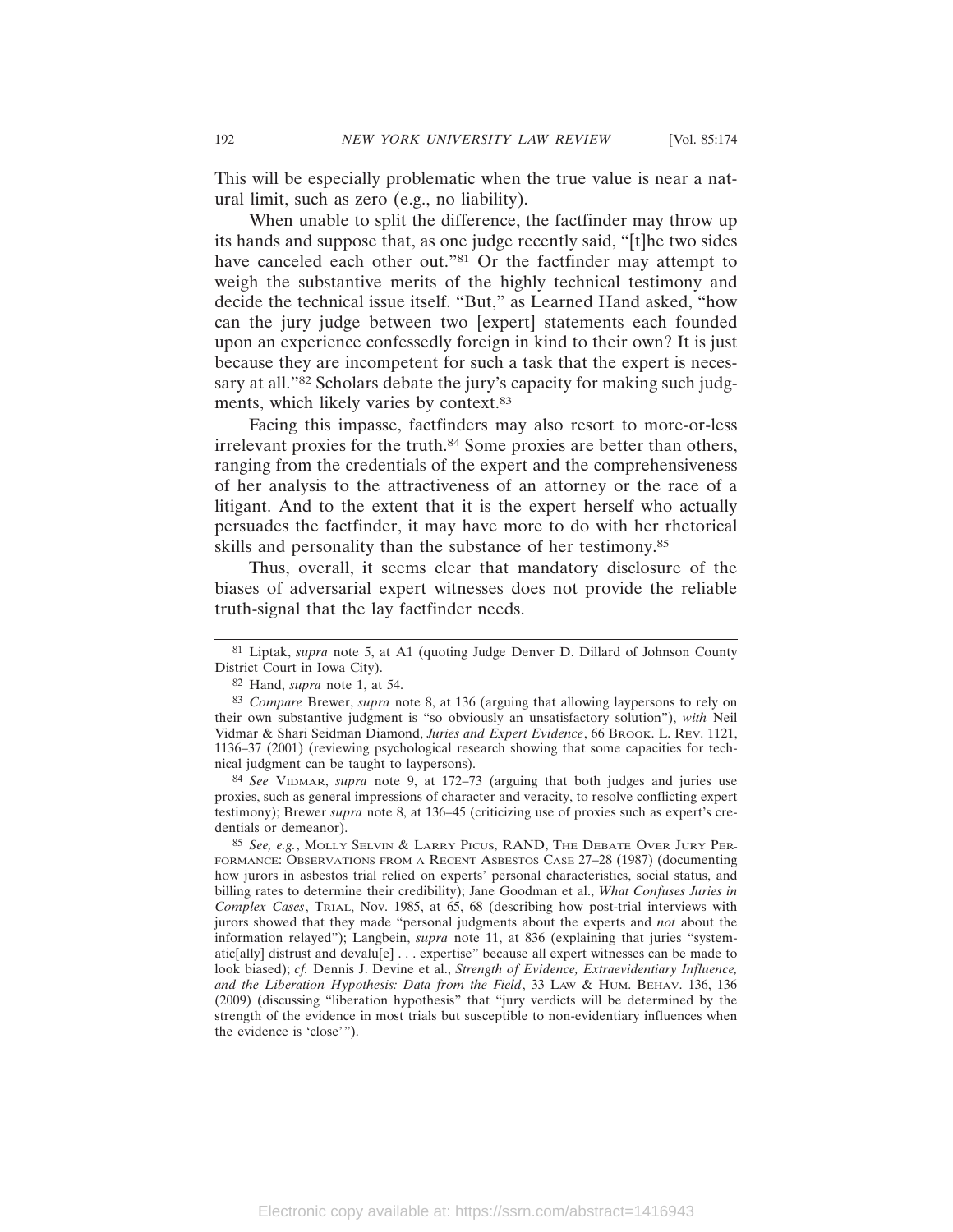# *2. Professionalism*

The legal system also relies upon experts' professionalism including their training, long-term self-interests, and ethical commitments—to tether them to the truth. I consider each in turn.

According to one commentator, "physicians believe they are invulnerable to undue influence from industry . . . because they are convinced that their knowledge of the medical literature makes them impervious to industry influence."86 Indeed, Federal Rule of Evidence 702 requires that testifying experts be qualified by their "knowledge, skill, experience, training, or education."87 Similarly, many states have passed laws requiring that medical malpractice experts have professional credentials and that plaintiffs' lawyers get favorable opinions from such professionals before filing their cases.88 All this presumes that experts' professional training makes them more reliable as a signal of the truth than a mere partisan lawyer would be.

The expert's self-interests also limit the range of possible litigation positions. If an expert takes an untenable position and then suffers a devastating cross-examination or a disparaging remark by a judge, then she makes herself unattractive to future potential clients. If an expert has a record of scholarly publications, this will also limit the litigation positions that she can credibly assert.89

Professional associations also have ethical canons.<sup>90</sup> These ethical canons for professional practice tend to hold that conflicts of interest should be avoided, and where unavoidable they should be resolved in

87 FED. R. EVID. 702.

88 Aaron S. Kesselheim & David M. Studdert, *Role of Professional Organizations in Regulating Physician Expert Witness Testimony*, 298 J. AM. MED. ASS'N 2907, 2908 (2007) ("[As of] 2006, approximately 22 state legislatures had enacted minimum qualifying standards for physician experts. Most of these laws spell out basic requirements, such as holding a current medical license or involvement in active clinical practice."); *see also* Catherine T. Struve, *Expertise and the Legal Process*, *in* MEDICAL MALPRACTICE AND THE U.S. HEALTH CARE SYSTEM, *supra* note 9, at 173, 174 (describing certificate-of-merit provisions, which require qualified expert to attest that case has bona fide scientific basis).

90 *See* Aaron S. Kesselheim & David M. Studdert, *Professional Oversight of Expert Witnesses*, 249 ANNALS OF SURGERY 168, 168 (2009) (explaining that many medical colleges, boards, and societies have developed professional guidelines for those acting as expert witnesses).

<sup>86</sup> Peter A. Ubel, *Commentary: How Did We Get Into This Mess?*, *in* CONFLICTS OF INTERESTS: CHALLENGES AND SOLUTIONS IN BUSINESS, LAW, MEDICINE, AND PUBLIC POLICY 142, 143 (Don A. Moore et al. eds., 2005); *see also* Michael Lamport Commons et al., *Expert Witness Perceptions of Bias in Experts*, 32 J. AM. ACAD. PSYCHIATRY & L. 70, 73 (2004) ("We might conclude . . . that a state of relative denial exists among respondant[ ] [experts] as to the power of potentially biasing factors to affect their decision making."). Indeed, there is good reason to think that professionals are not impervious to bias, as many of the studies described in Part I.B were conducted on professionals.

<sup>89</sup> However, these publications are also signals to litigants searching for favorable opinions.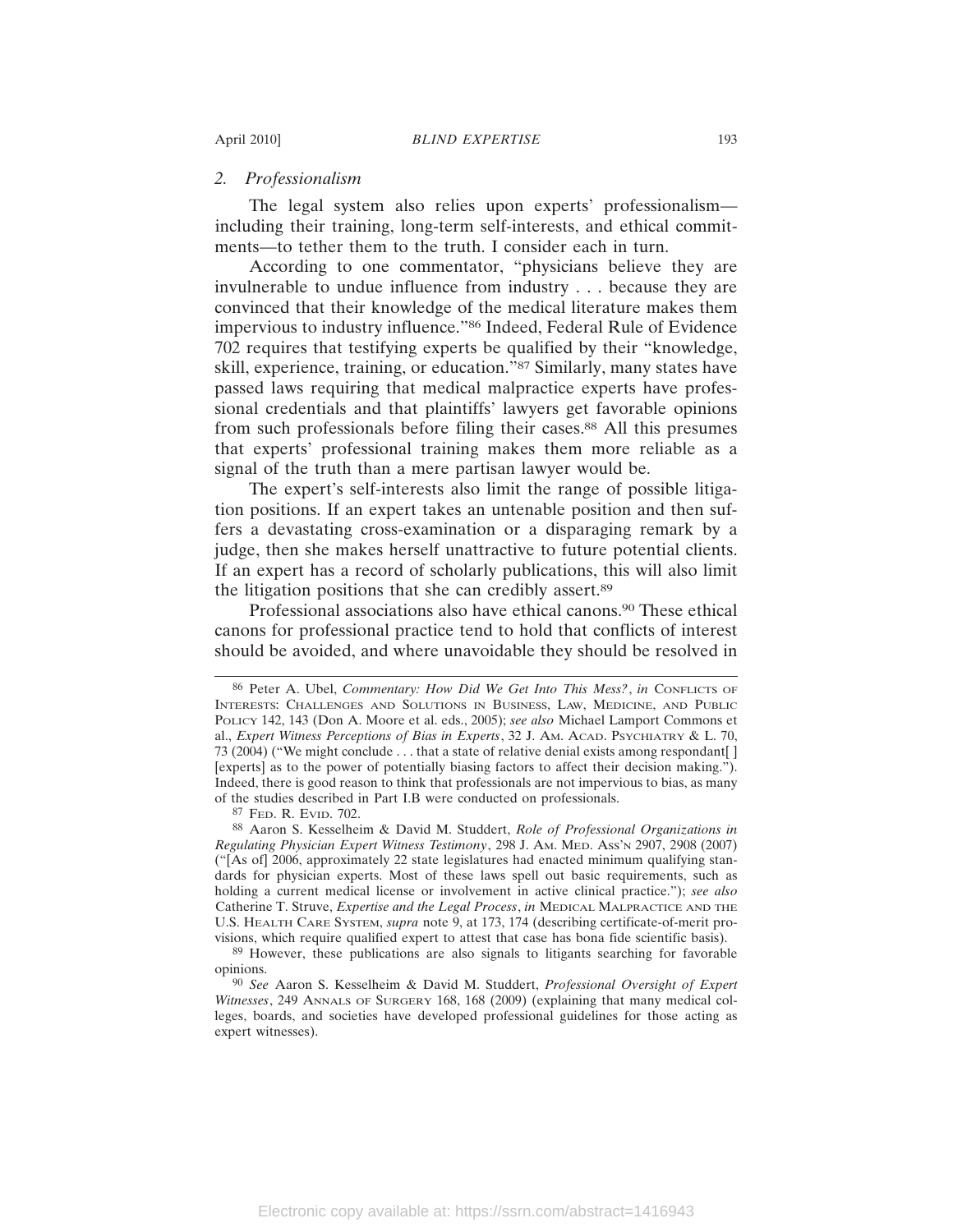favor of clients.91 The conflict of interest analysis in medicine usually focuses on the physician's conflict with a patient's interests.92 In litigation, the conflict is different: Litigants pay testifying physicians for favorable testimony, but the factfinders depend on the experts to reveal the truth, as the experts have sworn to do.<sup>93</sup> The American Medical Association's Code of Medical Ethics contains no imperative for expert witnesses to avoid the conflicts inherent in litigation, perhaps because under current procedures there is no apparent way of doing so.<sup>94</sup>

The Code of Medical Ethics explains that "[p]hysician testimony must not be influenced by financial compensation" but implies that only the crudest forms of incentives, such as "compensation that is contingent upon the *outcome* of litigation," are actually prohibited.<sup>95</sup> However, as described in Part I.B.3, the expert's compensation typically still is contingent on her *opinions* being favorable to her sponsor.

Furthermore, guidelines requiring expert medical witnesses to engage in reasonable investigation and truthful testimony have little deterrent effect because professional associations rarely observe

<sup>91</sup> *See, e.g.*, AM. MED. ASS'N, CODE OF MEDICAL ETHICS § 8.03 (2008–2009 ed.), *available at* http://www.ama-assn.org/ama/pub/physician-resources/medical-ethics/code-medical -ethics.shtml [hereinafter AMA CODE] ("Under no circumstances may physicians place their own financial interest above the welfare of their patients.").

<sup>92</sup> *See, e.g.*, Howard Brody, *The Physician-Patient Relationship*, *in* MEDICAL ETHICS 75, 93 (Robert M. Veatch ed., 2d ed. 1997) (describing conflicts between patient welfare and obligations to health care plan in managed care situations); Hans Jonas, *Philosophical Reflections on Experimenting with Human Subjects*, *in* CONTEMPORARY ISSUES IN BIOETHICS 432, 438 (Tom L. Beauchamp & LeRoy Walters eds., 3d ed. 1989) ("[T]he physician is obligated to the patient and to no one else."); William M. Sage, *Some Principles Require Principals: Why Banning "Conflicts of Interest" Won't Solve Incentive Problems in Biomedical Research*, 85 TEX. L. REV. 1413, 1416–17 (2007) (distinguishing traditional "relational duties" which can cause conflicts of interests and "regulatory duties" which cannot). *But see, e.g.*, Stephen R. Latham, *Conflict of Interest in Medical Practice*, *in* CON-FLICT OF INTEREST IN THE PROFESSIONS 279, 284 (Michael Davis & Andrew Stark eds., 2001) (illustrating how doctor retained by defense may feel conflicted about not being able to notify injured plaintiff of potentially lethal condition discovered during her examination).

<sup>93</sup> *See* Dennis F. Thompson, *Understanding Financial Conflicts of Interest*, 329 NEW ENG. J. MED. 573, 573 (1993) (defining conflict of interest as "a set of conditions in which professional judgment concerning a primary interest (such as a patient's welfare or the validity of research) tends to be unduly influenced by a secondary interest (such as financial gain)"). *But see generally* Sage, *supra* note 92 (arguing against construing "conflict of interests" as encompassing situations without "relational duties").

<sup>94</sup> *See also* Kesselheim & Studdert, *supra* note 90, at 169 (describing five areas that Code of Ethics of American Association of Neurological Surgeons (AANS) covers for expert witness work—"personal qualifications, case research, interpretation of the standard of care, partisanship, and reimbursement"—and requirements of each area).

<sup>95</sup> AMA CODE, *supra* note 91, § 9.07 (emphasis added).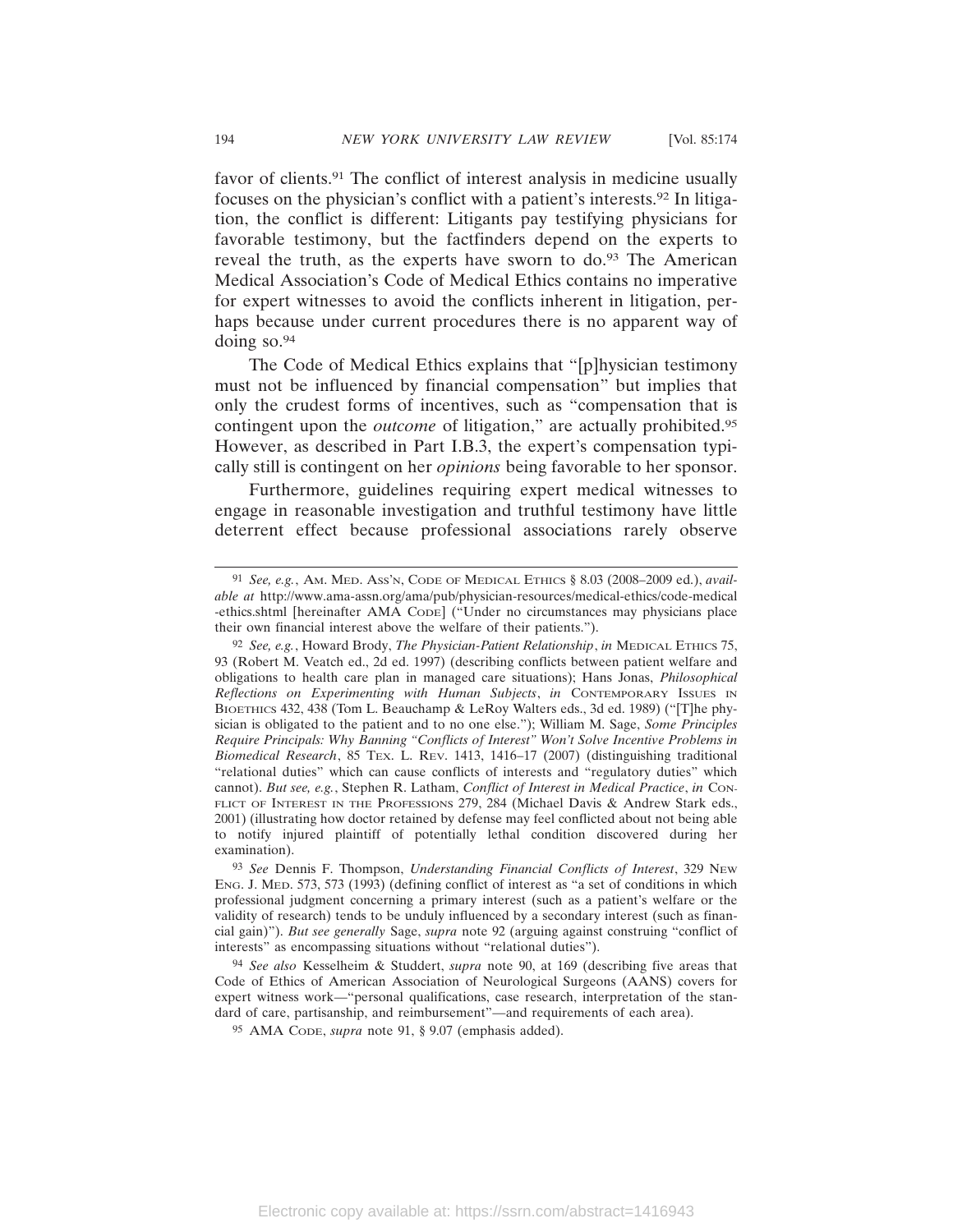expert witness behavior.<sup>96</sup> Although there is the rare enforcement proceeding, doctors who testify for defendants, at least, seem to enjoy almost complete de facto immunity from formal discipline, partly because plaintiffs lack the access, incentives, or even the right to pursue complaints against them.97 Some medical societies worry that such one-sided enforcement is an example of "organized medicine preventing physicians from testifying to the truth,"98 and commentators suggest that "the procedure appears designed to favor malpractice defendants."99 After all, because professional associations are interest groups of present and potential malpractice *defendants*, they are not the most credible institutions for policing expert testimony.100

Thus, notwithstanding the safeguards of professionalism, problems remain. As early as 1892, the *Journal of the American Medical Association* editorialized about the "disgraceful exhibition of medical experts who are hired like horses to drive so far, and in such and such directions, with the proper harness and appointments for one purpose alone."101 In surveys, experts themselves admit that they are often "manipulated" by lawyers to provide favorable testimony.102 In short, expert witnesses often walk a thin line between partisanship and professionalism, and some draw the line nearer to the former than the latter.

<sup>96</sup> *See* David J. Rothman, *Medical Professionalism—Focusing on the Real Issues*, 342 NEW ENG. J. MED. 1284, 1284 (2000) (describing medical profession's "record on selfregulation" as "replete with failures"); Joseph Sanders, *Expert Witness Ethics*, 76 FORDHAM L. REV. 1539, 1540 (2007) (contending that "the effectiveness of sanctions is quite limited"); *see also* Gross, *supra* note 4, at 1178 (explaining that although expert would "fear the consequences of irresponsible testimony" if she "were accountable to [her] colleagues," testimony "in court is generally invisible and inaudible in her own professional world").

<sup>97</sup> Kesselheim & Studdert, *supra* note 90, at 171 (discussing American Association of Neurological Surgeons).

<sup>98</sup> *Id.* at 168 (quoting Comm. on Med. Liab., Am. Acad. of Pediatrics, *Guidelines for Expert Witness Testimony in Medical Malpractice Litigation*, 109 PEDIATRICS 974, 977 (2002)).

<sup>99</sup> Catherine T. Struve, *Doctors, the Adversary System, and Procedural Reform in Medical Liability Litigation*, 72 FORDHAM L. REV. 943, 1002 (2004).

<sup>100</sup> *See* Latham, *supra* note 92, at 297–98 (summarizing debate over whether professions regulate themselves for social benefit or to promote their special interests).

<sup>101</sup> Editorial, *Expert Medical Testimony in Jury Trials*, 18 J. AM. MED. ASS'N 304 (1892), *reprinted in* 267 J. AM. MED. ASS'N 1164 (1992).

<sup>102</sup> *See* Daniel W. Shuman et al., *An Empirical Examination of the Use of Expert Witnesses in the Courts—Part II: A Three City Study*, 34 JURIMETRICS J. 193, 201 tbl.3 (1994) (reporting 77% of experts in study believed that "[l]awyers manipulate their experts to weaken unfavorable testimony and strengthen favorable testimony"); *see, e.g.*, *In re* Welding Fume Prods. Liab. Litig., 534 F. Supp. 2d 761, 771 (N.D. Ohio 2008) (noting that expert conceded that he had, "to some extent, incorporated . . . the opinions expressed by defense counsel").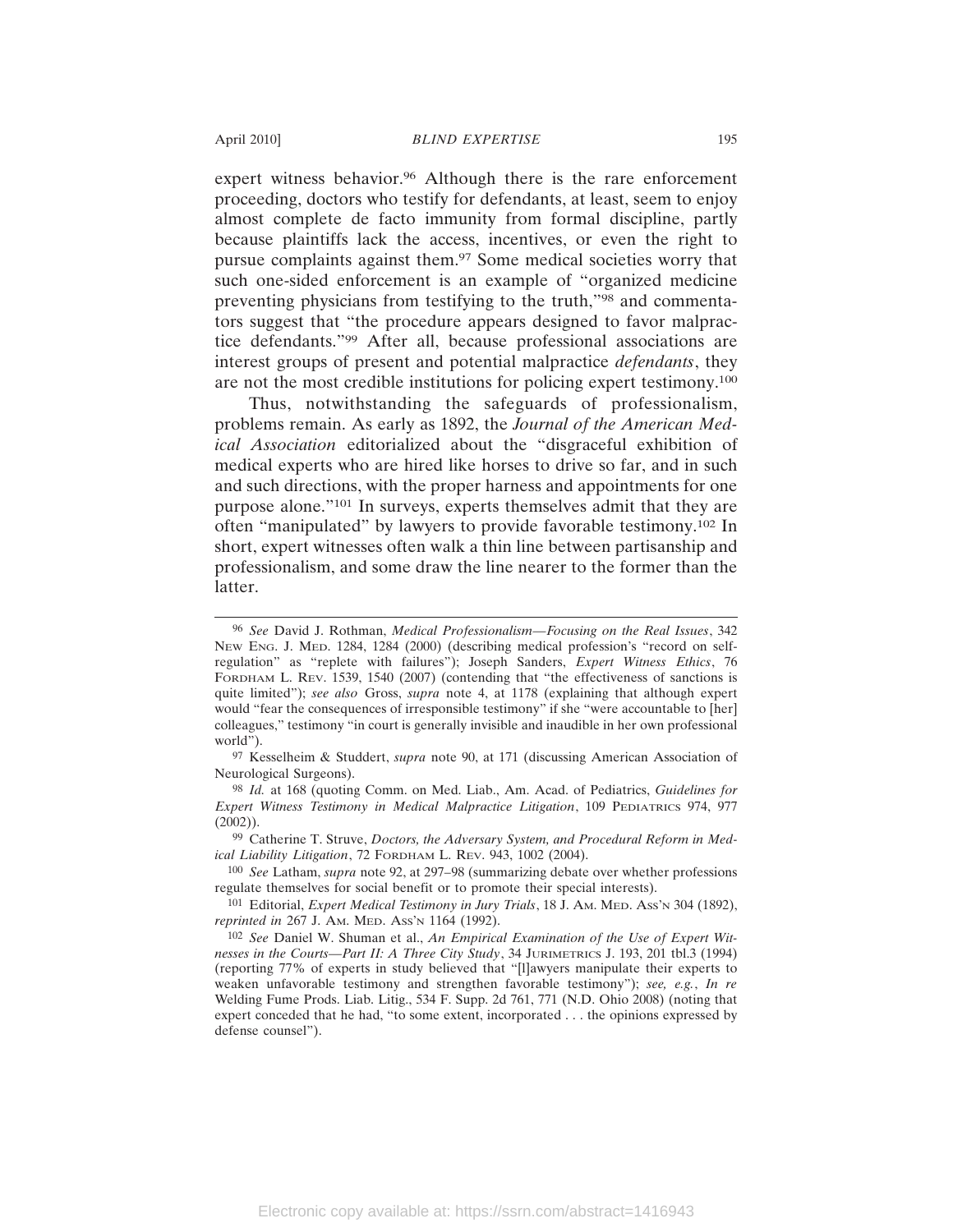# *3. Exclusion*

When the experts and their professional societies themselves fail to police bias, the courts endeavor to do so by attempting to identify biased experts and to discount or exclude their testimony. There are two issues to address here. First, who is to perform this screening function, and what capacities do they have for this task? Second, what rules or standards can those screeners use to demarcate between biased and unbiased testimony?

As to the first question, it is clear that juries can always discount or disregard evidence that appears unreliable, and they are instructed to do so.103 But the exclusion solution shifts that responsibility toward the judge.

Yet, the comparative advantage of one appointed (or elected) lawyer in a robe versus twelve randomly selected laypersons is far from obvious. As one recent article concludes, "in complicated fields like DNA, epidemiology, or chemistry, judges are also laypersons."104 As judges have noted, responsibility for excluding unreliable experts gives them the "heady task" of "resolv[ing] disputes among respected, well-credentialed scientists about matters squarely within their expertise, in areas where there is no scientific consensus as to what is and what is not 'good science.'"<sup>105</sup> Still, some scholars suppose that judges can develop a degree of special competence in resolving scientific questions.106 Yet, we have little data about how reliably judges are able to do so.

The current federal exclusion doctrine flows from the landmark case *Daubert v. Merrell Dow Pharmaceuticals, Inc.*, 107 which the states

107 509 U.S. 579 (1993); *see also* Kumho Tire Co. v. Carmichael, 526 U.S. 137, 150–52 (1999) (explaining that *Daubert*'s "gatekeeping requirement" applies not only where

<sup>103</sup> *E.g.*, 3 KEVIN F. O'MALLEY ET AL., FEDERAL JURY PRACTICE & INSTRUCTIONS § 103.01 (5th ed. 2000).

<sup>104</sup> Vidmar & Diamond, *supra* note 83, at 1169.

<sup>105</sup> Daubert v. Merrell Dow Pharms., Inc. (*Daubert II*), 43 F.3d 1311, 1316 (9th Cir. 1995) (Kozinski, J.).

<sup>106</sup> *See, e.g.*, Valerie P. Hans, *Judges, Juries, and Scientific Evidence*, 16 J.L. & POL'Y 19, 44 (2007) (concluding, based on study comparing judges' and jurors' responses to scientific evidence, that as result of their "more extensive exposure . . . to adversary presentations," judges may "evaluate more critically the adversarial statements about the expert evidence"). *But see* Sophia I. Gatowski et al*.*, *Asking the Gatekeepers: A National Survey of Judges on Judging Expert Evidence in a Post-*Daubert *World*, 25 LAW & HUM. BEHAV. 433, 444 (2001) (showing that only six percent of judges in study demonstrated clear understanding of concept of falsifiability, one primary *Daubert* criterion); James Langenfeld & Chris Alexander, Daubert *Challenges of Antitrust Experts* 3 (Am. Antitrust Inst., Working Paper No. 08-06, 2008), *available at* http://ssrn.com/abstract=1337081 (reviewing empirical data that judges appear to be biased "against allowing plaintiffs' economic experts to provide testimony in antitrust cases compared to defense experts").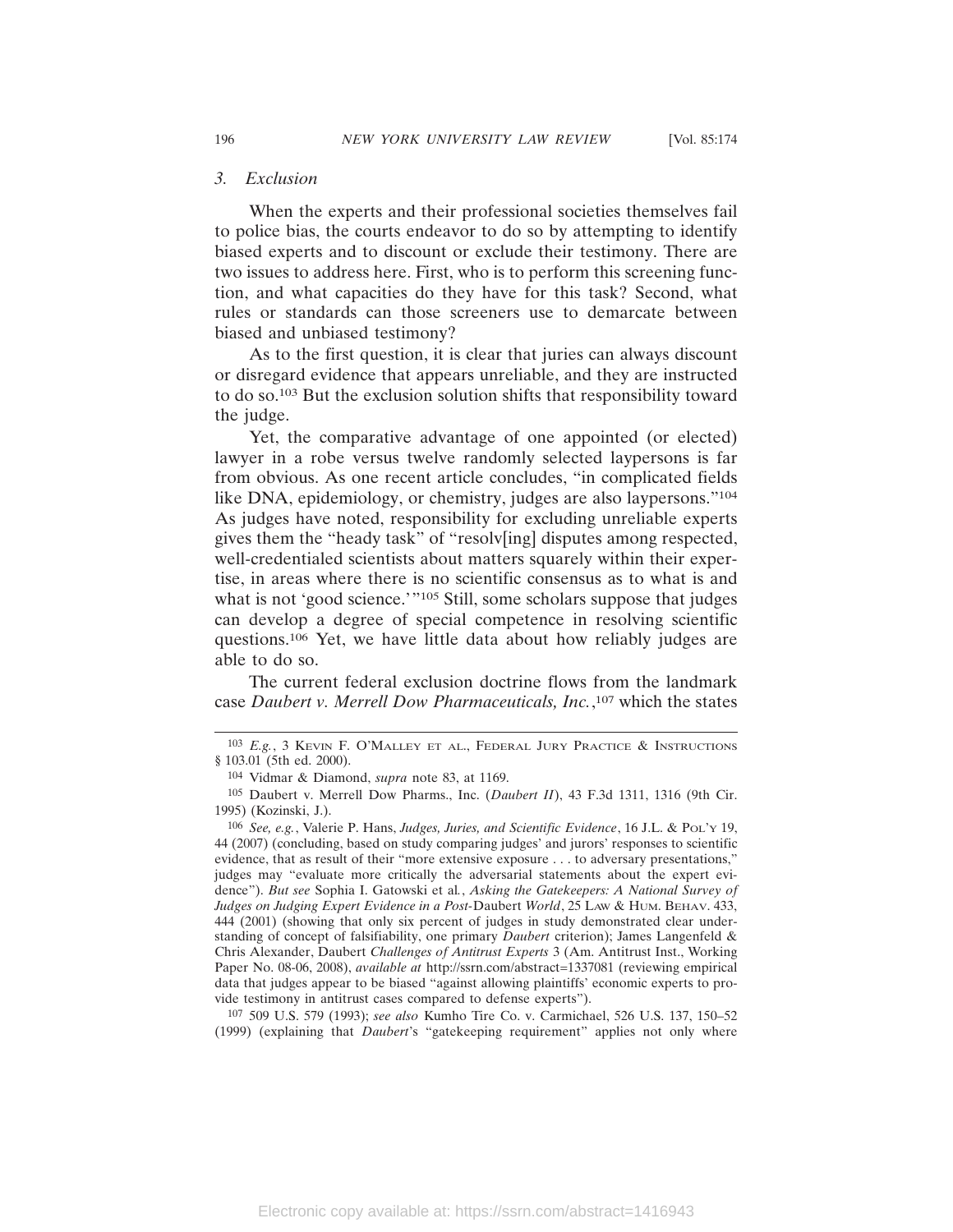increasingly follow as well.108 Under *Daubert*'s interpretation of Federal Rule of Evidence 702, an interpretation that was explicitly codified in the rules in 2000,109 expert scientific testimony is admissible if it meets a sufficient "standard of evidentiary reliability."110 It must be "scientific knowledge," meaning that it "must be derived by the scientific method" or "based on scientifically valid principles."111 This standard provides judges with considerable latitude in deciding whether to exclude expert testimony as insufficiently "reliable" or "scientific."<sup>112</sup>

Rule 702 instructs courts first to consider whether a witness is "qualified as an expert by knowledge, skill, experience, training, or education";113 and then to check that: "(1) the testimony is based upon sufficient facts or data, (2) the testimony is the product of reliable principles and methods, and (3) the witness has applied the principles and methods reliably to the facts of the case."114 Arguably, Rule 702 catches the most egregious problems. Courts exclude testimony where an expert altogether lacks the relevant qualifications, lacks facts to back up her opinions, lacks a reliable method, or has utterly failed to properly apply the method to the facts.<sup>115</sup> But the Rule is unhelpful in the great majority of cases in which an expert *is* qualified but selects skewed facts and data, exercises biased judgment in selecting principles and methods, or applies the principles and methods in ways that will favor her litigant-sponsor.116 Thus, a battle

109 *See* FED. R. EVID. 702 advisory committee's note (noting that amendment to rule affirmed holding of *Daubert*).

110 *Daubert*, 509 U.S. at 590.

111 *Id.* at 590, 597.

112 *But see* Susan Haack, *Trial and Error: The Supreme Court's Philosophy of Science*, 95 AM. J. PUB. HEALTH S66, S68 (2005) (arguing that Supreme Court's equation of "scientific" with "reliable" is erroneous, since former is neither necessary nor sufficient for latter); Sheila Jasanoff, *Representation and Re-Presentation in Litigation Science*, 116 ENVTL. HEALTH PERSP. 123, 124–25 (2008) (explaining complications inherent in demarcating between science and non-science).

113 FED. R. EVID. 702.

114 *Id.*

115 *See, e.g.*, *In re* Silica Prods. Liab. Litig., 398 F. Supp. 2d 563, 625 (S.D. Tex. 2005) (excluding expert medical testimony that "fail[ed] to satisfy the minimum, medicallyacceptable criteria").

116 *See, e.g.*, *In re* Vioxx Prods. Liab. Litig., 401 F. Supp. 2d 565, 583–84 (E.D. La. 2005) (admitting testimony of expert because he was "well qualified" and "did utilize proper methodology," even though his analysis was "wholly conclusive" and "littered with circular reasoning," explaining that "the jury will be entitled to draw its own conclusions as to how much weight [the expert's] opinion should be afforded").

experts rely on scientific principles but also where experts give experience-based testimony).

<sup>108</sup> *See* Edward K. Cheng & Albert H. Yoon, *Does* Frye *or* Daubert *Matter? A Study of Scientific Admissibility Standards*, 91 VA. L. REV. 471, 473 & fig.1 (2005) ("[O]ver the years a number of states have formally adopted the *Daubert* standard.").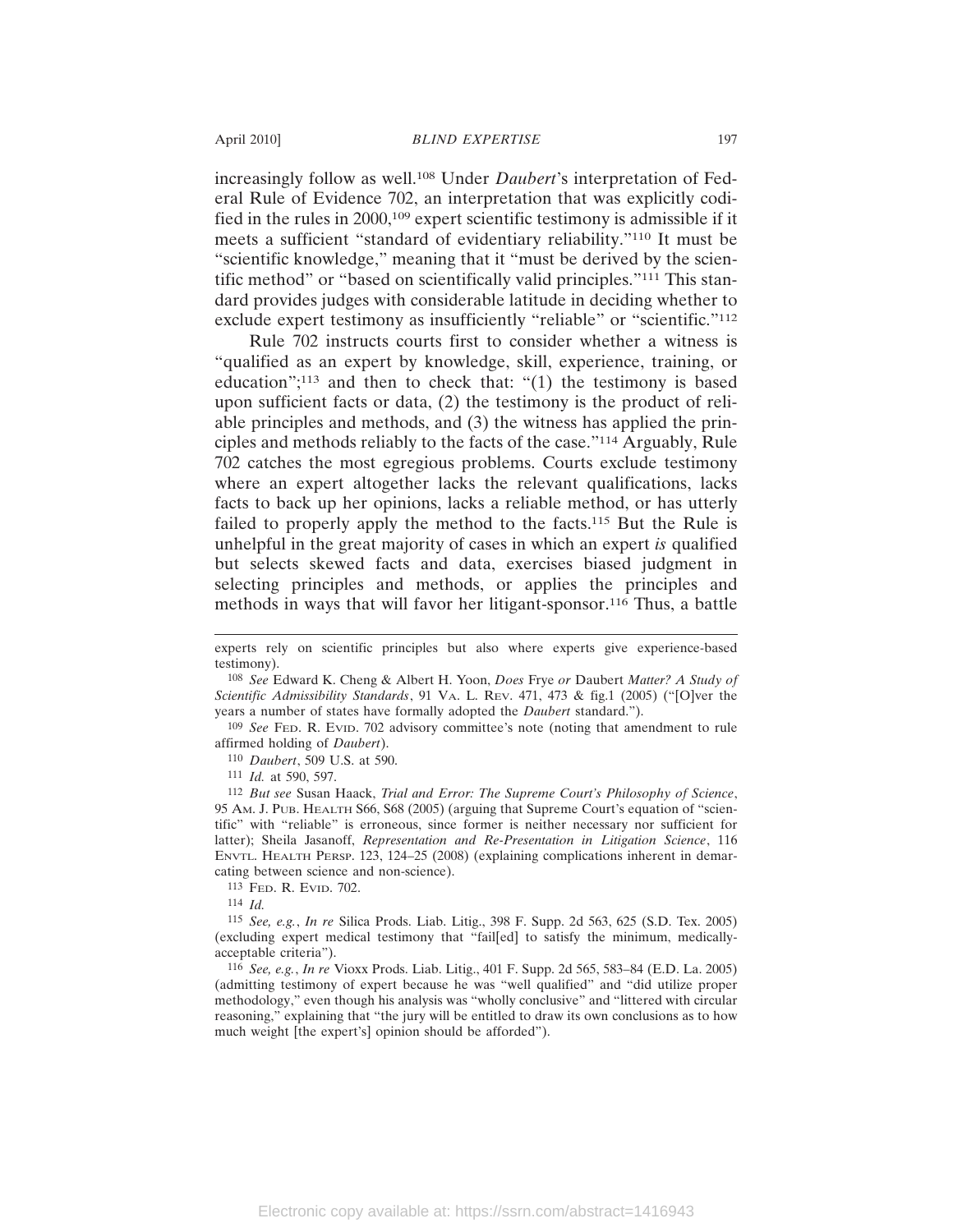of hired-gun experts is the norm, and exclusion "is the exception rather than the rule."117 As one scholar notes, "Rule 702 attempts to solve the problem of adversarial bias through a reliability test, but it leaves intact the general adversarial structure that creates the underlying reliability problem."118

The thesis of this Section has been modest. Although disclosure, expert professionalism, and exclusion may help at the margins, there is significant room for improvement in the procedures and evidence available to lay factfinders tasked with resolving the highly technical disputes that are increasingly central in litigation.

# *D. The Unfulfilled Promise of Court-Appointment*

Another potential solution to the expert bias problem is to provide factfinders with *unbiased* experts that can reliably signal the truth. Judges are the obvious persons to present such neutral experts since judges are themselves neutral. Indeed, for more than a hundred years, scholars have called, and continue to call, for judges to bring nonpartisan experts into trials.119 In 1975, the Federal Rules of Evidence were amended to provide explicitly that "[t]he court may appoint any expert witnesses agreed upon by the parties, and may appoint expert witnesses of its own selection."120

There are two problems with this approach. First, there is the concern that "court appointed experts [may] acquire an aura of infallibility to which they are not entitled."<sup>121</sup> Second, and more importantly, the approach is simply not used.

As to the first concern, one court explained, "[t]he presence of a court-sponsored witness, who would most certainly create a strong, if not overwhelming, impression of 'impartiality' and 'objectivity,' could potentially transform a trial by jury into a trial by witness."122 Of course, if court-appointed experts were perfectly accurate, we might want factfinders to give them complete deference. The problem is that although court-appointed experts avoid the systematic biases induced

<sup>117</sup> FED. R. EVID. 702 advisory committee's note.

<sup>118</sup> Bernstein, *supra* note 32, at 489.

<sup>119</sup> *See, e.g.*, Hand, *supra* note 1, at 56 (proposing in 1901 "a board of experts or a single expert, not called by either side, who shall advise the jury of the general propositions applicable to the case which lie within his province"); Bernstein, *supra* note 32, at 459 (proposing in 2008 that courts "appoint nonpartisan experts to advise them on the reliability of proffered testimony or perhaps even exclude adversarial experts and replace them with court-appointed experts").

<sup>120</sup> FED. R. EVID. 706; Act of Jan. 2, 1975, Pub. L. No. 93-595, 88 Stat. 1926, 1938 (codified as amended in scattered sections of 28 U.S.C.).

<sup>121</sup> FED. R. EVID. 706 advisory committee's note.

<sup>122</sup> Kian v. Mirro Aluminum Co., 88 F.R.D. 351, 356 (E.D. Mich. 1980).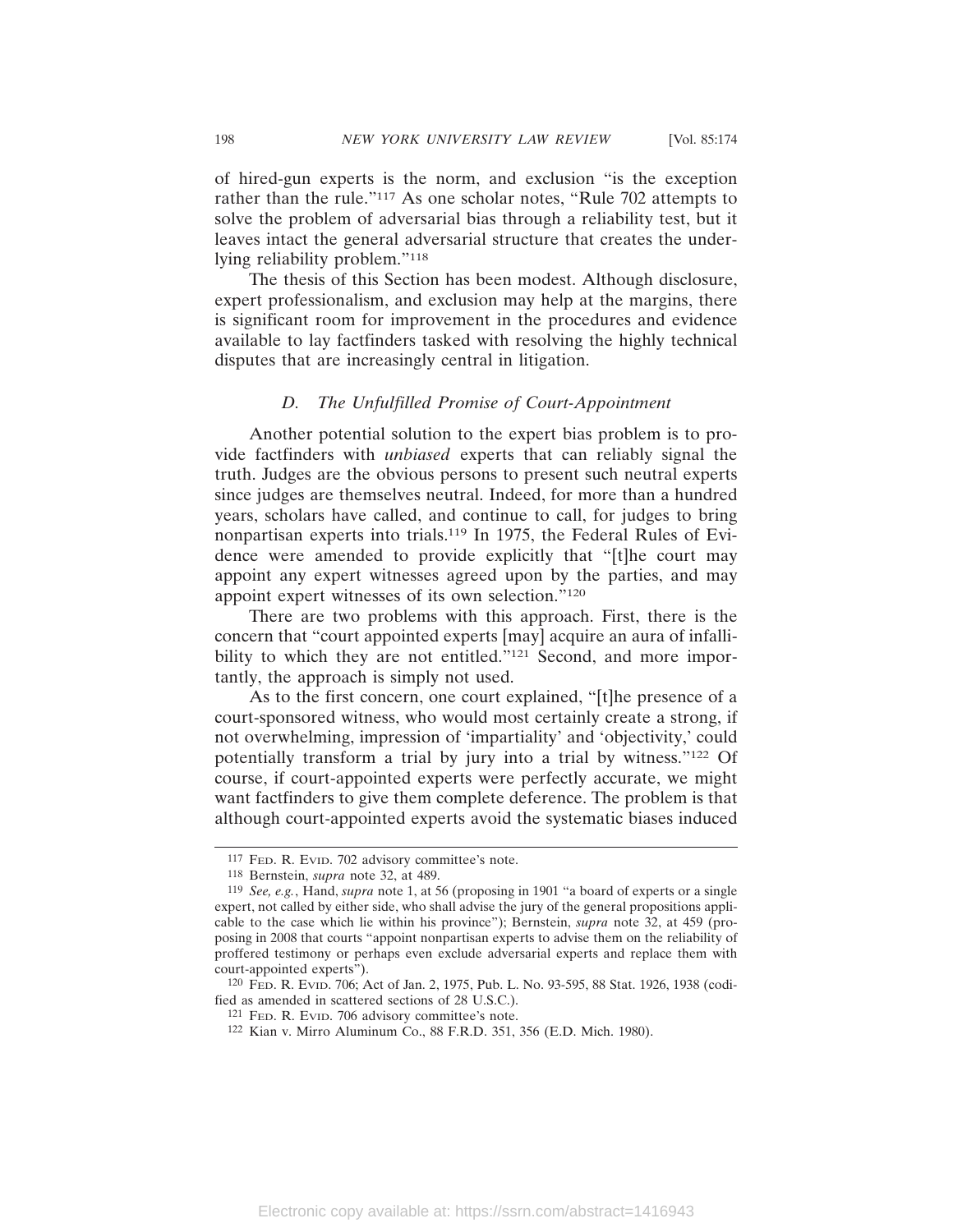by litigants, they may have other preexisting biases.123 Or, they may simply err.

All error is problematic, but unrebutted error is especially so. The adversarial system incentivizes the litigants to uncover and rebut any errors that opposing experts make, and litigants do so by hiring their own experts to dispute them. But with a court-appointed expert, the judge has no such incentive.124 With no prior commitment to a particular outcome, the court cannot be expected to identify, much less fix, its own expert's errors.125 Still, litigants can try to correct errors made by the judge's expert, through cross-examination and the testimony of their hired guns. However, a litigant and his expert will have a hard time overcoming the testimony of a court-appointed expert, given the disparity in the credibility of the two experts.<sup>126</sup> Because of this risk of effectively irrebuttable error, litigants rarely request that courts appoint experts.

Second, even if judges like the *concept* of court-appointed experts, they in general have declined to utilize Rule 706 in the thirtyfive years that it has been on the books. According to one survey, judges overwhelmingly "view the appointment of an expert as an extraordinary activity that is appropriate only in rare instances."127 In the survey, fewer than one in ten federal judges reported having used a court-appointed expert more than once in their careers, and only

125 One could imagine courts appointing multiple experts to answer each question. While this would indeed increase accuracy, it also would significantly increase the burden on the court. *Cf.* E. Donald Elliott, *Toward Incentive-Based Procedure: Three Approaches for Regulating Scientific Evidence*, 69 B.U. L. REV. 487, 504 (1989) (explaining why science advisory panels have not been widely used by courts).

126 To avoid this risk of erroneous but virtually irrefutable experts, courts could use jury instructions to try to reduce the neutral experts' influence or even withhold completely the information that the expert was court-appointed. *See* Deason, *supra* note 123, at 131 (suggesting courts might use cautionary instructions but noting "the effectiveness of such instructions [is] unknown"). However, to the extent that these efforts work to reduce the persuasiveness of court-appointed experts, these efforts would also seem to reduce their relative efficacy over the status quo system of adversarial experts. There seems to be no general way to calibrate the jury's level of reliance with the expert's level of accuracy.

127 JOE S. CECIL & THOMAS E. WILLGING, FED. JUDICIAL CTR., COURT-APPOINTED EXPERTS: DEFINING THE ROLE OF EXPERTS APPOINTED UNDER FEDERAL RULE OF EVI-DENCE 706, at 5 (1993).

<sup>123</sup> *See* Ellen E. Deason, *Court-Appointed Expert Witnesses: Scientific Positivism Meets Bias and Deference*, 77 OR. L. REV. 59, 101–02 (1998) (discussing how "prevailing culture" or "personal attitudes" might still bias nonpartisan experts).

<sup>124</sup> *See* Richard A. Posner, *An Economic Approach to the Law of Evidence*, 51 STAN. L. REV. 1477, 1488 (1999) ("Since it is difficult to evaluate legal factfinding and thus to criticize a judge for having made erroneous findings or praise him for good ones, the judge's incentive to exert himself to do a good job will be limited."); *see also* Bernstein, *supra* note 32, at 457 n.28 ("The adversarial system . . . creates a greater incentive for each side to conduct a thorough search for evidence . . . .").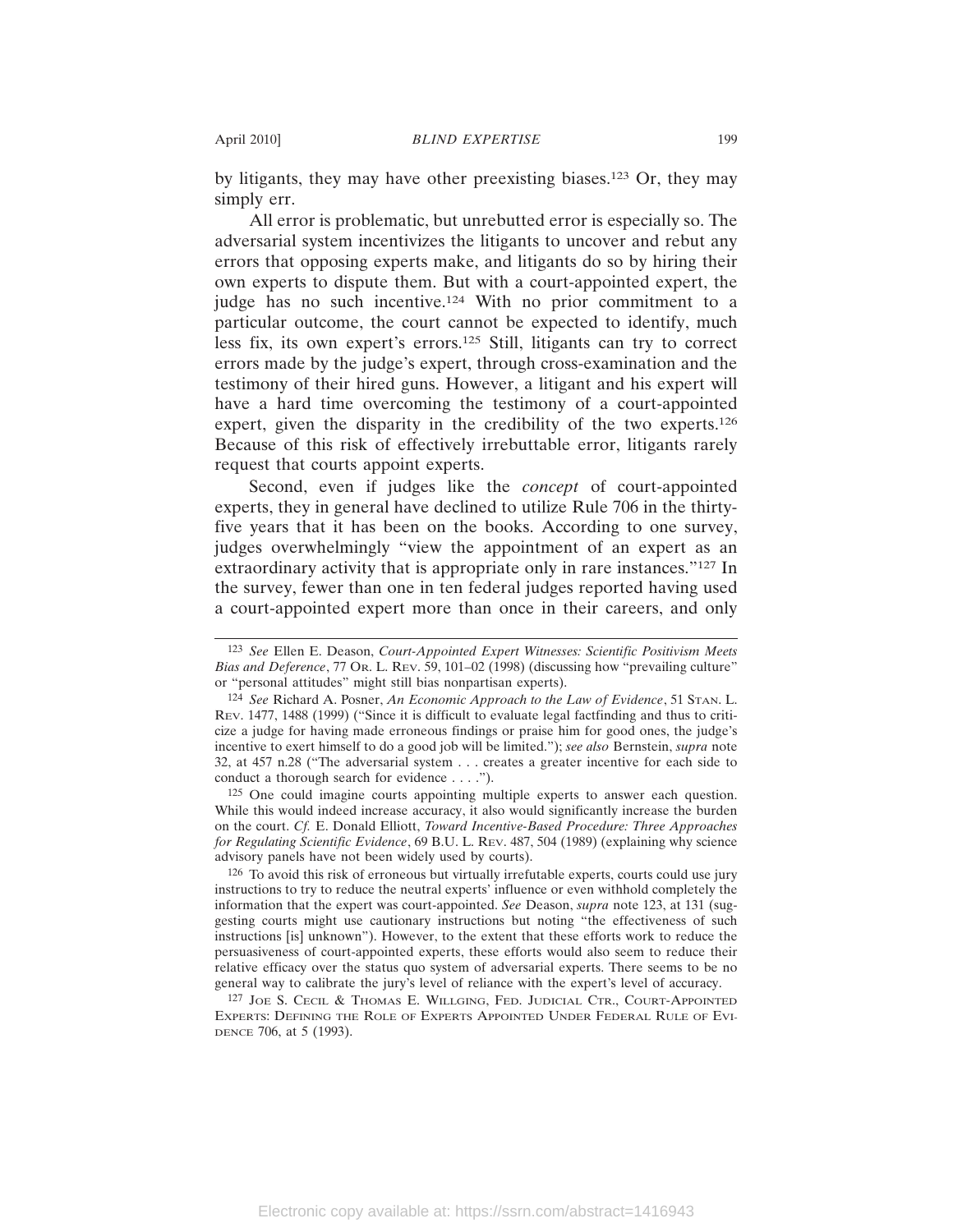twenty percent had ever appointed even a single expert.128 A review of California civil trials found that of the 1748 "appearances by partisan experts in 529 cases," there was "not a single reference to a court-appointed expert."129

Judges, like everyone else, are driven by deeply ingrained norms, role ascriptions, and incentive structures.130 "[I]n our adversarial system of litigation lawyers are the dominant actors. They define the issues, assemble the evidence, and control the pace of litigation."131 Unlike judges in inquisitorial legal systems,132 American judges may view court-appointment of an expert as a step outside their traditional role and an intrusion on the factfinding role of the jury.133 These roles "encompass an entire political image of justice,"134 which is not easily changed, even if we could agree that it were suboptimal.

Furthermore, the retention of an expert witness is no simple task. Even if so inclined, judges may not have the time, expertise, or resources to (1) figure out what sorts of experts are needed in each of the hundreds of cases on their dockets; (2) perform searches for qualified experts; (3) select an expert for each aspect of each case; (4) negotiate contracts with those experts; (5) educate the experts on the predicate facts of the cases; (6) guide the experts through the process of rendering their opinions in the form of reports; and (7) prepare the experts for testimony and cross-examination in depositions and trial.135 The American system of justice simply does not recruit, equip, or incentivize judges for these sorts of tasks.136 Justice Stephen Breyer has suggested that scientific organizations could assist the courts by

<sup>128</sup> *Id.* at 7–8 & tbl.1 (showing that 86 judges out of 431 surveyed had appointed at least one expert, and only 41 had appointed more than one).

<sup>129</sup> Gross, *supra* note 4, at 1191 (noting that California evidence code contains provisions for court-appointed experts).

<sup>130</sup> *See* Adam Benforado & Jon Hanson, *The Great Attributional Divide: How Divergent Views of Human Behavior Are Shaping Legal Policy*, 57 EMORY L.J. 311, 351 (2008) ("Social psychologists have long understood that role schemas—the norms, customs, and responsibilities that we associate with various jobs and functions—powerfully influence the people who take on particular roles."); *see also* sources cited *supra* note 124 (discussing judges' incentives).

<sup>131</sup> Gross, *supra* note 4, at 1198.

<sup>132</sup> *See* Langbein, *supra* note 11, at 835 ("In the Continental tradition experts are selected and commissioned by the court . . . .").

<sup>133</sup> *See* JEROME FRANK, LAW AND THE MODERN MIND 183 (2009) ("The function of the jury is supposed to be fact finding."). However, this does not explain why courts still refuse to appoint experts in bench trials. Perhaps there is a similar sense that it is improper for judges to be influenced by anything aside from what litigants bring them.

<sup>134</sup> Sanders, *supra* note 96, at 1581.

<sup>135</sup> *See* Gross, *supra* note 4, at 1202 ("The judge has no reason to worry about the preparation of a partisan expert; that is the responsibility of the attorney who calls the witness.").

<sup>136</sup> *See* Posner, *supra* note 124, at 1488 (describing challenges of "searcher-judge" system).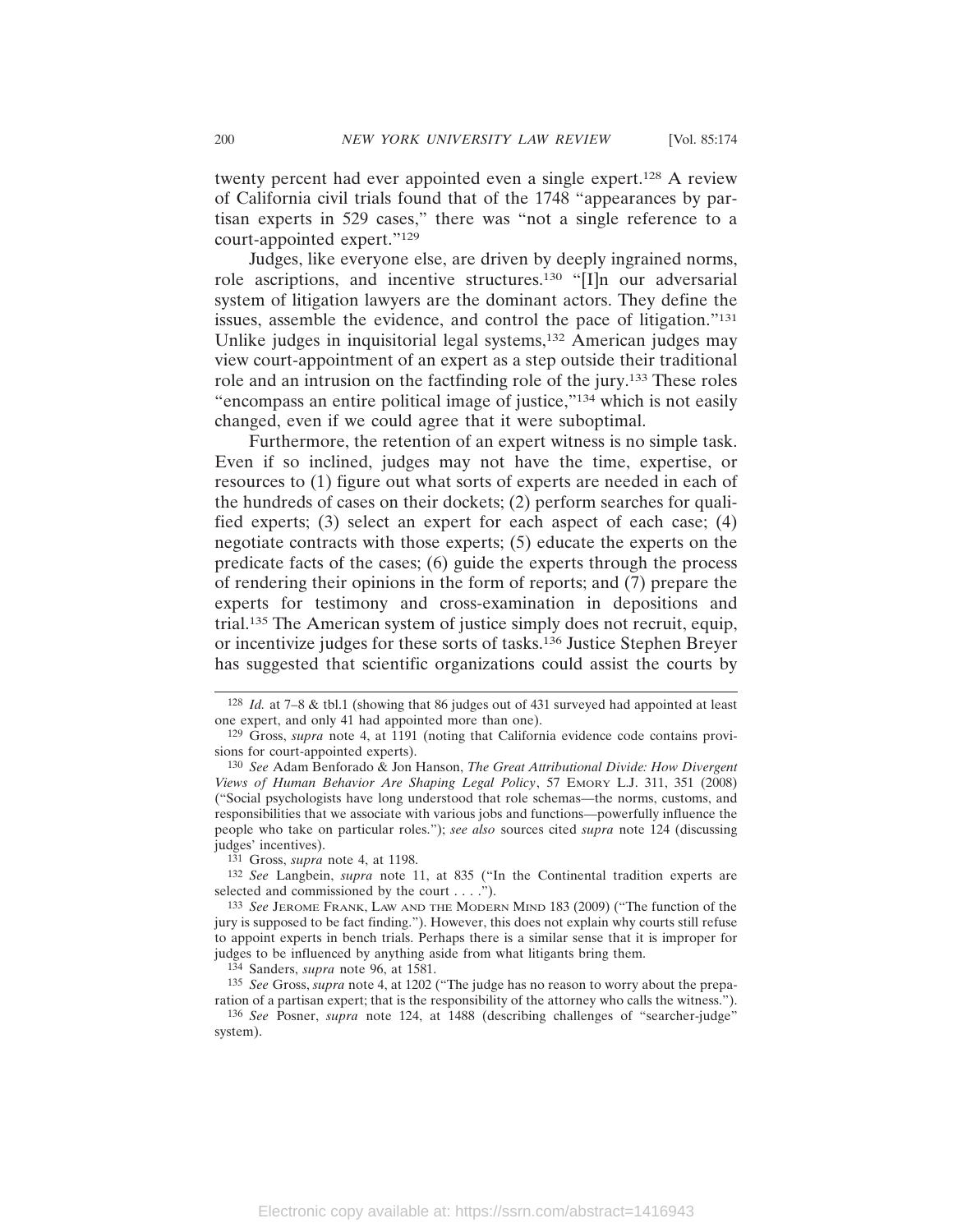performing some of these functions,137 and they have indeed attempted to do so, but the programs have "withered for lack of use."138

One might be tempted to change Rule 706 to *require* judges to appoint a neutral expert in every case, thereby moving the American system of litigation closer to the inquisitorial model.<sup>139</sup> Even if concerns about accuracy and fairness could be set aside, it seems that such a move is not politically feasible, since neither attorneys nor judges support such a radical change of the American litigation system.<sup>140</sup> It is thus worthwhile to explore an alternative and more feasible way to provide juries with reliable truth-signals, ideally one that self-corrects for expert errors and is consistent with the norms of the adversarial system.141

#### II

#### THE BLIND EXPERT

The previous Part showed that when hired-gun experts appear on each side of a case, it is exceedingly difficult for the factfinder to discern where the truth lies. The problem remains even with mandated disclosure, professionalism, exclusion, and the possibility of courtappointment.

<sup>137</sup> *See* Gen. Elec. Co. v. Joiner, 522 U.S. 136, 149–50 (1997) (Breyer, J., concurring) (suggesting that scientific organizations could perform such function (citing Brief for The New England Journal of Medicine & Marcia Angell, M.D., as Amici Curiae Supporting Neither Petitioners Nor Respondents at 16–18, *Joiner*, 522 U.S. 136 (No. 96-188))).

<sup>138</sup> Deason, *supra* note 123, at 74, 147 (describing efforts in 1950s and 1960s to establish structures for courts to appoint experts and their subsequent lack of use); *see also* Deborah Runkle, *Court Appointed Scientific Experts: A Demonstration Project of the American Association for the Advancement of Science*, 6 RISK DECISION & POL'Y 139 (2001) [hereinafter Runkle, *CASE*] (discussing structure of Court Appointed Scientific Experts (CASE) program created by American Association for the Advancement of Science (AAAS) in order to help judges obtain independent experts); E-mail from Deborah Runkle, Project Manager, Court Appointed Scientific Experts, to Christopher T. Robertson (Dec. 19, 2008) (on file with the *New York University Law Review*) (explaining that AAAS project is no longer being marketed, has not received any requests for experts recently, and never achieved high level of use). As described below, this infrastructure could instead be targeted at litigants, rather than at the courts who have chosen not to use it.

<sup>139</sup> *See, e.g.*, Gross, *supra* note 4, at 1220–30 (discussing reform options, including mandating use of court-appointed experts).

<sup>140</sup> *See, e.g.*, Sanders, *supra* note 96, at 1581 (observing that proposals for courtappointed experts are resisted because they interfere with attorney control and challenge adversarial procedures that are seen as fundamental to our image of justice). It is also unclear how such a rule would be enforced, since the litigants likely would not object or appeal when a judge fails to fulfill this new duty.

<sup>141</sup> *See* Elliott, *supra* note 125, at 489 ("If we wish to change the behavior of litigants with regard to . . . the use of experts, we must structure our procedural system so that the incentives it creates regulate conduct by litigants in most cases without the need for discretionary judicial intervention.").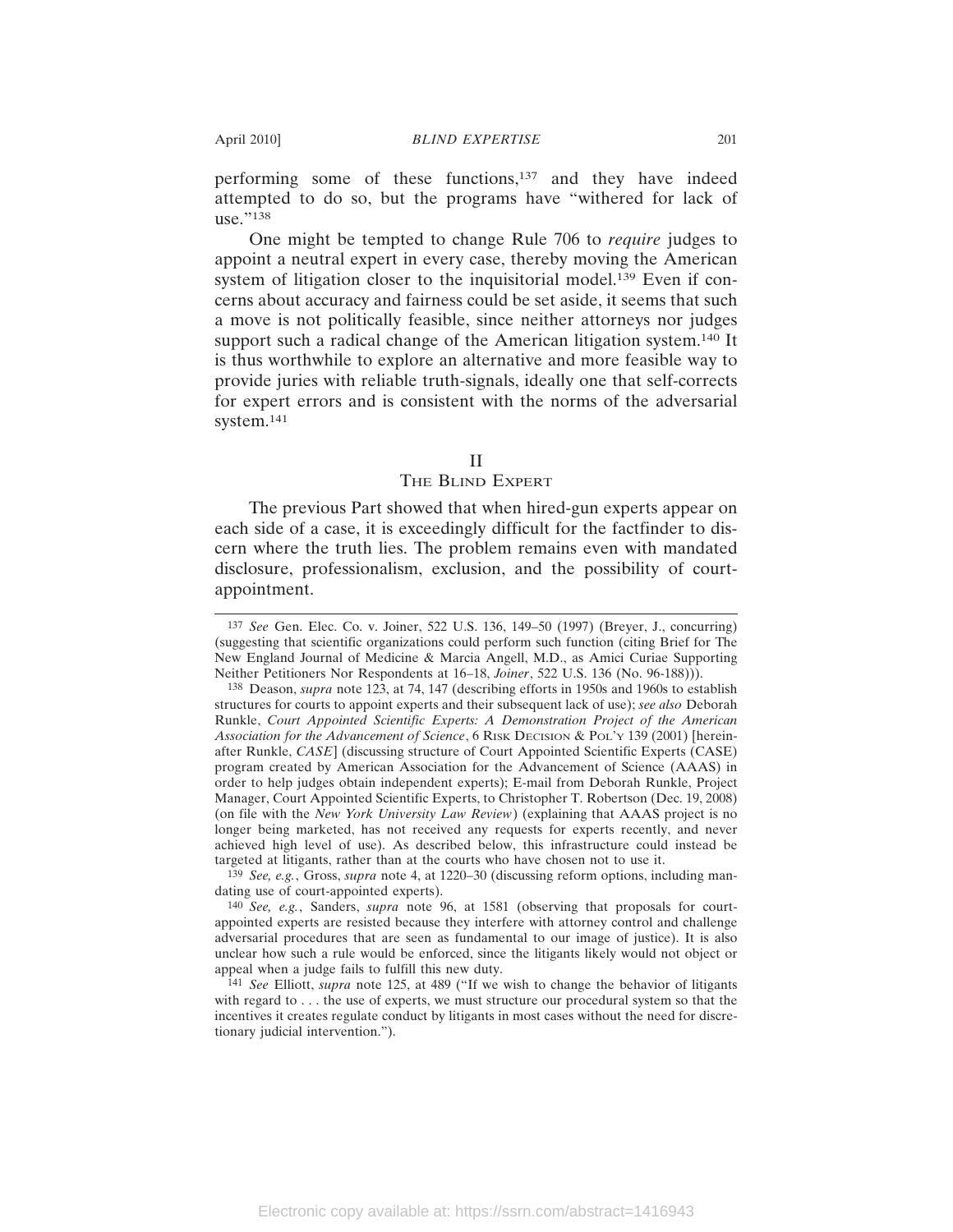Consider the absurdity of this situation. If we believed that when we consulted our neurologists or our aircraft engineers in the real world there was only a 50/50 chance that they would provide accurate advice, we would not call them experts at all, nor would we pay them handsomely to cure our diseases and build our planes. Yet, that is the story of litigation: One out of every two experts is wrong, and it is quite difficult to tell which one.

The fact-deficit in litigation is a familiar problem for scholars, and there have been calls for all sorts of interventions, from abandoning the adversarial process altogether to taking the fact-finding task away from juries.142 However, if the basic problem is that factfinders do not get reliable truth signals because experts are biased by the litigants who select, affiliate with, and compensate them, then the solution is simply to eliminate those contingent factors.

This Part lays out a solution that exploits our adversarial norms rather than tries to avoid them (as in court-appointment). Even if selfinterested litigants bring the experts to court, those experts can retain objectivity if they render their opinions behind blinds of ignorance. Section A explains the conceptual basis of this solution and briefly reviews some of its precedents in philosophy, business, politics, science, and the law. Section B articulates a pragmatic account of how this concept could be operationalized in the adversarial system of litigation with little or no changes to the rules of procedure and evidence. Section C demonstrates how this procedure allows litigants to signal the facts to factfinders without degrading the accuracy of experts, even when litigants retain control over the disclosure decision.

# *A. The Concept of Blinding in Justice and Science*

The concept of blind decisionmaking has deep roots. Consider Lady Justice, the icon engraved on courthouse facades and bar cards: She stands on rocky ground, wearing a blindfold.143 The rocky ground suggests that justice is contingent—dependent on the particulars of

<sup>142</sup> *See, e.g.*, MARCIA ANGELL, SCIENCE ON TRIAL: THE CLASH OF MEDICAL EVIDENCE AND THE LAW IN THE BREAST IMPLANT CASE 204 (1996) (arguing that, especially in cases involving expert witnesses, verdicts by judges "would almost certainly be sounder than those made by juries . . . [who] are often left to make judgments largely on the basis of the emotional appeals of the lawyers and their expert witnesses"); Paul J. Barringer et al., *Administrative Compensation of Medical Injuries: A Hardy Perennial Blooms Again*, 33 J. HEALTH POL. POL'Y & L. 725, 745–52 (2008) (describing proposals for administrative "health courts" as alternative to civil litigation with jury trials). *See generally* Struve, *supra* note 99 (surveying proposed procedural reforms to medical malpractice system).

<sup>143</sup> *See* David Luban, *Law's Blindfold*, *in* CONFLICT OF INTEREST IN THE PROFESSIONS, *supra* note 92, at 23, 23 (noting blindfold is "relatively recent addition" that signifies "that Justitia bases her decisions only on the merits of the case").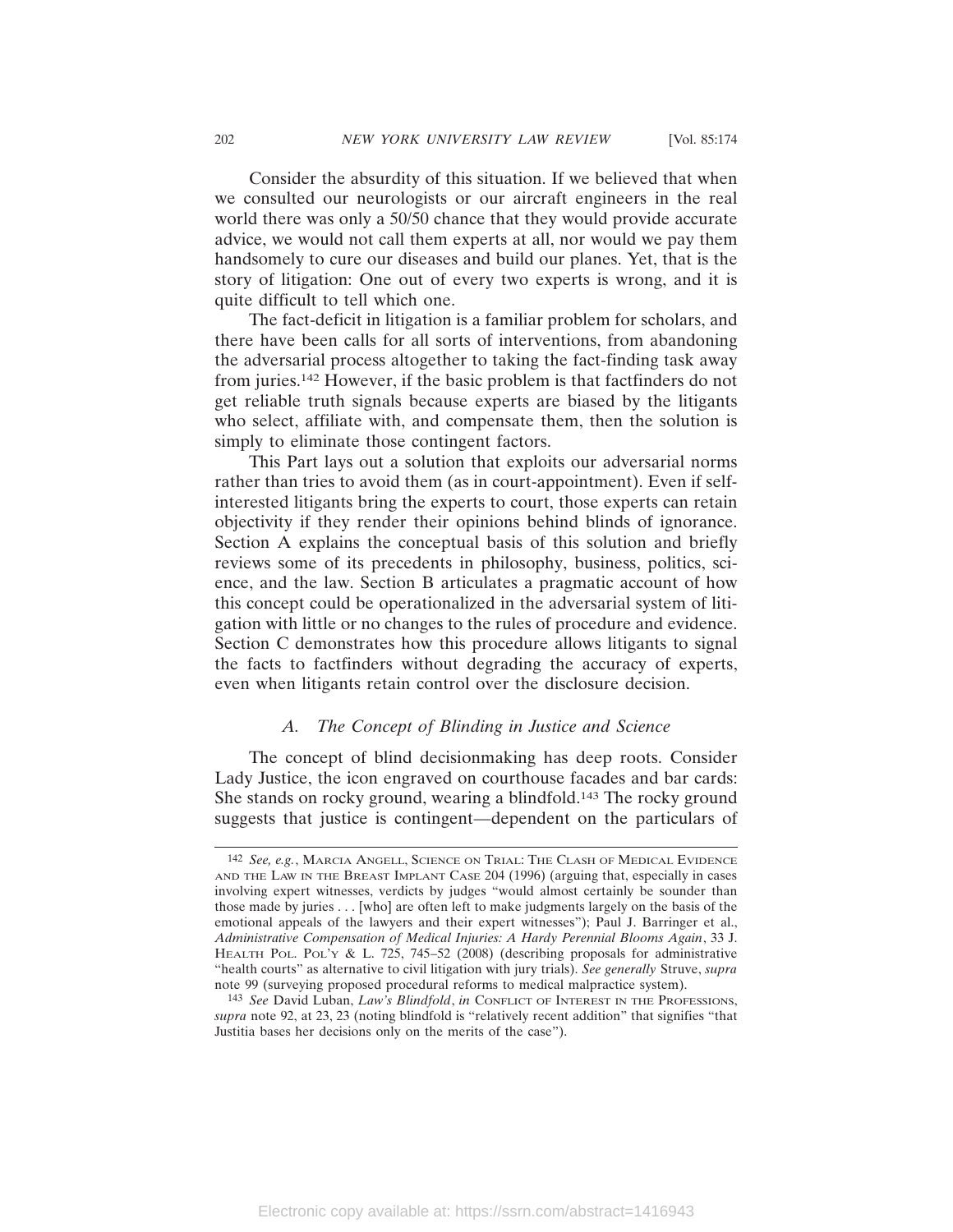the world—and the blindfold seems to concede that bias is a real temptation, even for Lady Justice herself. The blindfold is a practical intervention—a tactical ignorance—that protects the decisionmaker from those biasing temptations.

Likewise, consider the veil of ignorance used by philosopher John Rawls. In debates about distributive justice, Rawls recognized that wealthy persons may tend to see wealth redistribution as unjust, while poor persons may tend to hold that justice demands wealth redistribution.144 Each of these partisans could then develop elaborate theoretical justifications for their positions (e.g., invoking property rights or equality of outcomes), which would then be irreconcilable with each other. Facing this impasse, Rawls turned away from the competing substantive *theories* and focused instead on the biased perspectives of the *deliberators*. Rawls proposed that justice could be ascertained in a thought experiment in which each citizen, deprived of the knowledge of "certain things that are irrelevant from the standpoint of justice," deliberates with all other citizens about the basic rules of society from behind this "veil of ignorance."145 As Rawls poetically closed his *A Theory of Justice*, *"*Purity of heart, if one could attain it, would be to see clearly and to act with grace and selfcommand from this point of view."146 The idea of a veil of ignorance has become extremely influential for political and legal theory.<sup>147</sup>

Rawls himself emphasized that his veil was a "purely hypothetical" thought experiment.<sup>148</sup> In the real world, we attempt to

146 RAWLS, *supra* note 14, at 587.

147 *See* Martha Nussbaum, *The Enduring Significance of John Rawls*, CHRON. HIGHER EDUC., July 20, 2001, at B7, B8 (discussing importance of *A Theory of Justice* and veil of ignorance); *see also, e.g.*, Adrian Vermeule, *Veil of Ignorance Rules in Constitutional Law*, 111 YALE L.J. 399 (2001) (exploring analysis of constitutional provisions as "veil rules"); Russell Korobkin, *Determining Health Care Rights from Behind a Veil of Ignorance*, 1998 U. ILL. L. REV. 801 (using veil to argue for certain health care rights).

148 RAWLS, *supra* note 14, at 21. Nonetheless, Rawls argued that such an experiment has value as an "expository device." *Id.* In his early writings, Rawls conceded to a degree that his idea underdetermined the liberal principles of distributive justice that he advocated. *Id.* at 15 ("I want to maintain that . . . this situation does lead to principles of justice contrary to utilitarianism and perfectionism . . . . Still, one may dispute this contention . . . .").

<sup>144</sup> RAWLS, *supra* note 14, at 18–19.

<sup>145</sup> *Id.* Although Rawls made famous the veil of ignorance, the idea of changing the point of view of the deliberator can be found elsewhere. *See, e.g.*, DAVID HUME, A TREA-TISE OF HUMAN NATURE 524 (Ernest C. Mossner ed., Penguin Books 1985) (1739) ("'Tis only when a character is considered in general, without reference to our particular interest, that it causes such a feeling or sentiment, as denominates it morally good or evil."); ADAM SMITH, THE THEORY OF MORAL SENTIMENTS 1–43 (D.D. Raphael & A.L. Macfie eds., Liberty Fund 1984) (1759) (describing "impartial spectator"); John C. Harsanyi, *Cardinal Welfare, Individualistic Ethics, and Interpersonal Comparisons of Utility*, 63 J. POL. ECON. 309, 316 (1955) (describing ethical requirement of "impersonality" in which person's preferences are those he would choose if he did not know his personal position).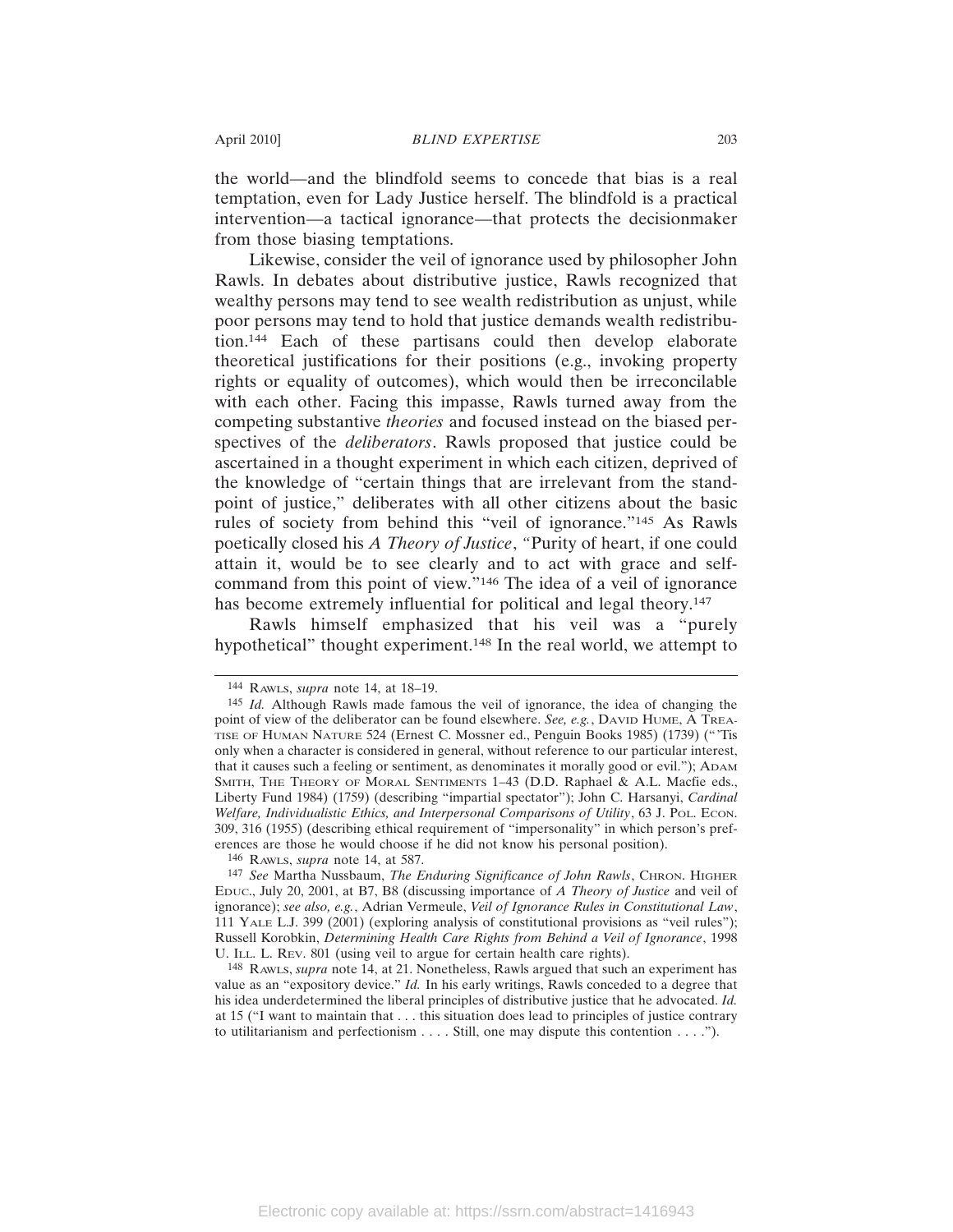merely *simulate* the veil of ignorance in our deliberations about justice by trying to imagine what we would think *if* we had such constraints on our knowledge. In reality, however, we cannot fully ignore "knowledge of those contingencies which sets [us] at odds and allows [us] to be guided by [our] prejudices."149 Indeed, many scholars presume that in public policy debates actually removing "any personal stake in the outcome . . . is almost never practically feasible."150

Nonetheless, the basic concept of tactical ignorance has some real-world applications. When there is a concern that a policymaker, judge, adviser, or auditor will be biased toward companies in which she has financial interests, it is often best to avoid the conflict altogether by eliminating her power (e.g., recusing herself from the dispute) or eliminating the biasing element (e.g., divesting from the asset).151 When these solutions are impracticable, a principal can instead establish a "blind trust" into which her assets are deposited. While allowing the principal to reap the benefits of her investments, the "blind" prevents the principal from knowing which companies she owns and thus prevents her from being biased toward those companies.152

Similarly, when Bill Clinton was mired in personal legal disputes during his presidency, donors contributed to a defense fund for his legal expenses. To preserve the President's impartiality, the fund made efforts to ensure that the identities of contributors "were kept 'secret not only from the public, but from Clinton himself.'"<sup>153</sup> The theory (contrary to the norms of electoral disclosure) was that "[i]f he doesn't know to whom he's beholden . . . he won't act as if he is."154 Legal scholars have proposed that this notion of blind donations could be generalized as a model for campaign financing.155

Scientists routinely use blinds. As one methodologist concludes, "[A]ny process using a human as a perceptor, rater, or interpreter

<sup>149</sup> *Id.* at 19.

<sup>150</sup> Don A. Moore, *Introduction* to CONFLICTS OF INTEREST: CHALLENGES AND SOLU-TIONS IN BUSINESS, LAW, MEDICINE, AND PUBLIC POLICY, *supra* note 86, at 7.

<sup>151</sup> *See, e.g.*, MODEL CODE OF JUDICIAL CONDUCT Canon 4(D) (2004) ("[A] judge shall divest himself or herself of investments and other financial interests that might require frequent disqualification.").

<sup>152</sup> *See, e.g.*, Michael Davis, *Introduction* to CONFLICT OF INTEREST IN THE PROFES-SIONS, *supra* note 92, at 12 (giving hypothetical example of how partner at auditing firm may avoid conflicts of interest).

<sup>153</sup> ANDREW STARK, CONFLICT OF INTEREST IN AMERICAN PUBLIC LIFE 241 (2000) (quoting Clinton aide).

<sup>154</sup> *Id.*

<sup>155</sup> *See generally* Ian Ayres & Jeremy Bulow, *The Donation Booth: Mandating Donor Anonymity To Disrupt the Market for Political Influence*, 50 STAN. L. REV. 837 (1998) (proposing system of blind trusts for political campaign contributions).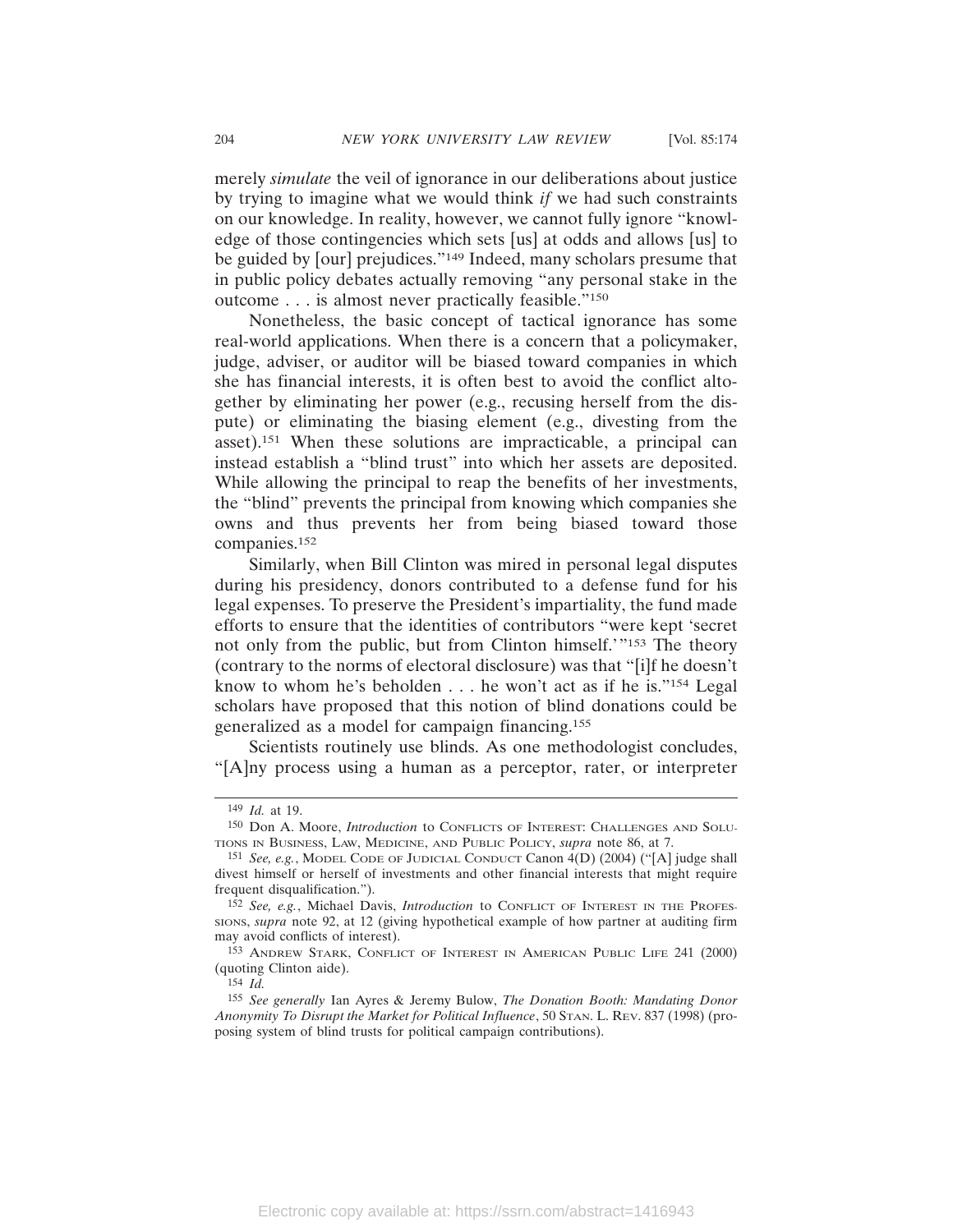agement of the study itself.

should be 'as blind as possible for as long as possible.'"156 Indeed, the randomized, controlled "double-blind" study is the scientific "gold standard."157 In such studies, subjects are randomly assigned to treatment and control groups to avoid selection bias. In a single-blind study, the human *subjects* are not informed about whether they are in the control group (e.g., receiving a placebo) or the treatment group (e.g., receiving the drug being tested). In a double-blind study, the *researcher* is additionally prevented from knowing which subjects are in the control group versus the experimental group. This second blind prevents the researcher from exercising biased judgments along the

Blinds are also quite common in academia. In most scholarly journals (outside of legal academia), double-blind review—where the reviewers do not know the identity of the authors, and vice versa—is used for article selection.158 In order to avoid possible favoritism for particular students, law professors routinely use blinds in grading papers.159 The U.S. Supreme Court has specifically pointed to this grading practice to demonstrate that it is possible to evaluate the quality of speech even if it is anonymous, which was part of the Court's justification of constitutional protection for anonymous speech.160

way, both in her interactions with the human subjects and in her man-

Blinding also has potential application in the context of criminal law. In forensic science, experts work in close collaboration with the police, which creates the potential for biased science. Michael Risinger and other scholars have called for a "wall of separation" such

159 *See* Paul D. Carrington, *One Law: The Role of Legal Education in the Opening of the Legal Profession Since 1776*, 44 FLA. L. REV. 501, 565 (1992) (discussing history of blind grading).

<sup>156</sup> Risinger, *supra* note 43, at 3 (quoting Robert Rosenthal, *How Often Are Our Numbers Wrong?*, 33 AM. PSYCHOLOGIST 1005, 1007 (1978)).

<sup>157</sup> *See, e.g.*, TMJ Implants, Inc. v. Aetna, Inc., 498 F.3d 1175, 1195 (10th Cir. 2007) (recognizing that double-blind study is seen as gold standard in medical industry). *But cf.* Ted J. Kaptchuk, *The Double-Blind, Randomized, Placebo-Controlled Trial: Gold Standard or Golden Calf?*, 54 J. CLINICAL EPIDEMIOLOGY 541, 541 (2001) (arguing that although double-blind, randomized, controlled trial is "gold standard," complete objectivity in research is impossible).

<sup>158</sup> Richard Snodgrass, *Single- Versus Double-Blind Reviewing: An Analysis of the Literature*, 35 SIGMOD RECORD 8, 18 (Sept. 2006) (reviewing literature and concluding that, "most scientific journals now employ double-blind reviewing"). *See generally* Nancy McCormack, *Peer Review and Legal Publishing: What Law Librarians Need To Know About Open, Single-Blind, and Double-Blind Reviewing*, 101 LAW LIBR. J. 59 (2009) (surveying types of peer review in legal journals).

<sup>160</sup> McIntyre v. Ohio Elections Comm'n, 514 U.S. 334, 342 & n.5 (1995) (holding that "an author's decision to remain anonymous . . . is an aspect of the freedom of speech protected by the First Amendment").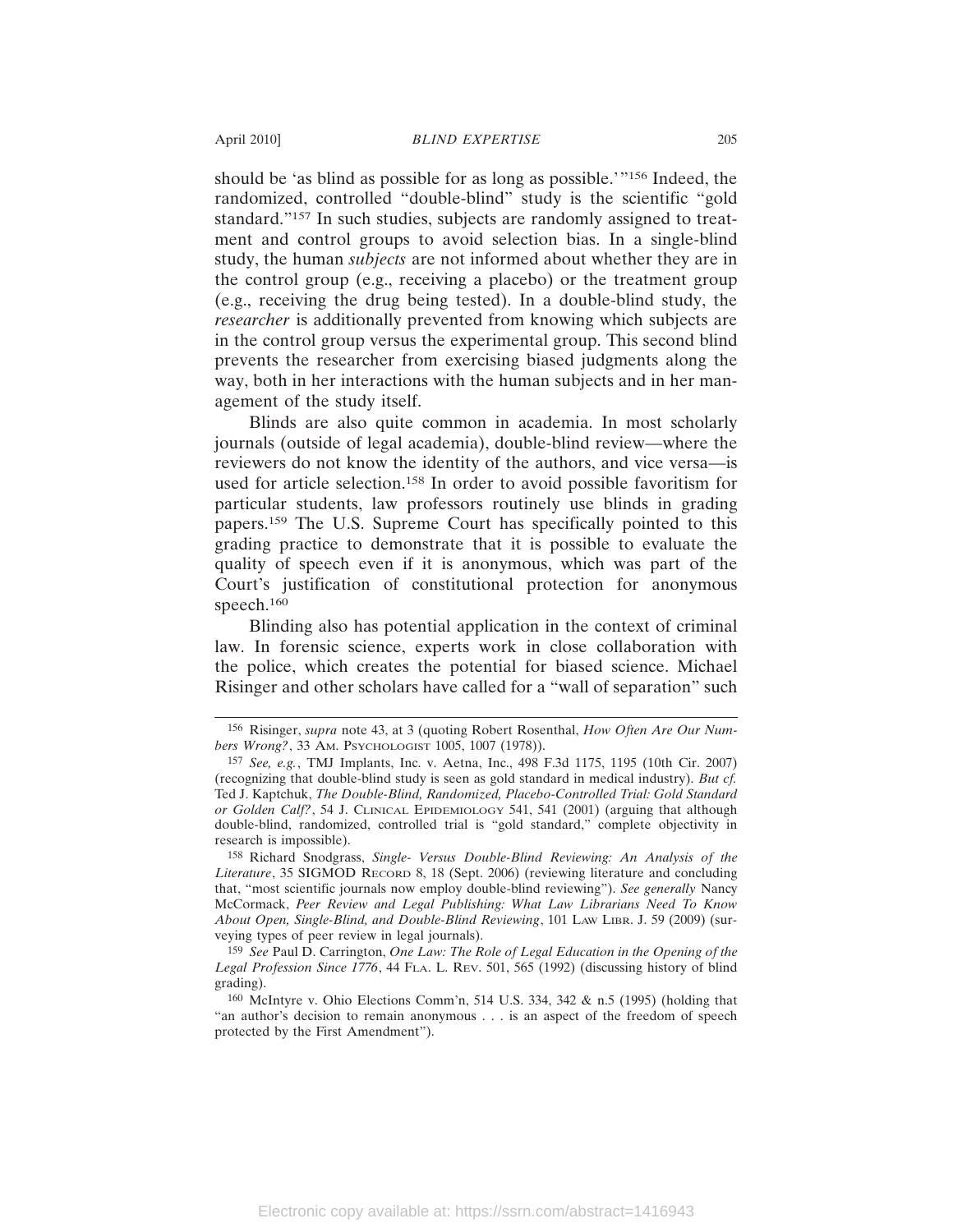that when investigators bring forensic samples into the crime lab, they must carefully limit the information they provide to the forensic scientists.161 The theory is that "[a]n examiner who does not know what conclusion is hoped for or expected of her cannot be affected by those considerations."162 This proposal seems to be gaining traction amongst forensic scientists,163 although initial steps have been halting.164

In short, the concept of blinding is already well-developed in a variety of contexts. Blinds work as a form of tactical ignorance that prevents conflicting interests from creating biases.

# *B. Operationalizing the Blind in Litigation*

Although blind expertise may have application wherever experts render opinions under potential biases, civil litigation presents a particularly accessible area for initial study. Court cases are discrete occurrences with identifiable parties who have specifiable interests, working in a rule-governed space. This Section explores how the blind can be operationalized in litigation, focusing first on the roles of the blinding intermediary and the expert, second on the role of the sponsoring litigant exercising discretion in whether to retain and use the expert, and finally on the role of the court in facilitating the process.

## *1. The Roles of the Intermediary and the Expert*

The blind procedure would center on an intermediary agency that functions as a broker between sponsors of research (e.g., plaintiffs) and potential expert witnesses (e.g., doctors). The intermediary would be set up as a generalized infrastructure, not created on an ad hoc basis for particular cases. For now, assume that there would be a single intermediary for all cases, such as the American Association for the Advancement of Science (AAAS), that would be truly neutral with regard to the outcome of any case and would be accredited by the courts to ensure quality and to minimize the need for ex post monitoring. Indeed, the AAAS has already created such an infrastructure for judges to use in selecting neutral experts, though it has lan-

<sup>161</sup> Risinger, *supra* note 41, at 45; *see also* Moriarty & Saks, *supra* note 46, at 27–28 (describing biases of expectation and suggestion in forensic science).

<sup>162</sup> Risinger, *supra* note 41, at 45.

<sup>163</sup> *See* Risinger, *supra* note 43, at 2 (quoting National Academy of Sciences report that calls for "standard operating procedures . . . to minimize, to the greatest extent reasonably possible, potential bias and sources of human error in forensic practice").

<sup>164</sup> *See* Craig M. Cooley, *Forensic Science and Capital Punishment Reform: An "Intellectually Honest" Assessment*, 17 GEO. MASON U. CIV. RTS. L.J. 299, 384 n.400 (2007) ("Until the forensic science community is better funded, it is safe to say [Risinger's] suggestions will not be implemented any time soon.").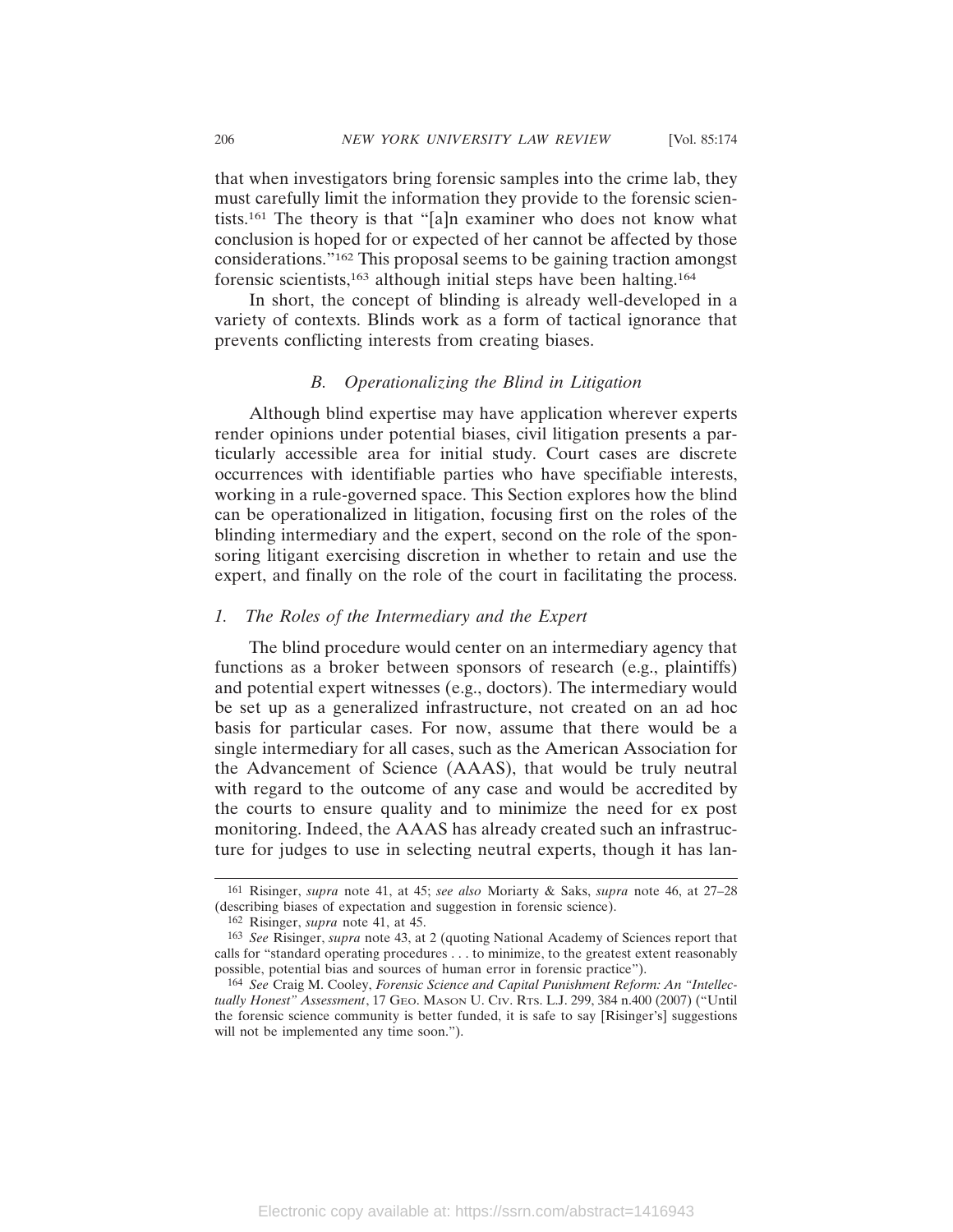guished for lack of use.165 The infrastructure could be retooled for litigants' use instead.166

Alternatively, other not-for-profit or for-profit agencies could provide blinding services for litigants. For the model to be viable, however, the intermediary will need to aggressively maintain independence from the litigants, so as to avoid biases and signal to factfinders that it has done so. An advisory or governance board, consisting of plaintiffs' lawyers, defense lawyers, scientists, and judges may help in this regard.

The blind process would be initiated by a litigant, who would contact the intermediary and request an expert opinion on at least one aspect of his or her case, such as specific causation or damages. Although this service could be partially or completely subsidized by the government (for the purpose of improving the legal system), let us proceed on the assumption that it would be fee-based and that the intermediary would require the litigant to pay the intermediary's fee and the expert's fee, both in advance, before learning of the expert's identity or opinion. The intermediary would then provide two blinds: (1) a blind for litigants in retaining experts without selection bias, and (2) a blind for experts to render opinions without affiliation and compensation biases. Consider these functions in more detail.

First, the intermediary would select, through an unbiased mechanism, an expert that is qualified to render an opinion on the case. By avoiding selection bias, the sampled opinion will more likely be representative of the body of expert opinions than is the case under the status quo, where the hand-picked experts likely come from the extreme poles of expert opinions.

Prior to the selection, the litigant would identify the field of expertise and specify certain objective parameters for the desired expert (e.g., must be a board-certified neurologist and cost no more than \$500 per hour). The sponsor could also identify additional criteria to avoid experts who may be already biased, for example, by previous interaction with the litigants.167 Any such screening criteria will be subject to later impeachment by the adversary to ensure that

<sup>165</sup> *See* sources cited *supra* note 138 (discussing these efforts).

<sup>166</sup> Under the status quo, there are also already agencies that provide expert brokerages for litigants, but apparently none attempt to eliminate litigant-induced biases. *See* Jonathan D. Glater, *More and More, Expert Witnesses Make the Difference*, N.Y. TIMES, Aug. 19, 2005, at C7 (describing "The Round Table Group" as one agency that "refers lawyers to experts of all sorts in its 65,000-person database" and "is paid if one of its experts is hired").

<sup>167</sup> *See* Runkle, *CASE*, *supra* note 138, at 142 (describing efforts to prescreen courtappointed experts on employment history, financial interests, and affiliations, and to limit experts' professional activities while retained).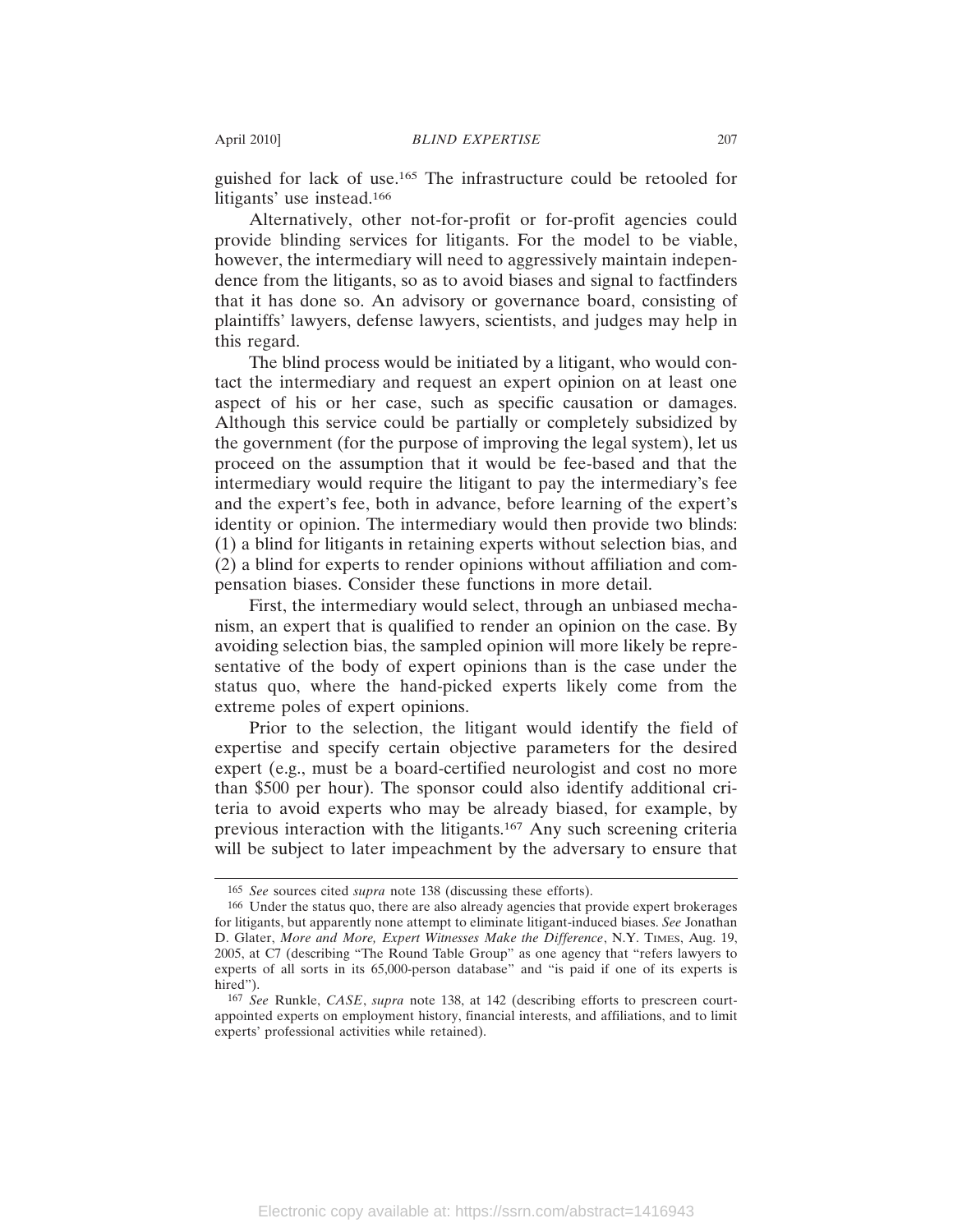they are not pretexts for biasing the selection, and the intermediary may also limit the types of screens allowed in order to preserve the integrity of the blinding process.168 Finally, potential experts should be required to precommit to testify for either side as the facts warrant. After screening on these criteria, the intermediary would then select one of the qualified experts for an initial review of the case.

There are two ways that the intermediary could impartially select an expert. One way would be through random selection from a roster of qualified experts. This procedure would be most efficient in a context such as medical malpractice, where there is a significant amount of litigation and where there are potentially thousands of potential experts who would be qualified to opine on the standard of care. The advantage of this approach is that the roster could be created in advance based on purely objective criteria (e.g., including all those who are board certified neurologists in a jurisdiction and willing to be called as a witness). This method would allow for economies of scale, thus making it the less expensive option.

Alternatively, the blind expert could be hand-picked by the intermediary, using both objective and subjective criteria. To prevent such discretion from leading to a pro-plaintiff or pro-defendant bias, the intermediary could be bifurcated, separating the staff who deal with the attorneys from those who select and deal with the experts. Accordingly, the person selecting the expert would be unaware of whether the plaintiff or defendant was requesting the opinion. This approach would be necessary in fields where litigation is more rare or where the required expertise is extremely specialized, making it impracticable to create a roster ex ante. An advantage of this approach is that the intermediary could use some discretion and select experts with superior credentials and teaching abilities, who might be particularly persuasive at trial.

Second, the intermediary would blind the experts to minimize affiliation and compensation biases. The intermediary would develop and assign the expert's question, provide the expert with a dossier of the necessary materials to review, and pay the expert, all without the expert knowing the identity or interests of the sponsoring litigant.169

<sup>168</sup> For example, the intermediary may need to monitor whether there is a correlation between fees charged and substantive opinions rendered, so that experts and sponsors are not able to signal to each other through their offers and demands and thereby create a selection bias.

<sup>169</sup> The expert will likely still be able to make generalized inferences in many cases. For example, a judgment that a doctor made a mistake that caused an injury would almost certainly benefit the plaintiff in any medical malpractice litigation. These sorts of "residual biases" are addressed in greater detail in *infra* Part III.B.2.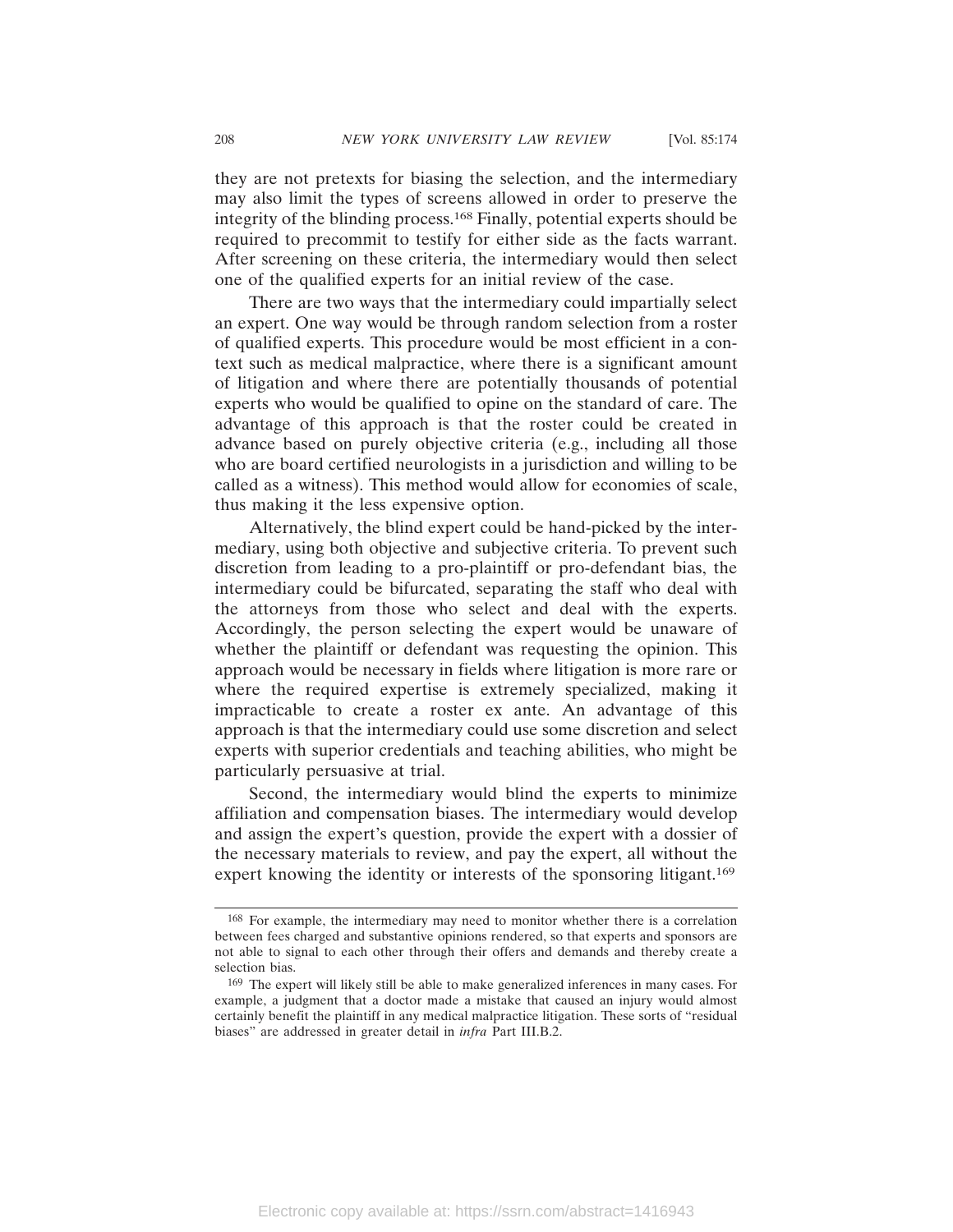A key challenge at this stage will be for the intermediary to develop an unbiased litigation question and a dossier of the necessary predicate facts for the expert to review—one that is complete yet redacted of any biasing information. This stage will be self-policing to some extent because the adversary will eventually see that same dossier and will be able to impeach and undermine the blind expert's opinion if it was based on a skewed or incomplete set of predicate facts—indeed, the blind expert may even change his opinion upon learning the other side of the story.170 In addition, the intermediary should encourage the expert to specify any other information that she needs to see (e.g., the results of a blood test mentioned in the records) before rendering her opinion.

After receiving the dossier and research question, the expert will record her opinion in a structured report, affirming that she has received all information necessary to render a final and complete opinion. The report will disclose all the factors she considered and relied upon and will specify a confidence level for her opinions. The intermediary will check that the expert's report is explicit, concrete, and complete; and if so, it will pay the expert for her time regardless of the substance of her opinion. The intermediary will then incorporate into the expert's report information about how many blind experts the sponsoring litigant consulted and how the blinds were implemented. Thereafter, the intermediary will convey the combined report to the sponsoring litigant.

#### *2. The Role of the Litigant*

When the sponsoring litigant receives the expert's report, he will assess its usefulness. The sponsor's assessment of the report will depend on the substance and tenor of the expert's opinions, along with the credentials of the expert and any other factors that may affect her persuasiveness at trial. On net, the litigant will determine whether or not this opinion is likely to be favorable for improving the value of his case, or whether it will instead be useless or harmful all things considered. Thus, the litigant transforms a complicated question into a binary one (usable or not usable).

Through careful application of the rules of disclosure and discoverability, the blind procedure protects the litigant's ability to make this choice. The goals are twofold: (1) to minimize the ex ante risk to

<sup>170</sup> A litigant confident in the scientific merits of his case could inoculate his blind expert from this sort of challenge by first asking the adversary to provide any predicate facts that he wanted included or to review and object to the intermediary if any biasing information was included. Failure by the adversary to do so would presumably waive any objection at trial.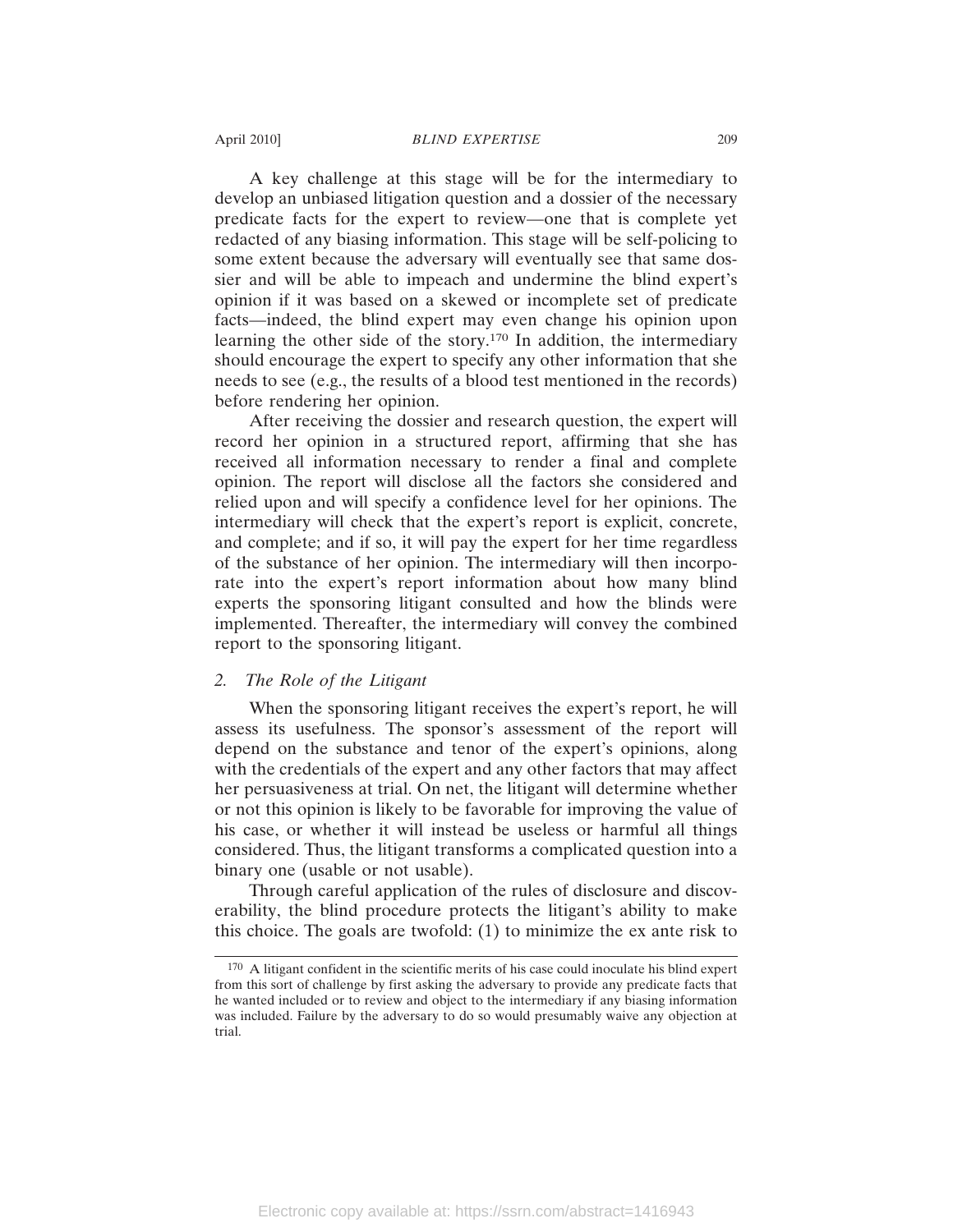the litigant of using the blind procedure, and (2) to give the factfinder ex post the information it needs to assess whether the blind expert is truly free of bias. This Section argues that, when applied to the blind procedure, the *current* rules of disclosure, discoverability, and work product protection appropriately strike this balance.

Under the attorney work product doctrine, if a litigant consults with an expert but does not designate her as a trial witness, then the expert's opinions are generally not discoverable by the adversary.<sup>171</sup> The rationale for work product protection is to permit an attorney to "assemble information, sift what he considers to be the relevant from the irrelevant facts, prepare his legal theories and plan his strategy without undue and needless interference," allowing him "to promote justice and to protect [his] clients' interests."172 There is no reason why this privilege would not apply to a consulting, non-testifying expert simply because she rendered her opinions from behind a blind.

Therefore, if a litigant commissions a blind expert to render an opinion and it turns out to be unfavorable, then the opinion will not be discoverable by the adversary. Accordingly, when a blind opinion turns out to be unfavorable, the sponsoring party has lost only the cost of the initial opinion (perhaps a few thousand dollars). The blind expert's opinion cannot hurt the sponsor. This is a critical point that will make the procedure attractive to rational litigants, and particularly attractive compared to court-appointed experts, for whom the disclosure decision is out of the litigants' control.

On the other hand, if the blind expert's opinion is favorable to the sponsoring litigant, then the litigant can retain the expert for testimony. If the litigant does so, she must disclose the expert and her report to the adversary, just as in normal litigation.<sup>173</sup> As noted above,

<sup>171</sup> According to Federal Rule of Civil Procedure 26:

<sup>[</sup>A] party may not . . . discover facts known or opinions held by an expert who has been retained or specially employed by another party in anticipation of litigation or to prepare for trial and *who is not expected to be called as a witness* at trial. But a party may do so . . . on showing exceptional circumstances under which it is impracticable for the party to obtain facts or opinions on the same subject by other means.

FED. R. CIV. P. 26(b)(4) (emphasis added). As Samuel Gross notes: A party that takes full advantage of these [discovery] rules can "informally consult" with a dozen experts (a non-discoverable activity), retain the five experts who seem most promising (a generally non-discoverable activity), and, finally, at the last available date, designate the one of these five whose opinion is most favorable as an expert *witness* . . . .

Gross, *supra* note 4, at 1143.

<sup>172</sup> Hickman v. Taylor, 329 U.S. 495, 511 (1947). *See generally* Sidney I. Schenkier, *The Limits of Privilege in Communications with Experts*, LITIGATION, Winter 2007, at 16 (discussing development and complications of work product doctrine as it relates to experts). 173 FED. R. CIV. P. 26(a)(2).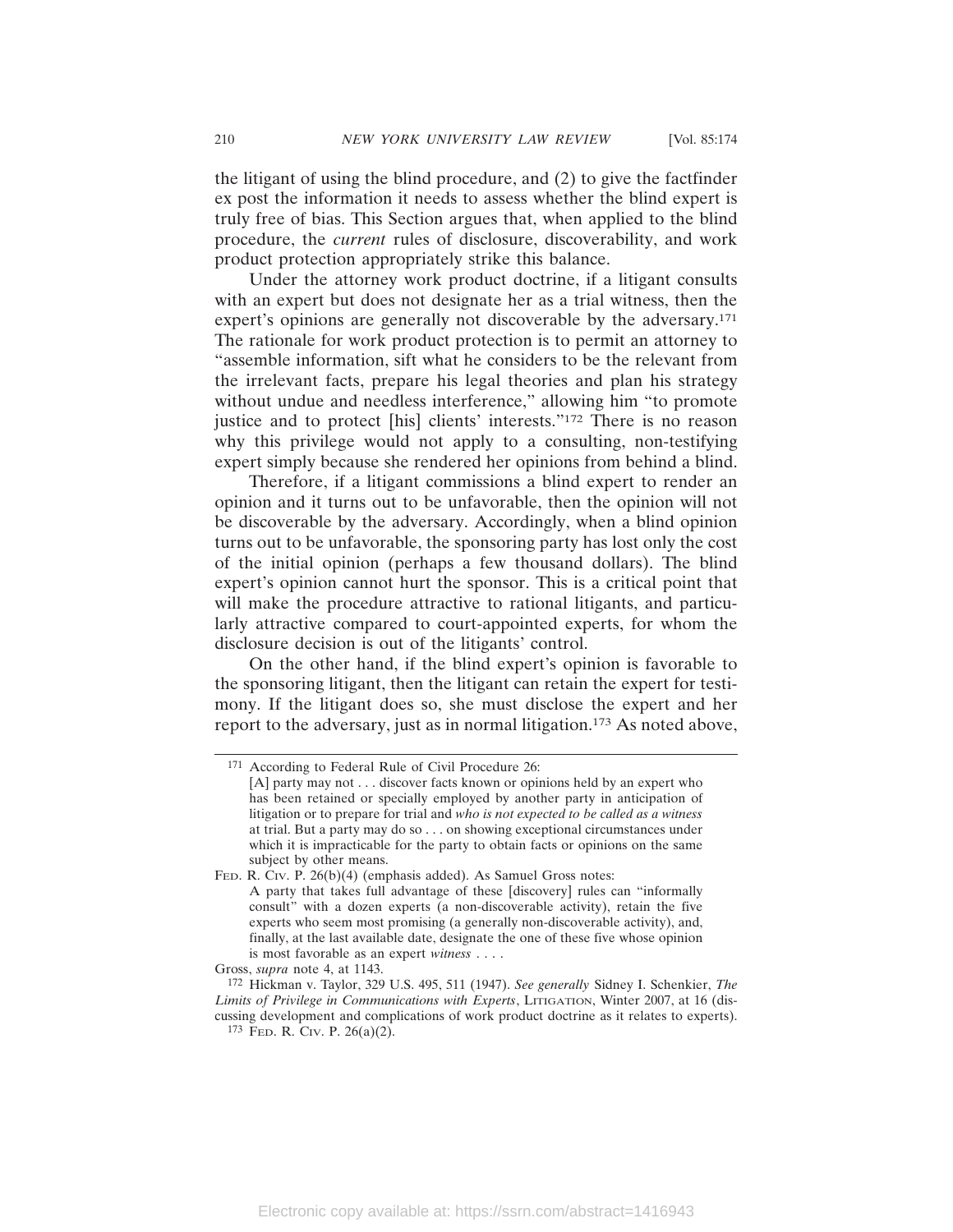the report would include the intermediary's disclosures about how the blind procedure was implemented, which should then help persuade the factfinder that the blind expert is entitled to extra credibility. The adversary would test the robustness of the procedure, rendering the process largely self-policing.

To ensure that sponsoring litigants do not create an iterative selection bias by making multiple requests for blind opinions, litigants who do designate a blind expert for testimony would be required to disclose how many blind experts (in that same field) they consulted before selecting one.174 Indeed, as noted above, this information would be included in the intermediary's report with each expert opinion. Of course this sort of disclosure is not required under the status quo. For the blind procedure, the disclosure requirement would arise from either of two existing exceptions to the work product doctrine. First, an opposing litigant could assert an "at issue" implied waiver of work product protection. The litigant that brings a blind expert, and thereby claims a lack of selection bias, cannot at the same time avoid discovery into selection bias.175 Likewise, the potential for a litigant to claim falsely that there was no selection bias would be an "exceptional circumstance" allowing discovery under the Federal Rules.176 It is worth emphasizing that it is not the litigant's decision to

176 FED. R. CIV. P. 26(b)(4) (allowing disclosure in "exceptional circumstances"); *see also In re* Welding Fume Prods. Liab. Litig., 534 F. Supp. 2d 761, 765, 768–69 (N.D. Ohio 2008) (holding that party that brings scholarly treatises into court under hearsay exception

<sup>174</sup> *See* Posner, *supra* note 124, at 1541 (suggesting disclosure of names of all experts approached by attorneys as possible witnesses to "alert the jury to the problem of 'witness shopping'"). In practice, having to solicit and pay for multiple blind opinions may make that technique cost- or time-prohibitive, even aside from the discovery rule. Moreover, if blind experts have a high degree of accuracy, it would be unlikely that multiple random draws would pay off for a party advocating against the truth. Thus, the disclosure rule may not be strictly necessary, though it would prevent an inefficient arms-race.

<sup>175</sup> *See* United States v. Nobles, 422 U.S. 225, 239–40 (1975) ("The privilege derived from the work-product doctrine is not absolute. Like other qualified privileges, it may be waived. . . . Respondent, by electing to present the investigator as a witness, waived the privilege with respect to matters covered in his testimony. Respondent can no more advance the work-product doctrine to sustain a unilateral testimonial use of work-product materials than he could elect to testify in his own behalf and thereafter assert his Fifth Amendment privilege to resist cross-examination on matters reasonably related to those brought out in direct examination."); FED. R. EVID. 502 (extending waiver of attorney work product protections to undisclosed information "only if: (1) the waiver is intentional; (2) the disclosed and undisclosed communications or information concern the same subject matter; and (3) they ought in fairness to be considered together"); *cf.* United States v. Bilzerian, 926 F.2d 1285, 1292 (2d Cir. 1991) (holding that attorney-client privilege "may implicitly be waived when defendant asserts a claim that in fairness requires examination of protected communications"); *Developments in the Law—Privileged Communications*, 98 HARV. L. REV. 1450, 1637 (1985) ("It has become a well-accepted component of waiver doctrine that a party waives his privilege if he affirmatively pleads a claim or defense that places at issue the subject matter of privileged material over which he has control.").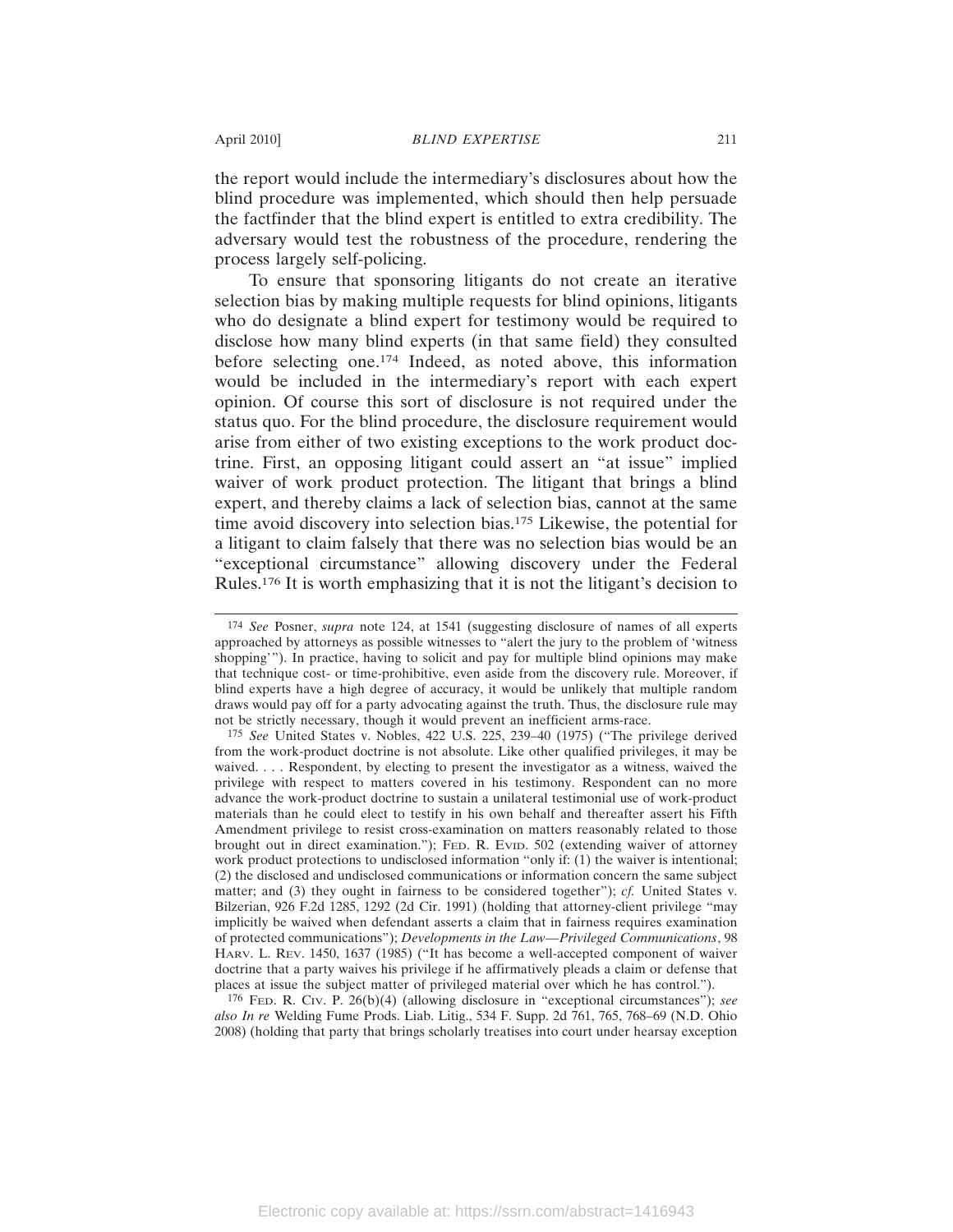purchase a blind opinion that pierces attorney work product protections; it is only the subsequent decision to designate a blind expert for testimony that does so.

Ex ante knowledge of this disclosure rule would generally deter litigants from iterative use of the blind procedure. For a litigant, there is little value in bringing a favorable blind opinion if he also must disclose the existence of one or more unfavorable blind opinions; he would be better off resorting to traditional unblind experts or settling the case. Indeed, if an initial opinion is unfavorable, each subsequent attempt to secure an opinion will promise diminishing returns, both in the likelihood of the next opinion being favorable and in the persuasiveness to the factfinder of any favorable opinion received.

Thus, for simplicity, assume that each litigant will make at most one attempt to secure a blind expert (for each type of expert in a case). Of course, both sides in the litigation may hire blind experts, but because the experts are rendering unbiased opinions, and presumably have some skill in assessing the truth, they will tend to agree. Thus, it will often be the case that only one side will have a favorable blind expert at trial, which will presumably give that side of a credibility advantage.<sup>177</sup>

It is also important to specify when and how the blind will be lifted. If the opinion is favorable to the sponsor, the litigant will retain the expert, designate him for testimony, and lift the blind prior to the expert's deposition by the adversary. The litigant will pay the expert for subsequent work—including depositions, trial preparation, and testimony—based on a prearranged fee schedule. One might worry that such affiliation and compensation will create the very biases that the blind sought to avoid, but the expert's initial opinions are already locked-in in her disclosed report, written before she ever learns of her sponsor. As such, subsequent biases will be significantly (albeit not entirely) mitigated. Experts will presumably tend to stick to their initial opinions (as the anchoring heuristic would predict), even when their sponsors try to bias them toward even more favorable extremes. If an expert does change her testimony, the adversary will use her initial report to impeach her on cross-examination.

puts lack of bias in treatise at issue, and "extraordinary circumstance" exception makes discoverable any work product that shows payments made to authors).

<sup>177</sup> *Cf.* Posner, *supra* note 124, at 1538 ("If market incentives kept experts fully honest, defendants' lawyers would often not introduce expert testimony at all, because they would find it difficult to locate a reputable expert who would contradict the plaintiff's expert.").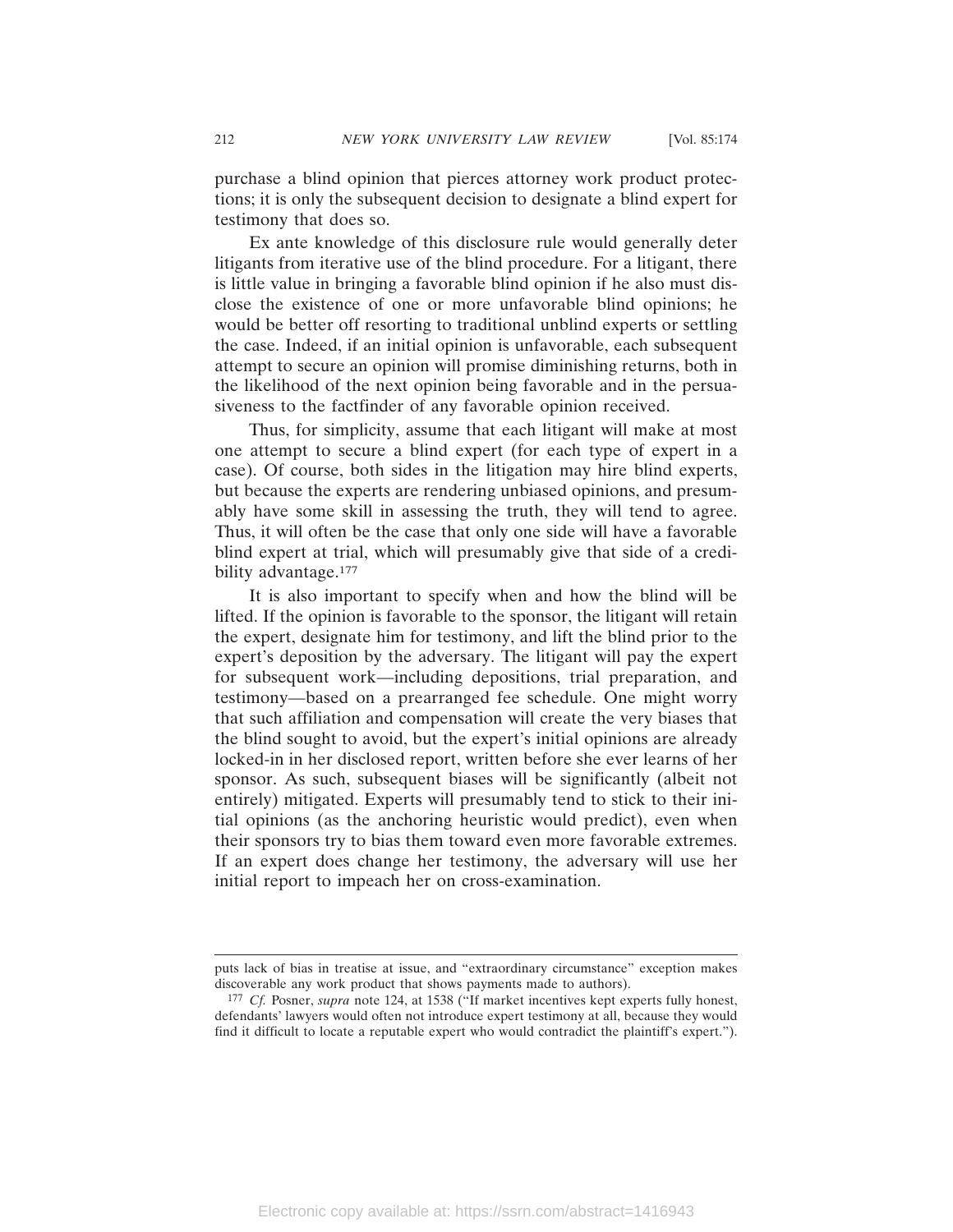#### *3. The Role of the Court*

The blind procedure is designed to work within existing institutions and procedures, requiring no major changes to substantive or procedural law. Still, there are a few measures that the courts should take to ensure that the blind procedure is workable.

First, the courts should make it a safe choice for litigants. I have shown that the current doctrine of work product protection should allow a litigant to consult a blind expert without risk of an adverse opinion hurting his case. Courts must adhere strictly to this interpretation of the doctrine and signal their intention to do so, perhaps by amending the federal or local rules of procedure. It will be important for litigants to know that not only will adverse blind opinions be nondiscoverable by the adversary, but also that the very fact that a blind expert was consulted will be protected from discovery.178 In this way, litigants can be reassured that the worst-case scenario under the new procedure is that a blind opinion will be unusable.

Second, the courts should make the blind procedure attractive for litigants by allowing those who use blind experts at trial to use hiredgun experts as well. A blind expert will have additional credibility due to his lack of biases, but a hired gun may have other advantages, such as credentials, teaching skills, and the ability to stand up to tough cross-examination. The court should not force a litigant to choose. By allowing both types of experts on the same side, the court improves the ex ante incentives for litigants to use the blind procedure. Although an adversary may object that the additional expert is cumulative and therefore wastes time, the Federal Rules explicitly provide that when a court-appointed expert offers testimony, this does not preclude litigants from also offering their own hand-selected experts.179 The same should be true for the blind procedure. In this way, factfinders can get the best of both worlds: persuasive advocates from both sides and an objective assessment of the truth.

<sup>178</sup> If the opinion itself is nondiscoverable, there is no purpose in allowing discovery of the predicate fact that an expert was consulted but not called to testify, which would only create an adverse inference about that same opinion. Many (perhaps most) courts already protect not just the consulting experts' opinions but also their identities and the fact of their retention. *See, e.g.*, Ager v. Jane C. Stormont Hosp. & Training Sch. for Nurses, 622 F.2d 496, 503 (10th Cir. 1980) (holding that "the identity, and other collateral information concerning an expert who is retained or specially employed in anticipation of litigation, but not expected to be called as a witness at trial, is not discoverable" except per exceptions in Rule 26(b)); Cooper v. Paul Revere Life Ins. Co., 1997 WL 289706 at \*1 (E.D. La. May 28, 1997) (describing this as predominant view among courts).

<sup>179</sup> FED. R. EVID. 706(d) ("Nothing in this rule limits the parties in calling expert witnesses of their own selection.").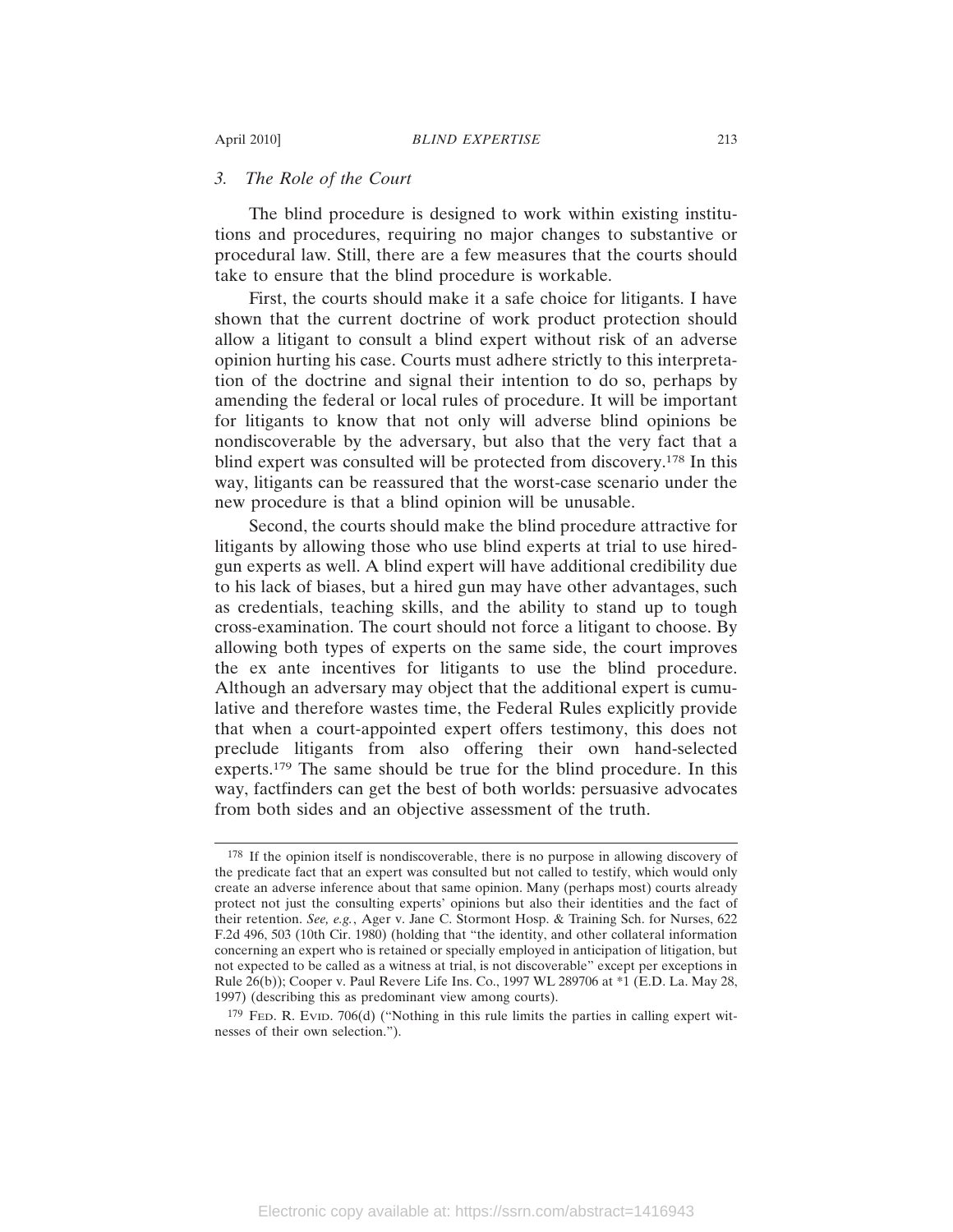Third, the courts should ensure that the blind procedure is robust and that litigants can present it effectively at trial. Adversaries will want to conduct discovery about the procedures used to select and communicate with a blind expert, and the court should allow these to some extent. However, courts should also be mindful of the need to minimize the burden on the intermediary.180 In order to streamline the trial, courts may wish to handle these issues in the pretrial hearings (which are often required anyway to assess the admissibility of expert testimony under *Daubert*). Unless the court determines that there is a genuine issue about the quality of the blind, it would be a waste of trial time to pursue these issues. Once the court has made a preliminary determination that the blind procedure was properly implemented, the blind expert should be presented to the jury as such, with only limited cross-examination on those procedural points.

Fourth, courts should assist juries in understanding the differences between blind experts and traditional experts. Currently, courts explicitly instruct jurors to consider the biases of expert witnesses.<sup>181</sup> When a blind expert appears in trial, courts should issue a jury instruction that conveys the concept of blind expertise and explains why these experts may merit special consideration as compared to the other experts who were hand-selected by litigants and subject to affiliation and compensation biases.

There are many details to be worked out before implementing this procedure, including how blinds (of the litigant and of the expert) can be made both robust against manipulation and transparent to adversaries, as well as how the experts can be compensated for their work without introducing other biases. Part V.C returns to address some of these details.

# *C. The Blind Procedure as Truth-Signal*

This Section demonstrates that when one side in litigation uses a blind expert, that expert will be much more accurate than status quo unblind experts and just as accurate as a court-appointed expert would be. A probabilistic model of expert accuracy further demonstrates that when *both* adversaries use the blind procedure, the

<sup>180</sup> If there are multiple competing intermediaries, more such discovery may be appropriate. If there is instead a single accredited and credible intermediary that is regularly monitored, such discovery could be limited.

<sup>181</sup> The Fifth Circuit's pattern instruction, for example, is the following: "In deciding whether to accept or rely upon the opinion of an expert witness, you may consider any bias of the witness, including any bias you may infer from evidence that the expert witness has been or will be paid for reviewing the case and testifying . . . ." O'MALLEY ET AL., *supra* note 103, § 103.01.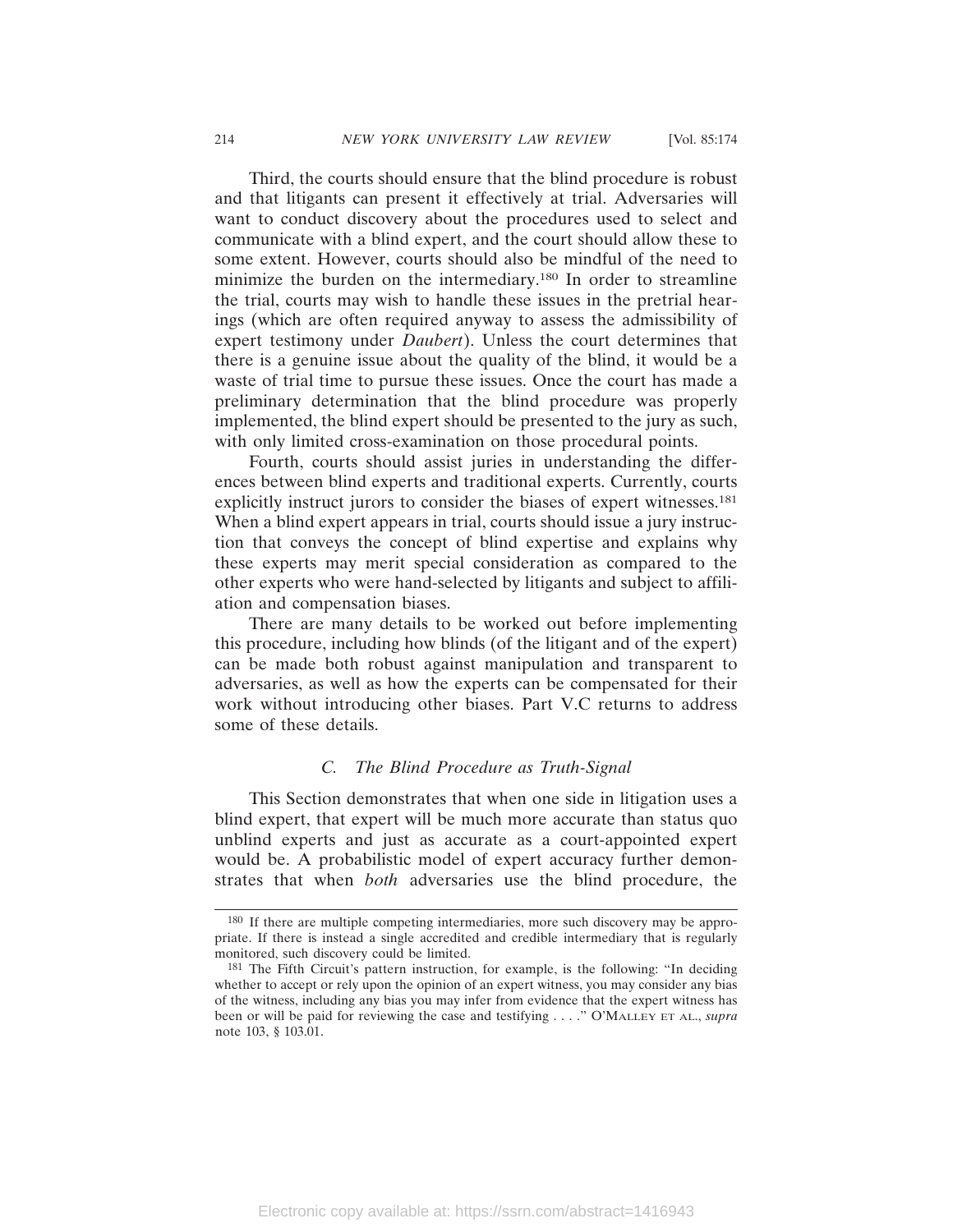method enhances accuracy almost exponentially. This Section then provides a mathematical illustration of the argument.

# *1. Accuracy of Blind Experts*

Suppose that there is a scientific proposition that is either true or false, such as the claim that a specified dose of some chemical causes a given disease (general causation). Now, suppose that when assessing such propositions, experts in their laboratories, clinics, and offices outside of litigation err at some "base rate" that is better (lower) than fifty percent.182 For example, we might suppose that this base error rate is equal to five percent in some particular field of expertise.183 Now suppose that this same scientific proposition is the central question in a litigated case. As described in Part I.B, status quo litigants will use selection and other biases to increase the error rates of their expert witnesses to fifty percent, at least on their binary bottom-line opinions about the proposition. In contrast, blind experts, who are not subject to these biases, retain their base rates of error (again, say five percent). Thus, while blind experts will still be fallible, juries can expect that they will be much more accurate—and thus much more credible—than unblind experts.

Nonetheless, one might worry that the work-product protections described above, which allow litigants to decide whether to bring blind experts to the jury only after learning of the substance of those opinions, will undermine the accuracy of blind experts. Recall that the disclosure rules described in Part II.B.2 effectively limit the litigant to a single blind expert. As I will demonstrate mathematically below, the litigants' discretion about whether to disclose opinions only reduces the frequency with which blind experts appear before factfinders. Like a treatise or a scientific instrument, the expert's opinion is what it is, and the litigant's subsequent decision to show it or not show it does not decrease the accuracy of the source itself. Thus, individual blind experts retain their base rates of accuracy in litigation.

Now, consider the accuracy of blind experts when both adversaries use the procedure independently. The "adversarial blind" (as this condition can be called) enhances accuracy even further, because it

<sup>182</sup> *Cf.* Deason, *supra* note 123, at 101–16 (describing sources of expert error other than those caused by adversarial biases).

<sup>183</sup> Other ex ante error rates for blind experts are considered in the Appendix, *infra*. The five percent rate is a decent place to start, since it corresponds to the threshold for statistical significance used in the social sciences and is widely used in law. *See, e.g.*, Coser v. Moore, 739 F.2d 746, 754 n.3 (2d Cir. 1984) (accepting five percent "probability of occurring by pure chance" as benchmark for statistical significance and as "measure of validity"). *But see* Posner, *supra* note 124, at 1511 ("The five percent convention is rooted in considerations that have no direct relevance to litigation . . . .").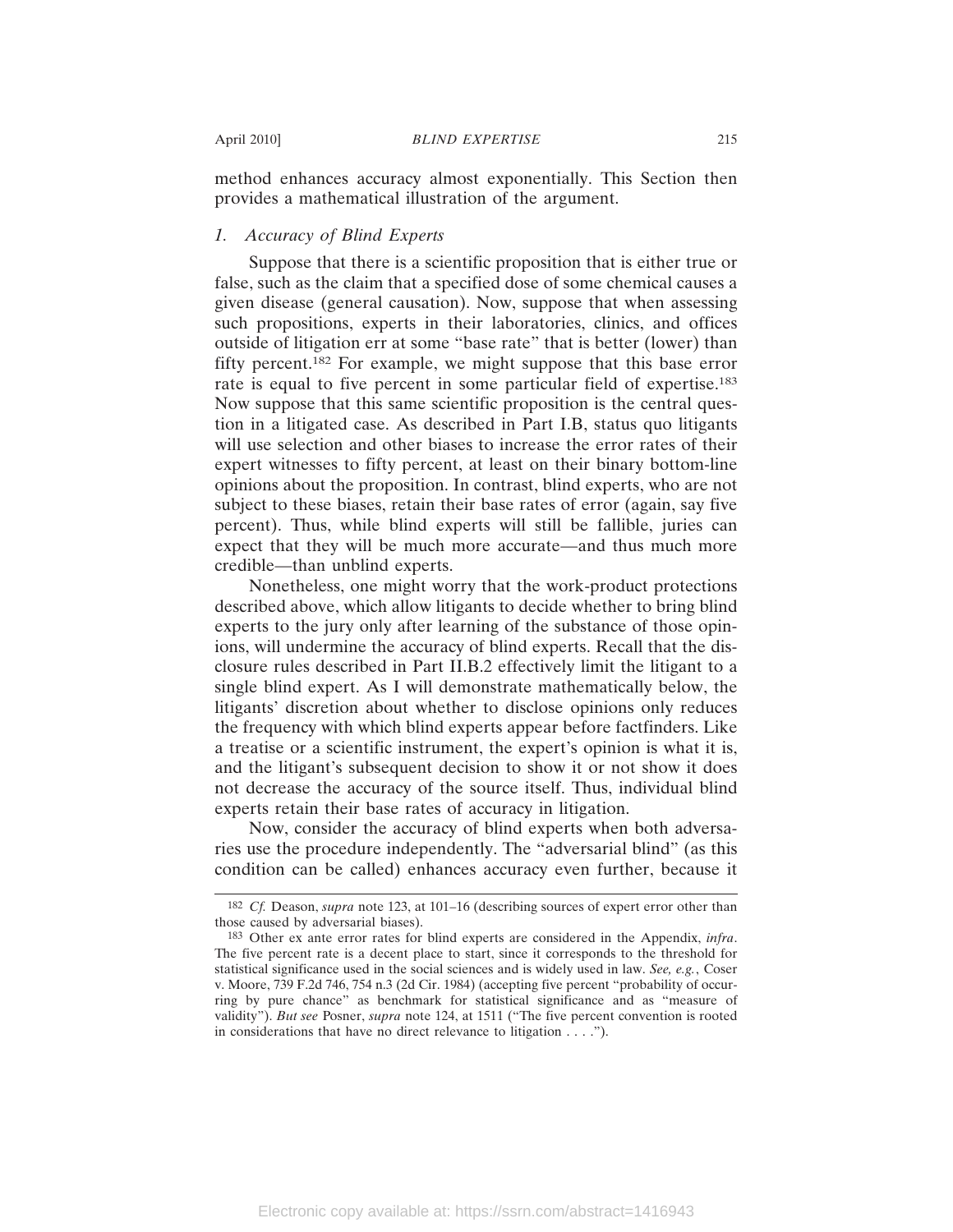generates two independent unbiased expert assessments of the facts, rather than one. This effect is related to Condorcet's Jury Theorem.184 In the vast majority of cases, both experts will agree on a truthful opinion, but only one side will find the opinion favorable and therefore disclose her blind expert. In the rarer cases, when one blind expert errs, her opinion will usually be contradicted by the adversary's expert, and neither or both will be disclosed to the factfinder. Only in the rarest cases will *both* experts err, resulting in an erroneous unrebutted opinion being disclosed to the factfinder. Thus, blind experts deserve great deference by factfinders, and courts should be reassured that when a blind expert appears, *Daubert* screening and courtappointed experts will be largely unnecessary to assure the validity of courtroom science.185

#### *2. A Mathematical Illustration*

For an illustration of the fact-signaling function of the blind procedure, imagine a simplified case in which the only scientific question is whether a doctor met the standard of care in his treatment of the patient, and assume that the truth is on the plaintiff's side (i.e., the doctor was negligent). Each party will use the intermediary to retain one blind expert to review the case and will bring the expert to trial only if her opinion is favorable. Litigants with unfavorable blind expert opinions will hide them and proceed to trial with unblind experts instead. For now, assume that randomly selected and unbiased experts render opinions with an error rate of five percent. Given all these assumptions, each box in Table 1 represents a hypothetical trial outcome.186

<sup>184</sup> *See* Adrian Vermeule, Foreword, *System Effects and the Constitution*, 123 HARV. L. REV. 4, 13 (2009) ("In the simplest possible form, the Theorem states that where a group votes sincerely on two alternatives, one of which is correct, and the members of the group are even slightly more likely to be right than wrong, then as the number of members in the group increases, the probability that a majority vote of the group is correct tends toward certainty."); *see also* Koppl et al., *supra* note 26, at 146 (describing similar phenomenon with experts whose accuracy is function of their numbers).

<sup>185</sup> For a more extended discussion of this point, see *infra* Part V.A.

<sup>186</sup> For now, set aside the potential for the parties to avert trial by settling, since any such settlement would be made in the light of these hypothetical trial outcomes anyway.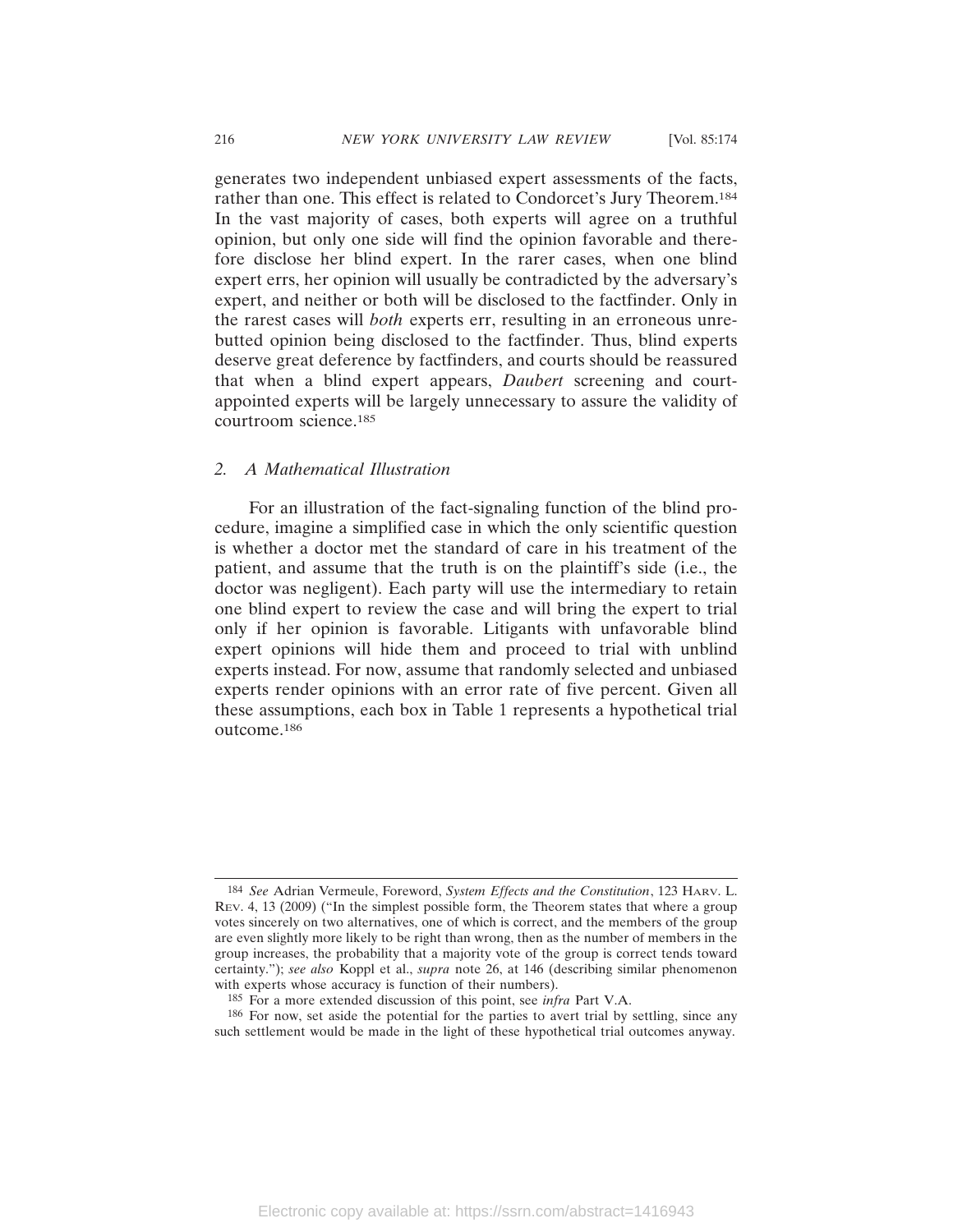|                                                                                        | Defendant's Blind Expert<br>says "no malpractice," so<br>Defendant discloses.<br>$(5\%)$ | Defendant's Blind Expert<br>says "malpractice," so<br>Defendant hides.<br>$(95\%)$ |
|----------------------------------------------------------------------------------------|------------------------------------------------------------------------------------------|------------------------------------------------------------------------------------|
| Plaintiff's Blind Expert<br>says "no malpractice," so<br>Plaintiff hides.<br>$(5\%)$   | One Blind Expert<br>(False Signal)<br>Odds: 0.25%                                        | No Blind Experts<br>(No Signal)<br>Odds: 4.75%                                     |
| Plaintiff's Blind Expert<br>says "malpractice," so<br>Plaintiff discloses.<br>$(95\%)$ | <b>Two Blind Experts</b><br>(No Signal)<br>Odds: 4.75%                                   | One Blind Expert<br>(True Signal)<br>Odds: 90.25%                                  |

# TABLE 1 ACCURACY OF BLIND EXPERTS AS FACT-SIGNALS

Consider each outcome. In the top right scenario (4.75% of the time), a meritorious plaintiff retains a blind expert but unfortunately has a blind expert that renders a wrong opinion. The defendant's blind expert correctly informs the defendant that the plaintiff should win this case, so the defendant does not disclose the opinion. As a result, both sides suppress their blind experts and the trial will involve traditional unblind experts; this is no worse than the case of traditional litigation (though money will be wasted). In the bottom left scenario (4.75% of the time), the situation is reversed; both parties get favorable opinions, and the jury is faced with a blind expert on each side. In these two situations where the blind experts disagree, the procedure sends no signal.

The signals are in the top left and bottom right quadrants. In these two boxes, both experts agree, but the jury only hears from one of them. Because one side's opinion is unfavorable to it, that side proceeds (if at all) with a traditional, unblind expert. Thus, 90.25% of the time, the jury will hear from a blind expert supporting the true side, and 0.25% of the time,it will hear from a blind expert on the false side.

So, if there are 400 cases in which the adversarial blind procedure is used on the foregoing assumptions, there will be 38 cases in which the procedure sends no signal, 361 cases in which the blind procedure sends a true signal, and only one case in which it sends a false signal. Thus, of the 362 cases in which the procedure sends a signal, only one of those will be a false signal, giving the procedure a 0.28% error rate.187 As such, one can see that allowing litigants to hide unfavorable opinions does not hurt accuracy. Rather, the adversarial blind

<sup>187</sup> See equation (1) and Table 5 in the Appendix, *infra*, for further elaboration on this point.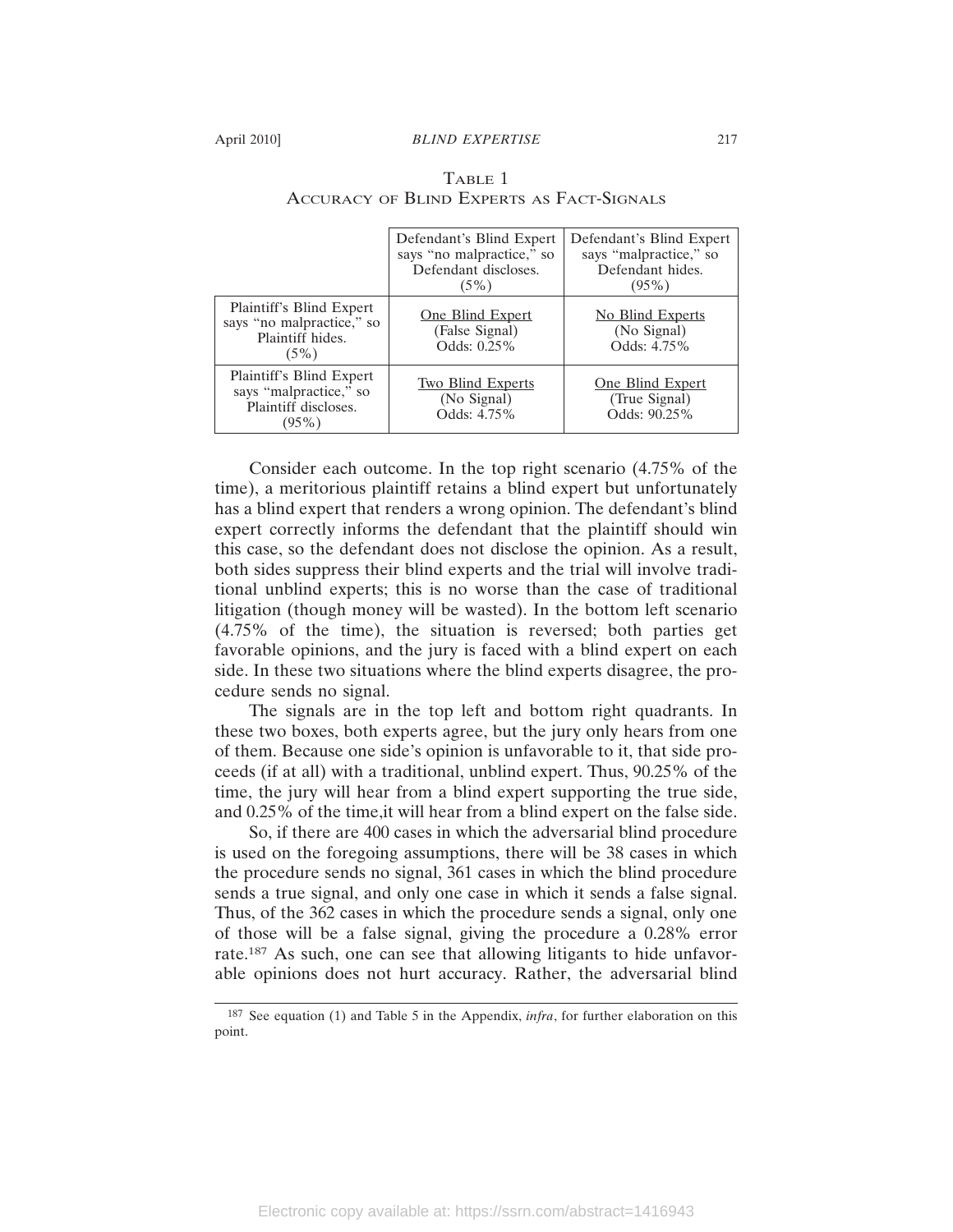procedure *improves* the accuracy of experts, reducing their error rates from 5% to 0.28%. This is a significant advantage of the adversarial blind procedure, compared to court-appointment using single experts with 5% error rates. And of course, a 0.28% error rate for blind experts is much better than the 50% error rate of traditional litigation experts. Thus, a blind expert deserves very strong deference by the factfinder.

Still, the blind procedure only eliminates certain litigant-induced biases; it does not somehow guarantee truth. Until now, we have postulated that blind experts will err five percent of the time in their initial opinions, but this is a relatively arbitrary assumption. The true rate will vary across scientific disciplines and across particular cases. However, the basic conclusions—that blind experts are more reliable than court-appointed and traditional experts—hold as long as the expert error rate is less than 50% (random chance). For example, even at a 25% ex ante error rate, the blind procedure sends signals to juries 62.5% of the time, and the signals will be accurate 90% of those times.188

It is noteworthy that as the ex ante error rate increases, it creates more situations in which two blind experts disagree, and thus the blind procedure becomes less attractive as an investment for litigants. This is because the procedure sends no signal when the two experts disagree, yet litigants still have to pay for the initial opinions. Thus, litigants have the greatest incentives to hire blind experts on questions for which they believe the experts are highly accurate. And, of course, litigants who know that the truth is favorable will be most likely to commission blind opinions in the first place. This incentive structure should further reassure factfinders of the reliability of the blind experts that do appear in court.

With regard to accuracy, it is also important to emphasize that the proposed blind procedure would require experts to disclose degrees of confidence in their reports, and the adversaries will presumably draw special attention to these disclosures when the confidence is low. Such disclosure is valuable in three ways. First, adversaries will use these disclosures to ensure that experts do not become more strident in their opinions once they learn of their sponsors. Second, the confidence levels allow the factfinders to calibrate their reliance. If the blind experts are accurate in their assessments of confidence in their own opinions, then opinions rendered with low confidence deserve

<sup>188</sup> See the Appendix, *infra*, for more detailed mathematical analysis. Table 5 shows the results for other postulated values.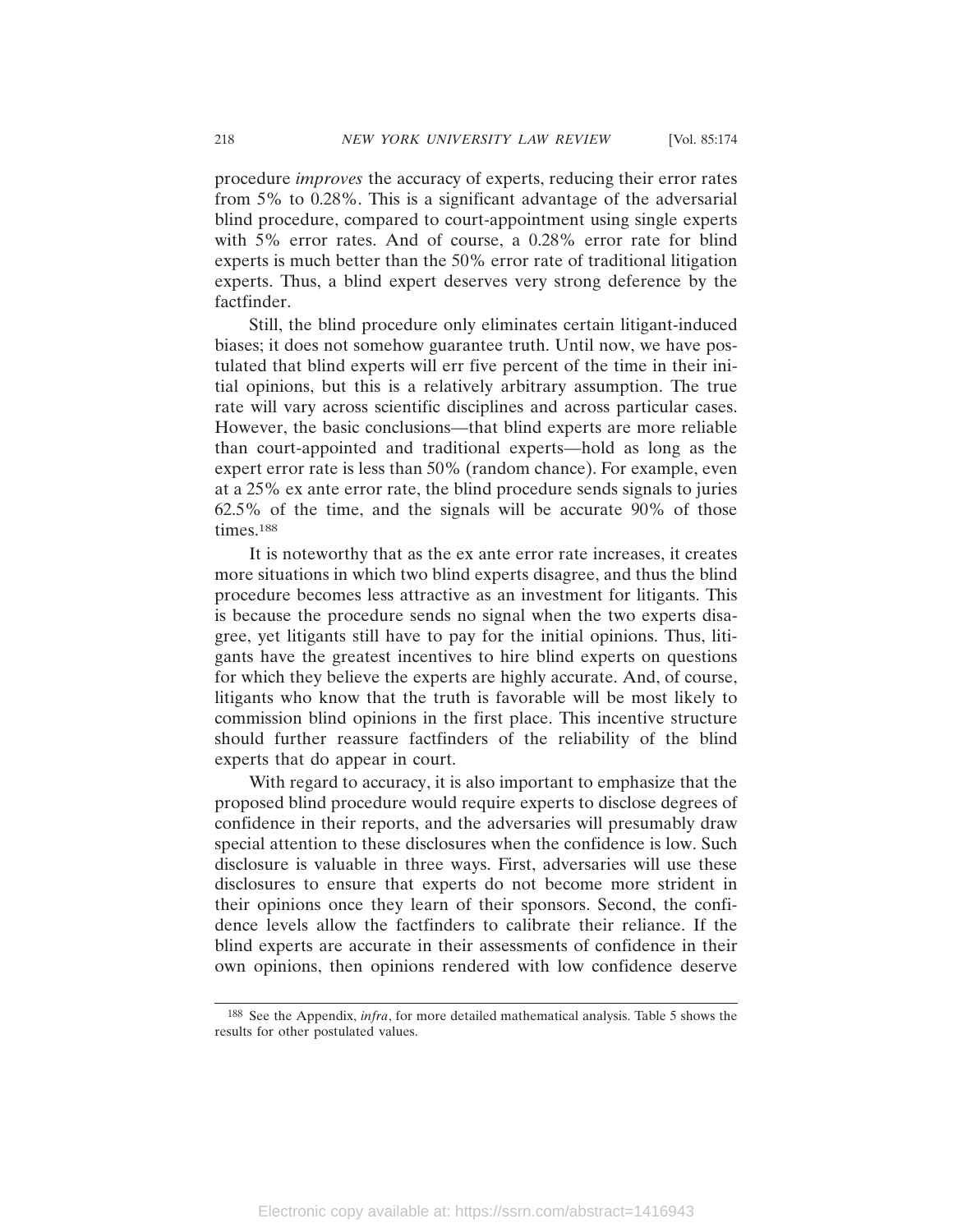less deference.189 Third, rational litigants may choose to discard some favorable opinions in which the expert discloses low confidence, or the courts may exclude them if they lack a reasonable degree of scientific certainty. This screening increases the accuracy of blind experts that appear at trial.190

Overall then, the blind procedure provides a valuable truth signal. Blind experts are clearly more reliable than status quo hiredgun experts, regardless of whether one or both of the litigants try the procedure. If both litigants try the procedure, it becomes a particularly reliable signal of the truth, more accurate than court-appointed experts. Thus, if factfinders followed them, blind experts would likely improve the accuracy of the legal system, helping it better serve its goals of deterrence, compensation, and, when appropriate, punishment.

#### III

# BLIND EXPERTISE IN MEDICAL MALPRACTICE LITIGATION

Medical malpractice litigation ("med-mal") provides a useful domain for modeling the blind procedure. Expert witnesses play an especially important role in med-mal cases, as litigants generally must bring at least one expert to testify as to whether the defendant met the standard of care.191 Moreover, some commentators argue that judges in med-mal perform a less rigorous gatekeeping function.192 Thus, blind experts may be especially helpful in this context if they provide better truth signals to factfinders.

Section A uses some data about med-mal litigation to model the potential utility of the blind procedure. Section B explains why one might expect blind experts to be particularly valuable in med-mal litigation for articulating the standard of care, which is usually defined in terms of customary practice. It also addresses the concern that medmal experts may be subject to unusually strong biases to protect fellow

<sup>189</sup> Some evidence suggests that experts will be accurate in these self-assessments. *See* David M. Studdert & Michelle M. Mello, *When Tort Resolutions Are "Wrong": Predictors of Discordant Outcomes in Medical Malpractice Litigation*, 36 J. LEGAL STUD. S47, S57 (2007) (explaining that when independent reviewers of medical malpractice cases disclosed lower levels of confidence, they in fact tended to show less agreement with each other, which thus suggests less reliability). *But see infra* Part V.C.2 (discussing potential bias toward extremes or higher confidence).

<sup>190</sup> On the other hand, litigants are also more likely to settle cases that have very confident blind experts, and thus juries may not see those cases.

<sup>191</sup> Gary T. Schwartz, *Empiricism and Tort Law*, 2002 U. ILL. L. REV. 1067, 1071.

<sup>192</sup> *E.g.*, Tim Cramm et al., *Ascertaining Customary Care in Malpractice Cases: Asking Those Who Know*, 37 WAKE FOREST L. REV. 699, 707 (2002) (describing judges' "laissezfaire approach to malpractice experts").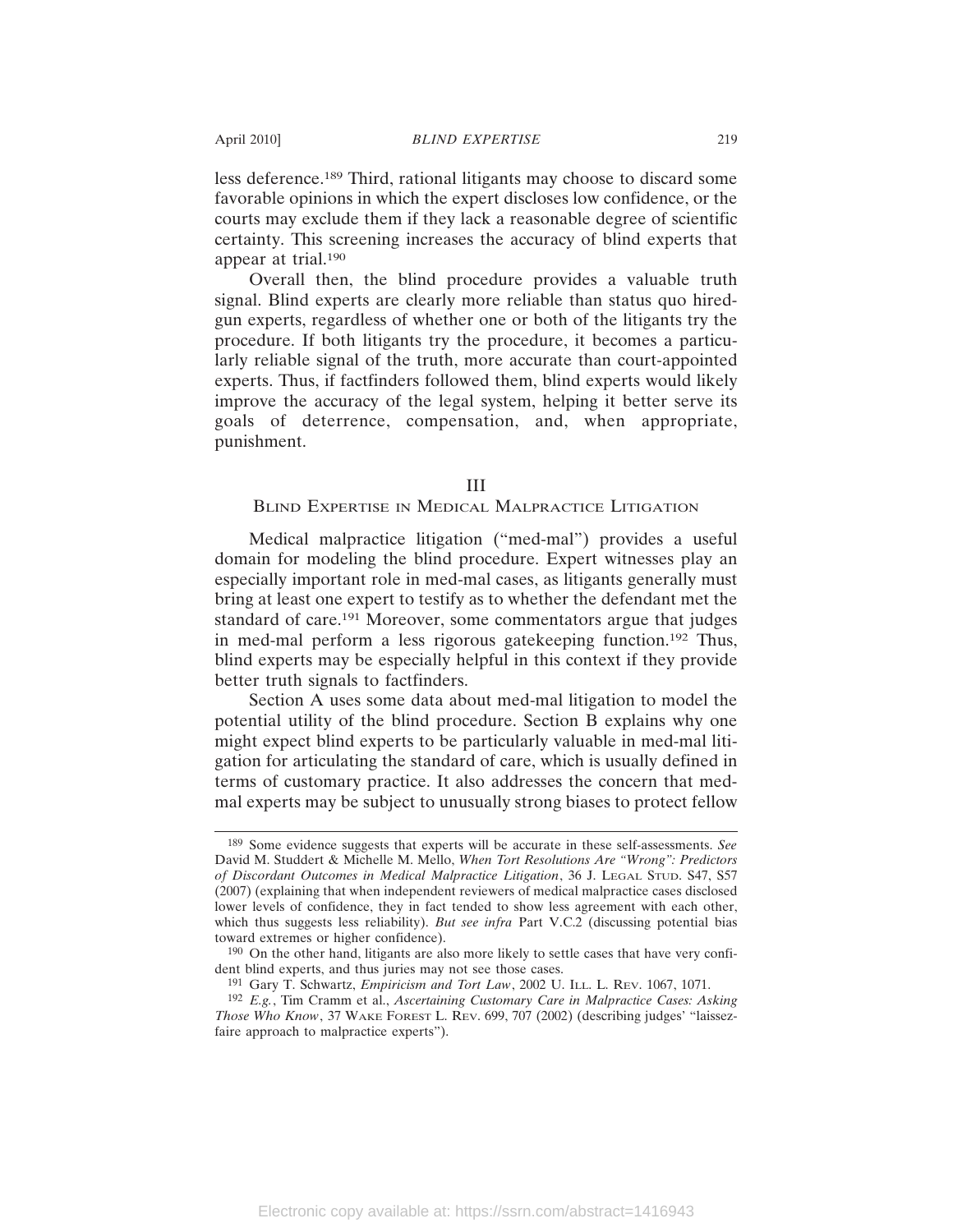professionals from liability. Finally, Section C compares the blind procedure to other proposals for med-mal reform.

# *A. Modeling the Potential Impact of the Blind Procedure*

Medical malpractice is one of the most studied areas of litigation, so we thankfully have data to drive our analysis. In one major study, David Studdert and Michelle Mello examined 1452 closed malpractice claims—fifteen percent of which were decided by trial verdict—from five insurers. They used a team of disinterested physicians to determine whether or not medical error had occurred in each case (arguably the "truth"), and they compared those assessments with whether or not the insurer paid each claim (the "outcome").<sup>193</sup> They were looking for "discordant outcomes"—payments in cases where the independent reviewers concluded that there was actually no malpractice, and nonpayment in cases where the reviewers found genuine malpractice.194 Studdert and Mello were operating under the assumption that when an independent physician reviews a case and disagrees with a jury that heard from two hired guns, the independent physicians are right and the jury is wrong.195 Although reasonable, this assumption would seem to be impossible to prove. While accepting Studdert and Mello's descriptive claims for the sake of analysis, the prescriptive and predictive portion of this Article proceed on the more conservative assumption that when *two* independent experts

<sup>193</sup> Studdert & Mello, *supra* note 191, at S53–S58. Of course, the Studdert and Mello analysis joins the legal system and this Article in presuming that there is an actual truth in each of these cases, a truth that the jury is either hitting or missing. *See id.* at S48 (describing inaccuracy of tort system in which malpractice claims are rightly decided only 75% of the time). This presumption gains some support from the fact that the independent reviewers assessed only 23% of the cases as "close calls," *id.* at S59, and that interrater reliability was "substantial." *Id.* at S57; *see also supra* Part I.A (explaining assumption of actual truth); *infra* Part V.B (loosening that assumption).

<sup>194</sup> Studdert & Mello, *supra* note 191, at S57. Studdert & Mello's reviewers were instructed to look for "medical error" (as defined by the Institute of Medicine) rather than "malpractice." "In theory, [error] is not synonymous with the legal concept of negligence, which is the focus of the malpractice system." *Id.* at S72. While acknowledging this theoretical distinction, I nonetheless use the term "malpractice" so as to distinguish mistakes made by defendants ("malpractice") and those made by experts and juries ("errors"). Also, while Studdert and Mello's working definition of "medical error" is based on the National Institute of Medicine's standard—which defines a medical error as a failure of planning or a failure of execution, *id.* (citing IOM REPORT, *supra* note 24) there is some debate over whether experts can reliably determine causation, which is an essential element of a legal claim of malpractice. *See* Troyen A. Brennan, *The Institute of Medicine Report on Medical Errors—Could It Do Harm?*, 342 NEW ENG. J. MED. 1123, 1123 (2000) (asserting that "there is no evidence that such judgments can be made reliably").

<sup>195</sup> This analysis depends on the discussion in Part I, *supra*, which showed why counterpoised hired guns provide poor guidance to juries.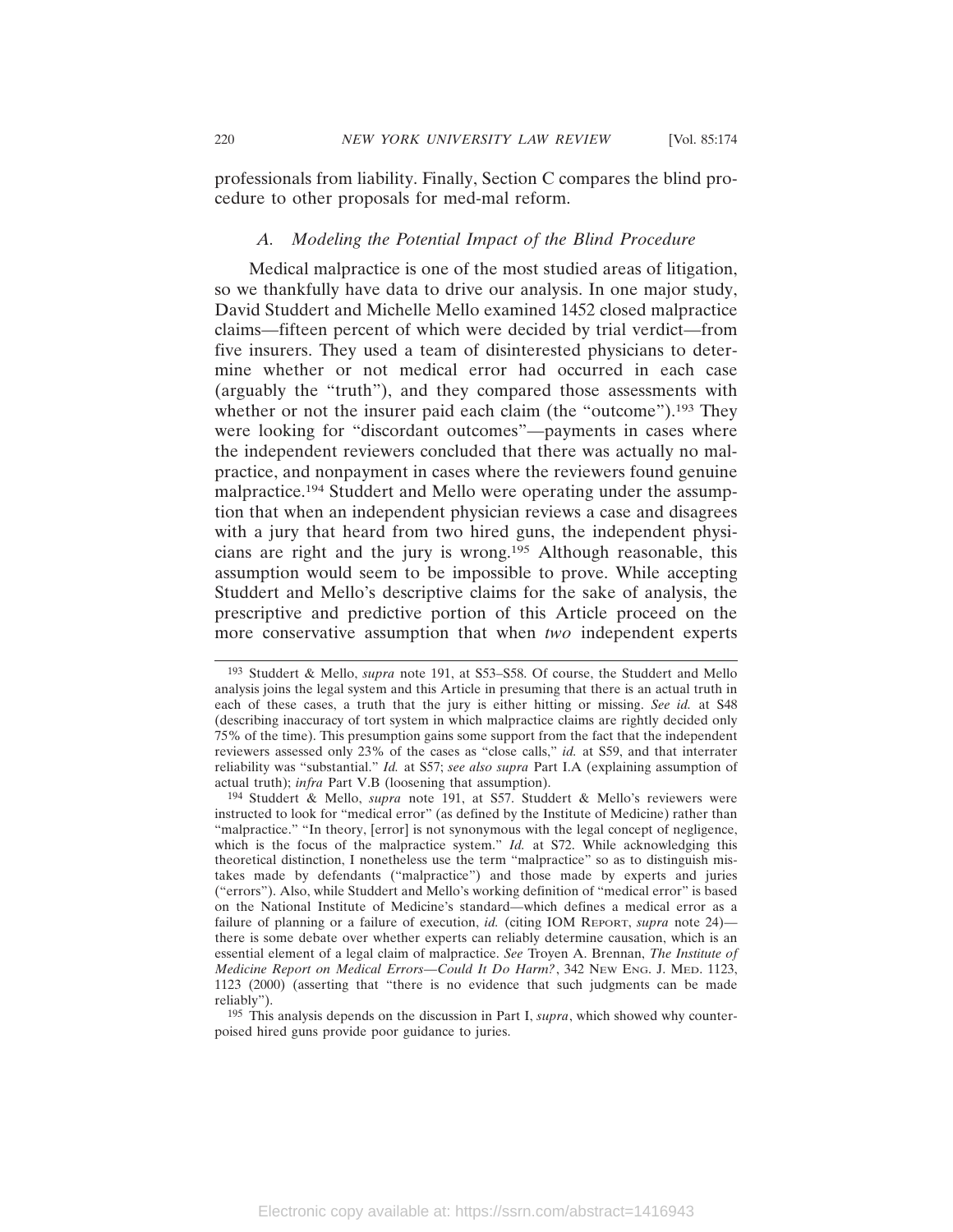review a case and both agree with each other but disagree with a jury deciding on the basis of two hired guns, the two independent experts are right and the jury is wrong.

Although Studdert and Mello's independent reviewers found that nearly two-thirds of the cases in the insurer's database involved genuine malpractice (and 44% of those that went to trials involved genuine malpractice) plaintiffs won far fewer cases than they should have.<sup>196</sup> Studdert and Mello concluded that "[r]esolution [of a case] by trial verdict was the single strongest predictor of nonpayment of a meritorious claim."197

| Truth*               |                 | Jury Outcomes    |                  |  |
|----------------------|-----------------|------------------|------------------|--|
| Malpractice          | 91<br>$(44\%)$  | Plaintiff wins   | 39<br>(43%)      |  |
|                      |                 | Defendant wins** | 52<br>(57%)      |  |
| No Malpractice       | 117<br>$(56\%)$ | Plaintiff wins** | 11<br>$(9\%)$    |  |
|                      |                 | Defendant wins   | 106<br>$(91\%)$  |  |
| Accuracy of Outcomes |                 |                  | 70%<br>(145/208) |  |

# TABLE 2 MEDICAL MALPRACTICE TRIALS REPORTED IN STUDDERT & MELLO (2005)<sup>198</sup>

\* According to disinterested reviewers

\*\* Discordant outcome

Table 2 shows these disparities for the 208 cases that went to trial. Ideally, once a trial has reached the jury stage, plaintiffs should win in all cases in which there was real medical malpractice, and defendants should win all cases in which there was no malpractice.<sup>199</sup> In fact, plaintiffs won only 43% of the cases where the independent reviewers

<sup>196</sup> Studdert & Mello, *supra* note 191, at S59, S63.

<sup>197</sup> *Id.* at S65. Presumably this correlation also drove down the amount of any settlements, which are usually made in light of the expected value of a case if it had gone to trial.

<sup>198</sup> Results are from Studdert & Mello, *supra* note 191, at S63 tbl.3 (2007). The numerical jury outcomes are reverse-calculated from the percentages given by Studdert and Mello. The nine percent discordant outcome in no-malpractice cases is consistent with either ten or eleven discordant outcomes, but I have used eleven for the sake of simplicity. Using ten discordant outcomes would reduce total accuracy to 69%, instead of 70%. This difference does not affect the broader argument.

<sup>199</sup> There could, however, be other legal issues, such as the statute of limitations, which reach the jury and cause them to find for the defendant on a claim that otherwise should have gone to the plaintiff based on the scientific merits alone.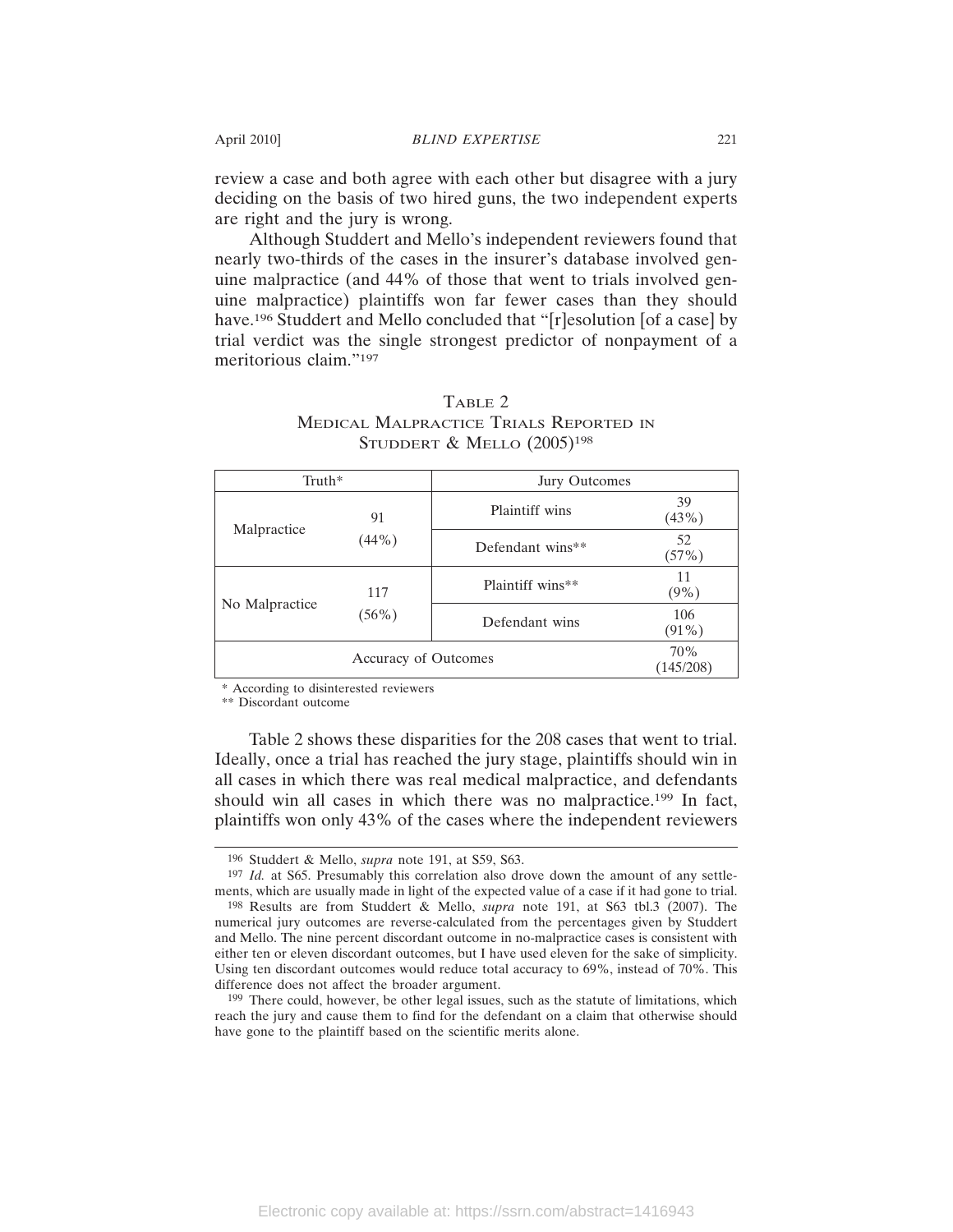found actual malpractice. In contrast, when there was no malpractice, defendants won 91% of the time.200 Contrary to the alarmist claims made by the American Medical Association (AMA) and malpractice insurers,201 juries appear to have a pro-defense bias. Other studies have reached similar results.202

Although these findings may be surprising, they are perfectly consistent with the story told in Part I. To a layperson, a hired gun arguing for the truth looks quite like a hired gun arguing against the truth; they present no real signal. Thus, the counterpoised hired guns often leave lay factfinders in equipoise. Juries are instructed that plaintiffs bear the burden of proving their cases by a preponderance of the evidence, such that a jury in equipoise must return a judgment in favor of the defendant.<sup>203</sup> Thus, in a world of hired-gun-versus-hiredgun cases with this default rule, we should not be surprised to find defendants winning a disproportionate share of the cases.

The Studdert and Mello data shows a 70% overall accuracy of outcomes. This is somewhat better than randomness but still far from ideal. This data can be used to model the potential impact of the blind procedure, assuming (a) that each litigant had tried the blind procedure and presented the blind expert's opinion to the jury if favorable, and (b) that the jury would find the blind expert's testimony more persausive than that of the hired gun brought by the other side. The reasonableness of these assumptions is shown in Part IV below. Further assume a 5% error rate, as in Table 1 above. Thus, as in Table 1, a sole blind expert will appear and reveal a truthful opinion to the jury 90.25% of the time and lead them astray 0.25% of the time. If we apply these figures to each row in Table 2, we redistribute 90.25% of the discordant cases to the correct outcome and 0.25% of the concordant cases to the incorrect outcome. In no-signal cases, for simplicity,

<sup>200</sup> Although Studdert and Mello did not report the significance of this disparity, a Fisher exact test shows that this is a highly significant difference (*p* < 0.0001). The null hypothesis, that plaintiffs and defendants have the same win rate for the cases they should win, can be rejected. Studdert and Mello also used a sensitivity analysis to exclude close cases (those rated three or four on the six-point scale used by independent reviewers) and found their results mostly unchanged. Studdert & Mello, *supra* note 191, at S60–S61.

<sup>201</sup> *See* VIDMAR, *supra* note 9, at 3–8 (reviewing calls by American Medical Association and others for reform of jury system, based on perception of overly plaintiff-friendly juries).

<sup>202</sup> *See infra* note 220.

<sup>203</sup> The Eighth Circuit's pattern instruction on "preponderance of the evidence," for example, includes: "If, on any issue in the case, the evidence is equally balanced, you cannot find that issue has been proved." O'MALLEY ET AL., *supra* note 103, § 104.01, at 137.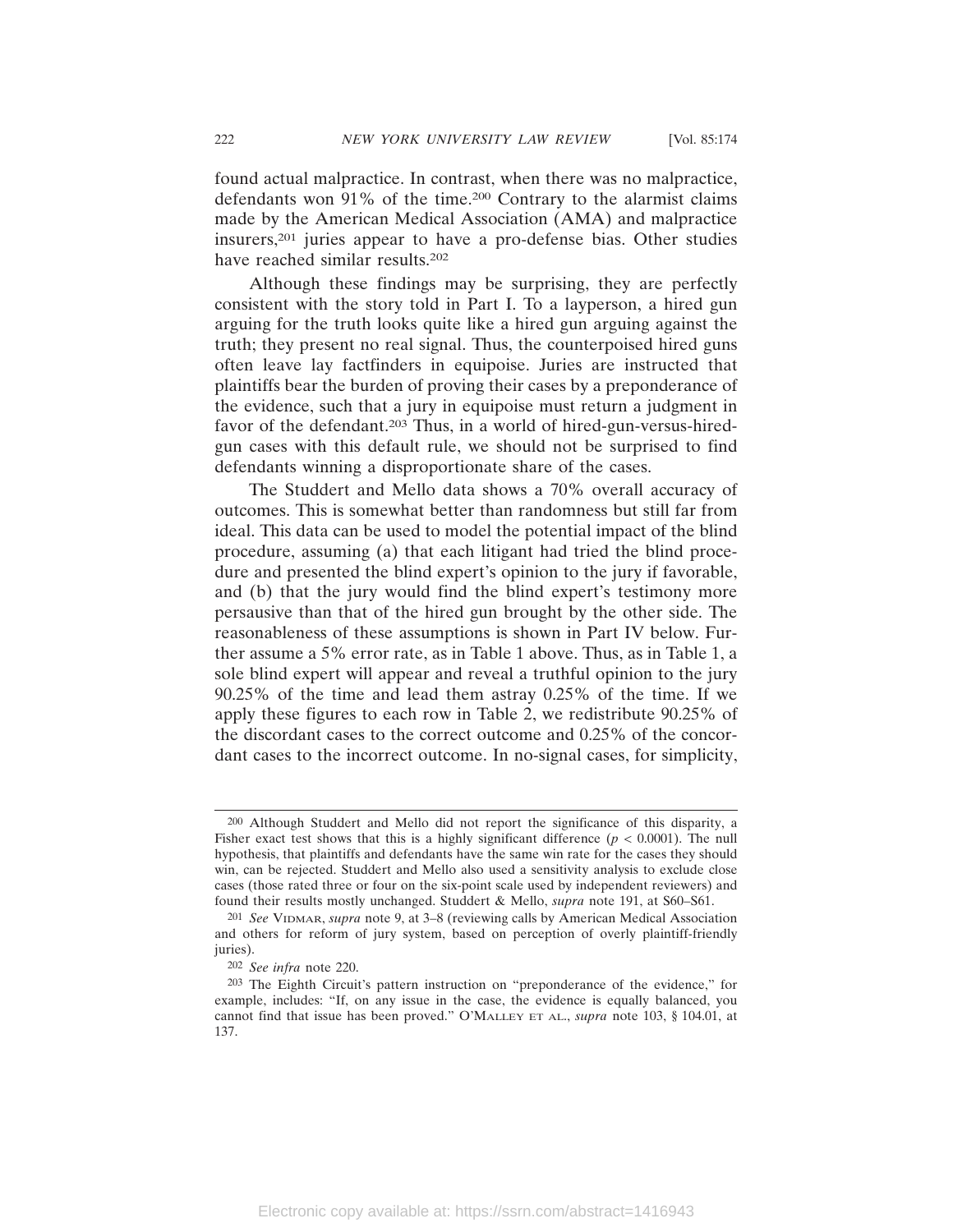assume that the blind procedure would not change the outcome.204 As shown in Table 3, blinding is a powerful tool: Total outcome accuracy would potentially increase from 70% to 97%.

| Studdert and Mello's Data |          |               |                 | <b>Blind Procedure Simulation</b> |                      |
|---------------------------|----------|---------------|-----------------|-----------------------------------|----------------------|
| Truth                     |          | Jury Outcomes |                 | Contrary Signals                  | New Jury<br>Outcomes |
| 91<br>Malpractice         |          | P wins        | 39<br>$(43\%)$  | $(0.25\% \times 39)$              | 86<br>$(95\%)$       |
|                           | $(44\%)$ | D wins        | 52<br>$(57\%)$  | 47<br>$(90.25\% \times 52)$       | 5<br>$(5\%)$         |
| No Malpractice            | 117      | P wins        | 11<br>$(9\%)$   | 10<br>$(90.25\% \times 11)$       | $(1\%)$              |
|                           | $(56\%)$ | D wins        | 106<br>$(91\%)$ | $(0.25\% \times 106)$             | 116<br>(99%)         |
|                           |          | Accuracy      | 70%             | Accuracy                          | 97%                  |

# TABLE 3 MEDICAL MALPRACTICE TRIALS WITH SIMULATED BLIND PROCEDURE

This table gives the basic case for how the blind procedure can dramatically improve outcome accuracy in medical malpractice litigation. If the procedure were used widely, and if juries did follow the opinions of blind experts, the procedure would redistribute billions of dollars of medical malpractice verdicts and settlements away from parties that do not deserve them and toward parties that do deserve them, thus improving both the deterrence and compensation functions of the tort system. Presumably, this effect will also improve the outcomes of cases that parties settle based on predicted trial outcomes.205

<sup>204</sup> For the bottom-left box of Table 1, where both parties try the procedure but neither discloses a blind expert, this scenario would not change the jury's outcome compared to the status quo, since the jury would not even know that the litigants had tried the blind procedure. In the top-right box of Table 1, where both parties try the procedure and both disclose favorable opinions, this situation would arguably not change the jury's decision compared to the status quo, since the counterpoised blind experts would cancel each other out just as hired guns do. On the other hand, one might suppose that a blind-versus-blind situation would be even more favorable to the defendants than a hired-gun-versus-hiredgun situation, if it more deeply entrenched the sense of equipoise. If so, then the blind procedure would have a slightly less salutary effect on the accuracy of outcomes. In the model below, the defendants would potentially steal two of the cases from the plaintiffs in the first row  $(4.75\% \times 39)$ , and turn them into discordant outcomes. Overall outcome accuracy under the blind procedure would then be 96% rather than the reported 97% in Table 3.

<sup>205</sup> *See infra* Part IV.C (discussing settlement behavior).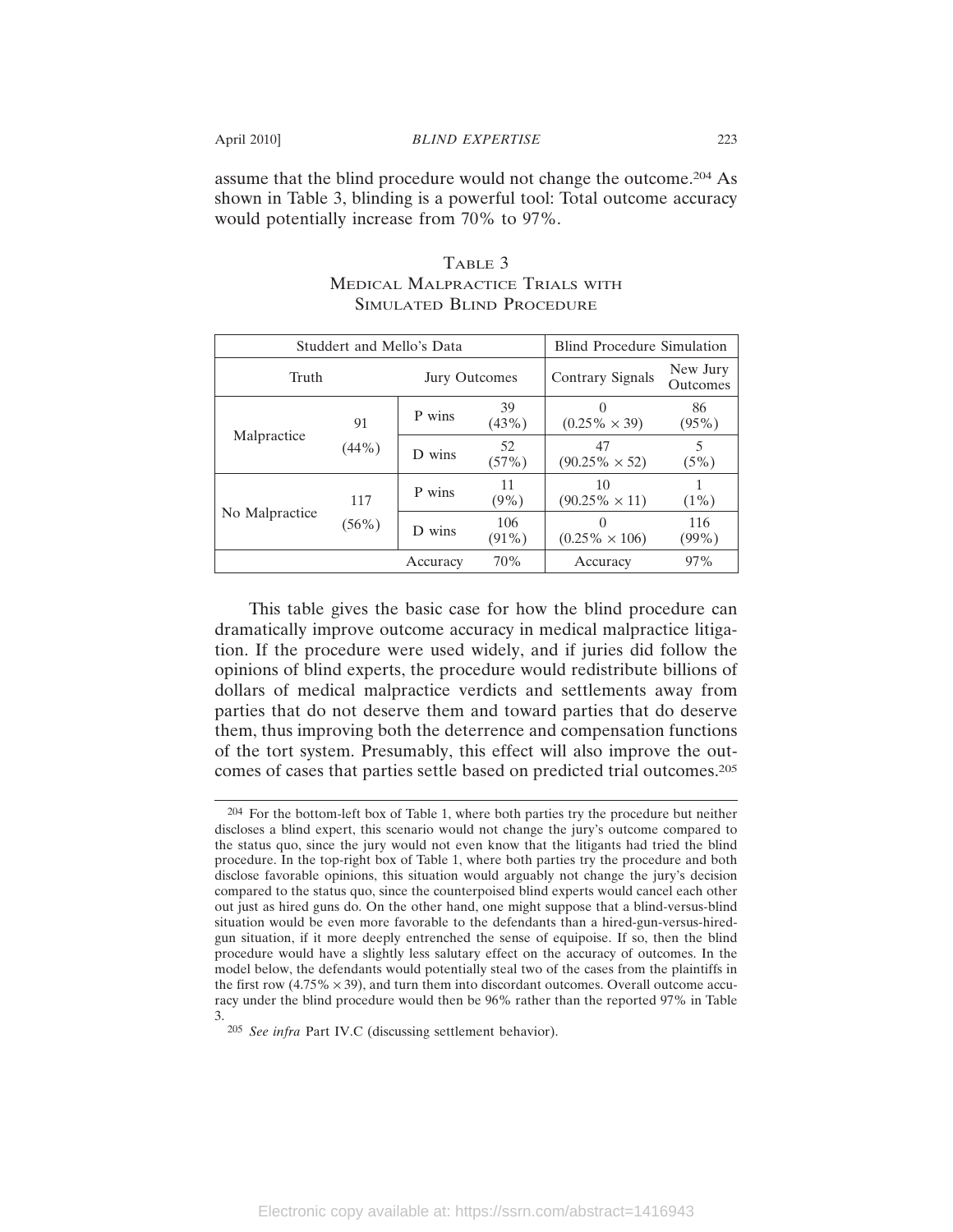Thus, settlements, like trial outcomes, will more closely correspond to the true values of the cases.

#### *B. Special Issues with Expert Accuracy in Med-Mal*

This Section argues that blind experts may be particularly accurate in the med-mal context because of the relative absence of doctrinal error (as a matter of law) in medicine compared to other fields. On the other hand, however, blind experts may be less accurate in the med-mal context if they succumb to the residual bias of protecting their fellow physicians.

#### *1. The Absence of Doctrinal Error*

Doctrinal error occurs when an expert correctly reports the scientific consensus (or doctrine) on a litigation question, but the consensus is actually wrong. This subsection explains why this particular type of expert error is legally impossible for med-mal experts in most jurisdictions.

For an example of doctrinal error, consider that until 1982, the scientific consensus held that excess acidity caused stomach ulcers, and thus doctors routinely prescribed antacids.206 Experts testifying to this effect prior to 1982 might have been accurately reporting the scientific consensus at the time, but those honest and competent experts would later be proven wrong by a Nobel Prize–winning discovery that a strain of bacteria actually caused many ulcers.207

Despite the possibility that current scientific knowledge could someday be proven wrong, under most state medical malpractice laws, doctors are held to a "standard of care" defined by the customary practice of other doctors.208 Other states use a "reasonable doctor" standard, which likewise is shaped by current medical knowledge.<sup>209</sup> For these sorts of questions, the effective error rates of blind experts

<sup>206</sup> Paul Thagard & David Croft, *Scientific Discovery and Technological Innovation: Ulcers, Dinosaur Extinction, and the Programming Language Java*, *in* MODEL-BASED REA-SONING IN SCIENTIFIC DISCOVERY 125, 125–27 (Lorenzo Magnani et al. eds., 1999).

<sup>207</sup> *Id.*; *see also* The Nobel Prize in Physiology or Medicine 2005, http://nobelprize.org/ nobel\_prizes/medicine/laureates/2005/ (last visited Nov. 13, 2009) (announcing award of Nobel Prize in Medicine for discovery of role of *Heliobacter pylori* in ulcers). For another example, see Haack, *supra* note 19, at 998, which explains that it took thirty years for Watson and Crick's model for structure of DNA to become "the standard, well-accepted view."

<sup>208</sup> *See* Cramm et al., *supra* note 194, at 702 (noting that professional custom defines standard of care in most states). *But see infra* note 290 and accompanying text (discussing minority of states that allow juries to decide reasonableness without regard to customary practice).

<sup>209</sup> *See* Philip G. Peters, Jr., *The Quiet Demise of Deference to Custom: Malpractice Law at the Millennium*, 57 WASH. & LEE L. REV. 163, 180–87 (2000) (describing states that have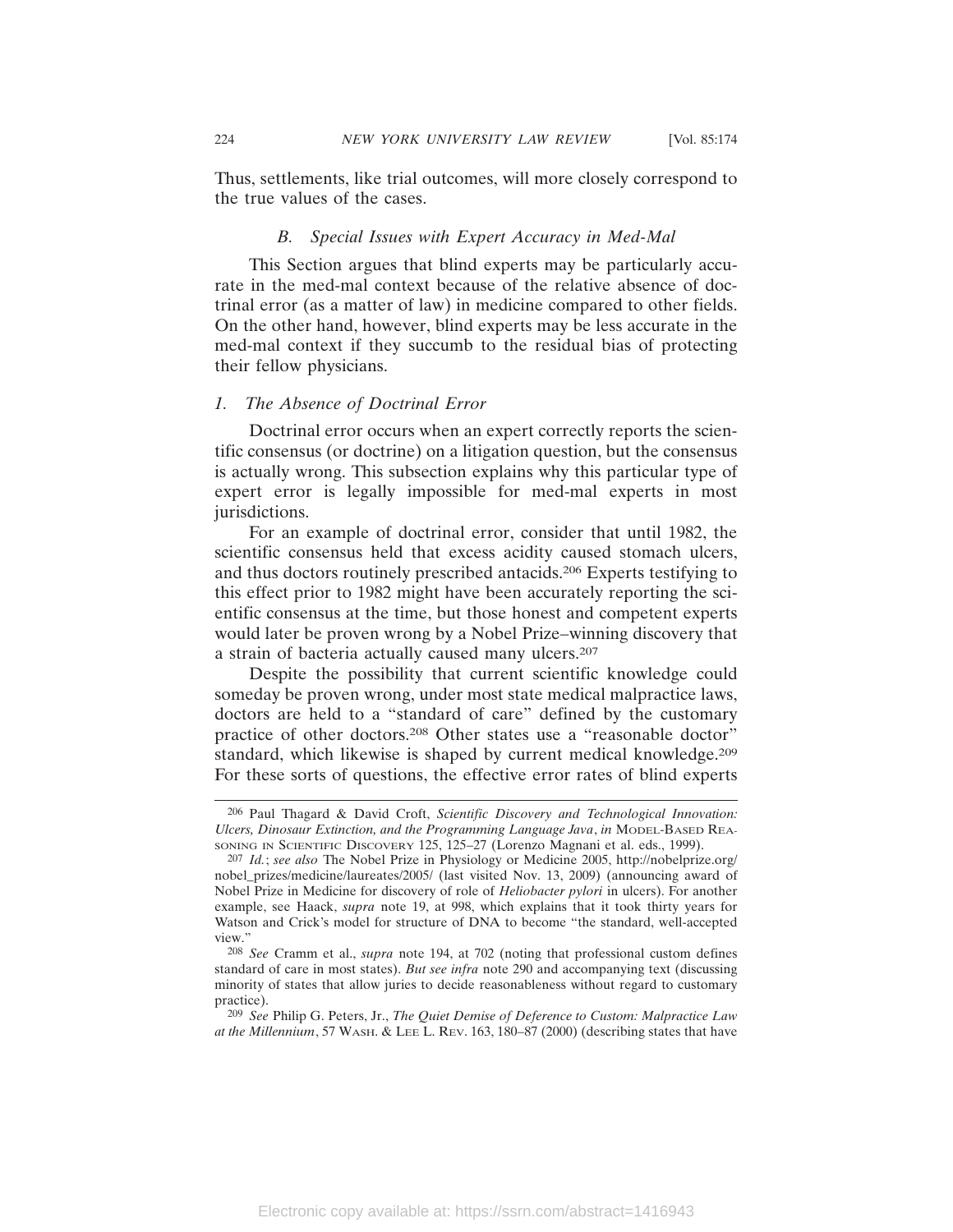in medical malpractice cases will get even closer to zero, since doctrinal error is logically impossible.210 In med-mal cases, the blind expert must only report the consensus of the field and apply it to the particular case. This analysis suggests that the effective error rates of blind experts on such questions will be quite low.

# *2. Residual Bias*

On the other hand, one might worry that, compared to other fields of litigation, blind experts in medical malpractice will be biased against finding malpractice, due to their allegiance to other physicians. This problem of "residual bias" would also infect court-appointed medical experts or medical screening panels. To some extent, it even shapes the pool of experts in the adversarial system.211 In the following six points, this subsection addresses this potential problem for the blind procedure in the med-mal context.

First, the blind procedure might avoid residual bias by requiring a precommitment by the experts to testify for either side, which may cause biased but self-aware experts to exclude themselves from the pool. The litigants and the intermediary would also screen out those with apparent biases, either from the entire pool of experts or on an ad hoc basis. For example, the intermediary could exclude from the pool any expert whose ratio of past testimony is extremely lopsided. Such a screening policy could exclude, for example, those experts whose ratio of favoring one side over the other is more than two standard deviations outside the mean ratio for all such experts. In this case, it is the experts' partisanship that is measured, not their relationship to the truth. Some data suggests that such a screening rule may exclude most of the experts that frequently testify under the status quo.212 In some highly specialized fields of expertise, where the

212 *See, e.g.*, Kesselheim & Studdert, *supra* note 88, at 275 (showing that only 21% of frequent experts in neurologic birth injury cases "approached an even split of their caseload between plaintiffs and defendants").

adopted a "reasonable doctor" standard without rejecting a "custom-based standard of care").

<sup>210</sup> *But see* Cramm et al., *supra* note 194, at 710 (arguing that even medical experts "can only guess at customary practice").

<sup>211</sup> As authors of one treatise worry, "The well known reluctance of doctors to testify against one another . . . may . . . effectively deprive the plaintiff of any remedy for a real and grievous wrong." W. PAGE KEETON ET AL., PROSSER AND KEETON ON THE LAW OF TORTS § 32, at 188 (5th ed. 1984); *see also* Trull v. Long, 621 So. 2d 1278, 1279–81 (Ala. 1993) (collecting cases on alleged "conspiracy of silence"). On the other hand, there are anecdotal accounts to the contrary, such as that radiologists "in both academic and private practice available to serve as plaintiffs' expert witnesses are plentiful. Actually . . . defense attorneys . . . have the greater difficulty finding experts." Leonard Berlin, *Expert Testimony: A Contrary Perspective from the Trenches*, 2 J. AM. C. RADIOLOGY 131 (2005).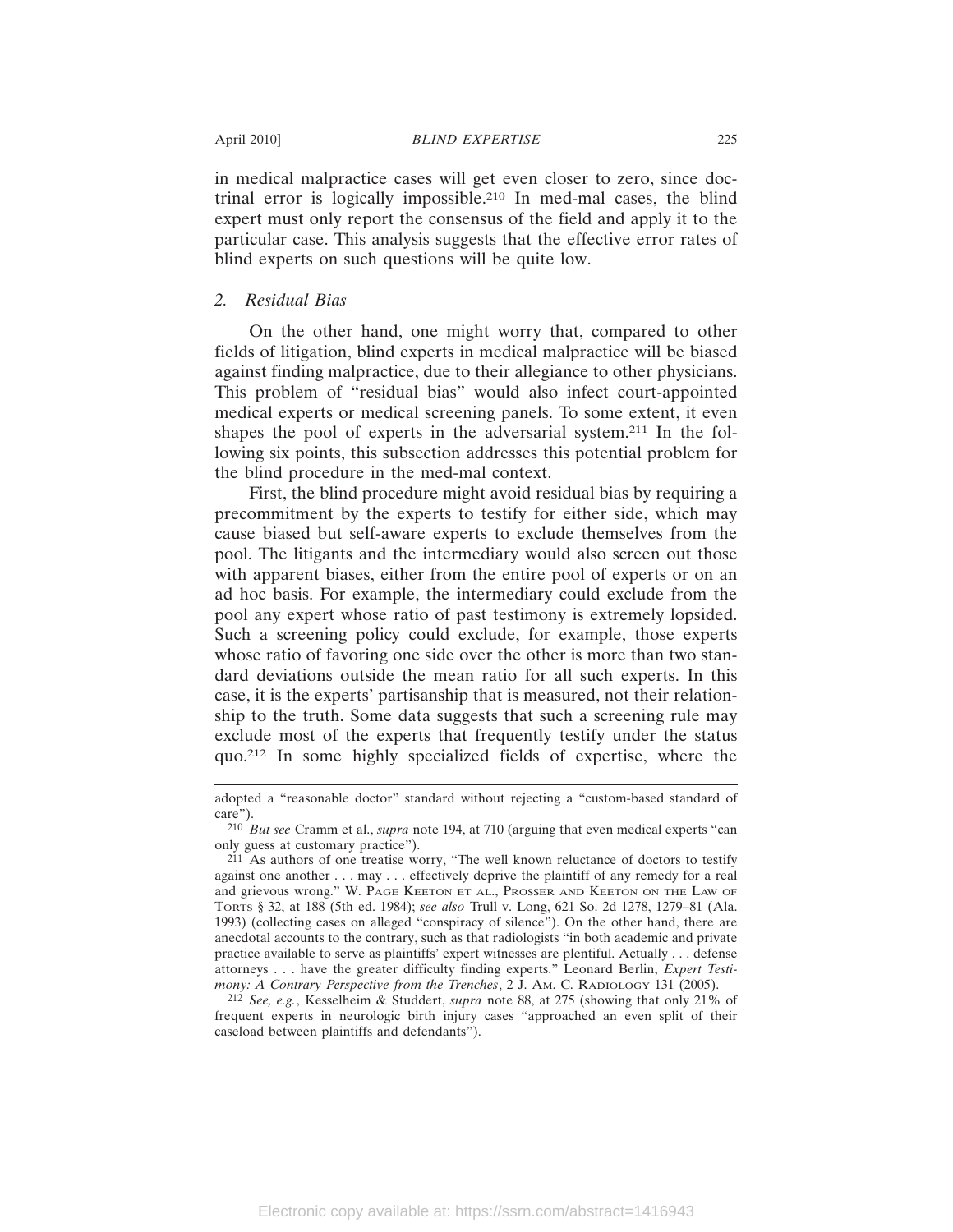experts are already polarized, such screening may eliminate the entire pool of blind experts, making the procedure unworkable.

Second, even for an expert inclined to favor the plaintiff or the defendant, the intermediary will sometimes be able to frame and sequence the questions posed to the blind expert in ways that make it impossible for the expert to implement that favoritism. Especially when the standard of care is the primary question in dispute, the intermediary can frame the questions in general or hypothetical form, so that the expert does not know whether the defendant did or did not perform the appropriate procedures and thus does not know whether an accurate report of the standard of care will be helpful or hurtful to the defendant.

Third, the change from being hired guns to being objective expert reviewers—analogous to peer reviewers in academia—may change the norms of the expert industry in a way that reduces bias. Whether this sort of reframing will change behavior is an empirical question, but "[s]ocial psychologists have long understood that role schemas the norms, customs, and responsibilities that we associate with various jobs and functions—powerfully influence the people who take on particular roles."213

Fourth, there are likely other psychological biases that counteract any temptation to favor fellow physicians. One is known as "idealization bias"—the tendency of persons to believe that they are better than average at performing some task, which thus makes persons judgmental of others.<sup>214</sup> For example, "most drivers overestimate their abilities and believe that they have a better chance to avoid a serious accident than others."215 This phenomenon has also been documented among physicians.216

Fifth, we do have some evidence that even if experts are biased toward defendants, they are less biased than juries, making blind experts still conducive to improved outcome accuracy. The physician reviewers in the Studdert and Mello study were working in a framework not unlike the blind procedure, and they found that 44% of the tried cases involved bona fide medical malpractice, while the juries

<sup>213</sup> Benforado & Hanson, *supra* note 130, at 351.

<sup>214</sup> *See* Cramm et al., *supra* note 194, at 743 (describing observations of idealization bias).

<sup>215</sup> *Id.*

<sup>216</sup> *Id.* Another counteracting influence is hindsight or outcome bias, which is the effect that knowledge about the outcome of an action has on judgments of that action. *See* VIDMAR, *supra* note 9, at 165–66 (discussing hindsight bias among expert reviewers). When a reviewing physician knows that the plaintiff is injured, it is tempting to assume that an error was made in treatment. *But see* Cramm et al., *supra* note 194, at 737–38 (describing hindsight bias, but not observing it in survey of physicians).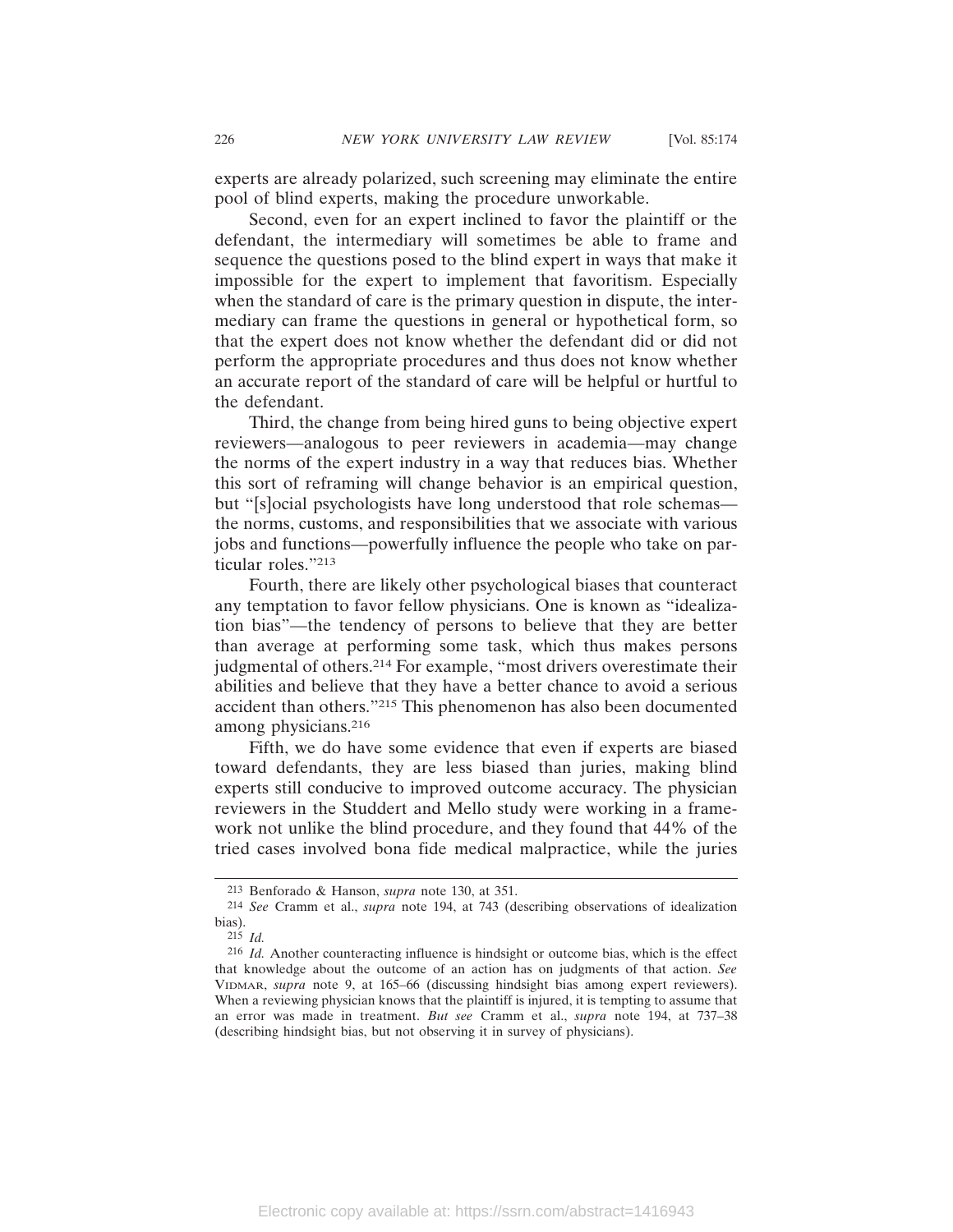found for the plaintiffs only about 20% of the time.<sup>217</sup> Indeed, there are many similar studies, covering thousands of actual medical malpractice cases, in which independent physician reviewers assessed whether medical malpractice had occurred.<sup>218</sup> Scholars reviewing this literature conclude that affiliation bias "does not appear [to have had] any significant effect" on physician assessments.219 Still, one might worry that blind experts will be more biased than these academic reviewers because blind experts will know that their opinions could be revealed to, and used against, fellow physicians. The data admittedly do not fully address this issue.220

Sixth and finally, the *adversarial* use of the process will tend to cancel out experts suffering from residual biases. Recall that the blind procedure only sends a signal when *two* independent experts agree, which tends to cancel out errors made by one expert. Thus, even with a sizeable amount of expert error attributable to residual bias, the procedure will still sometimes help accuracy, but will rarely hurt it, making a positive contribution on net.221 As an illustration, Table 6 in the Appendix models the blind procedure using Studdert and Mello's data, with an assumed residual bias of 30%, meaning that three in ten of the blind opinions will be favorable to defendants regardless of the facts of the cases. Even with this assumption, the blind procedure can still potentially improve overall outcome accuracy from 70% to 84%.

219 Cramm et al., *supra* note 194, at 741.

<sup>217</sup> Studdert & Mello, *supra* note 191, at S63 tbl.3 (showing juries finding for plaintiffs in 24% of cases); *id.* at S58 (stating that plaintiffs prevailed in 19% of trials). The disparity may reflect differences in methodology between the two analyses.

<sup>218</sup> *See, e.g.*, FRANK A. SLOAN ET AL., SUING FOR MEDICAL MALPRACTICE 167 tbl.8.2 (1993) (finding in sample of thirty-seven cases decided by jury verdict that independent reviewers disagreed with pro-defendant verdicts more frequently than with pro-plaintiff verdicts); Bryan A. Liang, *Assessing Medical Malpractice Jury Verdicts: A Case Study of an Anesthesiology Department*, 7 CORNELL J.L. & PUB. POL'Y 121, 135–36 & n.43 (1997) (describing group of academic anesthesiologists who reviewed twelve malpractice cases and showed "a significant propensity . . . to be extremely critical of the defendant anesthesiologists in the cases"); *see also* Mark I. Taragin et al., *The Influence of Standard of Care and Severity of Injury on the Resolution of Medical Malpractice Claims*, 117 ANNALS INTERNAL MED. 780 (1992) (finding that insurance reviewers "determination of physician care was a good predictor of the outcome of a case").

<sup>220</sup> Future studies could explore the opinions of court-appointed experts in med-mal cases, which may be more closely analogous to blind experts.

<sup>221</sup> Of course, this depends on the size of the residual biases, an empirical question. If it turned out that, say, 90% of all blind opinions were dogmatically biased toward the defendants (and plaintiffs were unable to explain this problem to juries), then the blind procedure would worsen outcome accuracy. But it is worth noting that current data does not support the existence of such rampant bias.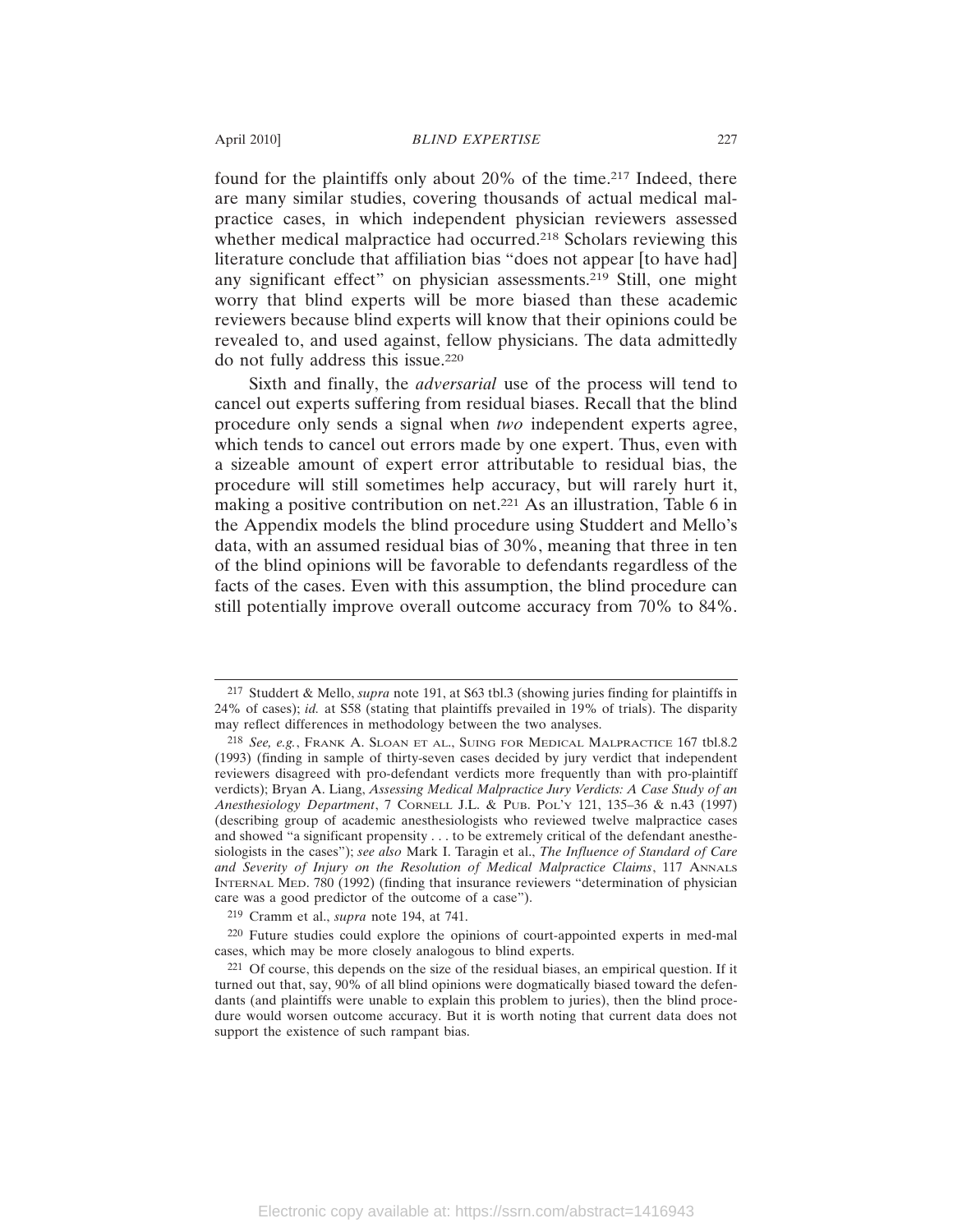#### *C. The Blind Procedure as Med-Mal Reform*

Prominent critics of the med-mal litigation system complain about "the litigation lottery,"222 which results in "jackpot justice."223 Others complain that "[j]ustice today . . . is basically random. . . . Meritorious cases often lose or are settled on the cheap. [Yet] ... doctors who did nothing wrong are often hit with huge verdicts."224 This Part has shown that blind experts are likely to increase outcome accuracy, which is precisely our desideratum for reforms of medical malpractice. Yet, many of the other proposed reforms do not serve that goal as well or as directly.

Compare this fact-seeking reform to arbitrary caps on damages that disregard the merits of individual cases.225 As other scholars have explained, such crude policies will not solve what ails the med-mal liability system, but will only "worsen the problem of undercompensation . . . [and] weaken providers' incentives to protect patients from avoidable perils."226

The presumed motivation for damages caps—to prevent undeserved windfall jury awards—can also be served by the blind procedure. At least for the economic portion of a damages award, judges already have the power to overturn or reduce any award that is unsupported by the evidentiary record.<sup>227</sup> When a runaway jury awards outsize economic damages that survive judicial review, it is thus presumably following the advice of a runaway expert witness. When a hired gun estimates how much money it will take to compensate the plaintiff over the course of his or her entire life, there is a huge potential for bias since the testimony is more-or-less speculative. (What will happen ten years hence and how much will it cost?) With the litigantinduced biases removed, blind experts testifying about damages will instead tend to have a much narrower range of opinions, clustering around the true value.

<sup>222</sup> OFFICE OF DISABILITY, AGING AND LONG-TERM CARE POLICY, U.S. DEP'T OF HEALTH & HUMAN SERV., ADDRESSING THE NEW HEALTH CARE CRISIS: REFORMING THE MEDICAL LITIGATION SYSTEM TO IMPROVE THE QUALITY OF HEALTH CARE 13–14 (2003), *available at* http://aspe.hhs.gov/daltcp/reports/medliab.htm.

<sup>223</sup> MCQUILLAN ET AL., *supra* note 3.

<sup>224</sup> Troyen A. Brennan & Philip K. Howard, Op-Ed., *Heal the Law, Then Health Care*, WASH. POST, Jan. 25, 2004, at B07.

<sup>225</sup> *See* David A. Hyman & Charles Silver, *Medical Malpractice Litigation and Tort Reform: It's the Incentives, Stupid*, 59 VAND. L. REV. 1085, 1131 (2006) (reporting that thirty states have imposed damages caps).

<sup>226</sup> *Id*. at 1087.

<sup>227</sup> *See* Gasperini v. Ctr. for Humanities, Inc., 518 U.S. 415, 433 (1996) (explaining judges' "discretion includes overturning verdicts for excessiveness and ordering a new trial without qualification, or conditioned on the verdict winner's refusal to agree to a reduction (remittitur)").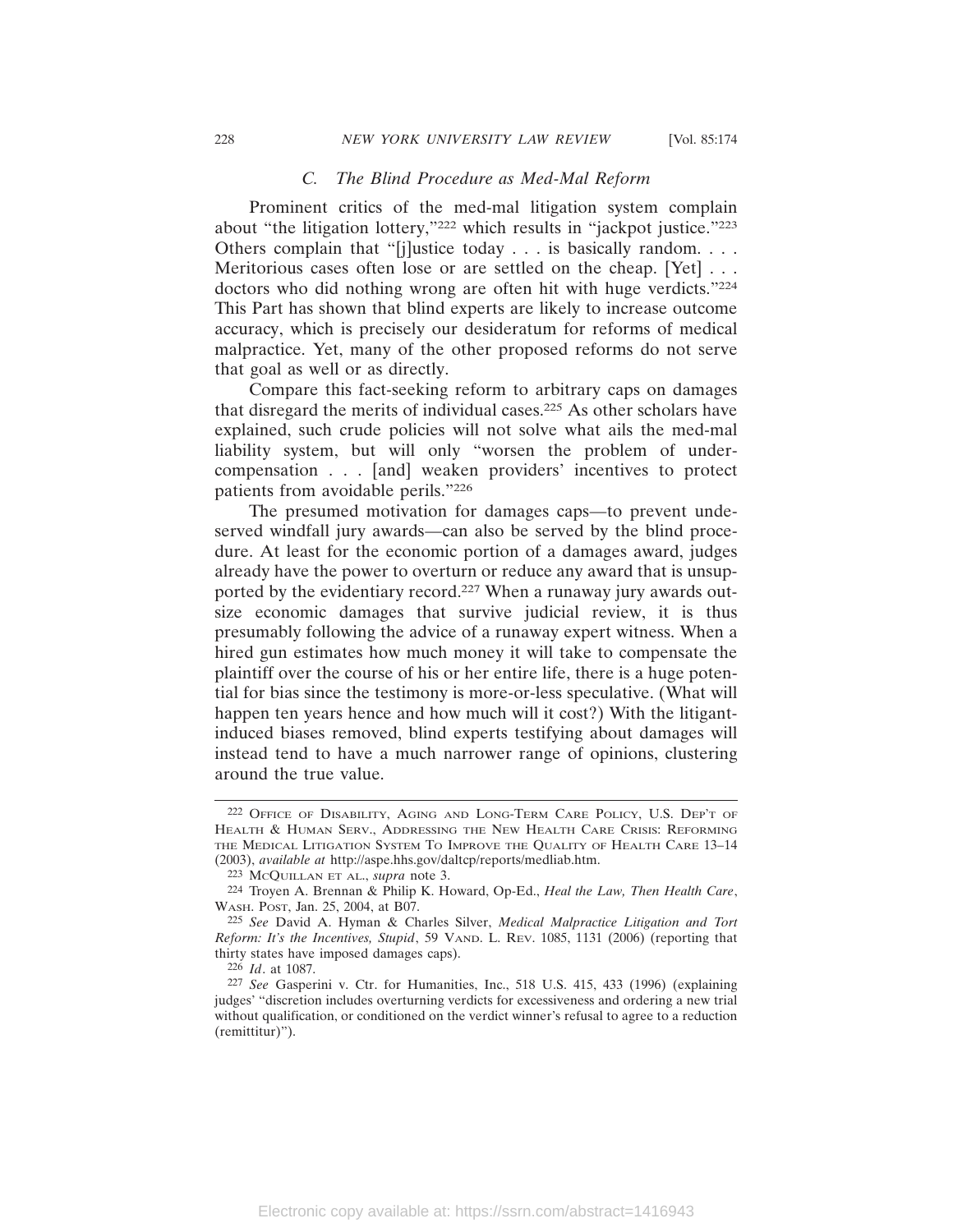Thus, if used by the litigants, blind experts will help prevent juries from running away with outlier verdicts. On the other hand, plaintiffs may be less inclined to use blind experts in this context, and some defense attorneys may make the strategic decision not to offer a damages expert at all. Moreover, non-economic damages (e.g., pain and suffering) would not seem to be as sensitive to the quality of expert testimony. Thus, the impact of the blind procedure on the amount of damages awarded is likely to be positive but limited.

Next, compare the blind procedure to the laws enacted in thirtyone states that require patients to submit their claims to medical screening panels before litigating their claims in court.<sup>228</sup> Eleven of these states have already repealed or invalidated such laws due to a variety of problems, including the severe delays and expenses of forcing parties to litigate the same issues twice.229 Moreover, even these panels presumably need expert truth-signals to do their jobs. Some of these panels include seats for laypersons, and it is unlikely that even the doctors sitting on panels will have the requisite expertise in the particular medical specialty in dispute in any given case.230 It may be simpler to replace the screening panels that exist in these states with blinding intermediaries who could help the litigants screen their own cases with the benefit of blind experts.231

Similarly, some scholars and advocates have proposed creating specialized health courts.<sup>232</sup> The central idea is to remove decisions from the jury and instead empower specialist judges to find the facts, because they would presumably be better equipped to do so.233 Yet these judges, who will likely be lawyers, not doctors—much less experts in every field of medicine—will still need expert truth-signals to resolve cases. Moreover, these judges may also be more susceptible to interest group pressures than randomly selected jurors are.

In short, the blind procedure may ameliorate the need for some of these other reforms, as it provides an effective means of improving the accuracy of litigation outcomes without the undesired side effects

<sup>228</sup> *See* Struve, *supra* note 99, at 988–96 (describing panel systems that exist in thirtyseven states and criticizing that system from policy perspective).

<sup>229</sup> *Id*. at 990–93.

<sup>230</sup> *Id*. at 991, 995.

<sup>231</sup> For a more complete discussion of the screening function of the blind procedure, see *infra* Part IV.C.

<sup>232</sup> Struve, *supra* note 99, at 996–98; *see also* Fair and Reliable Medical Justice Act, S. 1337, 109th Cong. § 3(d)(4)(B) (2005) (proposing creation of health courts presided over by judges "with health care expertise" but who only need to "meet applicable State standards *for judges*" (emphasis added)).

<sup>233</sup> Struve, *supra* note 99, at 998. *But see supra* notes 104–06 and accompanying text (casting doubt on claim that judges have comparative advantage over laypersons).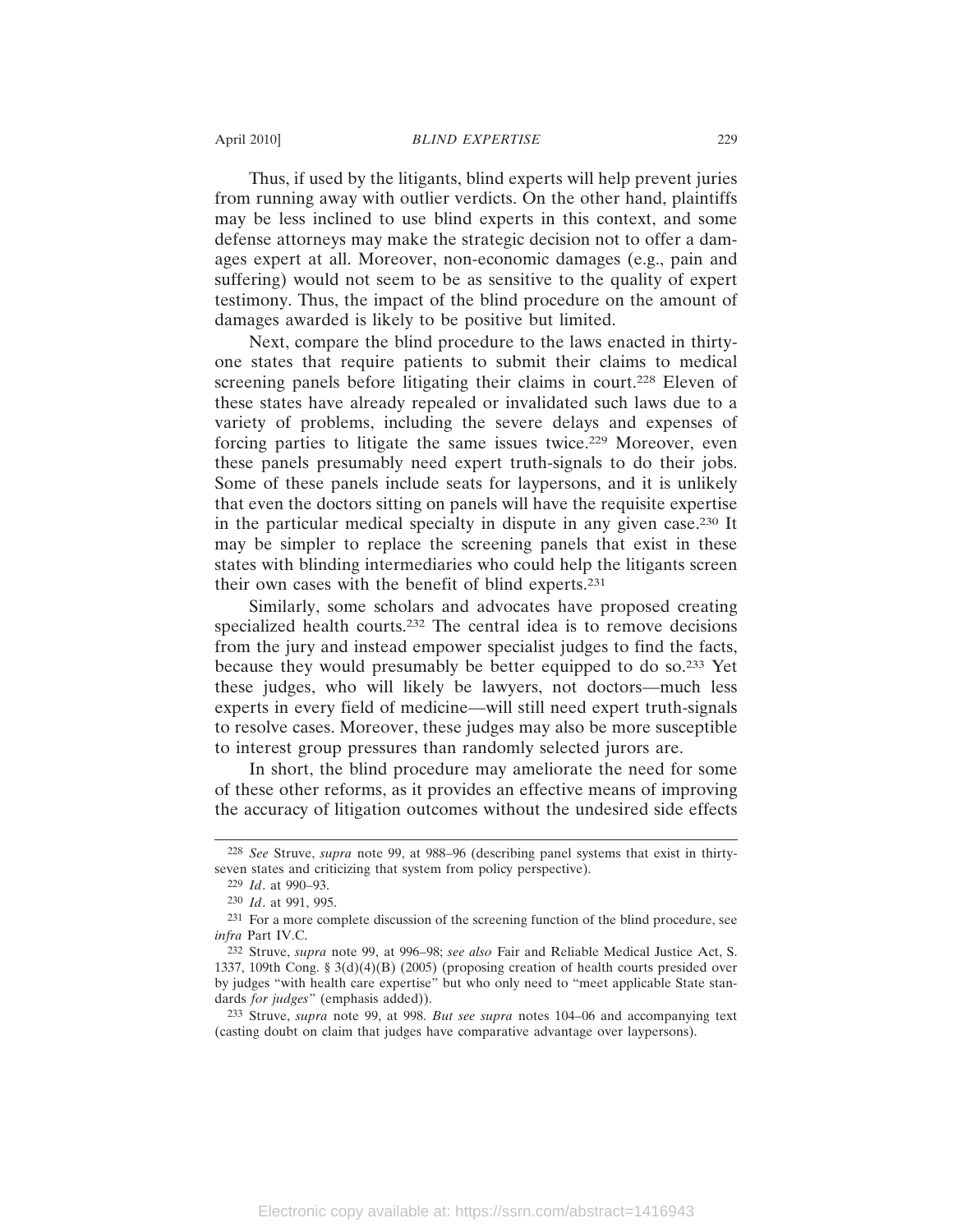of other proposed reforms. Furthermore, the blind procedure will likely improve the performance of these alternative efforts.

The foregoing discussion suggests that blind expertise should become a central part of the debates about medical malpractice reform. Rather than overhauling the system of medical malpractice litigation (a risky, expensive, and politically daunting proposition), it may be more sensible to seek systemic improvement by simply investing in the creation of the blinding intermediary and the pool of willing neutral experts.

As the next Part shows, one particularly important advantage of the blind procedure is that it can be implemented *by the litigants themselves* (once the intermediary is created). Unlike most other proposals for med-mal reform, there is no need to wade into interest-group politics in order to build the political will to legislate reform of the litigation system.

# IV

# STRATEGY FOR RATIONAL LITIGANTS

This Part shows that the blind procedure is a prisoner's dilemma: *Both* sides want to be the only one *with* a blind expert, and *neither* side wants to be the only one *without* a blind expert. As a result, it is rational for both parties to commission a blind opinion. The procedure is also a diagnostic device useful for selecting cases and for moving parties toward settlements.

# *A. Costs and Benefits for Litigants*

For a rational litigant, the decision of whether to commission a blind opinion will depend upon its probabilistic costs and benefits. There are several variables, including the fees that expert witnesses charge, the transaction costs imposed by the intermediary, the error rates of blind experts, the perceived likelihood that the scientific reality is favorable to the litigant, the amount at stake in the litigation, and the amount of additional persuasiveness that blind experts will have with juries relative to unblind experts.

For illustration, I consider each variable in turn and postulate some reasonable values for each. Although we have some data for these variables and can offer decent estimates for others, it turns out that the basic rationality of the procedure depends more upon the logic of the adversarial setting than it does upon any particular variables. The costs could be double what I here postulate, and the benefits halved, and the blind procedure would remain a rational strategy.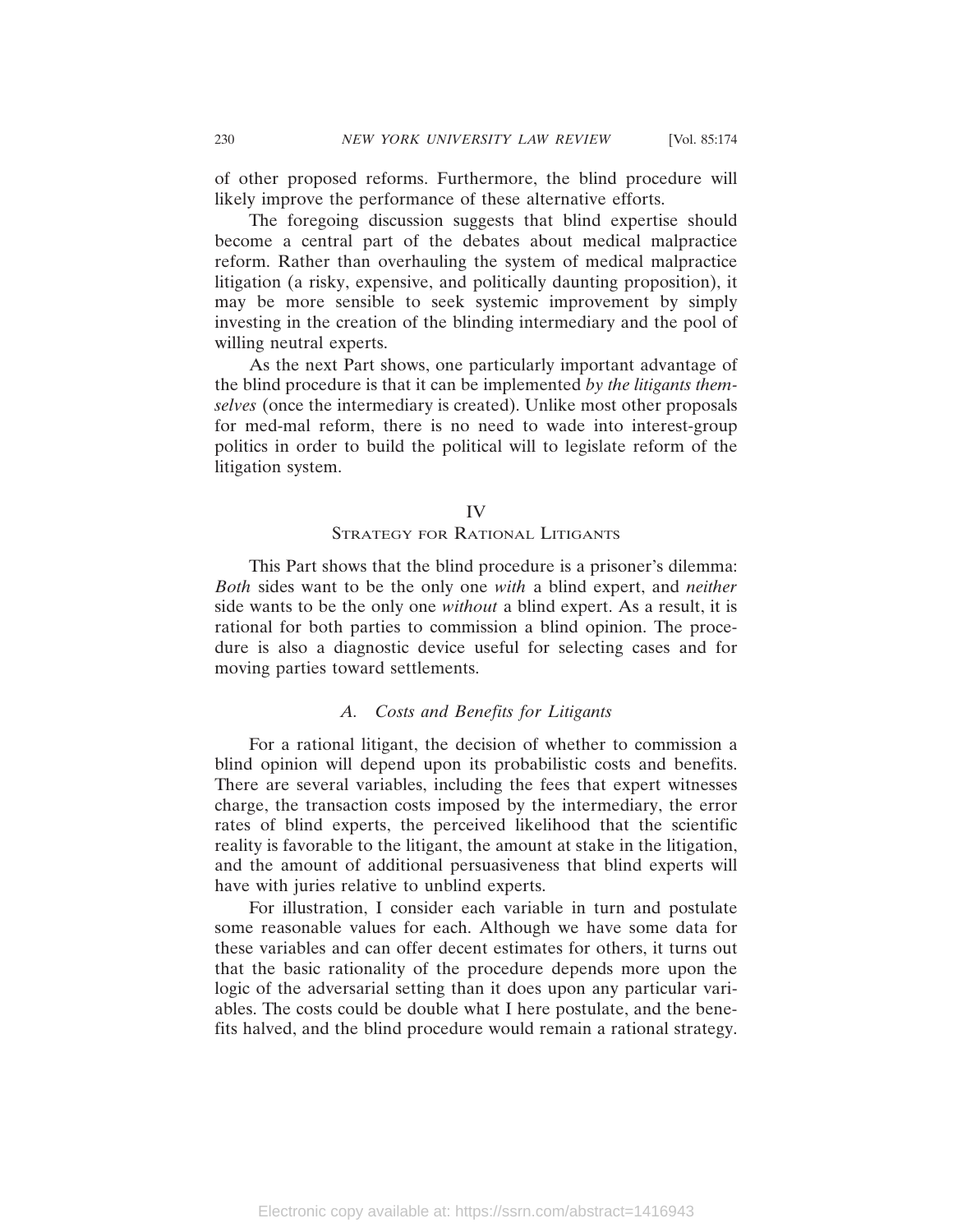#### *1. Costs of the Blind Procedure*

First, consider the costs. Experts must be paid a fee to review a case and render their initial opinions, regardless of whether they do so behind a blind. In a med-mal case, for example, one might send the medical records to an expert who spends four hours reviewing the records and reporting his opinions at a cost of \$500 per hour, or \$2000 in total.234 For now, suppose that it costs an additional \$500 per case to pay the blinding intermediary to select an expert, develop the dossier of predicate facts, and transmit the necessary information between the party and the expert while maintaining the integrity of the blind.235

If the blind expert is retained but renders an unfavorable opinion, the entire expense (\$2500) is wasted, and the litigant must either try the blind procedure again or find and retain an unblind expert if he chooses to proceed with the case.236 On the other hand, if the opinion is favorable, the blind procedure costs only the intermediary's \$500 fee, assuming that a favorable blind expert will displace a litigant's need for an unblind expert and that the costs of subsequent work (i.e., deposition and trial testimony) are the same for blind and unblind experts. If a litigant wants to use both a blind and an unblind expert, the marginal cost would be higher.

## *2. The Benefits of Added Credibility*

Against these costs, the litigant weighs the projected benefits of the procedure. The benefits depend on the amount at stake in the litigation.237 Suppose that, in a given case, there are one million dollars in damages, which is slightly below the mean final judgment of med-mal cases (after imposition of damages caps) according to one survey of medical malpractice cases in California.<sup>238</sup> For simplicity,

<sup>234</sup> *See, e.g.*, Simon v. Sec'y of Health & Human Servs., No. 05-941V, 2008 WL 623833, at \*6–8 (Fed. Cl. Feb. 21, 2008) (approving \$500 hourly rate for medical expert and describing testimony indicating that it takes four hours to review medical records).

<sup>235</sup> Notably, some of the blind intermediary's costs of identifying and prescreening experts will displace those that the litigant would otherwise have to perform himself, since experts must be searched for, identified, and contacted, regardless of whether they are blind.

<sup>236</sup> Nonetheless, this is the only disadvantage for the litigant, since the unfavorable blind opinion or even the existence of the unfavorable blind expert need not be disclosed to the adversary or the factfinder. *See supra* Part II.B.2.

<sup>237</sup> For simplicity, I exclude changes in litigation costs and expenses from this analysis. In reality, a technology that increases the odds of prevailing at trial will be even more attractive, given that certain litigation costs will be shifted to the losing side and expenses may be avoided by settlement. *See infra* Part IV.C.

<sup>238</sup> *See* NICHOLAS M. PACE ET AL., RAND, CAPPING NON-ECONOMIC AWARDS IN MEDICAL MALPRACTICE TRIALS 20–23 (2004), *available at* http://www.rand.org/pubs/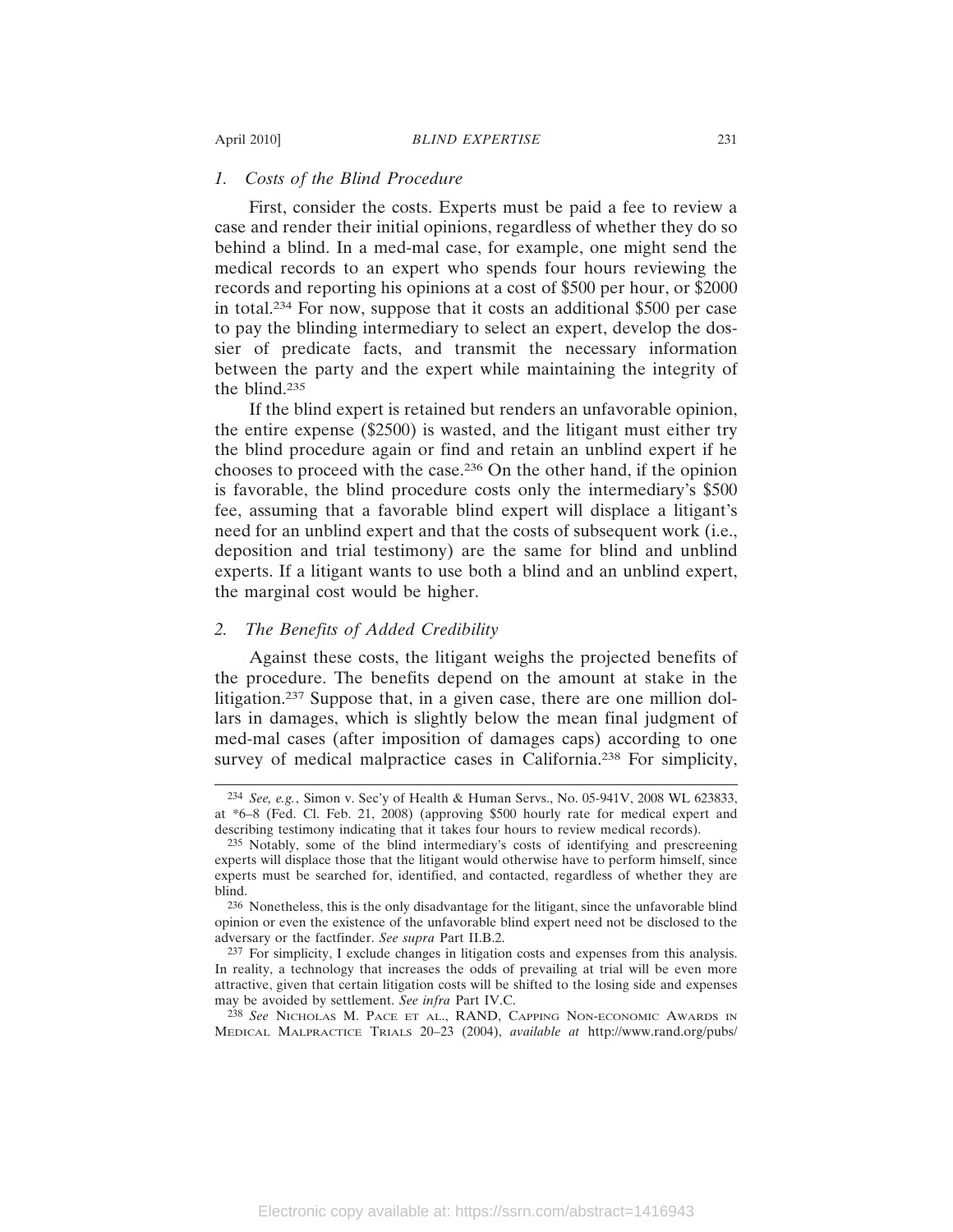conservatively assume that the amount at stake is the same, regardless of the presence of a blind expert.

If only one side succeeds in retaining a favorable blind opinion, then that side presumably will be more likely to win at trial, because that side has an unbiased, objective scientist in opposition to the other side's hired gun. The value of this marginal added credibility to jurors is an empirical question, one that is answered by a large body of data showing that when juries are flummoxed by the substance of highly technical testimony they instead evaluate the credibility—and especially the impartiality—of the experts delivering testimony.239 Indeed, under the status quo, litigants are advised that in order to prevail with a jury, "[i]t is imperative that the [expert] testimony not look bought."240 Furthermore, "[a]t all costs the expert must be viewed as a professional interested in a factual presentation and not an advocate for one side."241 According to scholars reviewing the small number of cases tried with court-appointed experts, "[t]he conclusion is inescapable: A [c]ourt's expert will be a persuasive witness and will

240 Gross, *supra* note 4, at 1164 (first alteration in original) (quoting Neil Miller, *Selecting Expert Witnesses with Litigation Savvy*, NAT'L L.J., Oct. 24, 1988, at 44).

monographs/2004/RAND\_MG234.pdf (showing mean/median final judgments of \$1,150,000/\$293,000 after imposition of statutory cap on damages, and mean/median verdict of \$1,637,000/\$382,000 before application of cap, in sample of California medical malpractice cases from 1995 to 1999). *But see* David A. Hyman et al., *Do Defendants Pay What Juries Award? Post-verdict Haircuts in Texas Medical Malpractice Cases, 1988–2003*, 4 J. EMPIRICAL LEGAL STUD. 3, 3–4 (2007) (showing that most plaintiffs received significantly less than amount jury awarded, due to insurance policy limits and other factors).

<sup>239</sup> *See* Joel Cooper & Isaac M. Neuhaus, *The "Hired Gun" Effect: Assessing the Effect of Pay, Frequency of Testifying, and Credentials on the Perception of Expert Testimony*, 24 LAW & HUM. BEHAV. 149, 165, 166 fig.3 (2000) (describing experimental results showing that in highly complex cases, mock jurors found for parties with highly paid experts in only nineteen percent of cases and for parties with low paid experts in fifty-seven percent of cases); Sanja Kutnjak Ivkovic & Valerie P. Hans, *Jurors' Evaluations of Expert Testimony:* Judging the Messenger and the Message, 28 Law & Soc. Inquiney 441, 478-79 (2003) (reviewing studies documenting juries' tendencies to discount hired-gun experts); Joseph Sanders, *Jury Deliberation in a Complex Case:* Havner v. Merrell Dow Pharmaceuticals*,* 16 JUST. SYS. J. 45, 61 (1993) (explaining study showing that jurors tended to "discount[ ] all expert opinions as testimony of hired guns," but noting that jurors still had views about "relative effectiveness of witnesses"); *see also* Hand, *supra* note 1, at 57 (hypothesizing that impartial scientists would have "great . . . effect upon the jury").

<sup>241</sup> *Id.* at 1165 (quoting Harold A. Feder, *The Care and Feeding of Experts*, TRIAL, June 1985, at 49, 52); *see also* Ivkovic & Hans, *supra* note 241, at 480 (describing survey of lawyers and scientists showing that they prioritized ability of experts to "maintain integrity and neutrality, and to avoid being adversarial"); Jasanoff, *supra* note 112, at 127–28 (explaining that appearance of objectivity is one of two primary criteria of credibility that litigants attempt to maximize, along with experience); Eric A. Vos, *Experts: How To Identify Them, Confront Them, and Keep Them Off the Stand*, CHAMPION, June 2007, at 10, ("Ultimately, the expert should sound like an unbiased witness and less like an advocate.").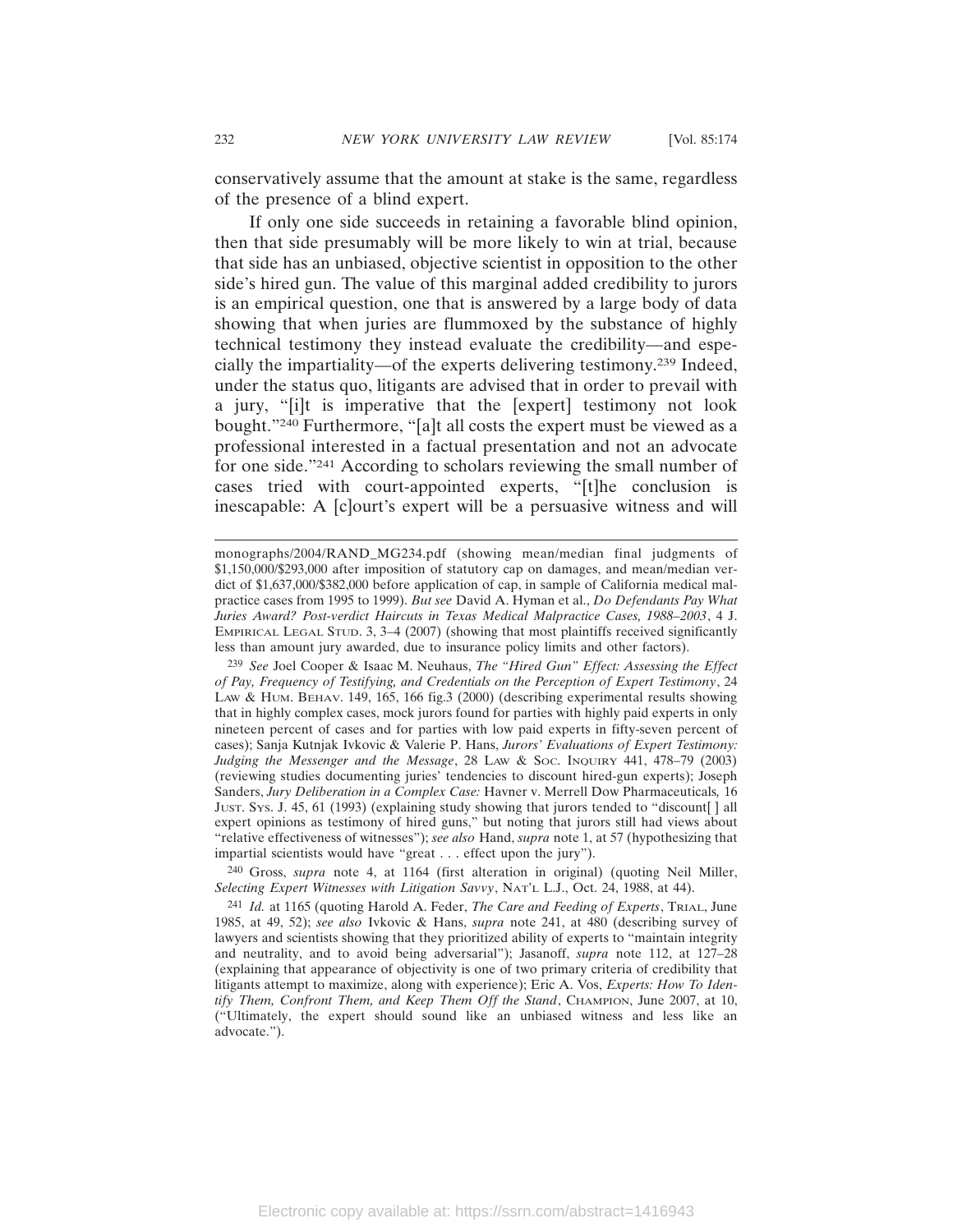have a significant effect upon a jury."242 A blind expert should have a similar—though perhaps a smaller—effect.

The magnitude of the added credibility also will depend on the attorney's skill at cross-examining the unblind expert offered by the adversary—revealing her selection bias, affiliation bias, and compensation bias—so as to create a disparity in credibility. On the other hand, it will also be a function of the blind expert's personal persuasiveness and ability to teach complex concepts to the jury. A blind expert may actually diminish the value of a case if she is a poor witness, but this is unlikely if the court allows the litigant to bring a hiredgun expert too.243 The benefits of scientific objectivity and adversarial vigor should be cumulative.

Altogether, suppose that the odds of winning—and thus the value of the case—will shift in favor of the side with a sole blind expert by a modest 10%. If the plaintiff had previously assumed that she had a 50% chance of winning, then she would have valued the case as a \$500,000 asset (putting litigation expenses aside for now). For the plaintiff that secures the sole blind expert, the blind procedure provides \$100,000 in value (\$1,000,000  $\times$  0.1), and the case is now worth \$600,000. Referring back to Table 1, we can see that, assuming both parties try the procedure, the one with truth on her side receives that marginal \$100,000 in 90.25% of the cases, for an expected value of \$90,250. At least for that litigant, this is a very attractive bet at a cost of only \$2500.

#### *3. The Value of the Truth-Revealing Function*

We have so far assumed that each case has a true value, such that there are underlying scientific or technical facts that are favorable to the plaintiff or the defendant, and we have assumed that blind experts will tend to reveal that truth at a particular rate (equal to  $1 - e$ , where *e* is the base error rate). Thus, for a litigant who is considering whether to purchase a blind opinion, a primary consideration will be

<sup>242</sup> Carl B. Rubin & Laura Ringenbach, *The Use of Court Experts in Asbestos Litigation*, 137 F.R.D. 35, 41 (1991). *But see* Nancy J. Brekke et al., *Of Juries and Court-Appointed Experts: The Impact of Nonadversarial Versus Adversarial Expert Testimony*, 15 LAW & HUM. BEHAV. 451, 470 (1991) (reporting that in mock jury trials of criminal rape case, "[c]ourt-appointed status did not augment the perceived credibility of the expert witness and non-adversarial expert testimony was not given uniformly more weight than adversarial expert testimony").

<sup>243</sup> Of course, the litigant would then have to pay the additional cost of retaining a traditional hired-gun expert. To prevent this, a litigant would likely assess the blind expert as a potential witness before choosing to bring him to trial, and in constructing the expert pool ex ante the intermediary would also be sensitive to the need for the experts to be effective witnesses.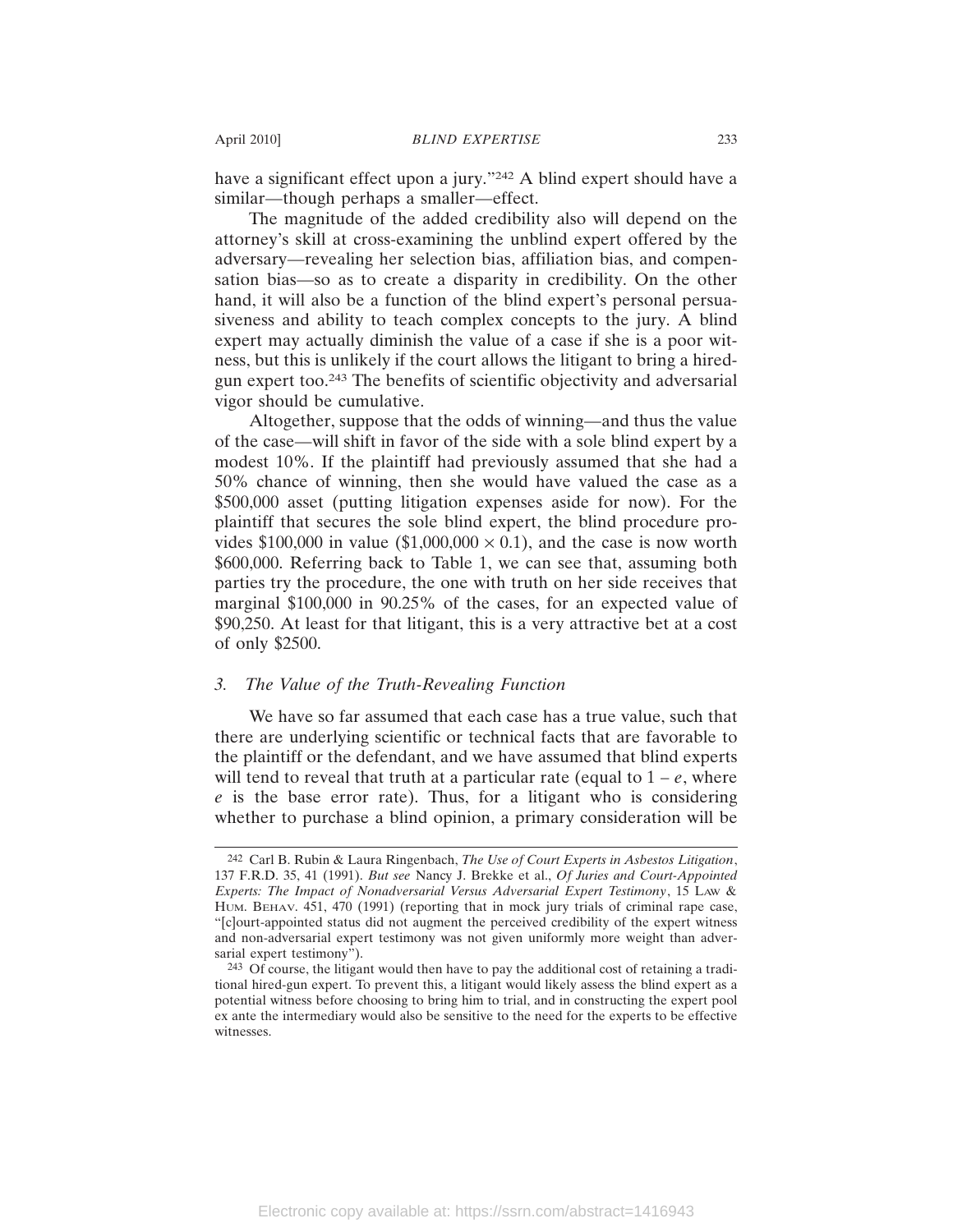his own relationship to the truth, which can be conceived as degrees of confidence  $(r)$  from zero to one.<sup>244</sup> If a litigant is one hundred percent confident that the truth is favorable, then he will expect that he is quite likely to benefit from the truth-revealing function of the blind expert, constrained only by its error rate (*e*). A litigant who knew her case was frivolous would have the opposite prediction. Presumably, litigants do not actually know whether they have the scientific truth on their side—at least not at such extreme levels of confidence. So let us conservatively assume for an initial illustration that each party believes that there is a 50% chance that the truth is favorable; in this case, each requesting litigant has a 50% likelihood of getting a favorable blind opinion.245 Thus, the \$90,250 benefit for the party with truth on her side becomes a \$45,125 expected value for a litigant assessing the tactic ex ante.

This still looks like quite a good bet for a litigant considering whether to pay \$2500 to buy the initial opinion. Nonetheless, a complete analysis will require consideration of all four potential outcomes shown on Table 1, along with predictions about the adversary's behavior and more nuance about the perceived likelihood that the truth is favorable. The next Section undertakes this complex task; it will, however, remain true that the rationality of the blind procedure largely depends on whether the transaction costs are in proper proportion to the potential benefits.

#### *B. Game Theoretic Analysis*

Game theory is simply a tool for deciding what to do in situations where another player is also deciding what to do.<sup>246</sup> A game theoretic analysis of the blind procedure demonstrates that it is a rational strategy for a litigant regardless of whether the adversary also utilizes the procedure. If the adversary does not try the procedure, it is valuable as an offensive play to redistribute value away from the adversary. If the adversary does try the procedure, it is valuable either as an offensive play (if the adversary fails to secure a favorable blind

<sup>244</sup> Note that *r* is subjective, as it is each litigant's perception of the likelihood that the truth is favorable. Thus, there are actually two separate *r* values, one for each litigant (*rPlaintiff* and *rDefendant*). Although *rPlaintiff* + *rDefendant* would always equal 1 if parties had perfect knowledge, this need not be the case in actual litigation. For a further discussion of the issue of differing litigant perceptions, see *infra* note 255 and accompanying text.

<sup>245</sup> The party seeking to use the blind has two ways to get a favorable opinion: If truth is favorable (determined by variable *r*) and the expert is correct  $(1 - e)$ , or if truth is unfavorable  $(1 - r)$  but the expert errs  $(e)$ . When  $r = 0.5$ , the *e* terms cancel out, and the odds of getting a favorable opinion equal *r*, or 0.5. *See* equation (3) in Appendix *infra*.

<sup>246</sup> For a review of more comprehensive and formal game theoretic accounts of the production of evidence in litigation, see generally Yee, *supra* note 46.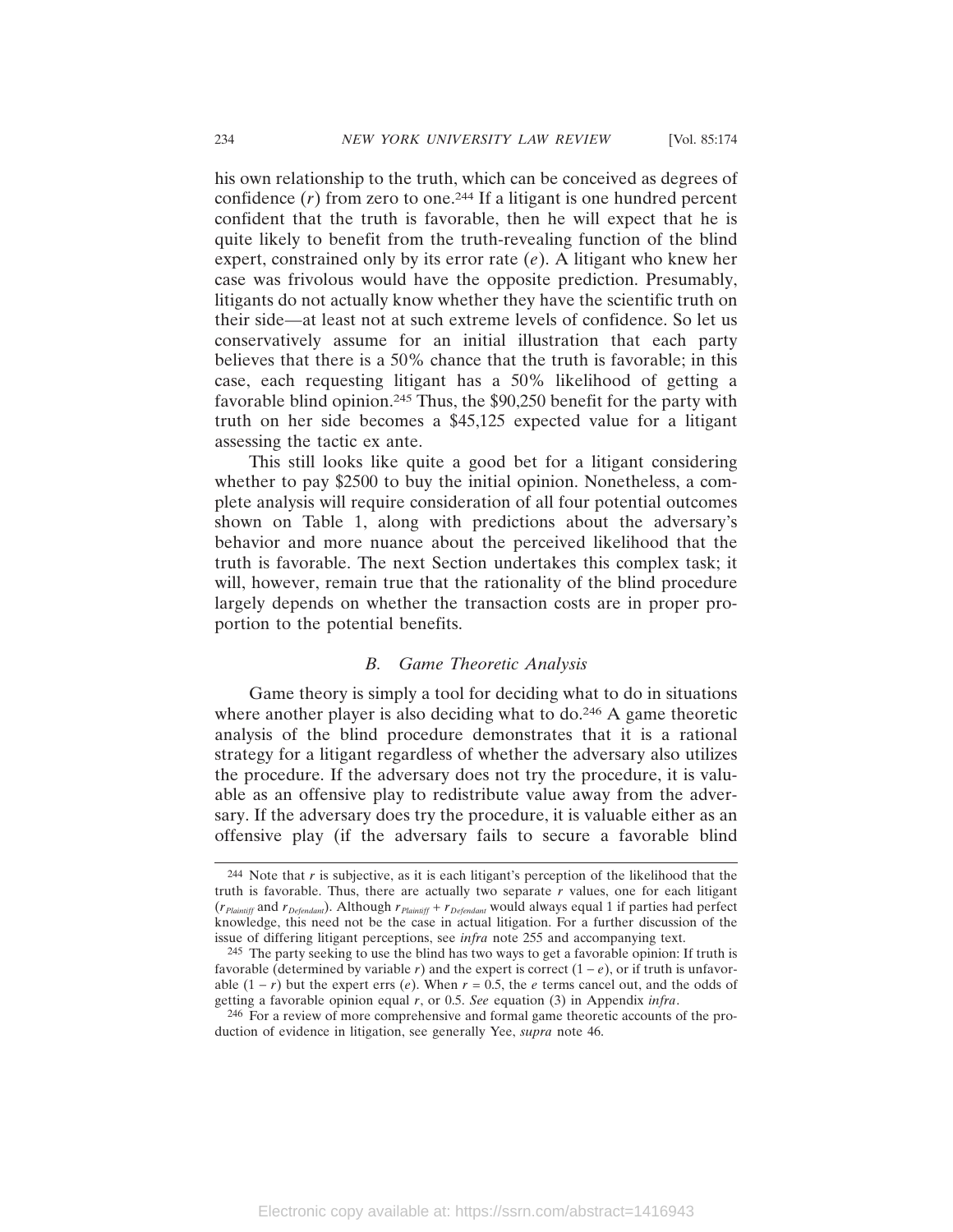expert) or as a defensive play (to try to neutralize any blind expert that the adversary secures).

#### *1. The Blind Procedure as a Prisoner's Dilemma*

Although generalized equations are in the Appendix, the rationality of the procedure can be illustrated using the stipulated values from Section A. With these values, we can calculate outcomes in four possible worlds: where both parties try the procedure, where neither tries, where only the defendant tries, and where only the plaintiff tries. The marginal payoffs—the expected values of using the procedure are shown in Table 4.

|           |                                     | Defendant                        |                                  |
|-----------|-------------------------------------|----------------------------------|----------------------------------|
|           |                                     | Don't Try Blind<br>Procedure     | Try Blind Procedure              |
| Plaintiff | Don't Try<br><b>Blind Procedure</b> | P: \$0<br>D: \$0                 | $P: -\$50,000$<br>$D: +\$48,500$ |
|           | Trv<br><b>Blind Procedure</b>       | $P: +\$48,500$<br>$D: -\$50,000$ | $P: -\$1500$<br>$D: -\$1500$     |

|  | TABLE 4                                         |  |
|--|-------------------------------------------------|--|
|  | <b>EXPECTED VALUES OF USING BLIND PROCEDURE</b> |  |

The top-left box is the scenario where neither party attempts the blind. This is the status quo, so the marginal change is \$0.

The bottom-right box represents the situation where both parties attempt the blind procedure.247 As neither side knows which party is likely to secure a favorable blind expert (the postulate that  $r = 0.5$ ), all potential gains of the procedure are offset. Thus, all that remains in this strategy profile is an expected transaction cost of \$1500.248

For the remaining two boxes (top-right and bottom-left), consider the two symmetrical situations where one party chooses to use the blind procedure (the "trying party") and the other does not. The trying party pays the transaction costs and has a 50% chance of transferring \$100,000 from the other party, giving this outcome a marginal expected value of \$48,500. The party that does not try sees an

<sup>247</sup> These values are actually composites of all four possibilities shown in Table 1 for which blind experts appear at trial (zero, one for the plaintiffs, one for the defendants, or two), with the respective payoffs added according to their probabilities. The equation for calculating these composites is found at equation (6) in the Appendix, *infra*.

<sup>248</sup> The blind procedure will cost \$2000 for the expert's fee, plus \$500 for the intermediary's costs. The latter cost is sunk, but when favorable (fifty percent of the time), the former offsets the costs of procuring an unblind opinion. Thus, the expected transaction costs are  $-$ \$500 + 0.5 × ( $-$ \$2000) =  $-$ \$1500.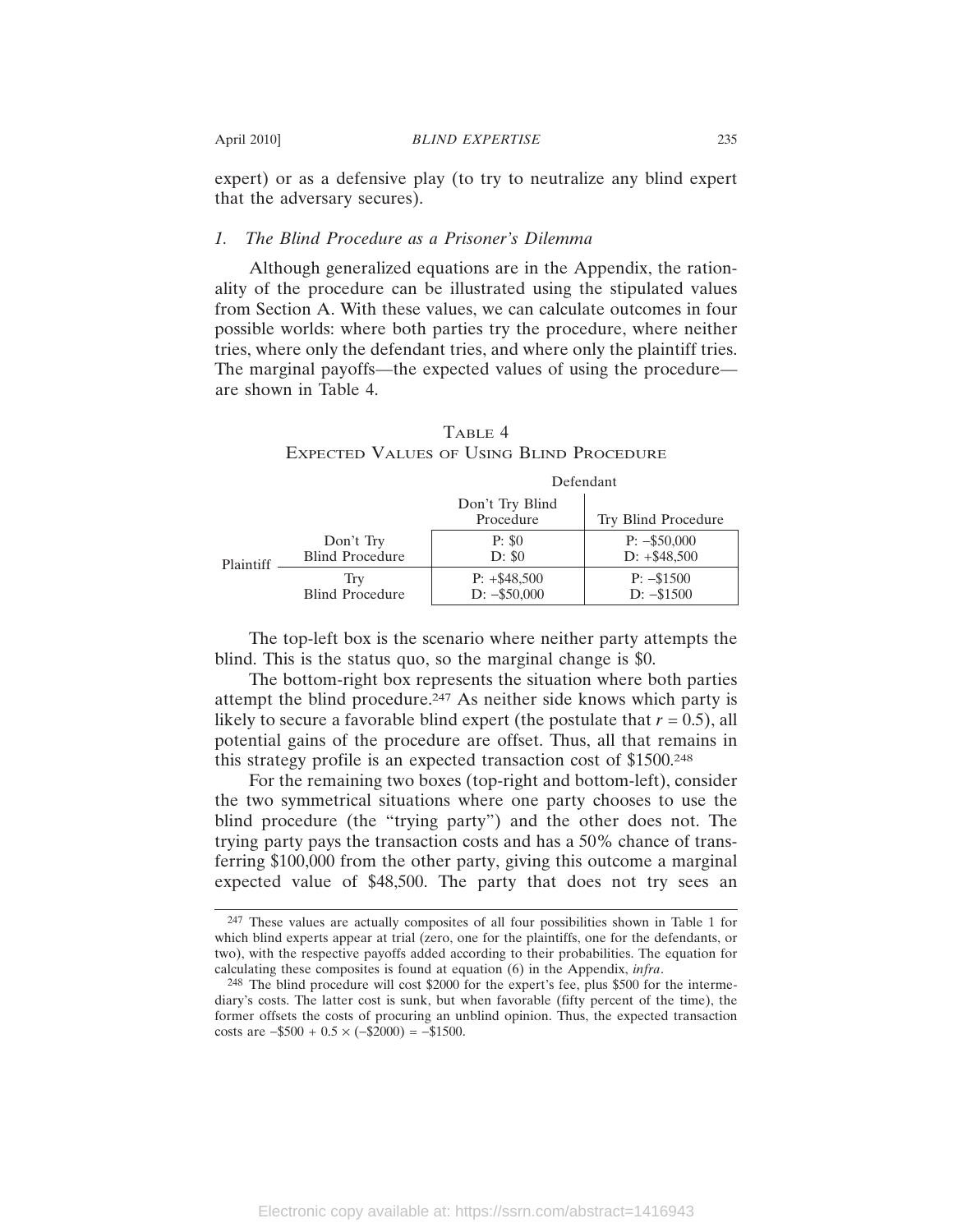expected loss of \$50,000 because she loses \$100,000 in the 50% of cases in which the trying party gains it.

Assuming that the litigants are unable to coordinate their strategies, Table 4 shows that the game is a classic prisoner's dilemma, where "trying" is the defection strategy.<sup>249</sup> Trying the blind procedure is a strictly dominant strategy and a Nash equilibrium.250 If the adversary is abstaining from the blind procedure, it is best to try it, since the strategy yields an expected value of \$48,500. On the other hand, if the adversary is trying, it is *still* best to try, since losing \$1500 is much better than losing \$50,000. No matter what the adversary does, each party will prefer to try the blind procedure.

## *2. Collusion and Optimism*

Table 4 also shows that the blind procedure is *not* pareto-optimal for the plaintiff and defendant collectively.251 In the (try, try) strategy profile, \$3000 is transferred from the litigants to the experts and the intermediary.252 In the (try, don't try) profile, the two parties still have a net loss of \$1500. This presents a collective action problem for the litigants, as they would prefer to coordinate on the top-left strategy profile, where neither party tries the procedure. The potential for such coordination is a problem for the blind procedure and a problem for the legal system more generally.

This problem, however, may be little more than theoretical, since litigation is rife with costly and suboptimal strategies that litigants use to redistribute value from their adversaries. For example, in large cases, both parties hire experienced trial attorneys, jury consultants, trial presentation consultants, and highly credentialed expert witnesses, all at great expense. We could imagine litigants instead cooper-

<sup>249</sup> In a prisoner's dilemma, two prisoners can implicate each other, and each knows the following rules, set by the prosecutor. If one confesses to the joint crime (the "defection" strategy) and the other denies it (the "cooperation" strategy), then the confessor will be set free and the denier will suffer a long sentence (e.g., ten years). If both confess, they will both get a shorter sentence (e.g., eight years). If both deny, they will get the shortest sentence (e.g., one year). The pareto-optimal strategy is for both players to deny, but the dominant strategy is to confess, because it has a better outcome for each player individually regardless of what the other player does. "The Prisoner's Dilemma crops up in many different situations, including oligopoly pricing, auction bidding, salesman effort, political bargaining, and arms races." ERIC RASMUSEN, GAMES AND INFORMATION 20 (3d ed. 2001).

<sup>250</sup> *See id.* at 26 ("[A] Nash equilibrium [exists] if no player has [an] incentive to deviate from his strategy given that the other players do not deviate.").

<sup>251</sup> *See id.* at 20, 82 (discussing pareto-optimality and noting that mutual defection in hypothetical prisoner's dilemma actually leads to *worst* possible combined outcome, despite being dominant strategy).

<sup>252</sup> This externality should provide some incentive for the population of expert witnesses to support this intervention, likely through their professional membership organizations. It also provides an incentive for the intermediary to create the blinding service*.*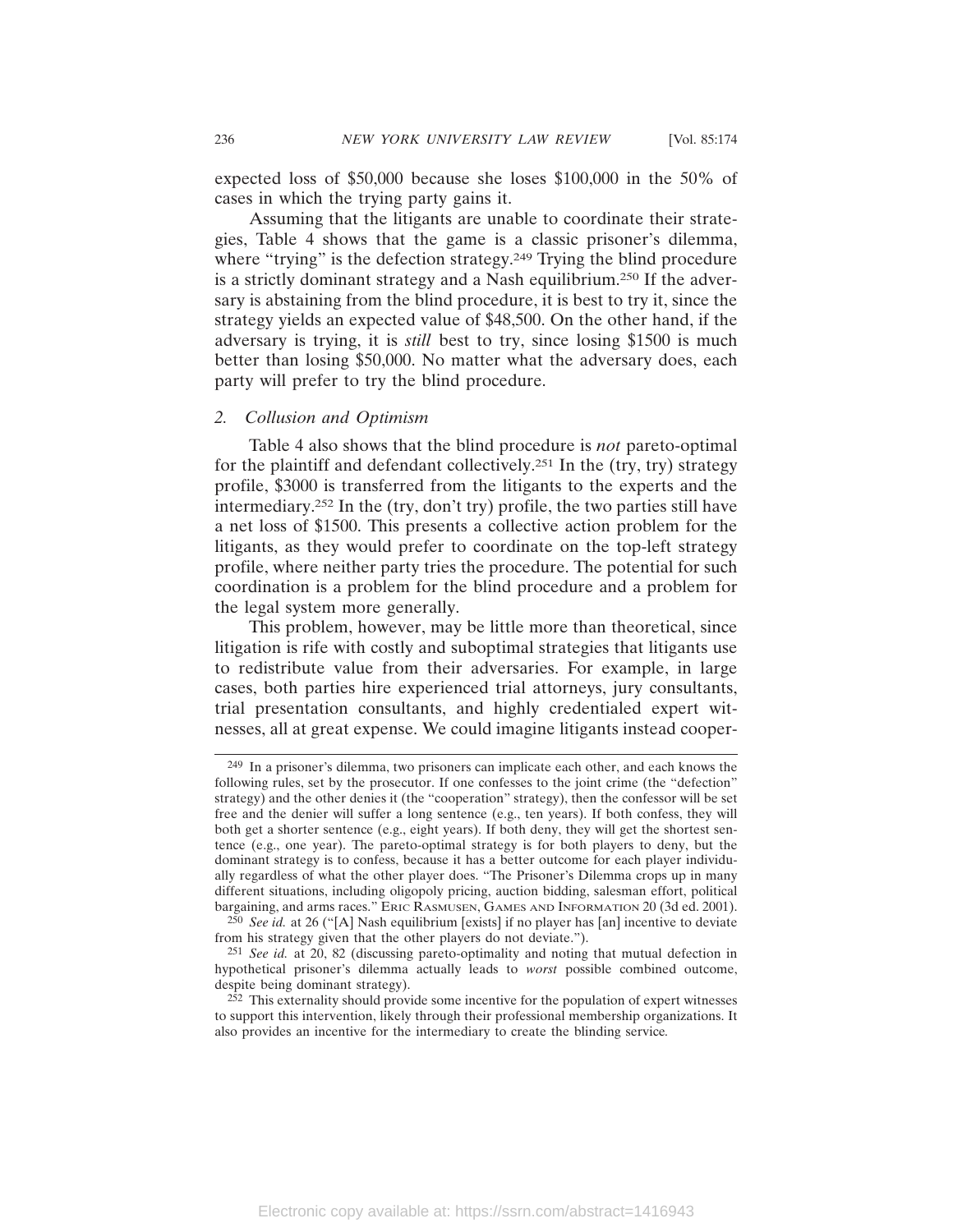atively agreeing to use only green attorneys straight out of law school, forgoing jury consultants in favor of hunches, skipping trial presentation consultants in favor of chalkboard sketches, and stipulating to the use of depositions (or even reports) rather than live expert testimony, all in order to save money. Yet these sorts of deals do not seem to occur with regularity, and thus we likewise should not expect litigants to conspire to avoid the blind procedure.

There are various reasons why litigants do not cooperate in these ways. For instance, litigants often have strong personal enmity toward each other (indeed, they already have one huge grievance at issue), their lawyers work under strong adversarial norms, and both sides practice strategic posturing. There are also problems with monitoring and enforcing any such deal. Given the positive externalities of the blind procedure for the litigation system, courts should decline to assist parties by enforcing deals that would avoid the use of blind experts.

More importantly, these cooperative deals do not happen frequently because litigants tend to believe that they will get more benefit from these interventions than their adversaries will. Although a rare few litigants may be ruthlessly rational and pursue cases as if they were mere lottery tickets found on the street, most litigants see litigation as an attempt to vindicate preexisting beliefs. Simply put, litigants believe that they are right, and that investing in these strategies will enhance their ability to prove that fact. In the med-mal context, for example, doctor-defendants often believe that they did nothing wrong, and patient-plaintiffs believe that they were wrongfully injured.253 Both parties expect that a blinded expert will vindicate their priors.

Similarly, empirical research has shown that merely assigning persons to one side or the other of a case tends to bias their assessments of fairness, and such counterpoised biases tend to prevent litigants from reaching settlements, even when they have the same information about the case.254 Presumably litigants would also be biased in their assessments of the true values of their cases, or at least optimistic about blind experts being favorable. Thus, as long as at least one party

<sup>253</sup> This demand for vindication is one reason why both plaintiffs and defendants will leave money on the negotiation table in order to secure or avoid an admission or apology. *See* Daniel W. Shuman, *The Psychology of Compensation in Tort Law*, 43 U. KAN. L. REV. 39, 68 (1994) (examining apologies in context of tort law compensation).

<sup>254</sup> *See* Babcock et al., *supra* note 47, at 1338 (reporting study where affiliation with one side of case affected assessments of fairness); *cf.* Christine Jolls, *Behavioral Economics Analysis of Redistributive Legal Rules*, 51 VAND. L. REV. 1653, 1659−63 & n.23 (1998) (reviewing literature on "optimism bias").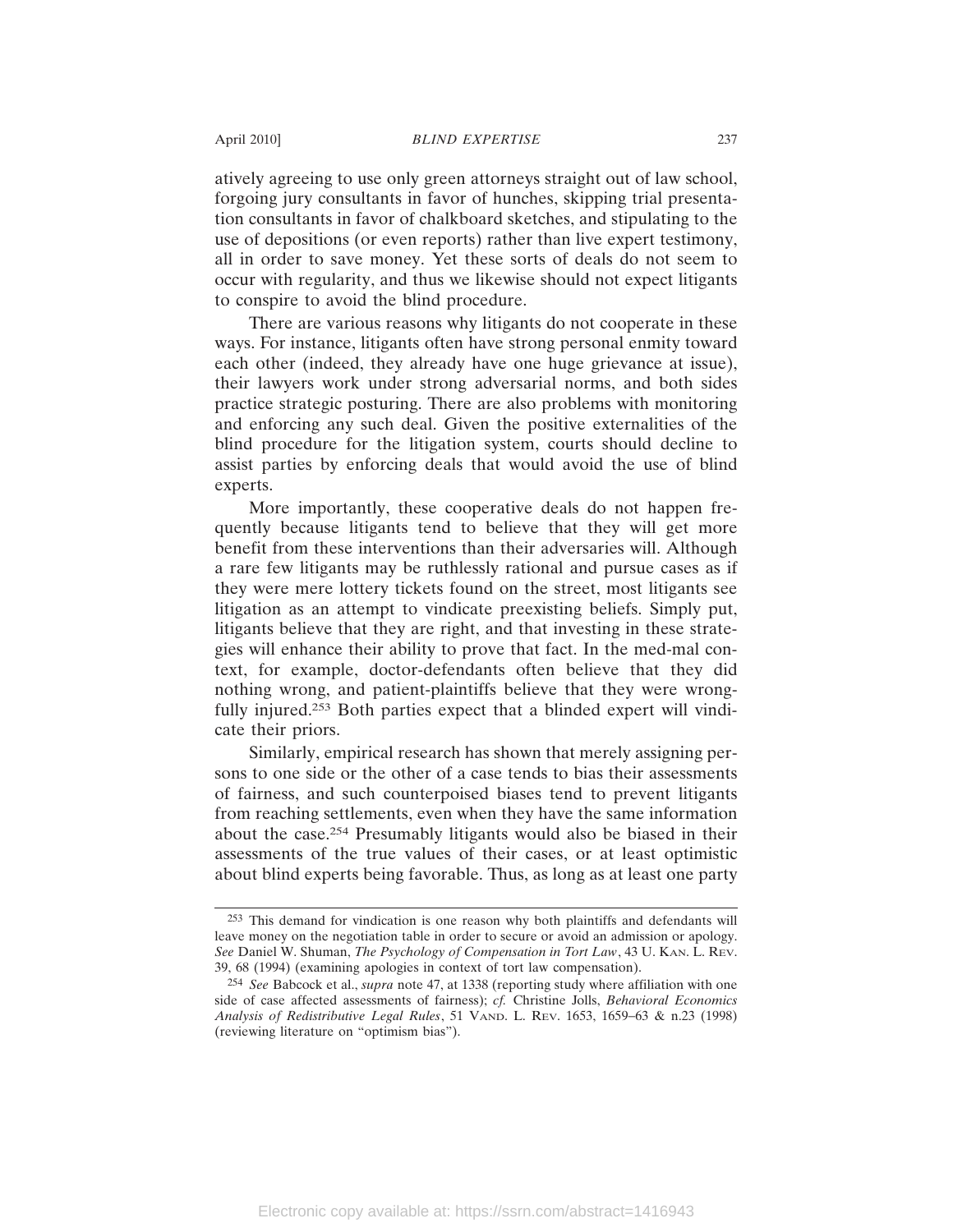is confident in the truth of his position, the litigants are unlikely to conspire to avoid the procedure.

#### *3. Robustness*

Now that the basics of the game theoretic analysis have been laid out, consider how the rationality of the blind procedure will change when the values of the variables are different. Obviously, the procedure will be most attractive where the costs of retaining a blind expert are small compared to the amount at stake in the lawsuit.

Still, the basic prisoner's dilemma structure of the game is preserved over a wide range of assumptions. For example, cut the stakes to one-tenth of the previous assumptions and more than triple the costs: In a case with only \$100,000 at stake and for which a blind expert opinion costs \$8500, it is still rational to try the blind procedure.255 Even in cases where initial expert opinions are very expensive—such as a class action case requiring extensive data analysis the blind procedure would likely still be attractive to litigants.256 Generally, litigants are unlikely to make these sorts of fine-grained calculations, in part because they do not have accurate data to specify some of the variables. However, they can be confident that within a very wide range of possible values the strategy of enlisting a blind expert remains dominant.

# *C. Settlements and Screening*

The previous Section showed that the blind procedure could help litigants by increasing the likelihood of prevailing at trial. Yet, the vast majority of cases are never tried, and indeed the presence of a blind expert may affect the parties' decisions as to whether to settle or even whether to file a case in the first place. This Section shows how the blind procedure promises a benefit to the litigants and the legal system as a diagnostic device, even when cases do not go to trial.

Roughly speaking, when litigants are deciding whether to settle a case, they arrive at a settlement price by each considering the following: (1) the perceived likelihood of winning at trial; (2) the amount at stake (both monetary and otherwise); (3) the expected fees and expenses of proceeding through trial; and (4) the costs they will incur

<sup>&</sup>lt;sup>255</sup> This holds constant all the other assumptions in Table 4, including  $r = 0.5$ . In this scenario, the payoff in the (try, try) profile is (-\$4500, -\$4500) and the payoff in the (try, don't try) profile is (\$500, −\$5000). Regardless of what the other side does, it is better to try.

<sup>256</sup> If there are \$3 million in damages at stake, and it costs \$251,000 to get an initial expert opinion, then it is a rational strategy because the (try, try) profile pays (−\$126,000, −\$126,000) while (try, don't try) pays (\$24,000, −\$150,000).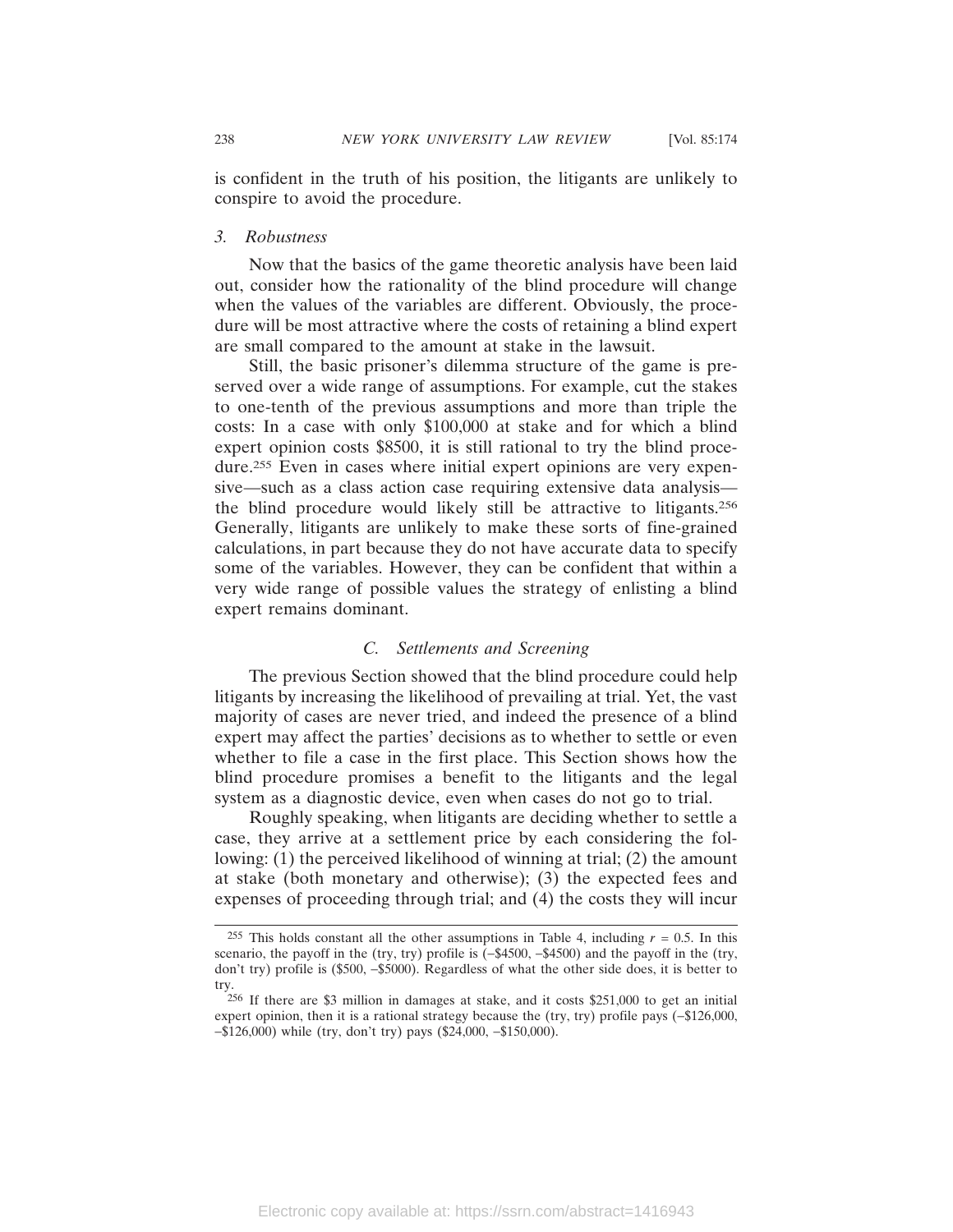if they lose.257 Based on these estimates, the plaintiff can calculate the lowest possible settlement that would still be better than the expected value of a trial, and the defendant can calculate the highest possible settlement that would be better than the expected value of a trial. If the parties have a zone of possible agreement (ZOPA), a settlement will be rational, though strategic bargaining may nonetheless prevent such a settlement from being achieved.<sup>258</sup>

As we have seen, the blind procedure will affect the price of settlements by shifting expected value toward a party with an unrebutted blind expert. This is true as long as the parties can agree that blind experts have some credibility advantage with the factfinder over unblind experts.

In addition to this redistribution, the blind procedure may increase the rate of settlement. Under one economic theory, settlement fails and "a trial will occur when the parties make inconsistent and self-serving errors in their estimates of the likely judgment."259 The blind expert may allow the parties to converge on the true value of a case. Court-appointed experts reportedly have a similar positive impact on settlement rates.260

On the other hand, if upon learning that one party has a favorable blind expert the parties both symmetrically adjust their perceived probabilities of prevailing, it will not create a ZOPA. Future empirical research should quantify jurors' responses to unrebutted blind experts, so that parties have a common basis of knowledge for determining the new value of cases when there is a blind expert.

Due to strategic bargaining and optimism bias, there are many cases where one litigant cannot or will not move her demands based on the new information. In those situations, a blind expert may create a ZOPA by causing the other party to move closer. For example, in a sample of sixty-three California medical malpractice cases that went to trial during one year in the 1980s, researchers found that defen-

<sup>257</sup> *See* George L. Priest & Benjamin Klein, *The Selection of Disputes for Litigation*, 13 J. LEGAL STUD. 1, 4 (1984) (discussing settlement factors).

<sup>258</sup> *See, e.g.*, Robert H. Mnookin & Lewis Kornhauser, *Bargaining in the Shadow of the Law: The Case of Divorce*, 88 YALE L.J. 950, 974–77 (1979) (examining strategic behavior in divorce cases and noting that "[i]f the parties get heavily engaged in strategic behavior . . . a courtroom battle may result, despite both parties' preference for a settlement").

<sup>259</sup> Samuel R. Gross & Kent D. Syverud, *Getting to No: A Study of Settlement Negotiations and the Selection of Cases for Trial*, 90 MICH. L. REV. 319, 321 (1991). Gross and Syverud also discuss another theory of negotiation failure, which attributes failure to "strategic ploys that misfire" during bargaining. *Id.* at 321.

<sup>260</sup> *See, e.g.*, *Science on Trial* (XM Satellite Radio broadcast Apr. 29, 2006), *transcript available at* http://www.acfnewsource.org/science/science\_on\_trial.html (describing experiences of one U.S. district judge who said that court-appointed experts "made it easier for everyone to find a settlement they could live with").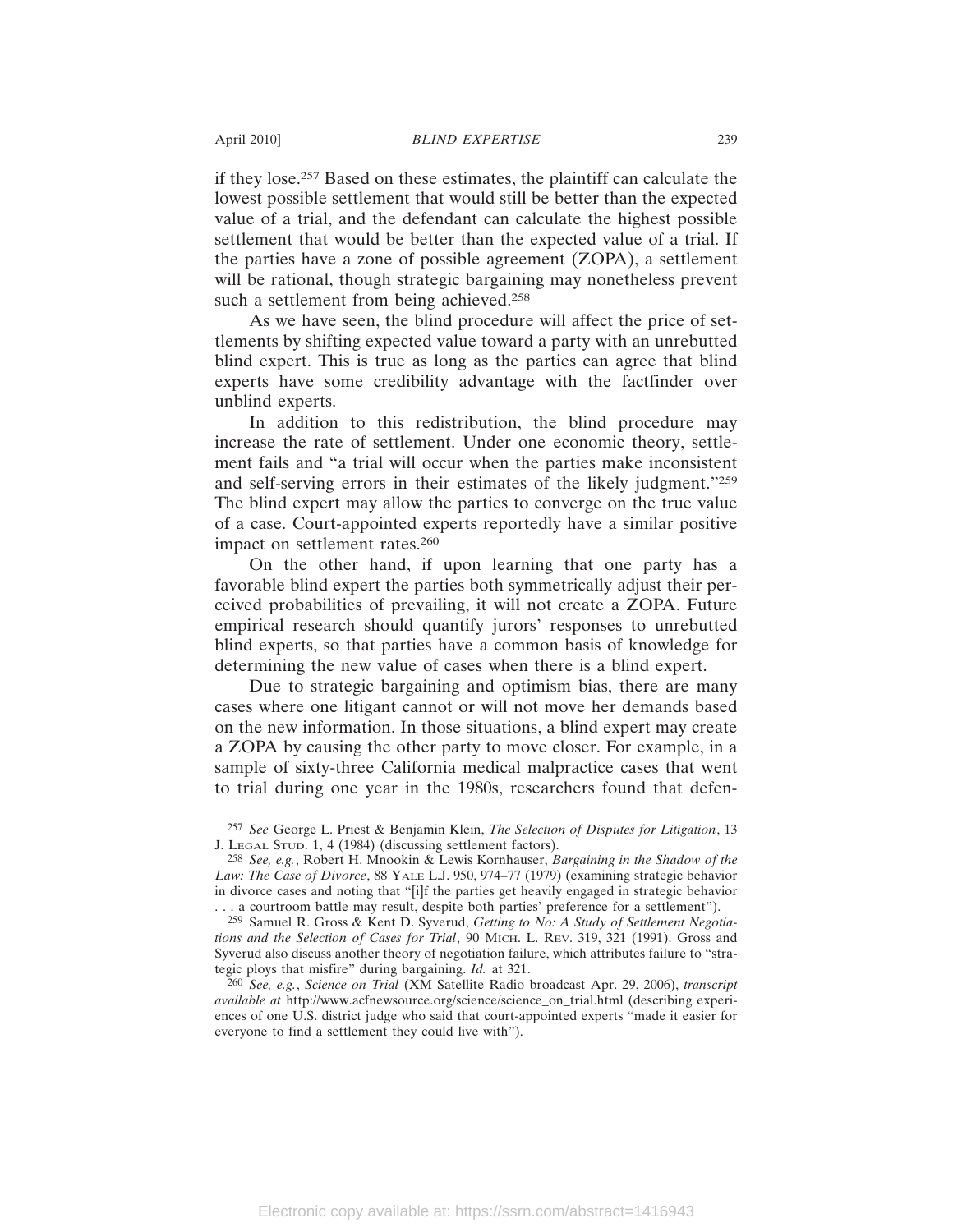dants refused to make any settlement offer at all approximately sixty percent of the time.261 Nonetheless, in these zero-dollar–offer cases, the plaintiffs prevailed at trial about one-third of the time, with an average recovery of about \$213,000.262 If the plaintiff's attorney correctly thinks that the expected chances of winning in a zerodollar–offer case are one in three, these cases are still a good bet for the attorney.263 However, if the defendants were able to retain favorable blind experts in some of these cases—and thereby further reduce the plaintiff's perceived odds of prevailing—then it may no longer be rational for a plaintiff to proceed.<sup>264</sup> Since the defendant is already at zero, she cannot then update her demand, and the blind expert has made settlement more likely. On the other hand, in cases in which the plaintiff can secure a blind expert, the defendant will be more compelled to make a realistic settlement offer.

Furthermore, whichever side secures a favorable blind expert will likely disclose that fact very early to save itself—as well as the adversary and the legal system—the costs of litigating to the brink of trial. One recent study showed that to defend a malpractice case that results in a verdict for the plaintiff, it costs insurers an extra \$70,000 in expenses alone.265 If an investment of a few thousand dollars on a blind opinion shifts the odds toward settlement rather than trial, it would be a good investment for a litigant, even aside from the opinion's value in changing the outcome of a potential trial.

Even before litigation begins, the blind procedure can help attorneys make better decisions regarding which cases to take. For a few thousand dollars, an attorney can send a potential case to the interme-

264 Suppose that if the defendant secures an unrebutted blind expert, the plaintiff's perceived odds of prevailing decrease from one in three to one in five. Now, given the other parameters in *supra* note 265, the net utility of going to trial is −\$2960.

265 David M. Studdert et al., *Claims, Errors, and Compensation Payments in Medical Malpractice Litigation*, 354 NEW ENG. J. MED. 2024, 2027 (2006) (showing that claims resolved in plaintiff's favor at trial cost insurer \$112,968 in defense costs, while those claims resolved out of court cost only \$42,015).

<sup>261</sup> Gross & Syverud, *supra* note 261, at 346 tbl.3, 360. Gross and Syverud suggest that insurers use this zero-dollar–offer tactic to deter future cases and because insurance contracts provide physician defendants with a veto over settlement, even though the insurers, not the defendants, bear the expenses of trial. *Id.* at 361.

<sup>262</sup> *Id.* at 346. The average recovery in these cases was \$108,000 in 1986 dollars, which I have adjusted to \$213,000 in 2009 dollars using the Bureau of Labor Statistics inflation calculator, available at http://data.bls.gov/cgi-bin/cpicalc.pl.

<sup>263</sup> If a plaintiff's attorney can prosecute one of these claims for, say, \$25,000 in expenses on a 40% contingent fee, it is worthwhile to proceed to trial. The expected utility is  $(0.33 \times $213,000 \times 0.4) + (0.67 \times - $25,000) = $11,366$ . In the win scenario, the attorney recovers the expenses from the judgment amount, so expenses are only considered in the loss scenario. *See* Gross & Syverud, *supra* note 261, at 349 n.71 (describing recovery of expenses in contingent fee cases).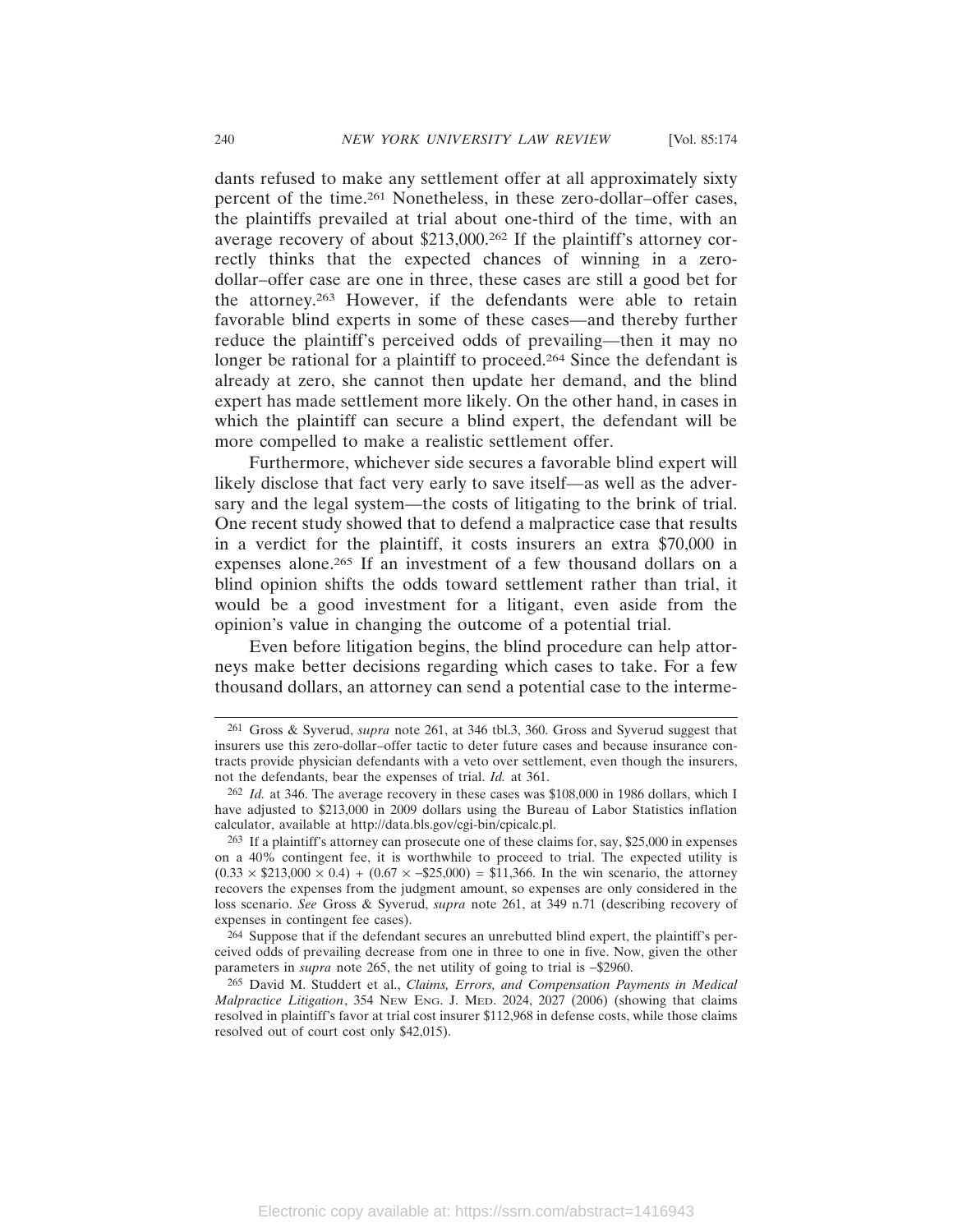diary, and a few weeks later get back a well-qualified expert opinion, saving the attorney lots of work and uncertainty in deciding whether to take the case.266 Some plaintiffs' attorneys, who have large inventories of cases to choose from, may use the blind procedure as the sine qua non for prosecuting a case, since those cases will lead to the largest and quickest settlements and will be the ones that are the least likely to face a blind expert on the other side.

In this sense, the blind procedure provides litigants with not only a big gun to use at trial, but it also provides an assessment device showing which battles are worth fighting in the first place. To the extent that the blind procedure channels bona fide cases into the legal system—and bad cases out of it—it is a salutary device for both justice and efficiency.

### COMPARISONS, LOGISTICS, TRUTH, AND PROGRESS

Now that the essential structure of the blind procedure has been laid out, this Part will address several remaining issues. Section A compares the blind procedure to *Daubert* and court-appointment, showing how the blind procedure can supplant many features of the current systems. Section B explores some questions about the role of expertise when the truth is indeterminate. Section C provides some thoughts about how the blind procedure could be implemented to ensure the robustness of the blinds while still adequately compensating the blind experts. Section D asks why litigants have not already employed such blinding methods, explores whether bounded rationality may prevent litigants from using the procedure, and reflects on directions for future study, especially the application of the procedure beyond medical malpractice litigation.

# *A. The Case for Reform over Court-Appointment and* Daubert

This Section explains why the legal system should encourage and facilitate the use of the blind procedure. I argue that the blind procedure is a sensible and efficient reform, superior to court-appointment and *Daubert* screening, and I show how the blind procedure could work in conjunction with those mechanisms.

V

<sup>266</sup> Litigants already use consulting experts for this purpose, but it requires effort to find such experts, and it may be difficult to get an objective assessment from them since they know who is asking.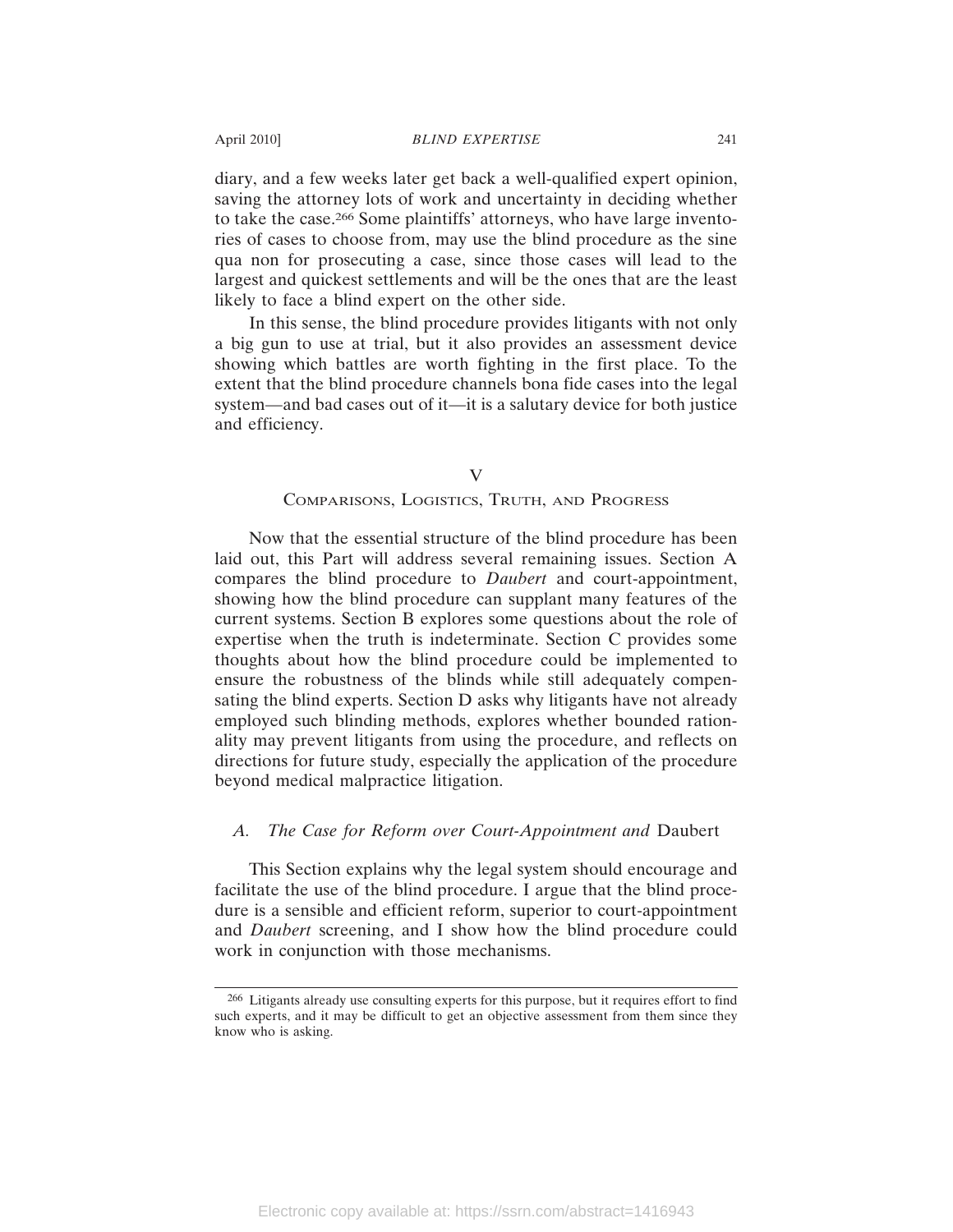#### *1. The Case for Reform*

So far, this Article has shown that the blind procedure is rational for litigants, since it provides the potential to win more cases; and that the procedure is beneficial for the legal system's factfinders, since it provides them with reliable fact-signals. But are blind experts worthwhile for the legal system as a whole?

Admittedly, the blind procedure has costs. Given the illustrative assumptions above, the average case litigated with blind experts will cost the litigants a few thousand dollars more than litigation under the status quo, since the intermediary must be paid and since some blind opinions will be unfavorable and thus will go unused by the sponsoring litigants. It should be noted that these costs will not be borne by the courts; the costs will be borne by the litigants, and disproportionately by those who are fighting *against* the truth. As such, the procedure is like a voluntary excise tax on bad cases, where the revenues are used to improve the accuracy of the legal system.267

Furthermore, the costs must be weighed against the likely benefits. With fact-signals from blind experts, factfinders can more accurately impose liability, compensating worthy plaintiffs and deterring potential future defendants. In addition, it is likely that this innovation will reduce insurance costs by reducing litigation uncertainty. We can also expect more cases to be settled and fewer frivolous claims and defenses to be litigated in the first place. Thus, the procedure will likely reduce litigation costs on net.

The case for reform is thus clear. It would be a worthwhile investment of a few million dollars to create the blinding intermediary as a self-financing public good for litigants to use in serving their private and the public interests.

#### *2. Comparison with Court-Appointment*

Of course, to the extent that courts want to solve the problem of expert bias, judges can simply hire their own neutral experts, which may seem more direct and efficient than the complicated blind procedure. However, there are two problems with court-appointment that the blind procedure solves.

First, as explained in Part I.C, there are substantive concerns about the accuracy and fairness of court-appointed experts because, while they enjoy strong deference from factfinders, their errors cannot

<sup>267</sup> *Cf.* RICHARD A. POSNER, ECONOMIC ANALYSIS OF LAW 611 (7th ed. 2007) ("[O]ffsetting expenditures on litigation are not necessarily wasteful from a social as distinct from a private standpoint, since . . . they increase the probability of a correct decision by giving the tribunal more information.").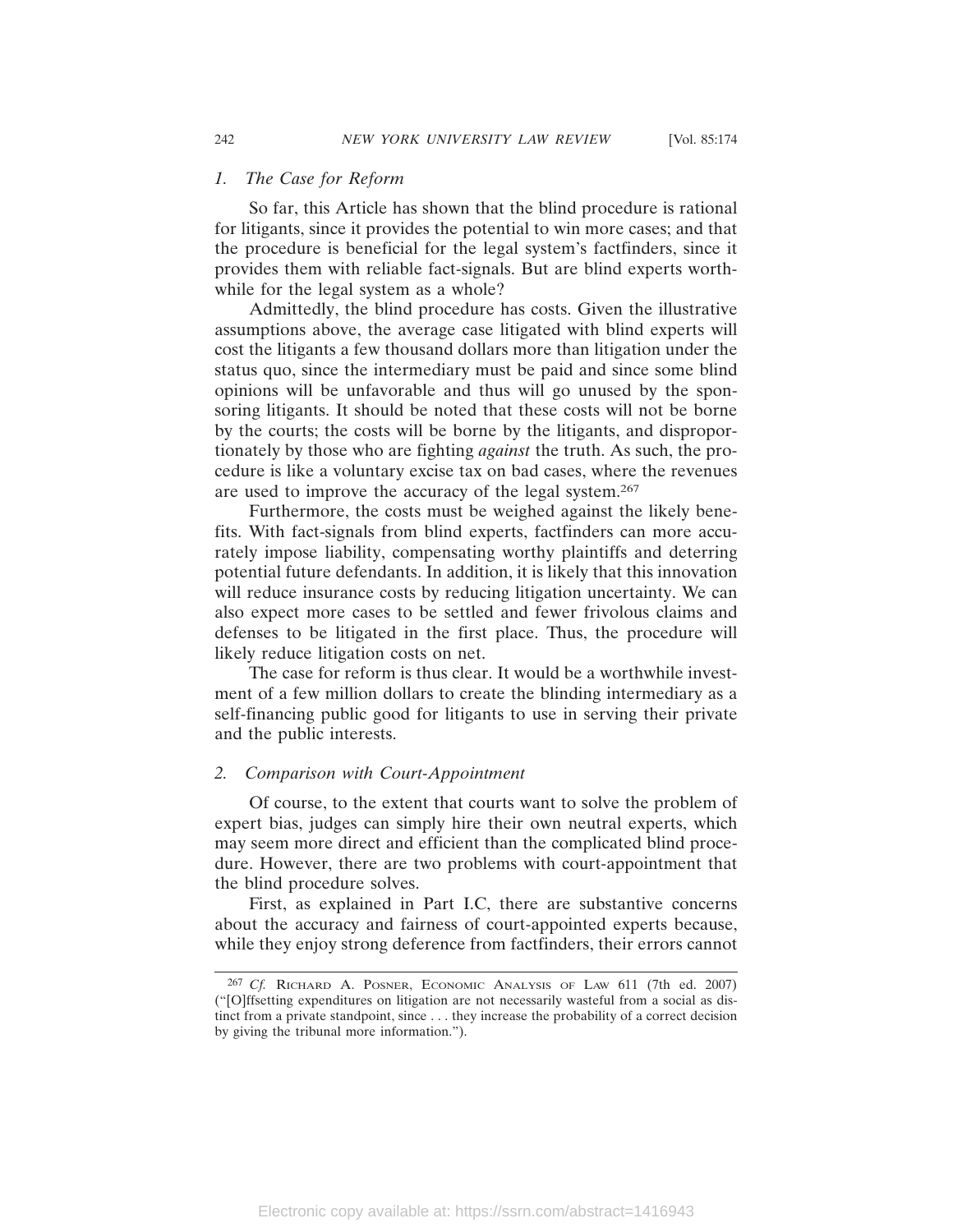be effectively rebutted by litigants. As shown in Table 1, the adversarial blind procedure improves on court-appointment because it relies upon *two* independent expert assessments of the truth, so that whenever one errs, the other is ready to rebut her with equal credibility. The signals sent by blind experts to factfinders are thus more reliable than the signals sent by court-appointed experts. Although it is still possible that a blind expert will hijack the case with an erroneous but unassailable opinion, this scenario is much more likely to occur with court-appointed experts.268

On the other hand, it may *seem* advantageous that courtappointment sends *some* signal in every case where the procedure is used, while the blind procedure fails to send a signal in the cases where the two blind experts disagree. But more signals are not necessarily better; the reliability of the signals matters too. In the 400 hypothetical cases discussed above, the blind procedure sends true signals in 361, a false signal in 1 case, and no signal in 38 cases. If courtappointed experts enjoyed the same 5% error rate, then they would send 380 true signals and 20 false signals. So, although a courtappointed expert procedure would send 19 extra true signals, it would also send 19 extra false signals. As such, the accuracy of those extra signals is only 50%, and thus, would likely harm the accuracy of any factfinder who could otherwise do better hearing from two hired guns and making their own decision.269 Thus, the blind procedure is more salubrious for the accuracy of litigation outcomes—sending a signal where it can help and wisely refraining where it cannot—and is more respectful of the jury's role and competence.

One might argue that the extra accuracy purchased by the blind procedure is unnecessary, and that one court-appointed expert would suffice. This of course depends on the accuracy of independent experts in a given field, and our tolerance for erroneous litigation outcomes. But in reality, the question is whether *zero* unbiased experts under the status quo is better than *two* under the blind procedure. While courts have for decades enjoyed the explicit authority to use court-appointed experts, they have generally declined to do so. The blind procedure instead gives the power to the litigants, who have the proper incentives and roles to use it. Even if the blind procedure were no more accurate or efficient than court-appointment, it would be a better policy because it actually holds the promise of being used.

<sup>268</sup> Moreover, it seems likely that a blind expert that errs will be more assailable by the adversary since the blind expert does not enjoy the imprimatur of the court.

<sup>269</sup> Recall that the juries in the Studdert and Mello study enjoyed 70% accuracy. *See supra* Table 2.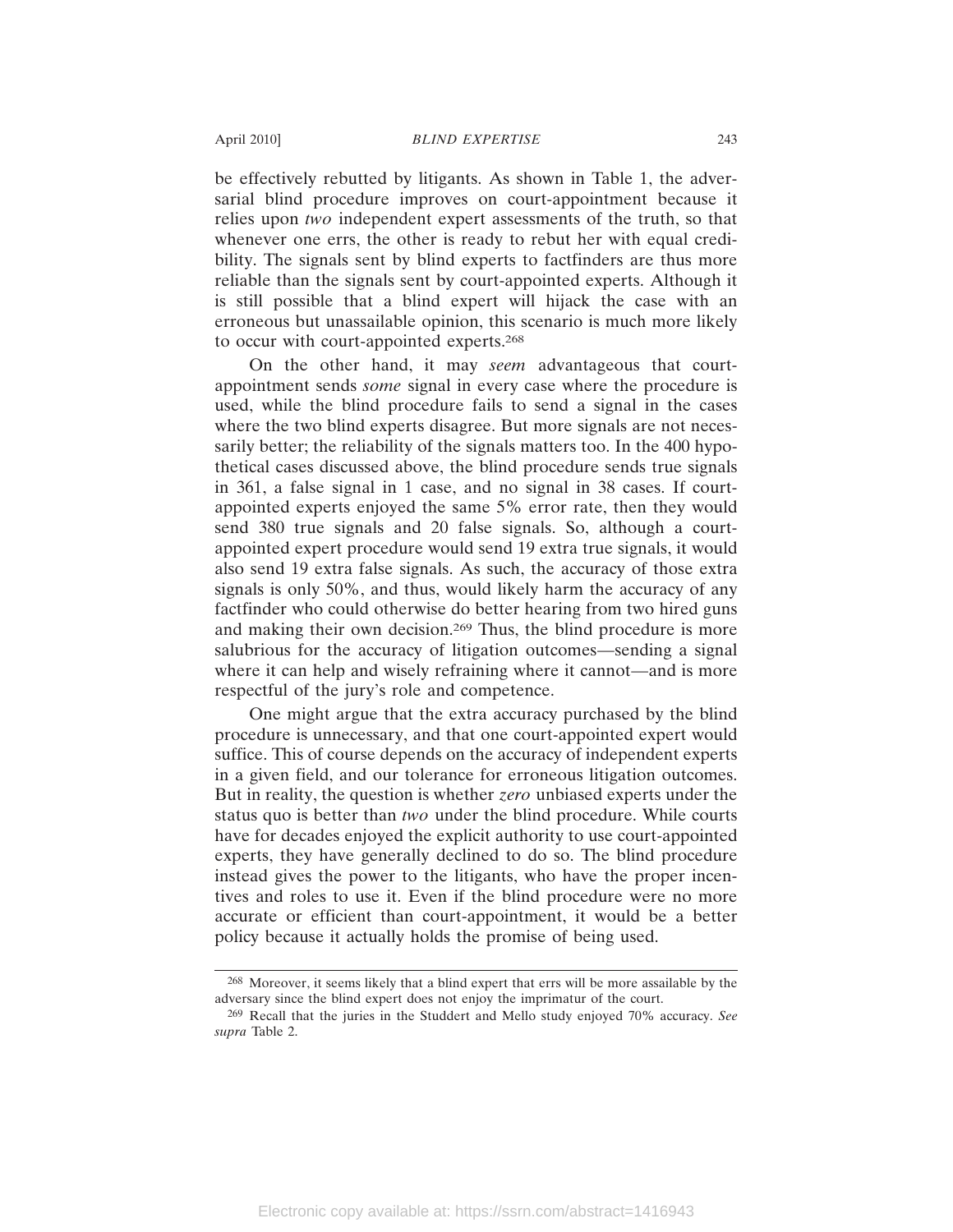Thus, it may be time to turn the page on the noble idea of courtappointed experts and instead work toward a reality of adversarial blind experts. Still, the two procedures can be complementary. Judges can use their current power to appoint experts under Rule of Evidence 706 as a means of encouraging litigants to use the blind procedure. The Rule contemplates that courts "may request the parties to submit nominations" of experts for appointment.<sup>270</sup> In doing so, courts could presumably add a strong preference that nominees be selected through the blind procedure. Such a proviso would expedite the process of getting a neutral expert opinion into court, without burdening the judge with the details and without requiring her to go beyond her traditional role as a passive arbiter of the law. With such a method, the judge need not get into the evidence-producing or factfinding functions herself.

If after receiving such nominations the judge *did* appoint a blind expert as its own, the court could then shift the expenses of paying that expert to the losing party as a taxable cost.271 Such a policy would help reassure litigants with modest means that if they have the truth on their side, the blind procedure will be costless.272 Even if the court declines to appoint a nominated blind expert, the parties may still use favorable opinions on their own, and they are likely to do so, since the cost of securing the opinion is already sunk. In this way, the judge's request for nominations may suffice to motivate litigants to use the blind procedure, if its rationality is not already sufficiently clear to them.

### *3. Comparison with* Daubert

The blind procedure could also have a mutually reinforcing relationship with the judge's gatekeeping function of *Daubert* and its progeny; the procedure may even make these gatekeeping functions nearly obsolete. Arguably, the litigant-induced biases discussed in Part I.B—selection, affiliation, and compensation—are the root causes of the problem of unreliable expert testimony and junk science in court. Indeed, the Supreme Court has held that the purpose of the

<sup>270</sup> FED. R. EVID. 706(a).

<sup>271</sup> *See* FED. R. EVID. 706(b) ("[T]he compensation shall be paid by the parties in such proportion and at such time as the court directs, and thereafter charged in like manner as other costs.").

<sup>272</sup> As another solution to this problem, courts could increase the case filing fee for litigants without blind experts (in cases that require an expert) and use the additional funds to subsidize the costs of blind experts for indigent litigants. Some states already require that plaintiffs' attorneys file "certificates of merit" indicating that they have a favorable opinion from a qualified expert. Struve, *supra* note 88, at 174. This proposal would simply add the incentive to make that opinion blinded.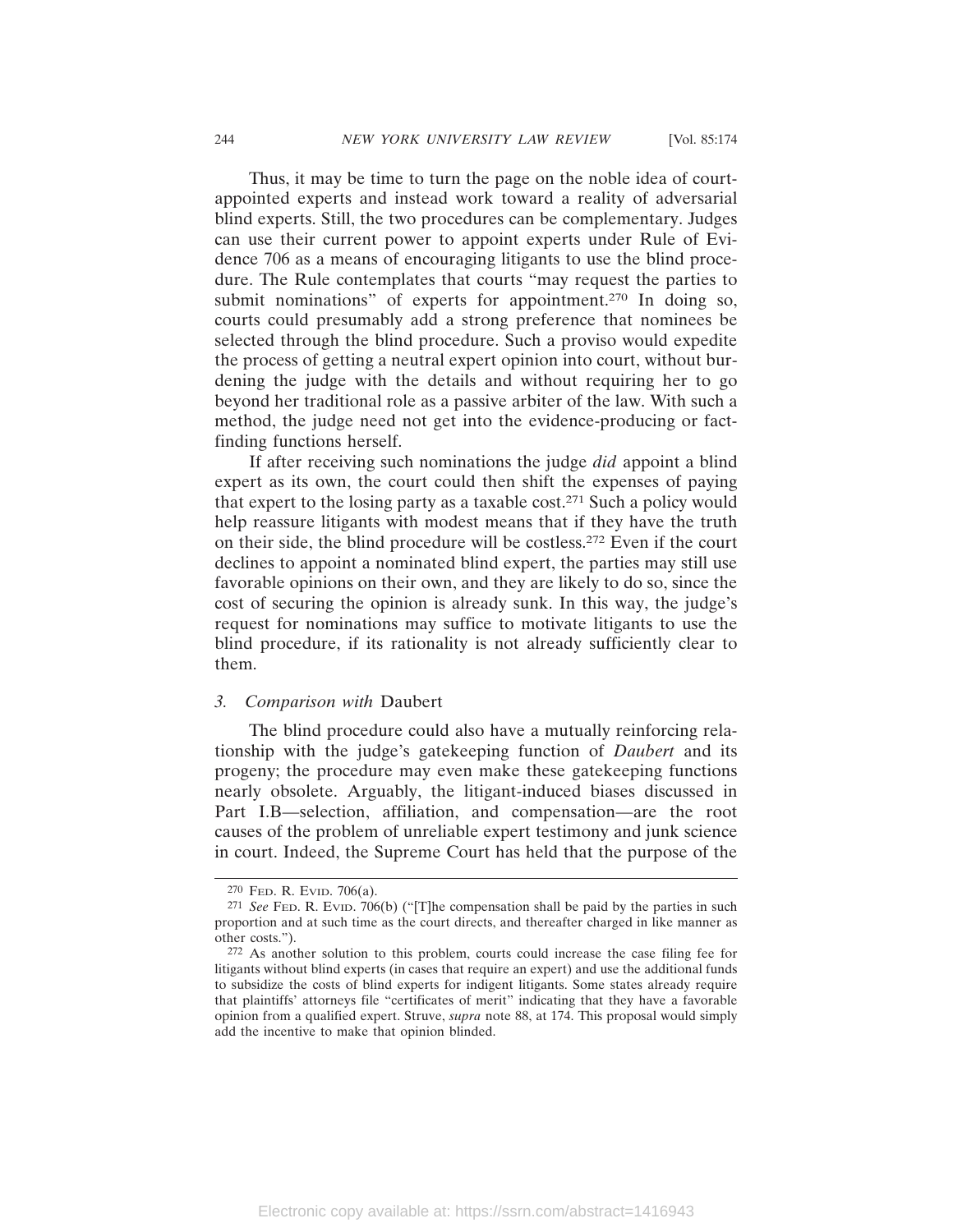gatekeeping function is to "make certain that an expert . . . employs in the courtroom the same level of intellectual rigor that characterizes the practice of an expert in the relevant field."273 By randomly selecting an expert from the practicing field, and by asking her to render an opinion from behind a blind, the procedure serves that desideratum much more directly than *Daubert* itself does. Thus, when faced with a blind expert, the judge need not second-guess the testimony. If the courts do defer to blind experts in this way, making them nearly immune to *Daubert* challenges, this will provide yet another reason for litigants to invest in blind opinions.

The presence of a blind expert may also make it untenable for an adversary to survive *Daubert* screening or summary judgment with only a hired gun. Currently, judges may feel reluctant to exclude experts where there appears to be a genuine disagreement and the judge is left near equipoise. But the blind procedure creates a disparity and raises questions about the scientific integrity of the expert that is willing to testify without the protection of a blind. How much probative value does a hired gun have, if Judge Weinstein is correct that an unblind "expert can be found to testify to the truth of almost any factual theory, no matter how frivolous . . . ?"274 Indeed, the Supreme Court recently altogether refused to consider certain social science evidence because it seemed tainted by litigant-induced biases.275 If courts do tend to exclude unblind experts for this reason, it will only further increase the value of the blind procedure to litigants and increase the rate of settlements.

These insights may even lead courts or legislatures to revise the doctrine of summary judgment to hold that a party does not create a "genuine issue as to any material fact" by merely introducing the testimony of an unblind expert.<sup>276</sup> Extending this line of thought further,

<sup>273</sup> Kumho Tire Co. v. Carmichael, 526 U.S. 137, 152 (1999).

<sup>274</sup> Weinstein, *supra* note 31, at 482.

<sup>275</sup> Exxon Shipping Co. v. Baker, 128 S. Ct. 2605, 2626 n.17 (2008) ("The Court is aware of a body of literature running parallel to anecdotal reports, examining the predictability of punitive awards by conducting numerous 'mock juries,' where different 'jurors' are confronted with the same hypothetical case. . . . Because this research was funded in part by Exxon, we decline to rely on it." (citation omitted)); *see also In re* Silica Prods. Liab. Litig., 398 F. Supp. 2d 563, 627–28, 640 (S.D. Tex. 2005) (excluding expert testimony in part because compensation bias was prominent).

<sup>276</sup> *See* FED. R. CIV. P. 56(c) (stating standard for summary judgment). Indeed, some courts have held that conclusory expert opinions are insufficient to create a genuine dispute of material fact. *See, e.g.*, Mid-State Fertilizer Co. v. Exch. Nat'l Bank of Chi., 877 F.2d 1333, 1339 (7th Cir. 1989) ("[A]n expert's declaration, full of assertion but empty of facts and reasons, won't get a case past a motion for summary judgment . . . ." (citing Richardson v. Richardson-Merrell, Inc., 857 F.2d 823, 829–32 (D.C. Cir. 1988))); *cf.* Jimenez v. GNOC, Corp., 670 A.2d 24, 27 (N.J. Super. Ct. App. Div. 1996) ("When an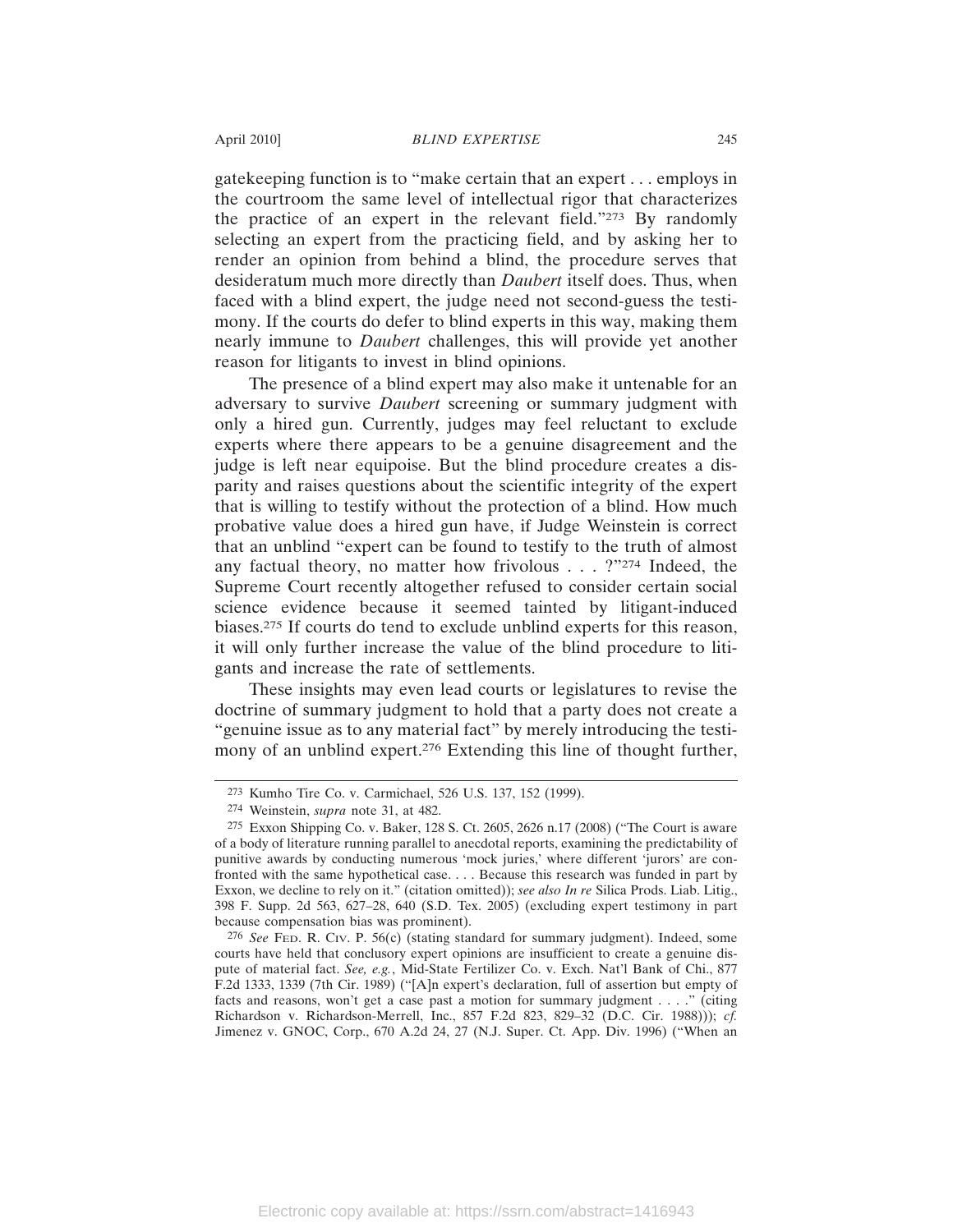the blind procedure may tip the scales in cases where a judge may order a new trial.277

Still, this Article does not suggest that courts should effectively ban unblind experts from the courtroom. Instead, this Article suggests a hybrid approach to factfinding, allowing litigants to use the blind procedure to eliminate certain biases, but also allowing litigants to use traditional means of presenting their most powerful cases to the factfinders. The elimination of litigant-induced biases is only a signal of the truth—an epistemic device, not a guarantee.

In any given case, a blind expert may be wrong, while an unblind expert may be right, and there is an element of luck involved in securing a favorable blind opinion. Indeed, Table 1 showed that in a small but significant number of cases, *neither side* will be able to secure a blind expert. A ban on unblind experts would effectively dismiss such cases, leading to systematic underdeterrence and undercompensation. As a result, the system still needs unblind experts and traditional *Daubert* gatekeeping.

Further, there will be a rare subset of cases where the relevant scientific consensus doctrine is wrong, but there is at least one or more dissenting "minority experts" who have discovered the truth but have not persuaded their colleagues to revise the consensus view.278 In this very small subset of cases, the blind procedure will tend to send false signals to the factfinders, while a handpicked, unblind expert may instead be correct.279

A hybrid approach of both blind and unblind experts is most consistent with contemporary legal doctrine. The modern, post-*Daubert* standards for admissibility of expert testimony do not require *Frye*'s

expert's opinion is merely a bare conclusion unsupported by factual evidence, . . . it is inadmissible.").

<sup>277</sup> If a jury's verdict follows an unblind expert rather than a blind expert, a judge may determine that the verdict is against the "great weight of the evidence" and amounts to a "miscarriage of justice," and therefore order a new trial. *See* Sheridan v. E.I. DuPont de Nemours & Co., 100 F.3d 1061, 1076 (3d Cir. 1996) (en banc) (stating legal standard for new trial); *see also* Hand, *supra* note 1, at 57 (suggesting that courts could grant new trials if juries rule contrary to neutral expert panels). *See generally* FED. R. CIV. P. 59(a)(1)(A) (outlining grounds for granting new trial following jury verdict).

<sup>278</sup> *See generally* THOMAS S. KUHN, THE STRUCTURE OF SCIENTIFIC REVOLUTIONS (3d ed. 1996) (describing process whereby "normal science" encounters "anomalies" and enters into crisis which then may lead to "scientific revolution").

<sup>279</sup> Of course, in many areas of the substantive law, these sorts of scientific errors are irrelevant because the law instead depends on the state of the art or customary practice at the relevant period of time. *See supra* text accompanying notes 208–12 (defining and discussing doctrinal error).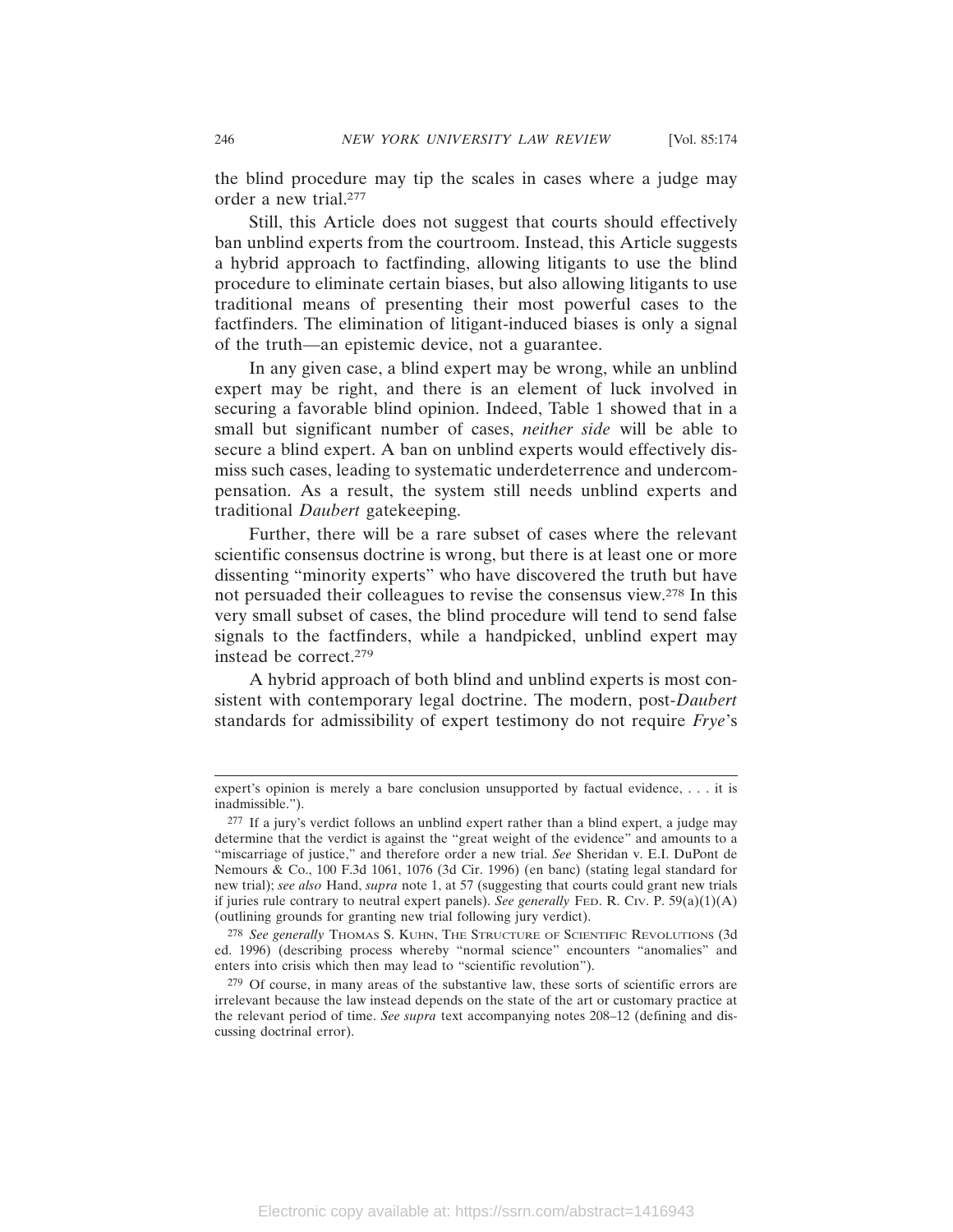"general acceptance" in the scientific community,<sup>280</sup> but instead only demand indicia of reliability and the use of the scientific method.281 A ban on unblind experts would effectively resurrect the *Frye* standard, since it is unlikely that experts in the minority will be randomly selected through the blind procedure. Thus, a party that is unable to secure a blind expert should be allowed to use the traditional methods and the factfinder should be allowed to give that testimony as much or as little weight as she thinks it deserves. For a *Daubert* judge (and a factfinder), an expert's lack of a blind should be just one of many indicia of (un)reliability.

### *B. The Indeterminacy of Truth*

This Section addresses a potential philosophical concern about this Article's simplified conceptualization of blind experts as capable of revealing "scientific truth." In repeatedly referring to the "accuracy" of experts and trial outcomes, this Article has explicitly assumed that there is a right or wrong answer in the cases litigated.282 In short, I have assumed that in any case there is a scientific question that truly cuts in favor of the plaintiff or the defendant.

Yet suppose that there are cases where there is no right or wrong answer given by a preexisting and independent scientific reality. This may be especially true in the subset of cases that are tried rather than settled.283 For example, there may be some med-mal cases on the cutting edge of medical practice, where there is no specifiable "correct" standard of care—only differences of opinion and value judgments. In patent law, there may be no "fact of the matter" as to the novelty of a particular patent claim. In certain types of litigation, law professors

<sup>280</sup> *See* Frye v. United States, 293 F. 1013, 1014 (D.C. Cir. 1923) (holding that grounds for scientific testimony "must be sufficiently established to have gained general acceptance in the particular field in which it belongs").

<sup>281</sup> Daubert v. Merrell Dow Pharms., Inc., 509 U.S. 579, 590, 597 (1993); *see also id.* at 589 (holding that *Frye* "should not be applied in federal trials"); Michael S. Jacobs, *Testing the Assumptions Underlying the Debate About Scientific Evidence: A Closer Look at Juror "Incompetence" and Scientific "Objectivity*,*"* 25 CONN. L. REV. 1083, 1086 (1993) (criticizing "the notion that majoritarian science should serve as the gold standard for legal inquiries into complicated matters of scientific fact").

<sup>282</sup> *See supra* text accompanying note 17.

<sup>283</sup> *See* GEOFFREY C. HAZARD, JR., ETHICS IN THE PRACTICE OF THE LAW 122 (1978) (discussing "radical theory" that prior to trial parties have conceded all that can be proven objectively, such that only ambiguity remains); VIDMAR, *supra* note 9, at 175 ("[T]he cases that juries decide contain a high proportion of disputes where the evidence is most ambiguous."); Liang, *supra* note 220, at 140 (finding significant divergence of opinion among academically practicing anesthesiologists reviewing summaries of tried cases). *But see* Studdert & Mello, *supra* note 191, at S69 (noting that independent physicians rated only twenty-seven percent of tried cases in study sample as "close calls," essentially same proportion as those settled).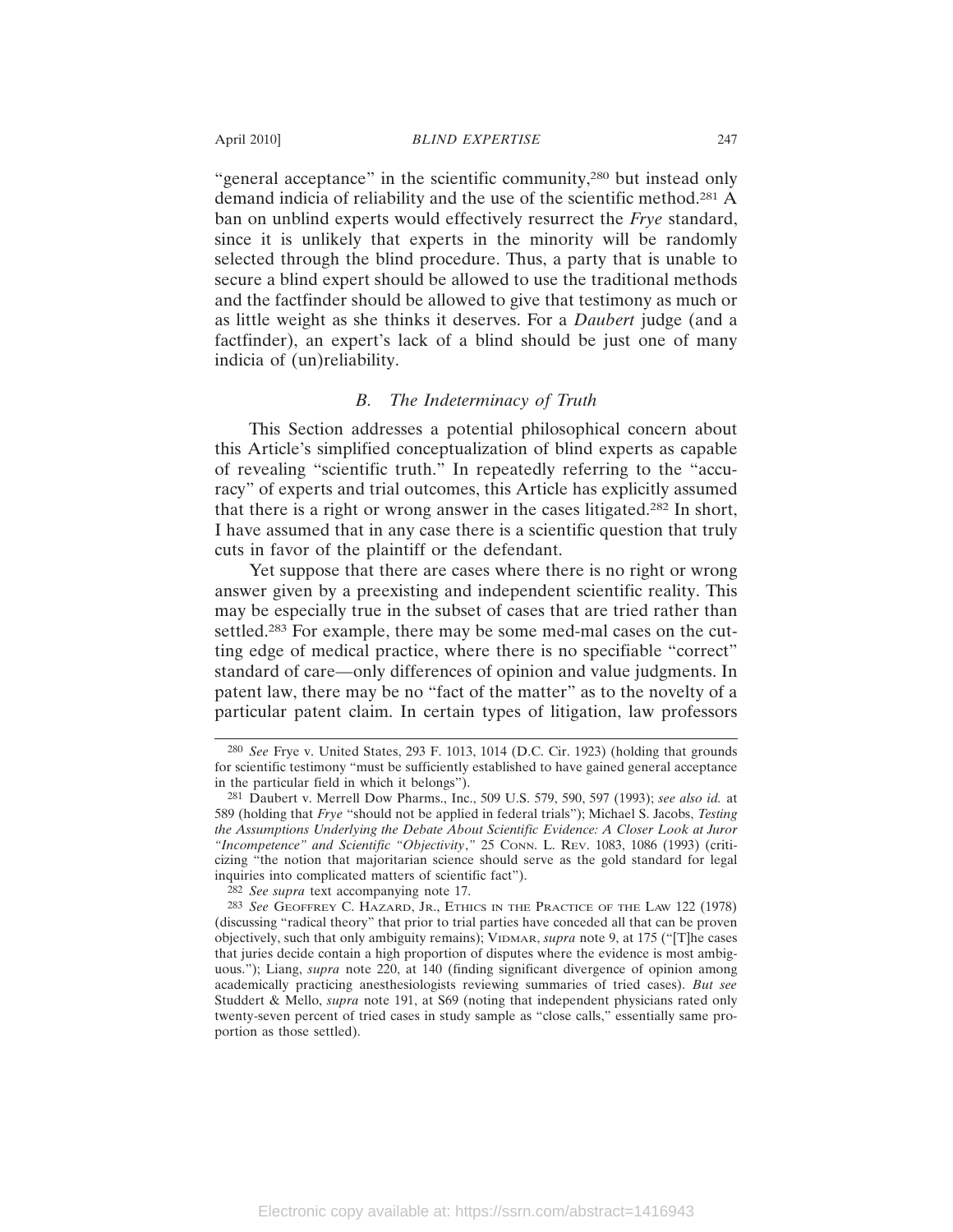are called to testify about issues that appear to be value-based as opposed to fact-based, such as whether some contract is "unconscionable." How does the blind procedure work in these contexts?

First, it is important to note the incongruity between the task given to factfinders (to find the facts) and the substance of this concern (there are no facts).284 The facts may be messy, complex, and contested, but if we could actually identify areas where there are no right or wrong answers at even the more-likely-than-not standard, then we should probably exclude the experts, dismiss those cases, or abolish those causes of action.285 In the med-mal context, many states already recognize the "two schools of thought" doctrine, which provides a defense when the defendant applied one of two competing standards of care.286 Blind experts would tend to reveal such splits, which is itself a more fundamental truth relevant to the determination of the proper legal outcome.

Second, if there is actually no truth for experts to converge upon in a given field, then there will likely be deep disagreement amongst the "experts." If *litigants* perceive that dispersion of opinion, then they will be less likely to pay the costs of the blind procedure, which only sends a signal if both experts agree.287 Moreover, if *juries* perceive that there is no fact of the matter, they may be less inclined to care whether an expert is blind, thereby reducing the marginal value of the blind procedure, which further decreases the likelihood that the litigants will use it. Thus, in these contexts of great indeterminacy, the blind procedure may not be used.

Third, there are undoubtedly some cases where the factfinder's job is as much about choosing values as it is about determining exogenous facts. For example, some states have decided that med-mal claims will not be resolved conclusively by reference to the customary

<sup>284</sup> Indeed, the whole point of bringing expert witnesses is to "assist the trier of fact to understand the evidence or to determine a fact in issue." FED. R. EVID. 702; *accord* Tockstein v. Spoeneman, No. 4:07CV00020 ERW, 2009 WL 2143762, at \*2 (E.D. Mo. July 14, 2009) (excluding expert testimony on whether contract is unconscionable as matter of law because testimony would not assist in resolving question of fact).

<sup>285</sup> For example, if there simply is no right or wrong way to practice astrology, then we should not have malpractice liability for professional astrologers. Indeed, a search of ALLCASES in Westlaw for "astrology /s malpractice" reveals no such cases (last performed Feb. 24, 2010).

<sup>286</sup> *See* Cramm et al., *supra* note 194, at 704–05 (describing "two schools of thought" doctrine in medical malpractice); *see also* Shectman v. Bransfield, 959 A.2d 278, 284–86 (N.J. Super. Ct. App. Div. 2008) (applying two schools of thought doctrine when "there is no standard of care" but only "a matter of medical judgment").

<sup>287</sup> *See supra* text accompanying notes 191–92 (discussing strategic use of blind experts by litigants); *see also infra* Appendix tbl.5 (showing that as error rate (*e*) increases, frequency of truth signal (*f*) decreases).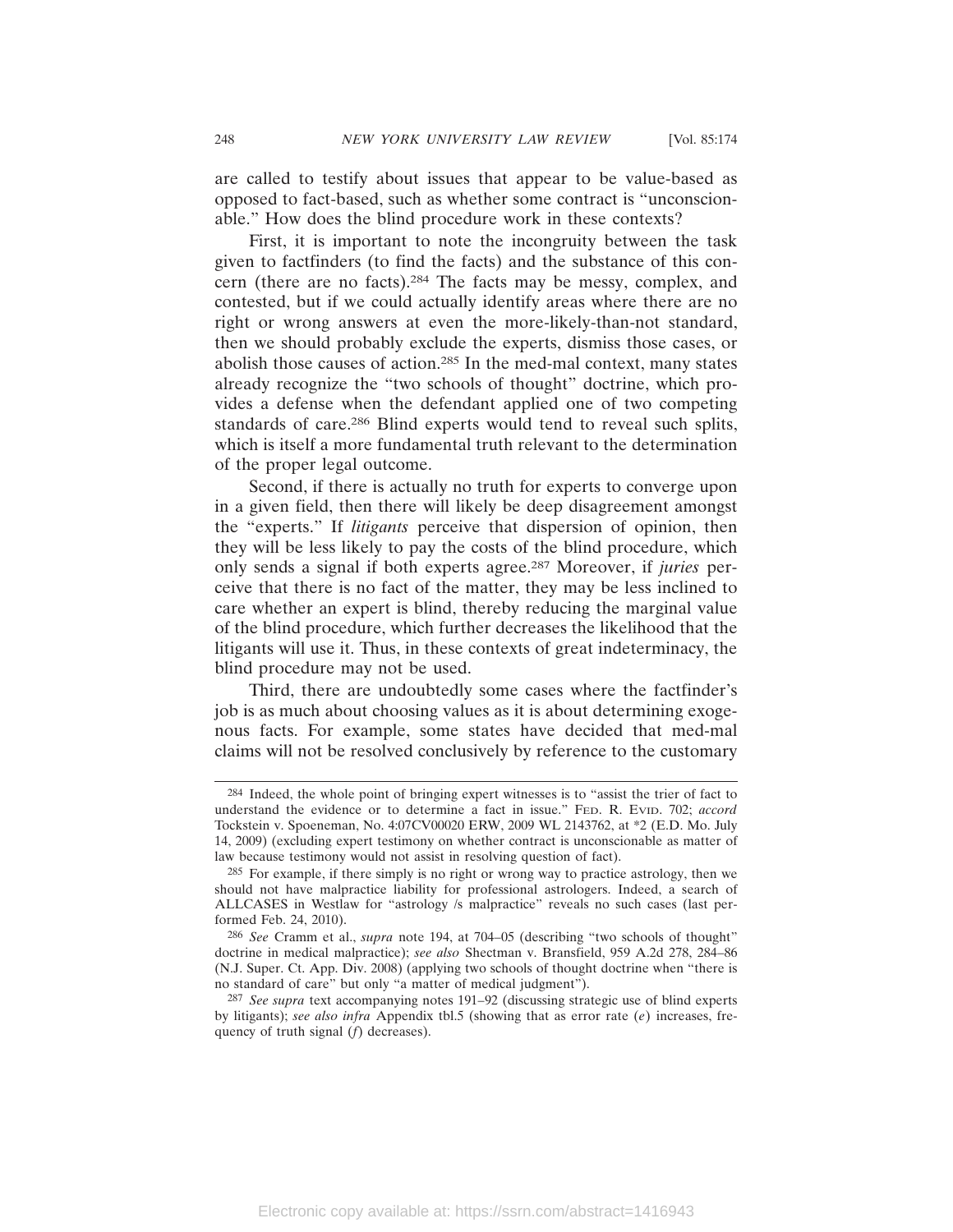April 2010] *BLIND EXPERTISE* 249

practice of doctors; these states instead empower the jury to conduct an independent assessment of the reasonableness of defendants' actions.288 This may reflect a policy recognition that the practice of medicine is infused with not just facts but also values, and that the jury has a role in deciding what risks are reasonable.<sup>289</sup>

Yet even in situations where the judge's or jury's determinations are based on facts *and* values, expert testimony will be revealing as to the former and may be educative as to the latter.290 Similarly, outside the courtroom, laypersons must make value-laden decisions, such as choosing between two different cancer treatments that each have a different matrix of costs, likelihood of extending life, and side effects for the quality of those remaining months. Even if there is no objectively right or wrong answer, if informed choices are better than uninformed choices then unbiased information will be more useful than biased information. Indeed, the more complex, value-laden, and contested the questions get, the more we cling to those advisers who we can trust.

So, even when this Article's simplifying assumptions are loosened and a more nuanced account of facts and values is introduced, the utility of blind expertise remains strong. To the extent that the factfinders have a meaningful decision to make, blind experts are sure to be just as helpful, and likely more helpful, than unblind experts.

### *C. Logistics of Blinds and Fees*

Part II.B specified some of the basic mechanisms for operationalizing the blind procedure. This Section addresses a few additional logistical questions.

#### *1. The Robustness of the Blinds*

First, one might worry that the first blind—the random selection of experts—might be compromised. For example, multiple intermediaries may arise, each developing a skewed roster of experts,

<sup>288</sup> Peters, *supra* note 211, at 172–87; *see also* Philip G. Peters, Jr., *The Role of the Jury in Modern Malpractice Law*, 87 IOWA L. REV. 909, 911–12 (2002) (assessing whether juries are capable of making informed decisions under reasonableness standard and whether this standard is superior to customary practice standard).

<sup>289</sup> This sort of policy is problemmatic, if jurors suffer from hindsight bias. *See* Jeffrey J. Rachlinski, *A Positive Psychological Theory of Judging in Hindsight*, 65 U. CHI. L. REV. 571, 574, 612 (1998) (arguing that there is likely bias in ex post assessments of reasonable care but that reliance by courts on custom in medical malpractice serves to reduce bias).

<sup>290</sup> *See* D. Michael Risinger, *A Functional Taxonomy of Expertise*, *in* 1 DAVID L. FAIGMAN ET AL., MODERN SCIENTIFIC EVIDENCE: THE LAW AND SCIENCE OF EXPERT TES-TIMONY 121, 141 (2008 ed.) (describing various contexts where "normative expertise" may be permitted, including professional malpractice cases).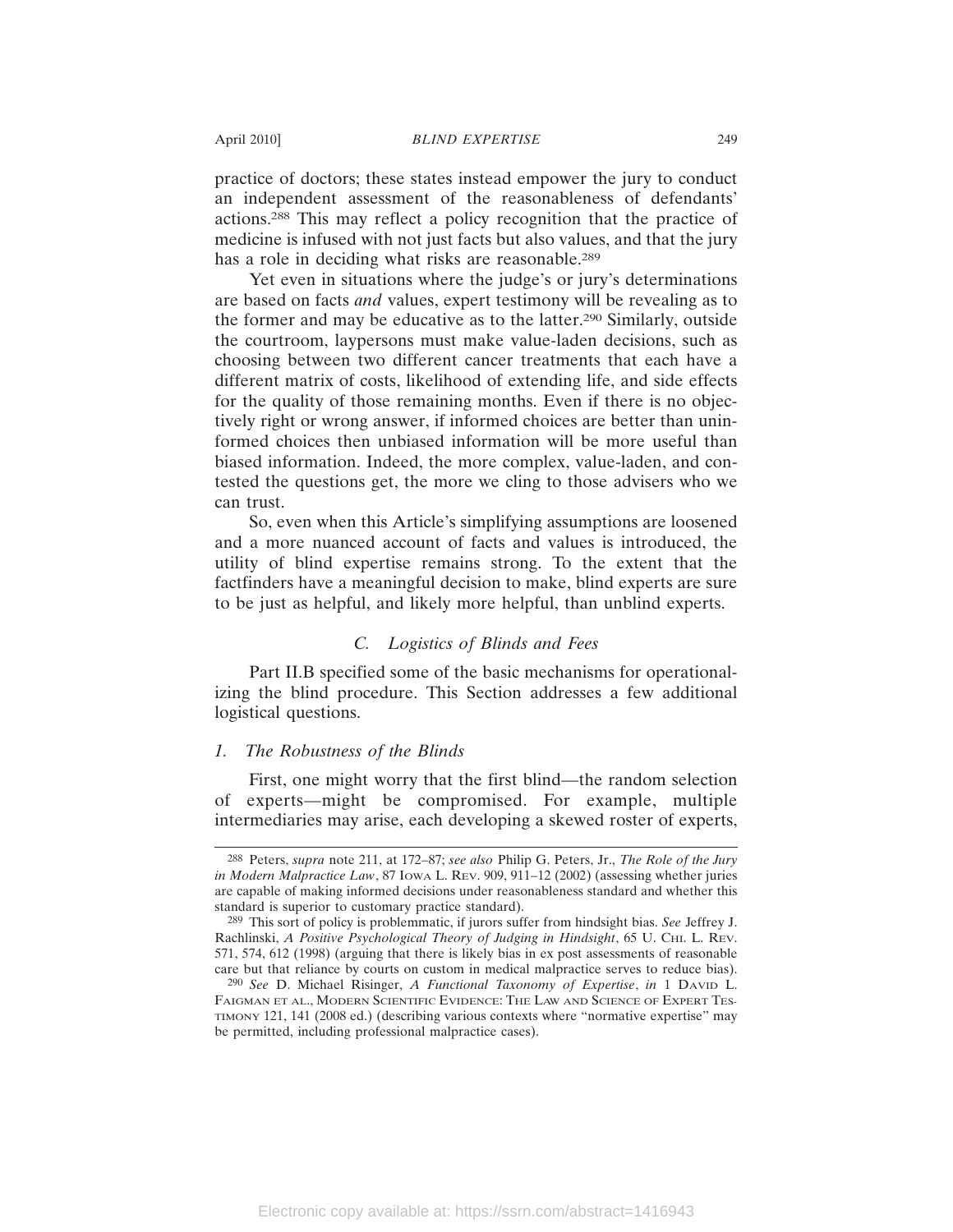so that a litigant's choice of intermediary will itself create a selection bias. Of course, if the adversary could discover and reveal this fact of a skewed pool to the jury, then the value of the procedure to the sponsoring litigant would be reduced. Moreover, the use of ex ante accreditation by the courts, along with contemporaneous monitoring and ex post discovery into selection procedures, would help ensure neutrality. To avoid these problems more efficiently, however, there should be a single, credible intermediary (at least for each domain of inquiry), such as the American Association for the Advancement of Science.<sup>291</sup>

How can experts be effectively blind while still receiving enough information to render an opinion? This Article has alluded to cases in which anonymized medical records alone suffice to inform the expert's opinion. However, there will also be more complicated situations, where an expert will need to interact with the parties themselves. For example, in an employment discrimination case, a statistician may be hired to compile, code, and analyze a defendant's records, requiring the expert to visit the defendant's offices and even question managers about the completeness and meaning of the records. Similarly, a medical expert may need to actually examine the plaintiff.

These interactions raise three potential problems that can be solved by appropriate rules. First, these interactions would inform the adversary that a blind expert has been retained, which thus could create a risk of an adverse opinion being used against the sponsor. Since the sponsor will not use the adverse opinion in trial, there is no fairness concern that demands waiver of attorney work product protections, so courts should prohibit the adversary from informing the jury that the sponsor retained a blind opinion but chose not to use it.292 Second, the intermediary and the courts should assist blind experts in learning any discoverable information that they need to inform their opinions, to the same extent as if either party requested the information. Third, whenever a litigant interacts with a blind expert prior to the rendering of an opinion, the adversary should be allowed equal access and the interactions should be recorded or otherwise documented. With these principles in mind, interactions between

<sup>291</sup> *See* discussion *supra* Part II.B (outlining proposed role for intermediary and selection of blind experts). A potential disadvantage of having a single intermediary would be the potential for monopoly pricing. Thus, the intermediary should be not-for-profit and operated for the public benefit. On the other hand, a single intermediary could also allow the litigants to reduce the costs of the procedure if they each independently agreed to share a single opinion, so long as the other side also requested one and so stipulated. This alteration would reduce the accuracy to the same level as a court-appointed expert, but it would otherwise retain the basic rationality of the procedure.

<sup>292</sup> *See supra* note 175.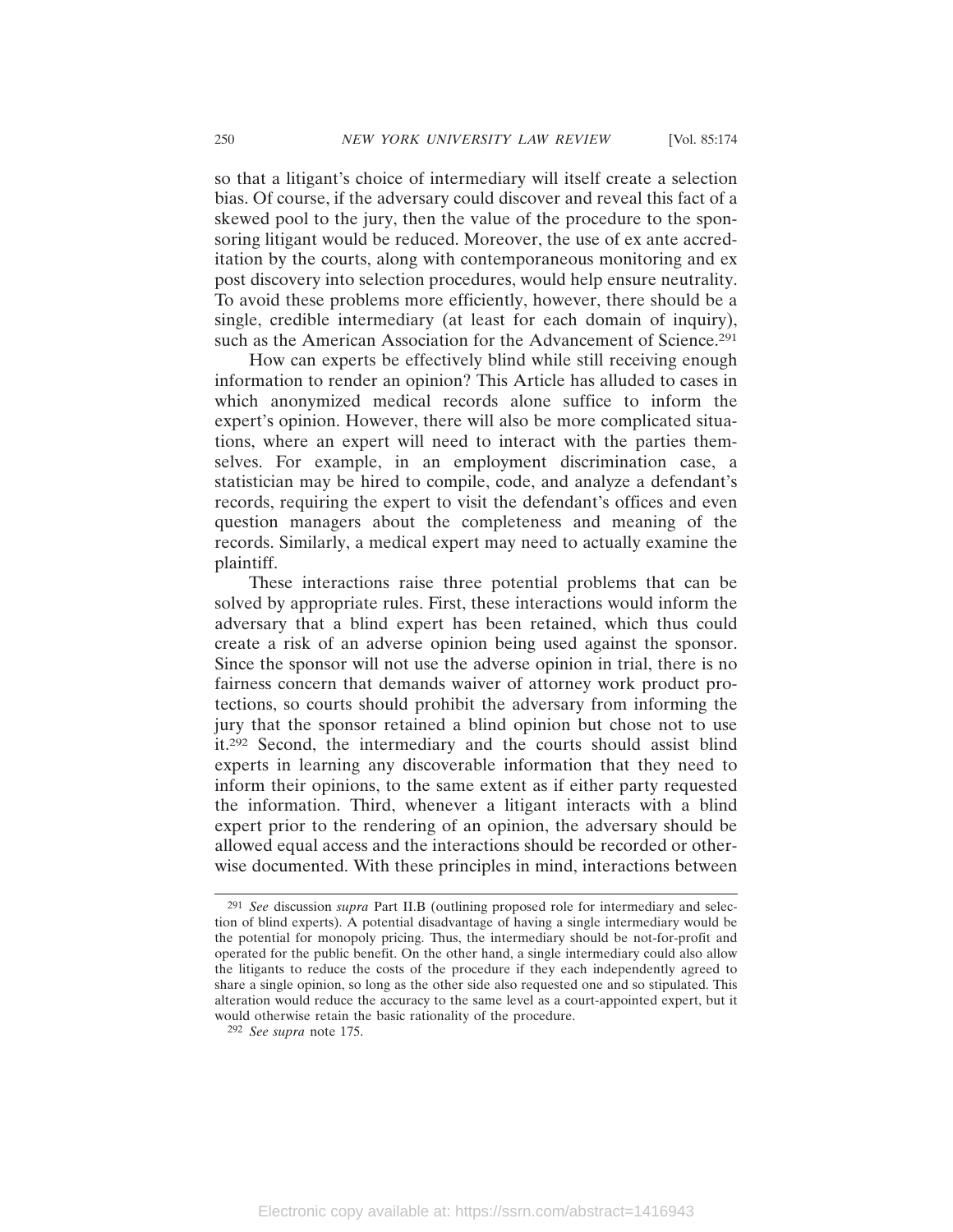the litigant and the expert—which would be necessary regardless of whether the expert were a blind expert, an unblind expert, or a courtappointed expert—can be relatively harmless.

### *2. Compensation Issues*

To set experts' compensation, the intermediary would function as a broker for litigants and experts. One way to structure this market would be through a one-shot, sealed-bid auction, where each side confidentially sets a reservation value. Each expert would specify the minimum hourly fee at which she is willing to work. Each litigant would specify the maximum hourly fee he is willing to pay. Experts whose fee demands are at or below that level would be eligible for selection, and if selected they would be paid at their demands, not at the litigant's maximum.

Although experts will be paid for their *initial* opinion regardless of its content, one might worry that this payment structure may encourage experts to provide more extreme opinions or express inflated levels of confidence in their opinions in order to garner *subsequent* pay for testimony in the same case. This bias may arise if the expert assumes that litigants will discard moderate opinions.<sup>293</sup> Whether or not this compensation structure will *actually* bias experts toward the extremes is a testable empirical question.

However, if the blind procedure does attract a broader and more representative pool of practicing professionals, who are paid at or near their opportunity cost for their work, then they might not be particularly motivated to pursue pay for testimony. Instead, they may prefer to spend their time reviewing cases and treating patients, instead of sitting in depositions and trials. Thus, blind experts may not act strategically to secure subsequent jobs testifying but may instead call the cases as they see them.

Even if there is a bias to the extremes, it may not be deleterious. In litigation, the social goal is efficient accuracy in trial outcomes and settlements, and an expert's bias toward the extremes may actually improve jury decision-making in an adversarial system. If a jury is faced with an equivocal blind expert on one side, and a powerful statement by an unblind expert on the other, the jury may incorrectly follow the unblind expert, even though he is likely biased in both the direction and magnitude of his testimony. Thus, we actually may

<sup>293</sup> Or an expert might make the opposite assumption and write middling, noncommittal opinions, fishing for a hire from either side, and then attempt to mold the opinions once the blind is lifted. This would create the opposite bias.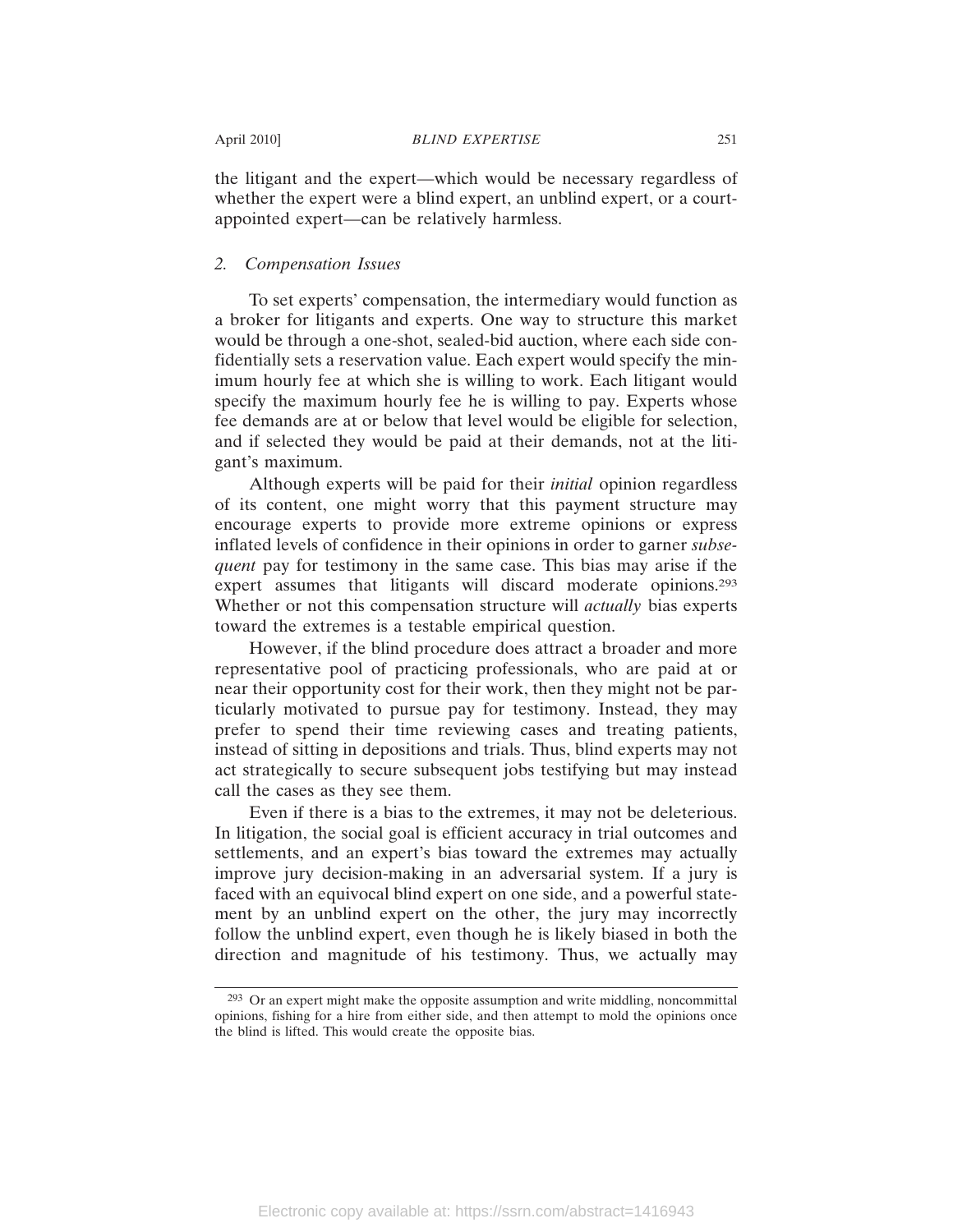prefer it if the blind procedure eliminates the directional bias without eliminating the magnitude bias.

### *D. Institutional Progress and Future Research*

The game theoretic analysis in Part IV showed that the blind procedure is a rational strategy for litigants. So why has the blind procedure not already been implemented? Does the absence of this procedure imply its unworkability?

A complete answer to the first question would depend on a theory of intellectual progress and professional change, which can only be gestured toward here. Nobody suggests that doctors have already conceived of and implemented every possible advance for the practice of medicine, and there is likewise no reason to assume that attorneys have already done so for law. Even if some attorneys *had* conceived of the notion of blind expertise, they would have lacked the infrastructure to implement the idea. After all, lawyers are in the business of prosecuting or defending their cases. Once a case is underway, it is impracticable to find or create an intermediary that would blindly select and retain an expert, and the litigant's role in creating the intermediary for this novel task would undermine any potential gain in credibility. Therefore, one direction for future study is to survey lawyers and conduct a natural experiment to see what litigants do once the idea is circulated and the infrastructure is created.

Other empirical work is necessary. This Article has been rife with assumptions about empirical questions—from the frequency of blind experts' errors to the transaction costs of the blind procedure. If anything, this Article is a roadmap for empirical inquiry. We need to understand the market for expertise and the behavior of the participants therein.

This Article has explored the workings of a blind expert procedure in civil litigation, and medical malpractice in particular. Yet med-mal is merely a prototype for the basic concept. The problem of litigant-induced bias likely arises wherever expert witnesses are employed in litigation, from products liability cases to employment discrimination cases, and the blind procedure may be salutary in these other domains as well.

Beyond litigation, variants of the blind procedure potentially have application to any context where experts are relied upon to conduct research or render opinions when they may have conflicts of interest. Indeed, in some ways it is more important to prevent bias in journal articles than it is to eliminate bias in courtroom witnesses since the latter depend for their science on the former, which are often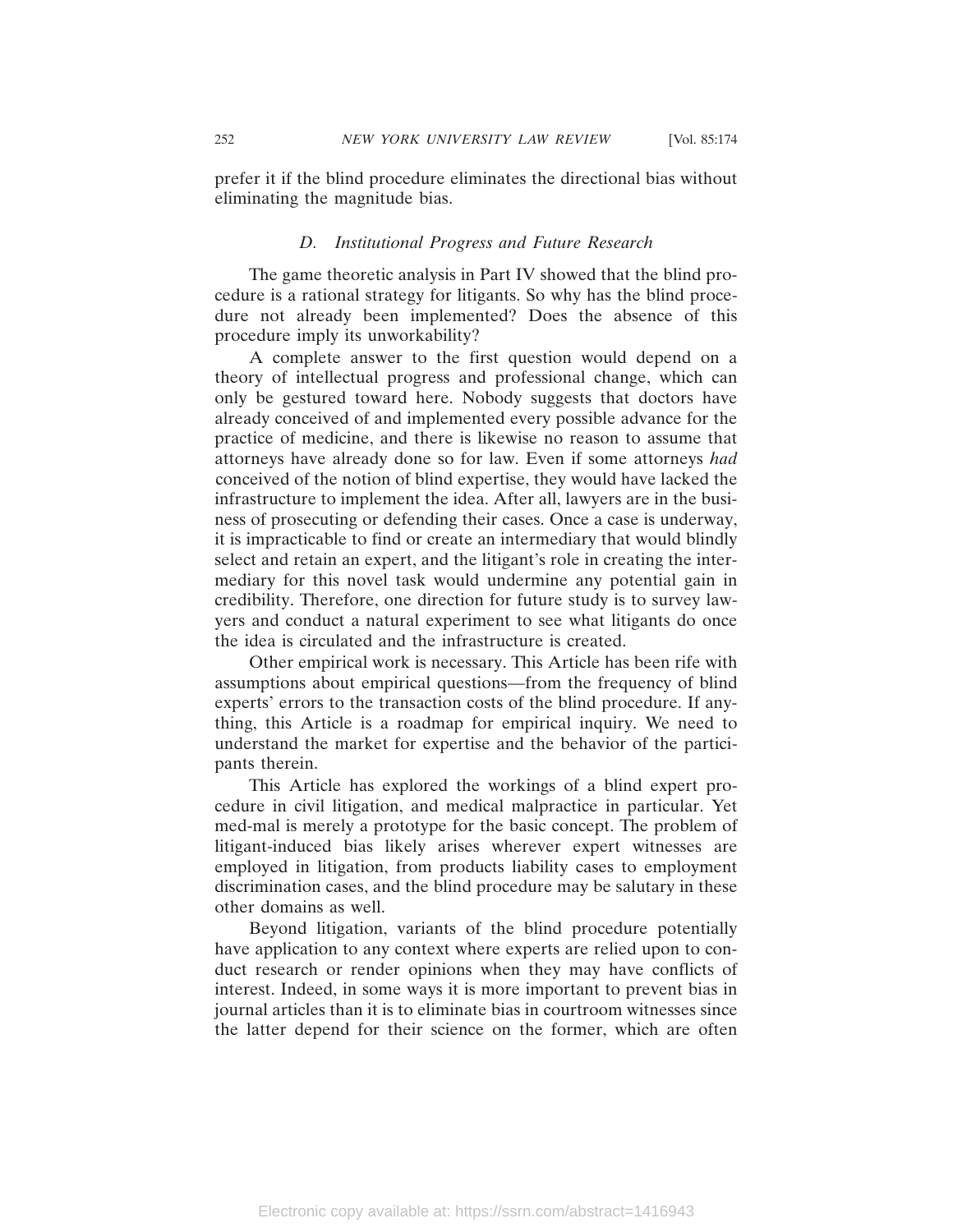funded and shaped by interested parties.294 Such conflicts should be eliminated wherever possible, and those who proffer, render, or rely upon unblind expertise should bear the burden of showing why a blind expert was not used instead.

Looking even more broadly, free-market and liberal philosophies of regulation put great emphasis on individual decision-making by presumably autonomous laypersons who are acting as consumers, patients, investors, and voters. Yet there are many contexts—from securities and mortgage brokerages to medical clinics and biomedical research centers—where laypersons must rely upon experts to advise them, and where commercial interests may bias those experts. It may not be enough to require securities analysts to disclose their interests in the companies that they rate, and it may not be enough for biomedical researchers to disclose to participants their interest in an outcome. Laypersons may also need alternative sources of objective advice. Some legislatures are moving in this direction with particular financial regulations.295 Blind procedures may be part of the solution.

#### **CONCLUSION**

To be sure, this Article is not the first to examine the problem of biased expert witnesses—litigators, scholars, judges, and legislators have grappled with this problem for more than a century. Unfortunately, many have taken for granted the notion that biased expertise is an inherent part of the adversarial system of litigation. This Article has shown why that assumption is false, and it has explained how blind expertise can help meritorious litigants win their cases and improve the accuracy of the litigation system. As such, this Article offers a privately ordered solution to one part of an ancient public problem, that is "the connection [that] subsists between [man's] reason and his selflove."296

<sup>294</sup> *See generally* THOMAS O. MCGARITY & WENDY E. WAGNER, BENDING SCIENCE: HOW SPECIAL INTERESTS CORRUPT PUBLIC HEALTH RESEARCH (2008) (describing ways in which scientific process is corrupted by special interests). This problem has not gone unnoticed by the courts. *See, e.g.*, *In re* Zyprexa Prods. Liab. Litig., 253 F.R.D. 69, 106 (E.D.N.Y. 2008) (Weinstein, J.) ("The pervasive commercial bias found in today's research laboratories means studies are often lacking in essential objectivity, with the potential for misinformation, skewed results, or cover-ups.").

<sup>295</sup> *See, e.g.*, MASS. GEN. LAWS ANN. ch. 167E, § 7(e) (West 2009) (requiring that banks shall not make reverse mortgages until prospective borrowers have received independent advice as to appropriateness of product).

<sup>296</sup> THE FEDERALIST NO. 10, *supra* note 2, at 41; *see also* Vermeule, *supra* note 147, at 403–05 (discussing views of James Madison and describing Constitution's means of constraining self-interested decisionmaking).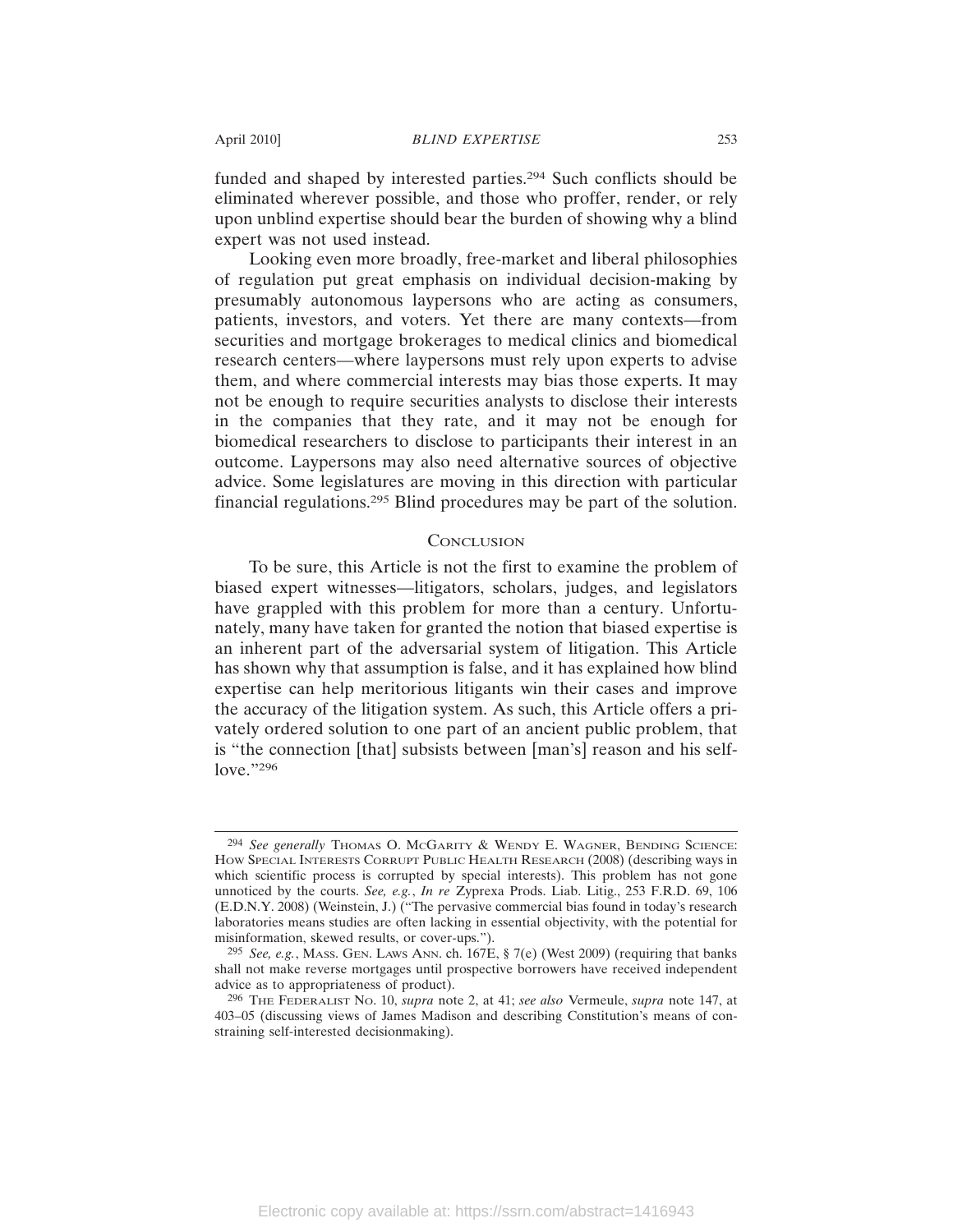#### **APPENDIX**

This Appendix offers mathematical equations, tables, and analyses that support the argument made in the body of this Article. The parts of the Appendix correspond to relevant parts of the Article.

# *Pertaining to Part II.C The Blind Procedure as Truth-Signal*

Regarding the blind procedure as truth-signal, define (*e*) as the "ex ante error rate"—i.e., the frequency of errors in blind experts' initial opinions. Define the "ex post error rate"  $(q)$  as the odds that, when both parties try the blind procedure, and only one blind expert is presented to the factfinder, that expert is incorrect. This relationship is given by equation (1):

Equation (1): 
$$
q = \frac{e^2}{e^2 + (1 - e)^2}
$$

With our assumed initial (*e*) of 5%, the expected ex post error rate (*q*) is 0.28%. Table 5 shows the ex post error rates  $(q)$  given other ex ante error rate (*e*) assumptions, along with the frequency of signal rate (*f*), which is the proportion of all cases in which both parties try the blind procedure and only one party secures a favorable opinion. This relationship is given by equation (2):

Equation (2): 
$$
f = 1 - [e(1 - e) + e(1 - e)]
$$

# TABLE 5 EX POST ERROR RATES AND FREQUENCY OF SIGNALS BY EX ANTE RATES

| ex ante error rate $(e)$ | ex post error rate $(q)$ | frequency of signal $(f)$ |
|--------------------------|--------------------------|---------------------------|
| $1\%$                    | $0.01\%$                 | 98.0%                     |
| $5\%$                    | $0.28\%$                 | $90.5\%$                  |
| 10%                      | $1.22\%$                 | 82.0%                     |
| 15%                      | $3.02\%$                 | 74.5%                     |
| 20%                      | 5.88%                    | 68.0%                     |
| 25%                      | 10.00%                   | 62.5%                     |
| $30\%$                   | 15.52%                   | 58.0%                     |
| 35%                      | 22.48%                   | 54.5%                     |
| 40%                      | 30.77%                   | 52.0%                     |
| 45%                      | 40.10%                   | 50.5%                     |
| 50%                      | 50.00%                   | $50.0\%$                  |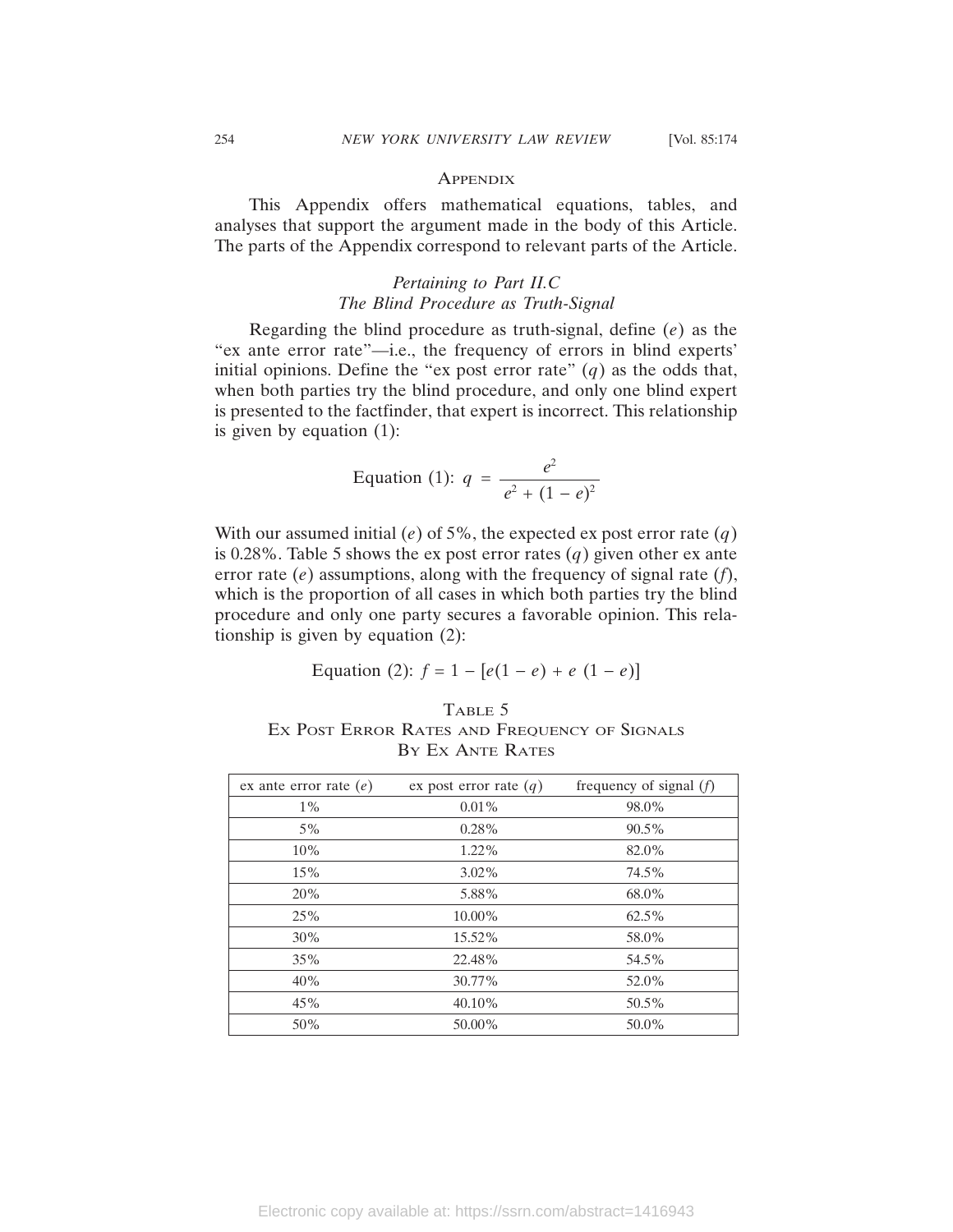#### April 2010] *BLIND EXPERTISE* 255

# *Pertaining to Part III.B Special Issues with Expert Accuracy in Med-Mal*

This is the analysis for the model simulating the blind procedure in med-mal with a postulated residual bias by blind experts in favor of defendants. Continue to assume that *e* = 5%. Further assume the residual bias (*b*) of experts within the pool of blind experts who say "no malpractice" for any case presented is 30%. Assume that each litigant tries the blind procedure. As shown in Part II.C above, the blind procedure only sends a signal when both experts agree, even though only one of those experts is shown to the jury.

For the subset of cases in which there was medical malpractice (i.e., plaintiff should win), in 44.22% of the cases both blind experts will be correct, but both blind experts will be incorrect 11.22% of the time. These are given by the following calculations:

$$
[(1 - b)(1 - e)]^2 = 44.22\%
$$
  

$$
[b + (1 - b)e]^2 = 11.22\%
$$

In the remaining 45% of the malpractice cases, the blind experts will disagree and thereby send no signal.

For cases where there was no malpractice (i.e., defendant should win), the blind procedure will send an accurate signal in 93.12% of the cases, and an inaccurate signal in 0.12% of the cases. These are given by the following calculations:

$$
[b + (1 - b)(1 - e)]^2 = 93.12\%
$$

$$
[(1 - b)e]^2 = 0.12\%
$$

In the remaining 7% of the no-malpractice cases, the procedure sends no signal.

When these figures are compared to those in Table 1 above, one can observe that, in cases in which the plaintiff should win, the residual bias (*b*) increases the odds that the blind experts will both err, and it also decreases the frequency that the blind procedure will send any fact-signal at all. On the other hand, in cases in which the defendant should win, the residual bias (*b*) decreases the blind experts' errors and increases the frequency of signals.

Table 3 is expanded to include these new findings as Table 6 below.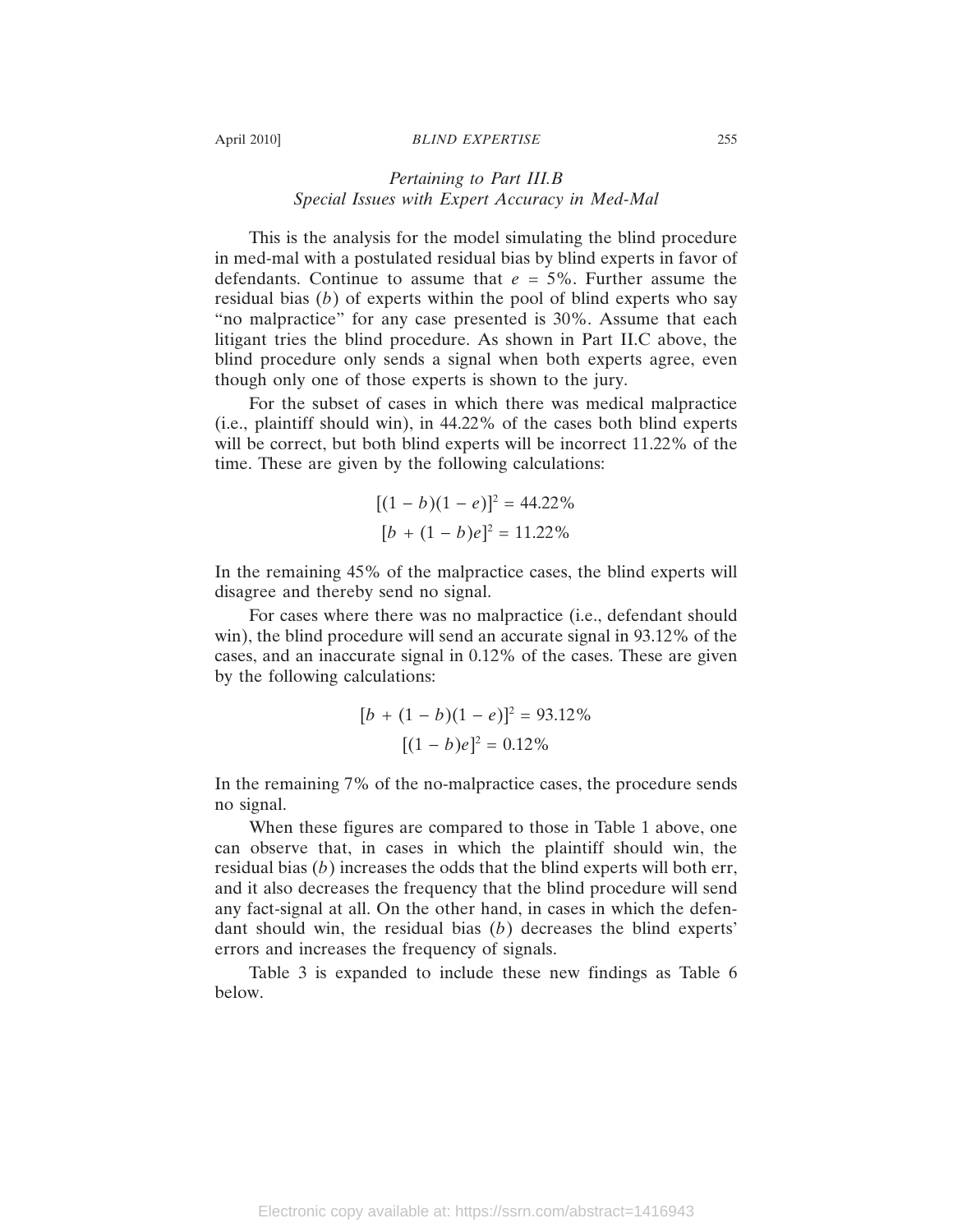# TABLE 6 MEDICAL MALPRACTICE TRIALS WITH SIMULATED BLIND PROCEDURE INTERVENTION ASSUMING RESIDUAL BIAS  $($ ASSUMING  $e = 0.05$  AND  $b = 0.30$

| Studdert and Mello's Data |                 |           | Blind Procedure Simulation |                                         |              |              |
|---------------------------|-----------------|-----------|----------------------------|-----------------------------------------|--------------|--------------|
| Truth                     |                 | Outcome   |                            | <b>Blind Expert</b><br>Contrary Signals | New Outcomes |              |
| Malpractice               | 91<br>$(44\%)$  | P wins    | 39<br>(43%)                | 4<br>$(11.22\% \times 39)$              | P wins       | 58<br>(63%)  |
|                           |                 | D wins    | 52<br>(57%)                | 23<br>$(44.22\% \times 52)$             | D wins       | 33<br>(37%)  |
| No Malpractice            | 117<br>$(56\%)$ | P wins    | 11<br>$(9\%)$              | 10<br>$(93.12\% \times 11)$             | P wins       | $(1\%)$      |
|                           |                 | wins<br>D | 106<br>$(91\%)$            | $\Omega$<br>$(0.12\% \times 106)$       | D wins       | 116<br>(99%) |
|                           |                 | Accuracy  | 70%                        |                                         | Accuracy     | 84%          |

# *Pertaining to Part IV.A & .B Game Theoretic Analysis*

The following are the postulated variables and their initial values:

 $c = $500$ : Intermediary's charge for selecting expert and interposing blinds

 $f = $2000$ : Fee for unblind expert's initial opinion

*s* = \$1,000,000: Stakes of case, equal to expected net recovery at win (damages)

*m* = 0.1: Marginal benefit of unrebutted blind to odds of prevailing in case

 $e = 0.05$ : Ex ante error rate of blind experts

 $r = 0.5$ : Perceived likelihood that truth is favorable to litigant

As for the top-right (try, don't try) and bottom-left (don't try, try) boxes of Table 4, there is a 50% chance (*P*) of the trying party getting a favorable opinion, assuming that  $r = 0.5$ . This is based on the equation  $(3)$ :

Equation (3):  $P_{(getting\,favorable\, opinion)} = r(1 - e) + e(1 - r)$ 

Recall the assumption that the trying litigant pays the intermediary's cost (*c*) and the expert's fee (*f*) regardless of whether the opinion is favorable, but when the opinion is favorable the intermediary's fee (*f*)